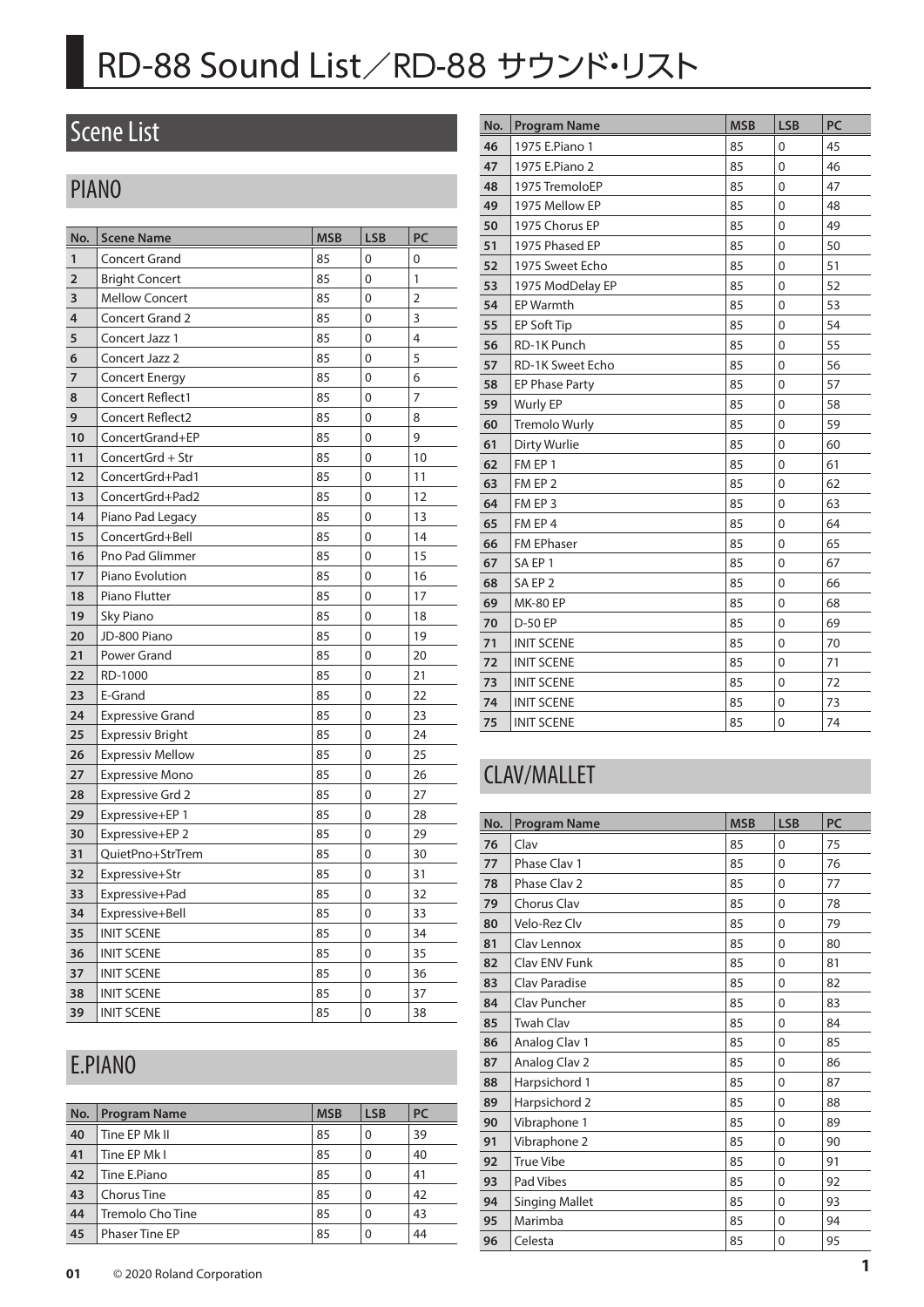| No. | <b>Program Name</b> | <b>MSB</b> | <b>LSB</b> | PC  |
|-----|---------------------|------------|------------|-----|
| 97  | <b>Music Bells</b>  | 85         | 0          | 96  |
| 98  | Yang Qin            | 85         | $\Omega$   | 97  |
| 99  | Kalimbells          | 85         | $\Omega$   | 98  |
| 100 | Snowflakes          | 85         | $\Omega$   | 99  |
| 101 | <b>Steel Drums</b>  | 85         | $\Omega$   | 100 |
| 102 | Ethno Keys          | 85         | $\Omega$   | 101 |
| 103 | <b>INIT SCENE</b>   | 85         | $\Omega$   | 102 |
| 104 | <b>INIT SCENE</b>   | 85         | $\Omega$   | 103 |
| 105 | <b>INIT SCENE</b>   | 85         | $\Omega$   | 104 |
| 106 | <b>INIT SCENE</b>   | 85         | $\Omega$   | 105 |
| 107 | <b>INIT SCENE</b>   | 85         | $\Omega$   | 106 |

### ORGAN

| No. | <b>Scene Name</b> | <b>MSB</b> | <b>LSB</b>   | PC             |
|-----|-------------------|------------|--------------|----------------|
| 108 | VK Organ 1        | 85         | 0            | 107            |
| 109 | Perc Rotary Org   | 85         | $\mathbf 0$  | 108            |
| 110 | Rotary Org 1      | 85         | 0            | 109            |
| 111 | Rotary Org 2      | 85         | $\mathbf{0}$ | 110            |
| 112 | Rotary Org 3      | 85         | $\mathbf 0$  | 111            |
| 113 | D-Bars 1          | 85         | 0            | 112            |
| 114 | D-Bars 2          | 85         | 0            | 113            |
| 115 | D-Bars 3          | 85         | 0            | 114            |
| 116 | D-Bars 4          | 85         | $\mathbf 0$  | 115            |
| 117 | D-Bars 5          | 85         | $\mathbf 0$  | 116            |
| 118 | D-Bars 6          | 85         | $\mathbf 0$  | 117            |
| 119 | D-Bars 7          | 85         | 0            | 118            |
| 120 | VK Organ 2        | 85         | $\mathbf 0$  | 119            |
| 121 | <b>British B</b>  | 85         | $\mathbf{0}$ | 120            |
| 122 | Rock Organ        | 85         | 0            | 121            |
| 123 | D-50 Organ        | 85         | $\mathbf{0}$ | 122            |
| 124 | Juno P14 Organ    | 85         | $\mathbf 0$  | 123            |
| 125 | Warm VK Split     | 85         | 1            | 124            |
| 126 | VK2/E Bs Split    | 85         | 1            | 125            |
| 127 | VK1/Ac Bs Split   | 85         | 1            | 126            |
| 128 | VK+Vibes Tutti    | 85         | 1            | 127            |
| 129 | Far and Wide      | 85         | 1            | $\mathbf{0}$   |
| 130 | Cathedral         | 85         | 1            | 1              |
| 131 | PositiveOrg/Mod   | 85         | 1            | $\overline{2}$ |
| 132 | Acoordion         | 85         | 1            | 3              |
| 133 | Musette           | 85         | 1            | $\overline{4}$ |
| 134 | Bandneon          | 85         | 1            | 5              |
| 135 | <b>INIT SCENE</b> | 85         | 1            | 6              |
| 136 | <b>INIT SCENE</b> | 85         | 1            | $\overline{7}$ |
| 137 | <b>INIT SCENE</b> | 85         | 1            | 8              |
| 138 | <b>INIT SCENE</b> | 85         | 1            | 9              |
| 139 | <b>INIT SCENE</b> | 85         | $\mathbf{1}$ | 10             |

### STRINGS

| No. Scene Name         | <b>MSB</b> | LSB |  |
|------------------------|------------|-----|--|
| 140   Slow FullStrings | 85         |     |  |
| 141   Slow Strings     | 85         |     |  |

| No. | <b>Scene Name</b>     | <b>MSB</b> | <b>LSB</b> | PC |
|-----|-----------------------|------------|------------|----|
| 142 | <b>String Cloud</b>   | 85         | 1          | 13 |
| 143 | Strings Sect.         | 85         | 1          | 14 |
| 144 | <b>Fat Strings</b>    | 85         | 1          | 15 |
| 145 | Lush Strings          | 85         | 1          | 16 |
| 146 | Deep Strings          | 85         | 1          | 17 |
| 147 | Purified              | 85         | 1          | 18 |
| 148 | Str&Brs Orch          | 85         | 1          | 19 |
| 149 | Film Octaves          | 85         | 1          | 20 |
| 150 | <b>Trem Afterglow</b> | 85         | 1          | 21 |
| 151 | <b>Tremolo Str</b>    | 85         | 1          | 22 |
| 152 | Pizzicato Str         | 85         | 1          | 23 |
| 153 | <b>JP Strings</b>     | 85         | 1          | 24 |
| 154 | OB Strings 1          | 85         | 1          | 25 |
| 155 | JP-8 Strings 1        | 85         | 1          | 26 |
| 156 | JP-8 Strings 2        | 85         | 1          | 27 |
| 157 | Chamber JP-6          | 85         | 1          | 28 |
| 158 | 106 Strings           | 85         | 1          | 29 |
| 159 | <b>JUNO Strings 1</b> | 85         | 1          | 30 |
| 160 | <b>JUNO Strings 2</b> | 85         | 1          | 31 |
| 161 | Syn Strings           | 85         | 1          | 32 |
| 162 | <b>JX Strings</b>     | 85         | 1          | 33 |
| 163 | OB Strings 2          | 85         | 1          | 34 |
| 164 | OB Strings 3          | 85         | 1          | 35 |
| 165 | Oct Strings 1         | 85         | 1          | 36 |
| 166 | Oct Strings 2         | 85         | 1          | 37 |
| 167 | Juno P13 Str          | 85         | 1          | 38 |
| 168 | <b>Hybrid Strings</b> | 85         | 1          | 39 |
| 169 | <b>Phase Strings</b>  | 85         | 1          | 40 |
| 170 | <b>Flange Strings</b> | 85         | 1          | 41 |
| 171 | <b>INIT SCENE</b>     | 85         | 1          | 42 |
| 172 | <b>INIT SCENE</b>     | 85         | 1          | 43 |
| 173 | <b>INIT SCENE</b>     | 85         | 1          | 44 |
| 174 | <b>INIT SCENE</b>     | 85         | 1          | 45 |
| 175 | <b>INIT SCENE</b>     | 85         | 1          | 46 |

## PAD/CHOIR

| No. | <b>Scene Name</b>       | <b>MSB</b> | <b>LSB</b> | PC |
|-----|-------------------------|------------|------------|----|
| 176 | Soft Pad 1              | 85         | 1          | 47 |
| 177 | Soft Pad 2              | 85         | 1          | 48 |
| 178 | Morph Apetite           | 85         | 1          | 49 |
| 179 | Material JP             | 85         | 1          | 50 |
| 180 | Tempa-swell             | 85         | 1          | 51 |
| 181 | Air-aroma               | 85         | 1          | 54 |
| 182 | Unreal Pad              | 85         | 1          | 55 |
| 183 | Str of Breath           | 85         | 1          | 52 |
| 184 | Slow Drop Pad           | 85         | 1          | 56 |
| 185 | PWM Sweep Pad           | 85         | 1          | 57 |
| 186 | <b>Trance Sweep Pad</b> | 85         | 1          | 58 |
| 187 | Phase Pad               | 85         | 1          | 59 |
| 188 | Cosmic Rays             | 85         | 1          | 60 |
| 189 | Chorus Pad              | 85         | 1          | 61 |
| 190 | <b>Hollow Pad</b>       | 85         | 1          | 62 |
| 191 | Air Pad                 | 85         | 1          | 63 |
| 192 | Angels Choir            | 85         | 1          | 64 |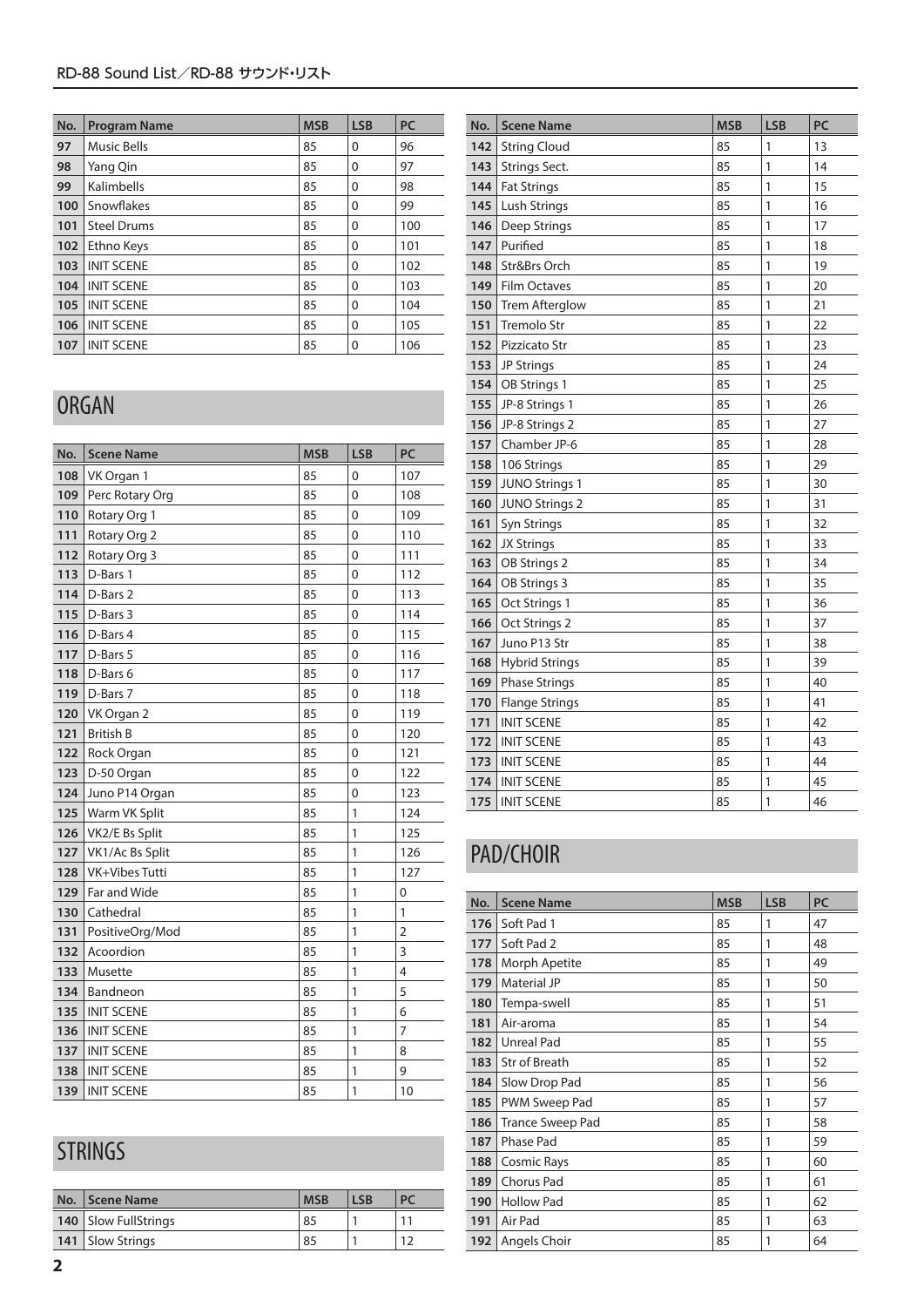| No. | <b>Scene Name</b>   | <b>MSB</b> | <b>LSB</b> | <b>PC</b> |
|-----|---------------------|------------|------------|-----------|
| 193 | King's Choir        | 85         | 1          | 65        |
| 194 | Vox Pad 1           | 85         | 1          | 66        |
| 195 | Vox Pad 2           | 85         | 1          | 67        |
| 196 | Syn Vox 1           | 85         | 1          | 68        |
| 197 | Syn Vox 2           | 85         | 1          | 69        |
| 198 | U-Ahs /Mod          | 85         | 1          | 70        |
| 199 | Oh-Aah /Mod         | 85         | 1          | 71        |
| 200 | <b>Aerial Choir</b> | 85         | 1          | 72        |
| 201 | Org Vox             | 85         | 1          | 73        |
| 202 | Choir 1             | 85         | 1          | 74        |
| 203 | Choir 2             | 85         | 1          | 75        |
| 204 | Dreaming Harp       | 85         | 1          | 76        |
| 205 | Fantasia            | 85         | 1          | 77        |
| 206 | Fantasy             | 85         | 1          | 78        |
| 207 | DreamingBox         | 85         | 1          | 79        |
| 208 | Jimmee Dee          | 85         | 1          | 80        |
| 209 | Stacc.Heaven        | 85         | 1          | 81        |
| 210 | <b>INIT SCENE</b>   | 85         | 1          | 82        |
| 211 | <b>INIT SCENE</b>   | 85         | 1          | 83        |
| 212 | <b>INIT SCENE</b>   | 85         | 1          | 84        |
| 213 | <b>INIT SCENE</b>   | 85         | 1          | 85        |
| 214 | <b>INIT SCENE</b>   | 85         | 1          | 86        |

| No. | <b>Scene Name</b>    | <b>MSB</b> | <b>LSB</b>     | PC             |
|-----|----------------------|------------|----------------|----------------|
| 243 | TB Sqr Sweep Bs      | 85         | 2              | 115            |
| 244 | TB-Slayer            | 85         | 2              | 116            |
| 245 | <b>Bounce Bottom</b> | 85         | 2              | 117            |
| 246 | Decay Bounce         | 85         | $\overline{2}$ | 118            |
| 247 | Soft Bass            | 85         | 2              | 119            |
| 248 | <b>Unison Bass</b>   | 85         | 2              | 120            |
| 249 | Sine Bass            | 85         | $\overline{2}$ | 121            |
| 250 | X-MOD2 Bass1B        | 85         | 2              | 122            |
| 251 | X-MOD2 Bass1A        | 85         | 2              | 123            |
| 252 | X-MOD2 Bass2A        | 85         | 2              | 124            |
| 253 | X-MOD2 Bass2B        | 85         | 2              | 125            |
| 254 | Uptown Gaya          | 85         | $\overline{2}$ | 126            |
| 255 | Sitar 1              | 85         | 2              | 127            |
| 256 | Sitar <sub>2</sub>   | 85         | 2              | 0              |
| 257 | <b>INIT SCENE</b>    | 85         | $\overline{2}$ | 1              |
| 258 | <b>INIT SCENE</b>    | 85         | 2              | $\overline{2}$ |
| 259 | <b>INIT SCENE</b>    | 85         | 2              | 3              |
| 260 | <b>INIT SCENE</b>    | 85         | 2              | 4              |
| 261 | <b>INIT SCENE</b>    | 85         | 2              | 5              |

### BRASS/WINDS

| No. | <b>Scene Name</b>    | <b>MSB</b> | <b>LSB</b>     | PC |
|-----|----------------------|------------|----------------|----|
| 262 | <b>Brass Section</b> | 85         | $\overline{2}$ | 6  |
| 263 | <b>BB</b> Ensemble   | 85         | $\overline{2}$ | 7  |
| 264 | <b>Tpt Section</b>   | 85         | $\overline{2}$ | 8  |
| 265 | Soft Ac Brass        | 85         | $\overline{2}$ | 9  |
| 266 | <b>Sax Section</b>   | 85         | $\overline{2}$ | 10 |
| 267 | <b>Angels Brass</b>  | 85         | $\overline{2}$ | 11 |
| 268 | <b>Voyager Brass</b> | 85         | 2              | 12 |
| 269 | <b>Biggie Brass</b>  | 85         | $\overline{2}$ | 13 |
| 270 | Ambi-Harmon          | 85         | $\overline{2}$ | 14 |
| 271 | ChamberWoods         | 85         | $\overline{2}$ | 15 |
| 272 | Flute Spectrum       | 85         | $\overline{2}$ | 16 |
| 273 | JP8 Brass            | 85         | $\overline{2}$ | 17 |
| 274 | JX Cream             | 85         | 2              | 18 |
| 275 | Wide Syn Brass       | 85         | $\overline{2}$ | 19 |
| 276 | 80s Brass 1          | 85         | $\overline{2}$ | 20 |
| 277 | 80s Brass 2          | 85         | $\overline{2}$ | 21 |
| 278 | 106 Brass            | 85         | $\overline{2}$ | 22 |
| 279 | JP8 Soft Swell       | 85         | $\overline{2}$ | 23 |
| 280 | Jupiter Horns        | 85         | $\overline{2}$ | 24 |
| 281 | 3 Osc Brass          | 85         | $\overline{2}$ | 25 |
| 282 | Trumpet              | 85         | $\overline{2}$ | 26 |
| 283 | Trombone             | 85         | $\overline{2}$ | 27 |
| 284 | Soprano Sax          | 85         | $\overline{2}$ | 28 |
| 285 | Alto Sax             | 85         | $\overline{2}$ | 29 |
| 286 | <b>Tenor Sax</b>     | 85         | $\overline{2}$ | 30 |
| 287 | <b>Baritone Sax</b>  | 85         | $\overline{2}$ | 31 |
| 288 | Flute                | 85         | $\overline{2}$ | 32 |
| 289 | Oboe                 | 85         | $\overline{2}$ | 33 |
| 290 | Pan Flute            | 85         | $\overline{2}$ | 34 |
| 291 | Shakuhachi           | 85         | $\overline{2}$ | 35 |
| 292 | <b>INIT SCENE</b>    | 85         | $\overline{2}$ | 36 |

### GUITAR/BASS

| No. | <b>Scene Name</b>      | <b>MSB</b> | <b>LSB</b>   | PC  |
|-----|------------------------|------------|--------------|-----|
| 215 | Nylon Guitar 1         | 85         | $\mathbf{1}$ | 87  |
| 216 | Nylon Guitar 2         | 85         | $\mathbf{1}$ | 88  |
| 217 | Nylon Dusk             | 85         | $\mathbf{1}$ | 89  |
| 218 | JC ST Guitar           | 85         | $\mathbf{1}$ | 90  |
| 219 | <b>Funk Guitar</b>     | 85         | $\mathbf{1}$ | 91  |
| 220 | OD-2 Turbo             | 85         | $\mathbf{1}$ | 92  |
| 221 | <b>Dist Guitar</b>     | 85         | $\mathbf{1}$ | 93  |
| 222 | Axe Dual               | 85         | 1            | 94  |
| 223 | Power Trip             | 85         | 1            | 95  |
| 224 | Dist.Rhy Gtr           | 85         | $\mathbf{1}$ | 96  |
| 225 | <b>Acoustic Bass 1</b> | 85         | $\mathbf{1}$ | 97  |
| 226 | <b>Acoustic Bass 2</b> | 85         | $\mathbf{1}$ | 98  |
| 227 | Finger E.Bass 1        | 85         | 1            | 99  |
| 228 | Finger E.Bass 2        | 85         | 1            | 100 |
| 229 | Pick Bass 1            | 85         | 1            | 101 |
| 230 | Pick Bass 2            | 85         | 1            | 102 |
| 231 | <b>Fretless Bass</b>   | 85         | 1            | 103 |
| 232 | Slap Bass              | 85         | 1            | 104 |
| 233 | <b>Rubber Bass 1</b>   | 85         | 1            | 105 |
| 234 | <b>Rubber Bass 2</b>   | 85         | 1            | 106 |
| 235 | <b>MG Bass</b>         | 85         | 1            | 107 |
| 236 | Alpha Bass             | 85         | 1            | 108 |
| 237 | Modular Bass 1         | 85         | 1            | 109 |
| 238 | <b>Modular Bass 2</b>  | 85         | 1            | 110 |
| 239 | 101 Bass               | 85         | 1            | 111 |
| 240 | <b>Fat Analog Bass</b> | 85         | 1            | 112 |
| 241 | Juno Sqr Bass          | 85         | 1            | 113 |
| 242 | Reso Sgr Bass          | 85         | $\mathbf{1}$ | 114 |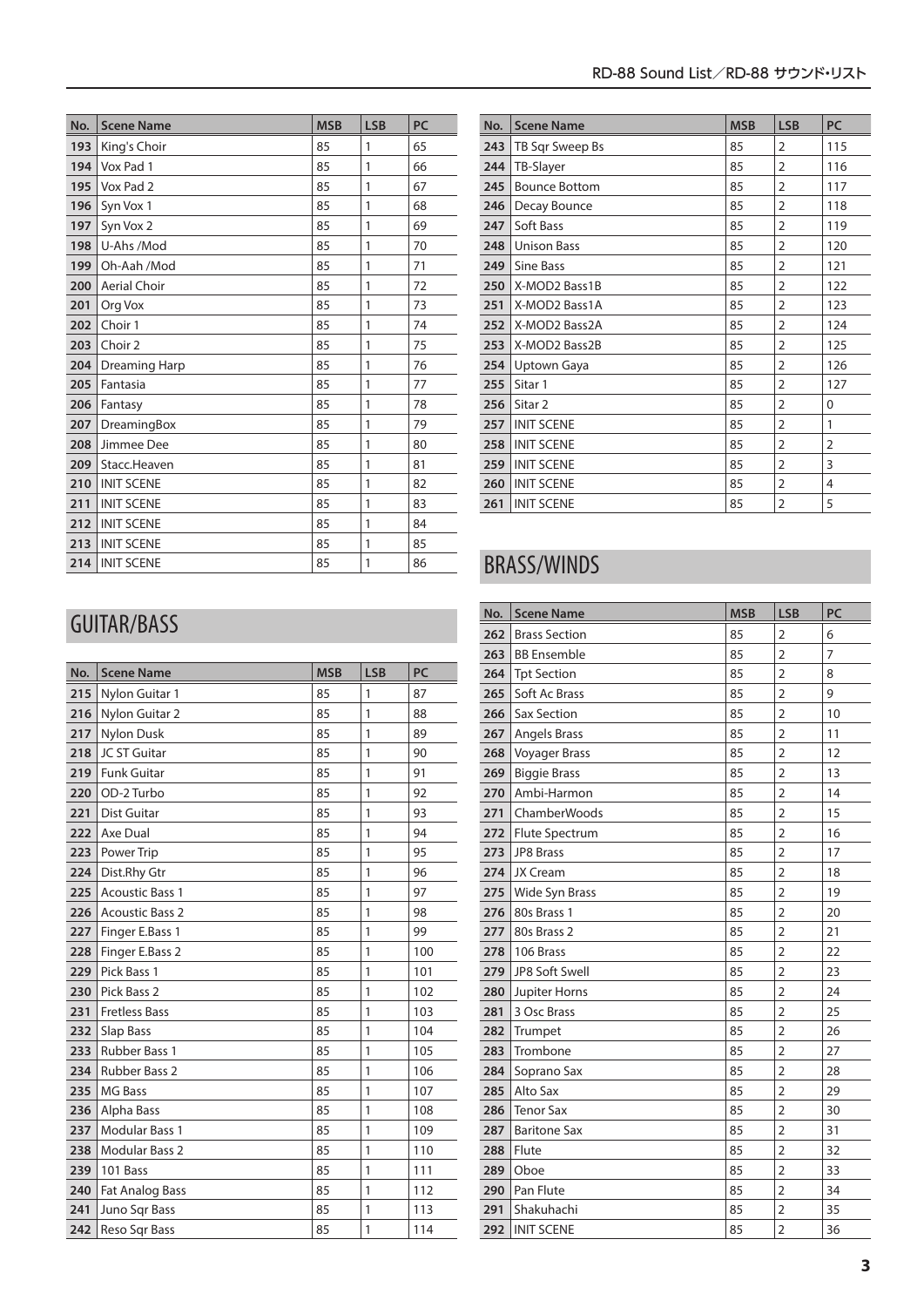| No. | Scene Name        | <b>MSB</b> | <b>LSB</b> | <b>PC</b> |
|-----|-------------------|------------|------------|-----------|
| 293 | <b>INIT SCENE</b> | 85         |            | 37        |
|     | 294 INIT SCENE    | 85         |            | 38        |
|     | 295 I INIT SCENE  | 85         |            | 39        |
|     | 296 INIT SCENE    | 85         |            | 40        |

### SYNTH

| No. | <b>Scene Name</b>      | <b>MSB</b>                 | <b>LSB</b>           | PC |  |  |  |
|-----|------------------------|----------------------------|----------------------|----|--|--|--|
| 297 | Saw Lead 1             | 85                         | $\overline{2}$       | 41 |  |  |  |
| 298 | Jupiter Lead           | 85                         | $\overline{2}$       | 42 |  |  |  |
| 299 | Saw Lead 2             | 85                         | $\overline{2}$       | 43 |  |  |  |
| 300 | 5th Saw Lead           | 85                         | $\overline{2}$       | 44 |  |  |  |
| 301 | Porta Saw Lead         | 85                         | 2                    | 45 |  |  |  |
| 302 | Pro Fat Lead           | 85                         | 2                    | 46 |  |  |  |
| 303 | Saw Super Sync         | 85                         | 2                    | 47 |  |  |  |
| 304 | JP-6 Rings             | 85                         | 2                    | 48 |  |  |  |
| 305 | OSC Sync               | 85                         | 2                    | 49 |  |  |  |
| 306 | Sync Crusher           | 85                         | 2                    | 50 |  |  |  |
| 307 | Disto-Wail             | 85                         | $\overline{2}$       | 51 |  |  |  |
| 308 | <b>Dist Stack</b>      | 85                         | $\overline{2}$       | 52 |  |  |  |
| 309 | Wah Square             | 85                         | $\overline{2}$       | 53 |  |  |  |
| 310 | Simple Square          | 85                         | $\overline{2}$       | 54 |  |  |  |
| 311 | Square Edge            | 85                         | $\overline{2}$       | 55 |  |  |  |
| 312 | Oct Square             | 85                         | $\overline{2}$<br>56 |    |  |  |  |
| 313 | <b>Delayed Pearls</b>  | 85                         | $\overline{2}$<br>57 |    |  |  |  |
| 314 | S-Saw Poly             | 85                         | $\overline{2}$       | 58 |  |  |  |
| 315 | Super Saw Key          | 85                         | $\overline{2}$       | 59 |  |  |  |
| 316 | X-Rings                | 85                         | $\overline{2}$<br>60 |    |  |  |  |
| 317 | <b>Pluck Phase</b>     | 85                         | $\overline{2}$       | 61 |  |  |  |
| 318 | <b>Wide Pluck</b>      | 85<br>$\overline{2}$<br>62 |                      |    |  |  |  |
| 319 | <b>Sine Pluck</b>      | 85                         | $\overline{2}$       | 63 |  |  |  |
| 320 | <b>Grassland Pluck</b> | 85                         | $\overline{2}$       | 64 |  |  |  |
| 321 | Electropop Keys        | 85                         | $\overline{2}$       | 65 |  |  |  |
| 322 | Pop Synth Pluck1       | 85                         | $\overline{2}$       | 66 |  |  |  |
| 323 | Pop Synth Pluck2       | 85                         | $\overline{2}$       | 67 |  |  |  |
| 324 | Rave Stab              | 85                         | $\overline{2}$       | 68 |  |  |  |
| 325 | Fat Synth Koto         | 85                         | $\overline{2}$       | 69 |  |  |  |
| 326 | Mirio Key              | 85                         | $\overline{2}$       | 70 |  |  |  |
| 327 | Open Water             | 85                         | $\overline{2}$       | 71 |  |  |  |
| 328 | <b>INIT SCENE</b>      | 85                         | $\overline{2}$       | 72 |  |  |  |
| 329 | <b>INIT SCENE</b>      | 85                         | $\overline{2}$       | 73 |  |  |  |
| 330 | <b>INIT SCENE</b>      | 85                         | $\overline{2}$       | 74 |  |  |  |
| 331 | <b>INIT SCENE</b>      | 85                         | $\overline{2}$       | 75 |  |  |  |
| 332 | <b>INIT SCENE</b>      | 85                         | $\overline{2}$       | 76 |  |  |  |

## **OTHER**

| No. | Scene Name          | <b>MSB</b> | <b>LSB</b>    | <b>PC</b> |
|-----|---------------------|------------|---------------|-----------|
|     | 333   Paige's Dream | 85         |               | 77        |
|     | 334 Halo 1-note     | 85         |               | 78        |
|     | 335   Soft-Passive  | 85         | $\mathcal{P}$ | 79        |
|     | 336 Transcend       | 85         | $\mathcal{P}$ | 86        |
| 337 | St Abbey            | 85         |               | 87        |

| No. | <b>Scene Name</b>      | <b>MSB</b> | <b>LSB</b>     | PC  |
|-----|------------------------|------------|----------------|-----|
| 338 | DeepEcho 1 /Mod        | 85         | 2              | 80  |
| 339 | DeepEcho 2 / Mod       | 85         | 2              | 81  |
| 340 | 1Note PhaserEP         | 85         | 2              | 82  |
| 341 | Min7 Hit               | 85         | $\overline{2}$ | 83  |
| 342 | <b>JUNO Stab 1</b>     | 85         | 2              | 88  |
| 343 | JUNO Stab 2            | 85         | 2              | 89  |
| 344 | <b>JUNO Stab 3</b>     | 85         | $\overline{2}$ | 90  |
| 345 | 8th Peak               | 85         | 2              | 91  |
| 346 | <b>Breathy Bubbles</b> | 85         | 2              | 84  |
| 347 | Foreboding             | 85         | 2              | 85  |
| 348 | <b>INIT SCENE</b>      | 85         | 2              | 92  |
| 349 | <b>INIT SCENE</b>      | 85         | 2              | 93  |
| 350 | <b>INIT SCENE</b>      | 85         | 2              | 94  |
| 351 | <b>INIT SCENE</b>      | 85         | 2              | 95  |
| 352 | <b>INIT SCENE</b>      | 85         | $\overline{2}$ | 96  |
| 353 | <b>INIT SCENE</b>      | 85         | 2              | 97  |
| 354 | <b>INIT SCENE</b>      | 85         | 2              | 98  |
| 355 | <b>INIT SCENE</b>      | 85         | 2              | 99  |
| 356 | <b>INIT SCENE</b>      | 85         | $\overline{2}$ | 100 |
| 357 | <b>INIT SCENE</b>      | 85         | 2              | 101 |
| 358 | <b>INIT SCENE</b>      | 85         | 2              | 102 |
| 359 | <b>INIT SCENE</b>      | 85         | 2              | 103 |
| 360 | <b>INIT SCENE</b>      | 85         | $\overline{2}$ | 104 |
| 361 | <b>INIT SCENE</b>      | 85         | 2              | 105 |
| 362 | <b>INIT SCENE</b>      | 85         | $\overline{2}$ | 106 |
| 363 | <b>INIT SCENE</b>      | 85         | $\overline{2}$ | 107 |
| 364 | <b>INIT SCENE</b>      | 85         | 2              | 108 |
| 365 | <b>INIT SCENE</b>      | 85         | 3              | 109 |
| 366 | <b>INIT SCENE</b>      | 85         | 3              | 110 |
| 367 | <b>INIT SCENE</b>      | 85         | 3              | 111 |
| 368 | <b>INIT SCENE</b>      | 85         | 3              | 112 |
| 369 | <b>INIT SCENE</b>      | 85         | 3              | 113 |
| 370 | <b>INIT SCENE</b>      | 85         | 3              | 114 |
| 371 | <b>INIT SCENE</b>      | 85         | 3              | 115 |
| 372 | <b>INIT SCENE</b>      | 85         | 3              | 116 |
| 373 | <b>INIT SCENE</b>      | 85         | 3              | 117 |
| 374 | <b>INIT SCENE</b>      | 85         | 3              | 118 |
| 375 | <b>INIT SCENE</b>      | 85         | 3              | 119 |
| 376 | <b>INIT SCENE</b>      | 85         | 3              | 120 |
| 377 | <b>INIT SCENE</b>      | 85         | 3              | 121 |
| 378 | <b>INIT SCENE</b>      | 85         | 3              | 122 |
| 379 | <b>INIT SCENE</b>      | 85         | 3              | 123 |
| 380 | <b>INIT SCENE</b>      | 85         | 3              | 124 |
| 381 | <b>INIT SCENE</b>      | 85         | 3              | 125 |
| 382 | <b>INIT SCENE</b>      | 85         | 3              | 126 |
| 383 | <b>INIT SCENE</b>      | 85         | 3              | 127 |
| 384 | <b>INIT SCENE</b>      | 85         | 3              | 0   |
| 385 | <b>INIT SCENE</b>      | 85         | 3              | 1   |
| 386 | <b>INIT SCENE</b>      | 85         | 3              | 2   |
| 387 | <b>INIT SCENE</b>      | 85         | 3              | 3   |
| 388 | <b>INIT SCENE</b>      | 85         | 3              | 4   |
| 389 | <b>INIT SCENE</b>      | 85         | 3              | 5   |
| 390 | <b>INIT SCENE</b>      | 85         | 3              | 6   |
| 391 | <b>INIT SCENE</b>      | 85         | 3              | 7   |
| 392 | <b>INIT SCENE</b>      | 85         | 3              | 8   |
| 393 | <b>INIT SCENE</b>      |            | 3              | 9   |
|     |                        | 85         |                |     |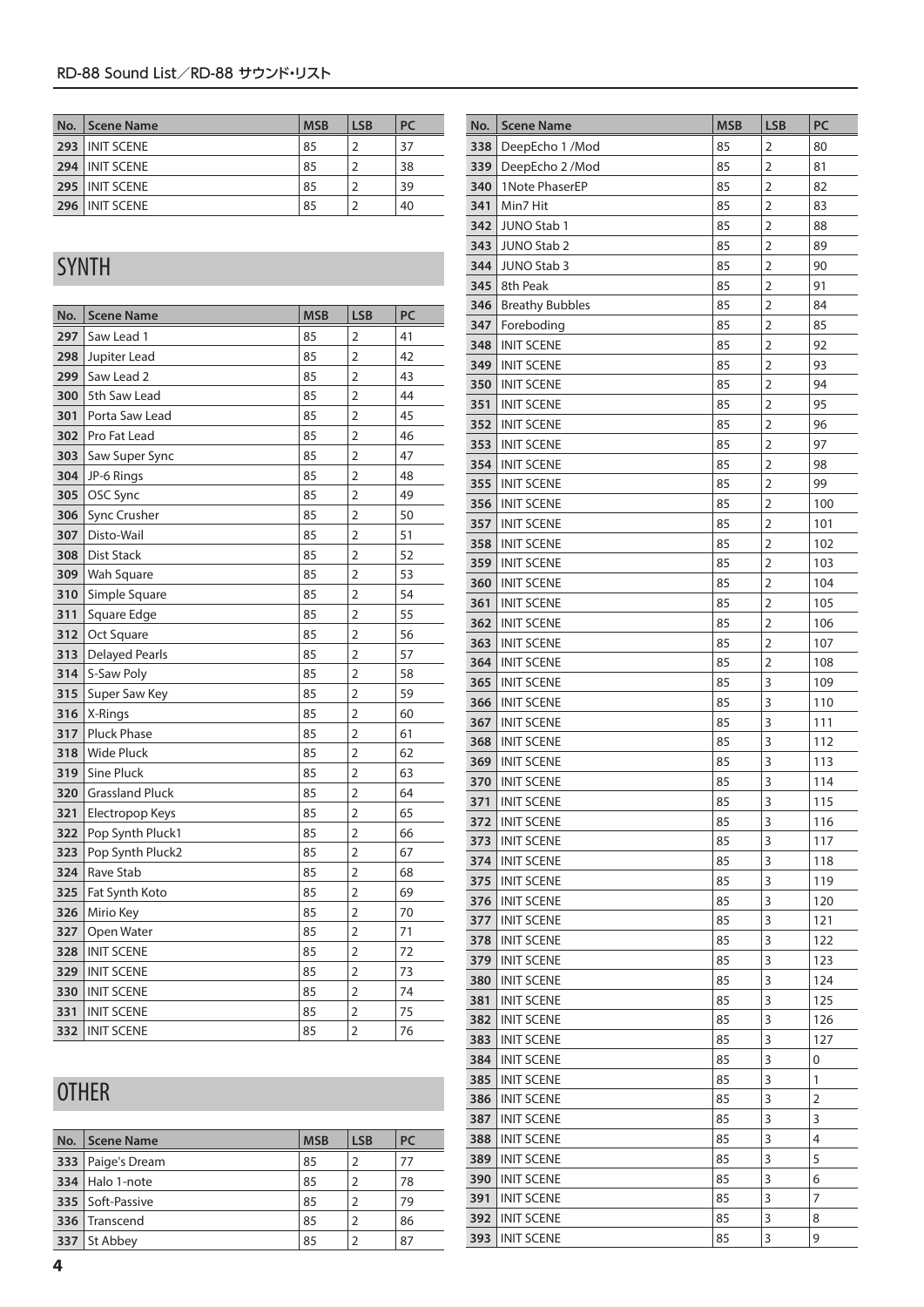| No. | Scene Name        | <b>MSB</b> | <b>LSB</b> | <b>PC</b> |
|-----|-------------------|------------|------------|-----------|
| 394 | <b>INIT SCENE</b> | 85         | 3          | 10        |
| 395 | <b>INIT SCENE</b> | 85         | 3          | 11        |
| 396 | <b>INIT SCENE</b> | 85         | 3          | 12        |
| 397 | <b>INIT SCENE</b> | 85         | 3          | 13        |
| 398 | <b>INIT SCENE</b> | 85         | 3          | 14        |
| 399 | <b>INIT SCENE</b> | 85         | 3          | 15        |
| 400 | <b>INIT SCENE</b> | 85         | 3          | 16        |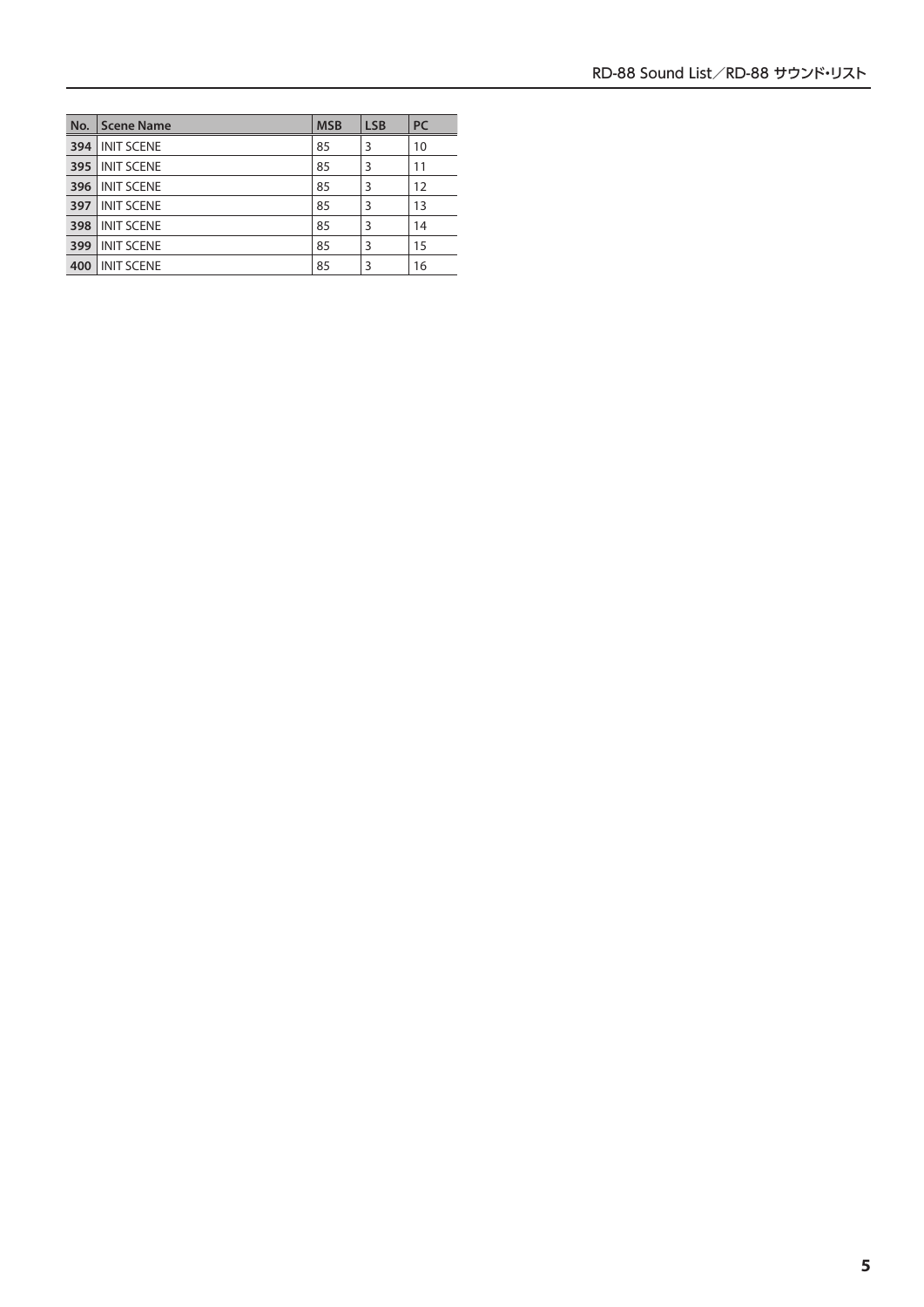## Tone List

## SN PR-A

| No.            | <b>Scene Name</b>       | <b>MSB</b> | <b>LSB</b> | PC |
|----------------|-------------------------|------------|------------|----|
|                | Concert Grand           | 90         | 65         | 0  |
| $\overline{2}$ | <b>Bright Concert</b>   | 90         | 65         |    |
| 3              | Mellow Concert          | 90         | 65         | 2  |
| 4              | Concert Grand 2         | 90         | 65         | 3  |
| 5              | <b>Bright Concert 2</b> | 90         | 65         | 4  |
| 6              | <b>Mellow Concert 2</b> | 90         | 65         | 5  |
| $\overline{7}$ | Concert Grand 3         | 90         | 65         | 6  |
| 8              | <b>Bright Concert 3</b> | 90         | 65         | 7  |
| 9              | <b>Mellow Concert 3</b> | 90         | 65         | 8  |

### SN PR-B

| No.            | <b>Scene Name</b>     | <b>MSB</b>    | <b>LSB</b> | PC             |  |  |
|----------------|-----------------------|---------------|------------|----------------|--|--|
| 1              | 1975 Tine             | 89            | 64         | 0              |  |  |
| $\overline{2}$ | 1975 Keyoff           | 89            | 64         | 1              |  |  |
| 3              | 75 TremoloEP          | 89            | 64         | $\overline{2}$ |  |  |
| $\overline{4}$ | 75 Mellow EP          | 89            | 64         | 3              |  |  |
| 5              | 75 Chorus EP          | 89            | 64         | 4              |  |  |
| 6              | 75 Phased EP          | 89            | 64         | 5              |  |  |
| $\overline{7}$ | 75 SweetEcho          | 89            | 64         | 6              |  |  |
| 8              | 75 ModDelayEP         | 89            | 64         | $\overline{7}$ |  |  |
| 9              | 75 Driven EP          | 89<br>64<br>8 |            |                |  |  |
| 10             | Tine EP Mk I          | 89            | 64         | 9              |  |  |
| 11             | Mkl Keyoff            | 89            | 64         | 10             |  |  |
| 12             | Tine EP Mk II         | 89            | 64         | 11             |  |  |
| 13             | Tine E.Piano          | 89            | 64         | 12             |  |  |
| 14             | <b>Chorus Tine EP</b> | 89            | 64         | 13             |  |  |
| 15             | <b>Phaser Tine EP</b> | 89            | 64         | 14             |  |  |

### RD-88

| No.            | <b>Scene Name</b>   | <b>MSB</b> | <b>LSB</b> | <b>PC</b>      |
|----------------|---------------------|------------|------------|----------------|
| 1              | <b>Slow FullStr</b> | 71         | 71         | $\Omega$       |
| $\overline{2}$ | <b>Bright Nylon</b> | 71         | 71         | 1              |
| 3              | JC ST Chorus Gtr    | 71         | 71         | $\overline{2}$ |
| 4              | D-Bars 888000000    | 71         | 71         | 3              |
| 5              | D-Bars 888800000    | 71         | 71         | 4              |
| 6              | D-Bars 870000000    | 71         | 71         | 5              |
| $\overline{7}$ | D-Bars 870050000    | 71         | 71         | 6              |
| 8              | D-Bars 800080030    | 71         | 71         | 7              |
| 9              | D-Bars 800050060    | 71         | 71         | 8              |
| 10             | D-Bars 870000060    | 71         | 71         | 9              |
| 11             | Rock OD Organ       | 71         | 71         | 10             |
| 12             | SysCtrlDeepEcho2    | 71         | 71         | 11             |
| 13             | X-MOD2 Bass1B       | 71         | 71         | 12             |
| 14             | Sine Pluck          | 71         | 71         | 13             |
| 15             | Wide Pluck          | 71         | 71         | 14             |

| No. | <b>Scene Name</b>      | <b>MSB</b> | <b>LSB</b> | PC |
|-----|------------------------|------------|------------|----|
| 16  | 1Note PhaserEP1        | 71         | 71         | 15 |
| 17  | <b>Grassland Pluck</b> | 71         | 71         | 16 |
| 18  | Electropop Keys        | 71         | 71         | 17 |
| 19  | Pop Synth Pluck        | 71         | 71         | 18 |
| 20  | Pop Synth Pluck2       | 71         | 71         | 19 |
| 21  | <b>Singing Mallet</b>  | 71         | 71         | 20 |
| 22  | Dreaming Harp          | 71         | 71         | 21 |
| 23  | Open Water             | 71         | 71         | 22 |
| 24  | Tape Keys PB           | 71         | 71         | 23 |
| 25  | X-MOD2 Bass1A          | 71         | 71         | 24 |
| 26  | X-MOD2 Bass2A          | 71         | 71         | 25 |
| 27  | X-MOD2 Bass2B          | 71         | 71         | 26 |
| 28  | Soft Bass              | 71         | 71         | 27 |
| 29  | SysCtrlDeepEcho1       | 71         | 71         | 28 |
| 30  | Rave Stab2             | 71         | 71         | 29 |
| 31  | <b>JUNO Stab</b>       | 71         | 71         | 30 |
| 32  | <b>JUNO Stab 2</b>     | 71         | 71         | 31 |
| 33  | <b>JUNO Stab 3</b>     | 71         | 71         | 32 |
| 34  | Fat Synth Koto         | 71         | 71         | 33 |
| 35  | Mirio Key              | 71         | 71         | 34 |
| 36  | Flanging Atmos.        | 71         | 71         | 35 |
| 37  | Foreboding             | 71         | 71         | 36 |
| 38  | <b>Breathy Bubbles</b> | 71         | 71         | 37 |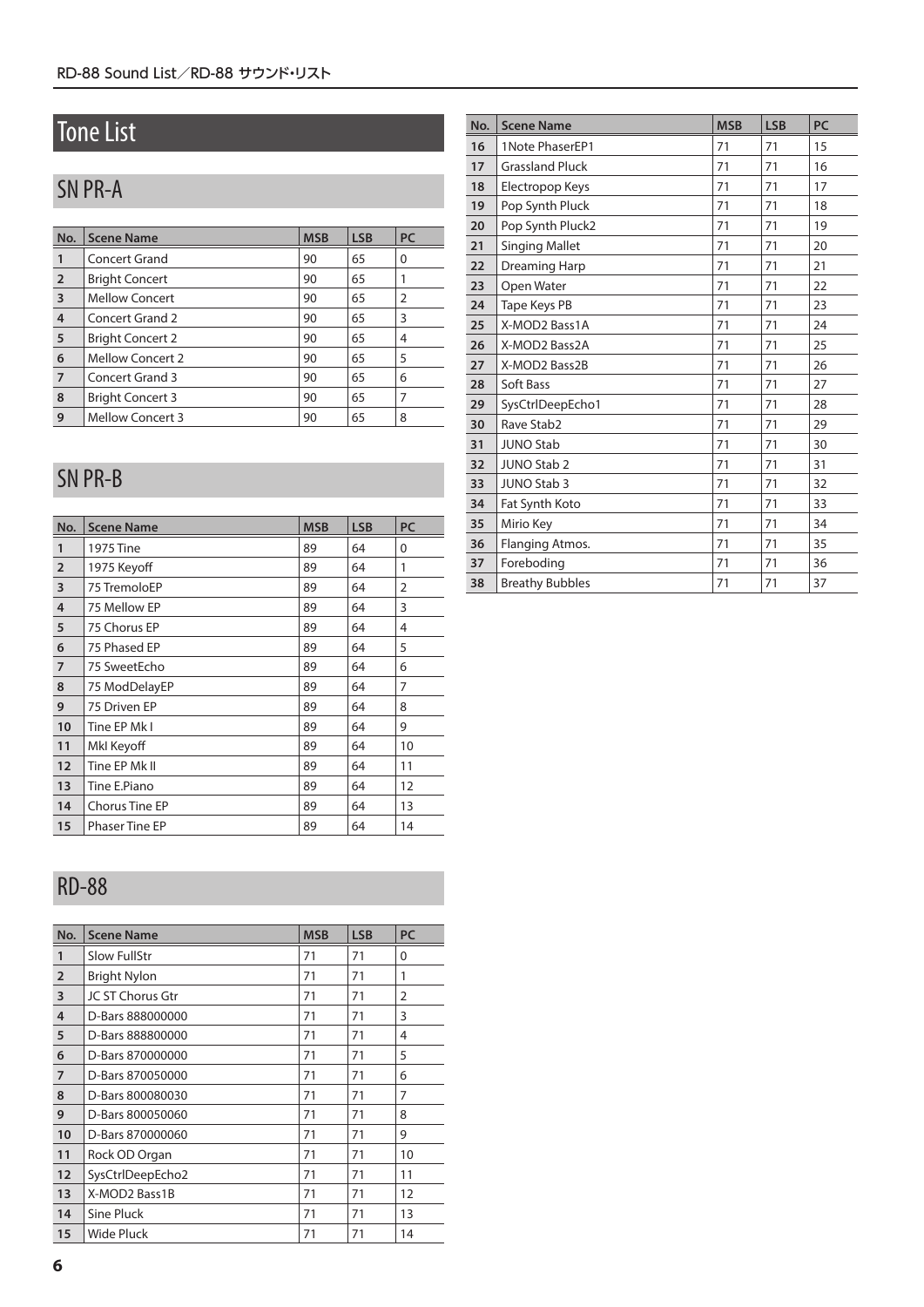| PR-A         |              |                                       |            |            |                |                                      | Bank | No.  | <b>Tone Name</b>       | <b>MSB</b> | <b>LSB</b> | PC  | Category         |
|--------------|--------------|---------------------------------------|------------|------------|----------------|--------------------------------------|------|------|------------------------|------------|------------|-----|------------------|
|              |              |                                       |            |            |                |                                      | PR-A | 0056 | XMod2 Sweep            | 87         | 92         | 56  | 36:Synth Pad/Str |
|              |              |                                       |            |            |                |                                      | PR-A | 0057 | Linear Synth Pad       | 87         | 92         | 57  | 37:Synth Bellpad |
| <b>Bank</b>  | No.          | Tone Name                             | <b>MSB</b> | <b>LSB</b> | PC             | Category                             | PR-A | 0058 | Fantasia 2019          | 87         | 92         | 58  | 37:Synth Bellpad |
| PR-A         | 0001         | AnalogAtmosphere                      | 87         | 92         | $\mathbf{1}$   | 38:Synth PolyKey                     | PR-A | 0059 | King's Choir           | 87         | 92         | 59  | 32:Vox/Choir     |
| PR-A         | 0002         | Progre.Pluck Mod                      | 87         | 92         | $\overline{2}$ | 38:Synth PolyKey                     | PR-A | 0060 | Lo-Fi Vox              | 87         | 92         | 60  | 32:Vox/Choir     |
| PR-A         | 0003         | Stringbell Synth                      | 87         | 92         | 3              | 38:Synth PolyKey                     | PR-A | 0061 | JX Cream               | 87         | 92         | 61  | 35:Synth Brass   |
| PR-A         | 0004         | P5 Soundtrack                         | 87         | 92         | 4              | 38:Synth PolyKey                     | PR-A | 0062 | <b>FUTURE BRASS</b>    | 87         | 92         | 62  | 35:Synth Brass   |
| PR-A         | 0005         | 5th Ambi Pluck                        | 87         | 92         | 5              | 38:Synth PolyKey                     | PR-A | 0063 | <b>Runner CS Brass</b> | 87         | 92         | 63  | 35:Synth Brass   |
| PR-A         | 0006         | Juno Poly Stack                       | 87         | 92         | 6              | 38:Synth PolyKey                     | PR-A | 0064 | Soft Brass             | 87         | 92         | 64  | 35:Synth Brass   |
| PR-A         | 0007         | M/S Pulse/Mod                         | 87         | 92         | 7              | 38:Synth PolyKey                     | PR-A | 0065 | <b>Bit Brass</b>       | 87         | 92         | 65  | 35:Synth Brass   |
| PR-A         | 0008         | JUNO On Fire                          | 87         | 92         | 8              | 38:Synth PolyKey                     | PR-A | 0066 | XMod2 Soft Brs         | 87         | 92         | 66  | 35:Synth Brass   |
| PR-A         | 0009         | Future Poly/Mod                       | 87         | 92         | 9              | 38:Synth PolyKey                     | PR-A | 0067 | <b>Wizard Lead</b>     | 87         | 92         | 67  | 34:Synth Lead    |
| PR-A         | 0010         | Synth Edge 1                          | 87         | 92         | 10             | 38:Synth PolyKey                     | PR-A | 0068 | Skunk Trunk Lead       | 87         | 92         | 68  | 34:Synth Lead    |
| PR-A         | 0011         | <b>Future Poly</b>                    | 87         | 92         | 11             | 38:Synth PolyKey                     | PR-A | 0069 | Future Sync Lead       | 87         | 92         | 69  | 34:Synth Lead    |
| PR-A         | 0012         | <b>Future Sine Poly</b>               | 87         | 92         | 12             | 38:Synth PolyKey                     | PR-A | 0070 | Future Vox Lead        | 87         | 92         | 70  | 34:Synth Lead    |
| PR-A         | 0013         | Close to Lead                         | 87         | 92         | 13             | 38:Synth PolyKey                     | PR-A | 0071 | JP Ring Baby           | 87         | 92         | 71  | 34:Synth Lead    |
| PR-A         | 0014         | Laser Sync Harp                       | 87         | 92         | 14             | 38:Synth PolyKey                     | PR-A | 0072 | Fat Mask Lead          | 87         | 92         | 72  | 34:Synth Lead    |
| PR-A         | 0015         | <b>Broken Toys</b>                    | 87         | 92         | 15             | 38:Synth PolyKey                     | PR-A | 0073 | Metal Crush            | 87         | 92         | 73  | 34:Synth Lead    |
| PR-A         | 0016         | Arise                                 | 87         | 92         | 16             | 38:Synth PolyKey                     | PR-A | 0074 | Harsh Hog Lead         | 87         | 92         | 74  | 34:Synth Lead    |
| PR-A         | 0017         | <b>Ring Padding</b>                   | 87         | 92         | 17             | 38:Synth PolyKey                     | PR-A | 0075 | XMod Lead              | 87         | 92         | 75  | 34:Synth Lead    |
| PR-A         | 0018         | JP8 X-MOD Magic                       | 87         | 92         | 18             | 38:Synth PolyKey                     | PR-A | 0076 | Top Hat Lead           | 87         | 92         | 76  | 34:Synth Lead    |
| PR-A         | 0019         | Heliosphere                           | 87         | 92         | 19             | 38:Synth PolyKey                     | PR-A | 0077 | Digi-8 Lead            | 87         | 92         | 77  | 34:Synth Lead    |
| PR-A         | 0020         | Sweet Sustain                         | 87         | 92         | 20             | 38:Synth PolyKey                     | PR-A | 0078 | Cauldron Lead          | 87         | 92         | 78  | 34:Synth Lead    |
| PR-A         | 0021         | New Pizzagogo                         | 87         | 92         | 21             | 38:Synth PolyKey                     | PR-A | 0079 | Cone Buzz Lead         | 87         | 92         | 79  | 34:Synth Lead    |
| PR-A         | 0022         | S.SAW Orch+Pizz                       | 87         | 92         | 22             | 38:Synth PolyKey                     | PR-A | 0080 | Mod Swallow            | 87         | 92         | 80  | 34:Synth Lead    |
| PR-A         | 0023         | Slow Sleeper                          | 87         | 92         | 23             | 38:Synth PolyKey                     | PR-A | 0081 | Buzzing Fly            | 87         | 92         | 81  | 34:Synth Lead    |
| PR-A         | 0024         | XMod2 JazzGt                          | 87         | 92         | 24             | 38:Synth PolyKey                     | PR-A | 0082 | Brassy VA Lead         | 87         | 92         | 82  | 34:Synth Lead    |
| PR-A         | 0025         | Shine Pad                             | 87         | 92         | 25             | 36:Synth Pad/Str                     | PR-A | 0083 | Saw Super Sync         | 87         | 92         | 83  | 34:Synth Lead    |
| PR-A         | 0026         | Ambien                                | 87         | 92         | 26             | 36:Synth Pad/Str                     | PR-A | 0084 | JP-6 Rings             | 87         | 92         | 84  | 34:Synth Lead    |
| PR-A         | 0027         | Formant Pad                           | 87         | 92         | 27             | 36:Synth Pad/Str                     | PR-A | 0085 | Gabba Stabber          | 87         | 92         | 85  | 34:Synth Lead    |
| PR-A         | 0028         | XMod N Pole                           | 87         | 92         | 28             | 36:Synth Pad/Str                     | PR-A | 0086 | <b>Sync Metals</b>     | 87         | 92         | 86  | 34:Synth Lead    |
| PR-A         | 0029         | Sawchestra                            | 87         | 92         | 29             | 36:Synth Pad/Str                     | PR-A | 0087 | Power Sync             | 87         | 92         | 87  | 34:Synth Lead    |
| PR-A         | 0030         | Release 2 Mod                         | 87         | 92         | 30             | 36:Synth Pad/Str                     | PR-A | 0088 | Sync XFM               | 87         | 92         | 88  | 34:Synth Lead    |
| PR-A         | 0031         | Pad-o-wan                             | 87<br>87   | 92<br>92   | 31             | 36:Synth Pad/Str                     | PR-A | 0089 | XMod Square            | 87         | 92         | 89  | 34:Synth Lead    |
| PR-A         | 0032<br>0033 | Waterfront<br><b>Resonant Gravity</b> | 87         | 92         | 32<br>33       | 36:Synth Pad/Str<br>36:Synth Pad/Str | PR-A | 0090 | XMod JP                | 87         | 92         | 90  | 34:Synth Lead    |
| PR-A         |              |                                       | 87         | 92         |                |                                      | PR-A | 0091 | Cage's Ring Lead       | 87         | 92         | 91  | 34:Synth Lead    |
| PR-A         | 0034<br>0035 | XMod Pad<br>Droner Pad                | 87         | 92         | 34<br>35       | 36:Synth Pad/Str                     | PR-A | 0092 | <b>Sync Nativity</b>   | 87         | 92         | 92  | 34:Synth Lead    |
| PR-A<br>PR-A | 0036         | Chasing Amy                           | 87         | 92         | 36             | 36:Synth Pad/Str<br>36:Synth Pad/Str | PR-A | 0093 | Ode to                 | 87         | 92         | 93  | 34:Synth Lead    |
| PR-A         | 0037         | Materials Pad                         | 87         | 92         | 37             | 36:Synth Pad/Str                     | PR-A | 0094 | Bellbottom             | 87         | 92         | 94  | 34:Synth Lead    |
|              | 0038         | Jarresque Pad                         | 87         | 92         | 38             | 36:Synth Pad/Str                     | PR-A | 0095 | <b>Square Easy</b>     | 87         | 92         | 95  | 34:Synth Lead    |
| PR-A<br>PR-A | 0039         | Delayed Cascade                       | 87         | 92         | 39             | 36:Synth Pad/Str                     | PR-A | 0096 | Arasquare              | 87         | 92         | 96  | 34:Synth Lead    |
| PR-A         | 0040         | Diorama                               | 87         | 92         | 40             | 36:Synth Pad/Str                     | PR-A | 0097 | XMod2 Soft Ld 1        | 87         | 92         | 97  | 34:Synth Lead    |
| PR-A         | 0041         | Enochian                              | 87         | 92         | 41             | 36:Synth Pad/Str                     | PR-A | 0098 | XMod2 Soft Ld 2        | 87         | 92         | 98  | 34:Synth Lead    |
| PR-A         | 0042         | <b>Firefly Chaser</b>                 | 87         | 92         | 42             | 36:Synth Pad/Str                     | PR-A | 0099 | Ambisynthereed         | 87         | 92         | 99  | 34:Synth Lead    |
| PR-A         | 0043         | Echoes of JD-XA                       | 87         | 92         | 43             | 36:Synth Pad/Str                     | PR-A | 0100 | TB-Slayer              | 87         | 92         | 100 | 21:Synth Bass    |
| PR-A         | 0044         | In the sky                            | 87         | 92         | 44             | 36:Synth Pad/Str                     | PR-A | 0101 | Fizzle Pop             | 87         | 92         | 101 | 21:Synth Bass    |
| PR-A         | 0045         | Delicate                              | 87         | 92         | 45             | 36:Synth Pad/Str                     | PR-A | 0102 | Decay Bounce           | 87         | 92         | 102 | 21:Synth Bass    |
| PR-A         | 0046         | Hot Ring Pad                          | 87         | 92         | 46             | 36:Synth Pad/Str                     | PR-A | 0103 | XMod2 Soft Bs          | 87         | 92         | 103 | 21:Synth Bass    |
| PR-A         | 0047         | Blackhole for Me                      | 87         | 92         | 47             | 36:Synth Pad/Str                     | PR-A | 0104 | Dirt Sub 1             | 87         | 92         | 104 | 21:Synth Bass    |
| PR-A         | 0048         | No Juno                               | 87         | 92         | 48             | 36:Synth Pad/Str                     | PR-A | 0105 | <b>Bit Sub</b>         | 87         | 92         | 105 | 21:Synth Bass    |
| PR-A         | 0049         | <b>Teary Strings</b>                  | 87         | 92         | 49             | 36:Synth Pad/Str                     | PR-A | 0106 | XMod2 LoBit Bs         | 87         | 92         | 106 | 21:Synth Bass    |
| PR-A         | 0050         | Polymod                               | 87         | 92         | 50             | 36:Synth Pad/Str                     | PR-A | 0107 | XMod2 Oct Bs 1         | 87         | 92         | 107 | 21:Synth Bass    |
| PR-A         | 0051         | Chemtrails                            | 87         | 92         | 51             | 36:Synth Pad/Str                     | PR-A | 0108 | XMod2 Oct Bs 2         | 87         | 92         | 108 | 21:Synth Bass    |
| PR-A         | 0052         | Unreal Pad                            | 87         | 92         | 52             | 36:Synth Pad/Str                     | PR-A | 0109 | XMod2 Rubber Bs        | 87         | 92         | 109 | 21:Synth Bass    |
| PR-A         | 0053         | Tricycle                              | 87         | 92         | 53             | 36:Synth Pad/Str                     | PR-A | 0110 | Electro Leg Bass       | 87         | 92         | 110 | 21:Synth Bass    |
| PR-A         | 0054         | Digitalis                             | 87         | 92         | 54             | 36:Synth Pad/Str                     | PR-A | 0111 | Noisy Haus Bass        | 87         | 92         | 111 | 21:Synth Bass    |
| PR-A         | 0055         | XMod2 String                          | 87         | 92         | 55             | 36:Synth Pad/Str                     | PR-A | 0112 | 24Db Mini Ladder       | 87         | 92         | 112 | 21:Synth Bass    |
|              |              |                                       |            |            |                |                                      | PR-A | 0113 | Bass or Lead?          | 87         | 92         | 113 | 21:Synth Bass    |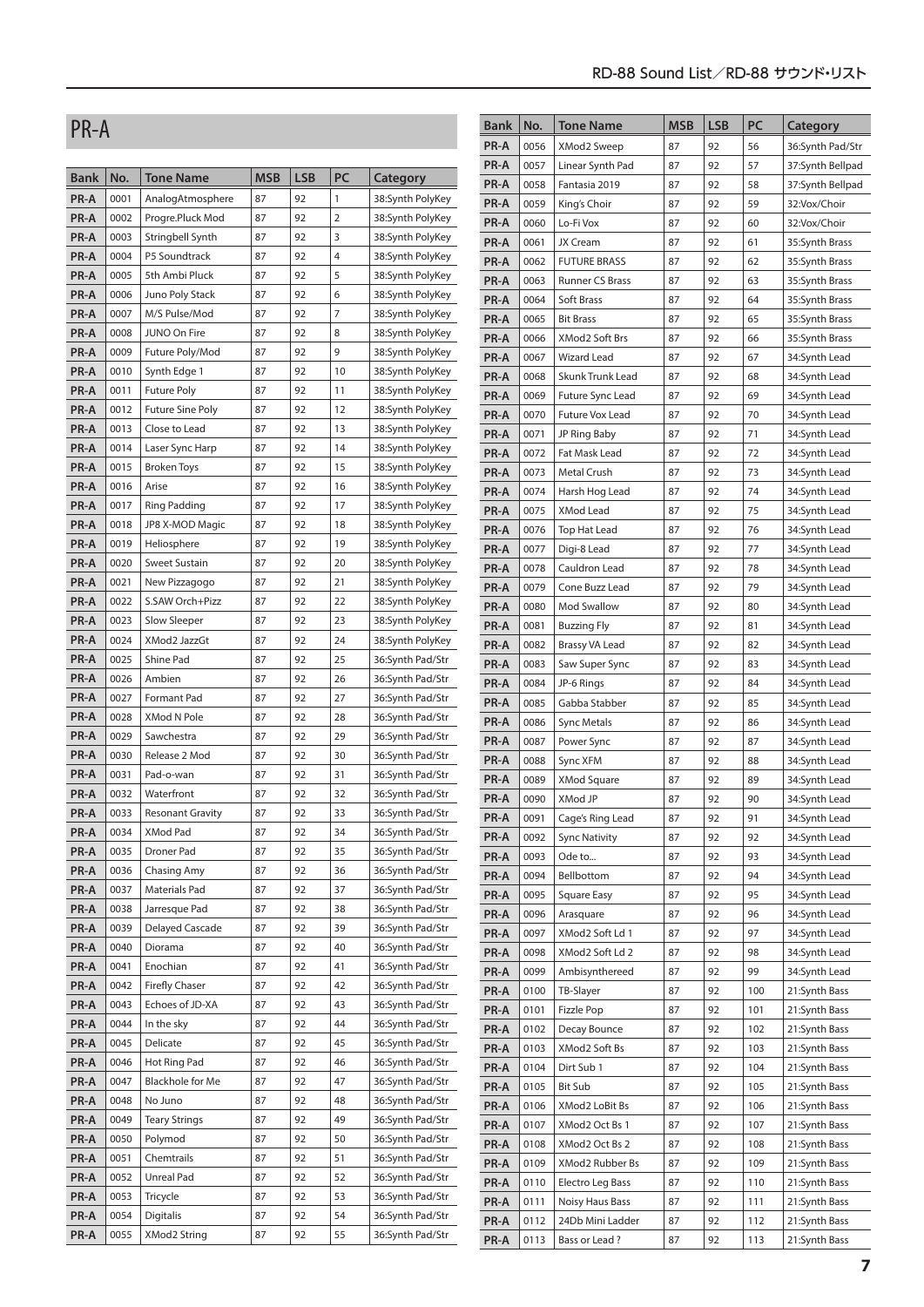| <b>Bank</b>  | No.          | <b>Tone Name</b>             | <b>MSB</b> | <b>LSB</b> | PC             | Category                       | <b>Bank</b>  | No.          | <b>Tone Name</b>               | <b>MSB</b> | <b>LSB</b> | PC       | Category                 |
|--------------|--------------|------------------------------|------------|------------|----------------|--------------------------------|--------------|--------------|--------------------------------|------------|------------|----------|--------------------------|
| PR-A         | 0114         | <b>Water Hose Bass</b>       | 87         | 92         | 114            | 21:Synth Bass                  | PR-A         | 0172         | Step SQ2 /Mod                  | 87         | 93         | 44       | 41:Phrase                |
| PR-A         | 0115         | Crizzle Bass                 | 87         | 92         | 115            | 21:Synth Bass                  | PR-A         | 0173         | Vox Step Lead                  | 87         | 93         | 45       | 41: Phrase               |
| PR-A         | 0116         | 808 Lo-Bass                  | 87         | 92         | 116            | 21:Synth Bass                  | PR-A         | 0174         | Step Growl 1                   | 87         | 93         | 46       | 41:Phrase                |
| PR-A         | 0117         | <b>Cone Pressure</b>         | 87         | 92         | 117            | 21:Synth Bass                  | PR-A         | 0175         | Step Growl 2                   | 87         | 93         | 47       | 41:Phrase                |
| PR-A         | 0118         | Auto JP                      | 87         | 92         | 118            | 21:Synth Bass                  | PR-A         | 0176         | Minimal Beat 1                 | 87         | 93         | 48       | 43:Beat&Groove           |
| PR-A         | 0119         | Reso Pumper Bass             | 87         | 92         | 119            | 21:Synth Bass                  | PR-A         | 0177         | Minimal Beat 2                 | 87         | 93         | 49       | 43:Beat&Groove           |
| PR-A         | 0120         | <b>Marked Bell</b>           | 87         | 92         | 120            | 21:Synth Bass                  | PR-A         | 0178         | <b>Flutter Pulse</b>           | 87         | 93         | 50       | 42: Pulsating            |
| PR-A         | 0121         | <b>LFO Lazor Bass</b>        | 87         | 92         | 121            | 21:Synth Bass                  | PR-A         | 0179         | Morse Groove                   | 87         | 93         | 51       | 42:Pulsating             |
| PR-A         | 0122         | S.C House Bass               | 87         | 92         | 122            | 21:Synth Bass                  | PR-A         | 0180         | 808 Conga Syn                  | 87         | 93         | 52       | 47:Percussion            |
| PR-A         | 0123         | Future Wobble                | 87         | 92         | 123            | 21:Synth Bass                  | PR-A         | 0181         | Step Mod Per                   | 87         | 93         | 53       | 47: Percussion           |
| PR-A         | 0124         | Madness Wobble               | 87         | 92         | 124            | 21:Synth Bass                  | PR-A         | 0182         | Who are you?                   | 87         | 93         | 54       | 49:Zone                  |
| PR-A         | 0125         | Step Mod Bass                | 87         | 92         | 125            | 21:Synth Bass                  | PR-A         | 0183         | 80s Dive                       | 87         | 93         | 55       | 49:Zone                  |
| PR-A         | 0126         | Mysterions                   | 87         | 92         | 126            | 39:Synth FX                    | PR-A         | 0184         | Home 1                         | 87         | 93         | 56       | 49:Zone                  |
| PR-A         | 0127         | Sorrow in Space              | 87         | 92         | 127            | 39:Synth FX                    | PR-A         | 0185         | Future LD Kit                  | 87         | 93         | 57       | 49:Zone                  |
| PR-A         | 0128         | Jewellery Box                | 87         | 92         | 128            | 39:Synth FX                    | PR-A         | 0186         | P&K SE Kit                     | 87         | 93         | 58       | 49:Zone                  |
| PR-A         | 0129         | <b>XMod Pizz</b>             | 87         | 93         | $\mathbf{1}$   | 39:Synth FX                    | PR-A         | 0187         | Chiptune Kit                   | 87         | 93         | 59       | 49:Zone                  |
| PR-A         | 0130         | Cosine Porta                 | 87         | 93         | 2              | 39:Synth FX                    | PR-A         | 0188         | Step Bass&Saw                  | 87         | 93         | 60       | 49:Zone                  |
| PR-A         | 0131         | Drifter                      | 87         | 93         | 3              | 39:Synth FX                    | PR-A         | 0189         | Ac Pop Piano 1                 | 87         | 93         | 61       | 1:Ac.Piano               |
| PR-A         | 0132         | 8th Peak                     | 87         | 93         | $\overline{4}$ | 42: Pulsating                  | PR-A         | 0190         | Rocker Piano                   | 87         | 93         | 62       | 1:Ac.Piano               |
| PR-A         | 0133         | Step LFO Dream               | 87         | 93         | 5              | 42: Pulsating                  | PR-A         | 0191         | Ragtime Piano                  | 87         | 93         | 63       | 1:Ac.Piano               |
| PR-A         | 0134         | S.C Lofi Vox                 | 87         | 93         | 6              | 42: Pulsating                  | PR-A         | 0192         | Ac Pop Piano 2                 | 87         | 93         | 64       | 1:Ac.Piano               |
| PR-A         | 0135         | Dancing P5                   | 87         | 93         | 7              | 42: Pulsating                  | PR-A         | 0193         | Piano + Str 1                  | 87         | 93         | 65       | 1:Ac.Piano               |
| PR-A         | 0136         | Layer Cake                   | 87         | 93         | 8              | 42: Pulsating                  | PR-A         | 0194         | Piano + Str 2                  | 87         | 93         | 66       | 1:Ac.Piano               |
| PR-A         | 0137         | Side Chain Syn               | 87<br>87   | 93<br>93   | 9              | 42: Pulsating                  | PR-A         | 0195         | E.Piano                        | 87<br>87   | 93<br>93   | 67       | 4:E.Piano1               |
| PR-A         | 0138<br>0139 | LFO Pluck / Mod<br>Vectorism | 87         | 93         | 10<br>11       | 42: Pulsating                  | PR-A<br>PR-A | 0196<br>0197 | Tremolo E.Piano<br>Phaser EP 1 | 87         | 93         | 68<br>69 | 4:E.Piano1<br>4:E.Piano1 |
| PR-A<br>PR-A | 0140         | Pad-o-wan Step               | 87         | 93         | 12             | 42: Pulsating<br>42: Pulsating | PR-A         | 0198         | Phaser EP 2                    | 87         | 93         | 70       | 4:E.Piano1               |
| PR-A         | 0141         | Ripple Shimmer               | 87         | 93         | 13             | 42: Pulsating                  | PR-A         | 0199         | Chorus EP 1                    | 87         | 93         | 71       | 4:E.Piano1               |
| PR-A         | 0142         | <b>Frost Bite</b>            | 87         | 93         | 14             | 42: Pulsating                  | PR-A         | 0200         | Chorus EP 2                    | 87         | 93         | 72       | 4:E.Piano1               |
| PR-A         | 0143         | Alpha Centauri               | 87         | 93         | 15             | 42: Pulsating                  | PR-A         | 0201         | <b>Emotional EP</b>            | 87         | 93         | 73       | 5:E.Piano2               |
| PR-A         | 0144         | Passage                      | 87         | 93         | 16             | 42: Pulsating                  | PR-A         | 0202         | XMod2 EP1                      | 87         | 93         | 74       | 5:E.Piano2               |
| PR-A         | 0145         | <b>Dirty Phaser</b>          | 87         | 93         | 17             | 42: Pulsating                  | PR-A         | 0203         | XMod2 EP2                      | 87         | 93         | 75       | 5:E.Piano2               |
| PR-A         | 0146         | Decompose                    | 87         | 93         | 18             | 42: Pulsating                  | PR-A         | 0204         | Dinky                          | 87         | 93         | 76       | 14:Bell                  |
| PR-A         | 0147         | LFO POLY MOD.F               | 87         | 93         | 19             | 42: Pulsating                  | PR-A         | 0205         | XMod2 Marimba                  | 87         | 93         | 77       | 15:Mallet                |
| PR-A         | 0148         | P5 Modulation                | 87         | 93         | 20             | 42: Pulsating                  | PR-A         | 0206         | XMod2 Log Drum                 | 87         | 93         | 78       | 15:Mallet                |
| PR-A         | 0149         | Hyperion 4632                | 87         | 93         | 21             | 42: Pulsating                  | PR-A         | 0207         | Nylon Guitar                   | 87         | 93         | 79       | 16:Ac.Guitar             |
| PR-A         | 0150         | Swing                        | 87         | 93         | 22             | 42: Pulsating                  | PR-A         | 0208         | Folk Guitar                    | 87         | 93         | 80       | 16:Ac.Guitar             |
| PR-A         | 0151         | Angels Wings                 | 87         | 93         | 23             | 42: Pulsating                  | PR-A         | 0209         | Clean Gtr                      | 87         | 93         | 81       | 17:E.Guitar              |
| PR-A         | 0152         | Dust Spark                   | 87         | 93         | 24             | 42: Pulsating                  | PR-A         | 0210         | Chorus Gtr                     | 87         | 93         | 82       | 17:E.Guitar              |
| PR-A         | 0153         | Bamboo                       | 87         | 93         | 25             | 42: Pulsating                  | PR-A         | 0211         | Delay Gtr                      | 87         | 93         | 83       | 17:E.Guitar              |
| PR-A         | 0154         | <b>Sickly Star</b>           | 87         | 93         | 26             | 42: Pulsating                  | PR-A         | 0212         | Dist Guitar 1                  | 87         | 93         | 84       | 18:Dist.Guitar           |
| PR-A         | 0155         | Strange P5                   | 87         | 93         | 27             | 42: Pulsating                  | PR-A         | 0213         | Dist Guitar 2                  | 87         | 93         | 85       | 18:Dist.Guitar           |
| PR-A         | 0156         | Noise Pound                  | 87         | 93         | 28             | 42: Pulsating                  | PR-A         | 0214         | Beach Drink                    | 87         | 93         | 86       | 15:Mallet                |
| PR-A         | 0157         | <b>Faulty Neurons</b>        | 87         | 93         | 29             | 42: Pulsating                  | PR-A         | 0215         | Violin Echo                    | 87         | 93         | 87       | 23:Solo Strings          |
| PR-A         | 0158         | Not Quite Tine               | 87         | 93         | 30             | 42: Pulsating                  | PR-A         | 0216         | <b>Small Strings</b>           | 87         | 93         | 88       | 24:Ensemble<br>Strings   |
| PR-A         | 0159         | <b>Hairy Triangles</b>       | 87         | 93         | 31             | 42: Pulsating                  |              |              |                                |            |            |          | 24:Ensemble              |
| PR-A         | 0160         | Low Fidelity                 | 87         | 93         | 32             | 42: Pulsating                  | PR-A         | 0217         | Tremolo Str                    | 87         | 93         | 89       | Strings                  |
| PR-A         | 0161         | Space Hiccup                 | 87         | 93         | 33             | 42: Pulsating                  | PR-A         | 0218         | Oboe Echo                      | 87         | 93         | 90       | 28:Wind                  |
| PR-A         | 0162         | Faint Light                  | 87         | 93         | 34             | 42: Pulsating                  | PR-A         | 0219         | Flute Echo                     | 87         | 93         | 91       | 29:Flute                 |
| PR-A         | 0163         | Step Per Organ               | 87         | 93         | 35             | 42: Pulsating                  | PR-A         | 0220         | <b>Ghost Flute</b>             | 87         | 93         | 92       | 29:Flute                 |
| PR-A         | 0164         | Donkey Cart                  | 87         | 93         | 36             | 42: Pulsating                  | PR-A         | 0221         | Ghost Pan                      | 87         | 93         | 93       | 29:Flute                 |
| PR-A         | 0165         | XMod2 Seq 1                  | 87         | 93         | 37             | 42: Pulsating                  | PR-A         | 0222         | Dirt Sub 2                     | 87         | 93         | 94       | 21:Synth Bass            |
| PR-A         | 0166         | XMod2 Seq 2                  | 87         | 93         | 38             | 42: Pulsating                  | PR-A         | 0223         | Dirt Sub 3                     | 87         | 93         | 95       | 21:Synth Bass            |
| PR-A         | 0167         | XMod2 Seq 3                  | 87         | 93         | 39             | 42: Pulsating                  | PR-A         | 0224         | Dust Sub                       | 87         | 93         | 96       | 21:Synth Bass            |
| PR-A         | 0168         | Data Cram                    | 87         | 93         | 40             | 41: Phrase                     | PR-A         | 0225         | Spread Sub 1                   | 87         | 93         | 97       | 21:Synth Bass            |
| PR-A         | 0169         | Electro Birds                | 87         | 93<br>93   | 41             | 41: Phrase                     | PR-A         | 0226         | Spread Sub 2                   | 87         | 93         | 98       | 21:Synth Bass            |
| PR-A<br>PR-A | 0170<br>0171 | Chloroform<br>Step SQ1 /Mod  | 87<br>87   | 93         | 42<br>43       | 41: Phrase<br>41: Phrase       | PR-A         | 0227         | Lurking Bass                   | 87         | 93         | 99       | 21:Synth Bass            |
|              |              |                              |            |            |                |                                | PR-A         | 0228         | <b>Bendy Mod</b>               | 87         | 93         | 100      | 35:Synth Brass           |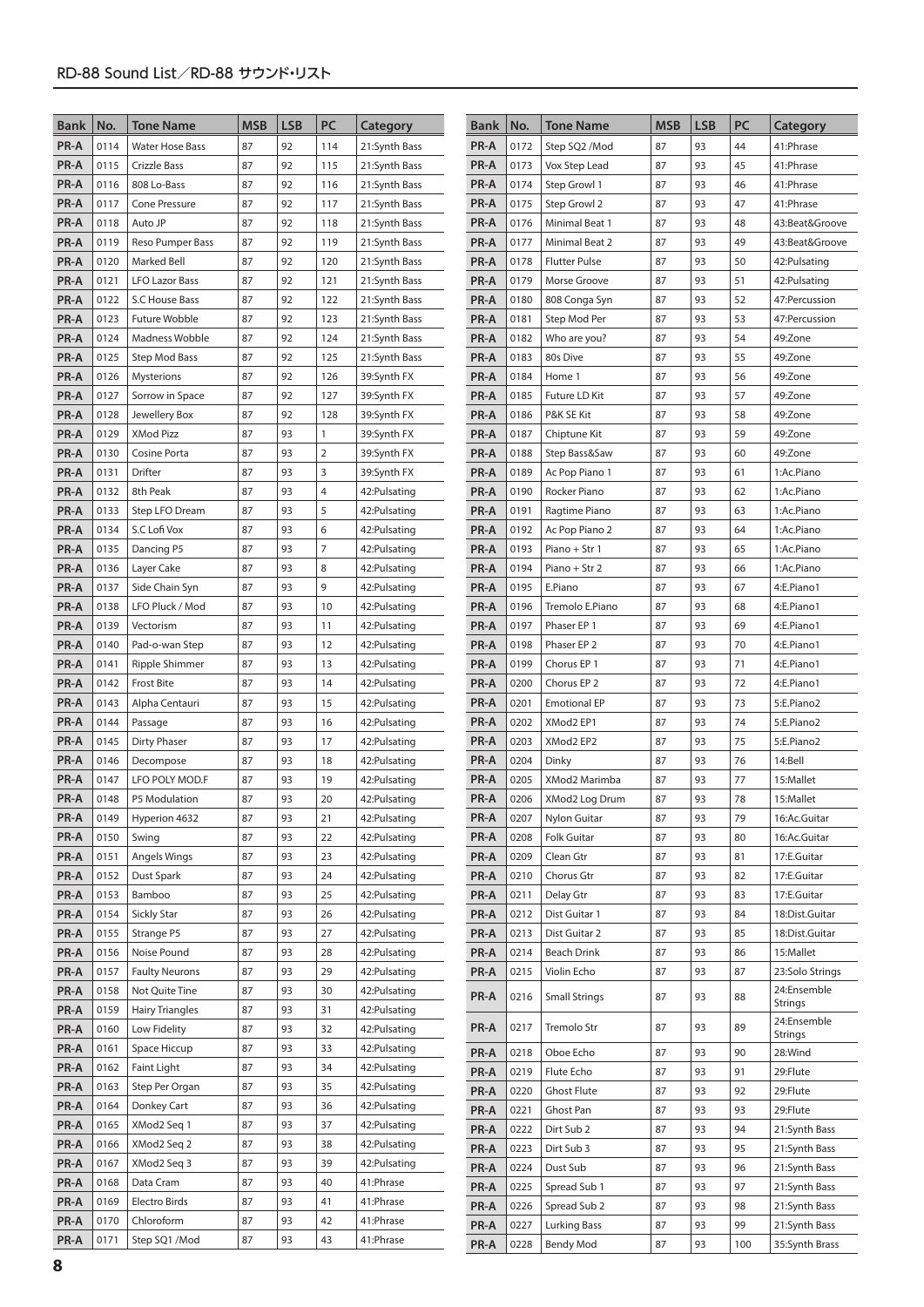| RD-88 Sound List/RD-88 サウンド・リスト |  |
|---------------------------------|--|
|---------------------------------|--|

| <b>Bank</b> | No.  | <b>Tone Name</b>       | <b>MSB</b> | <b>LSB</b> | <b>PC</b> | Category         |
|-------------|------|------------------------|------------|------------|-----------|------------------|
| PR-A        | 0229 | <b>Fantom Overture</b> | 87         | 93         | 101       | 36:Synth Pad/Str |
| <b>PR-A</b> | 0230 | Fade Pad               | 87         | 93         | 102       | 36:Synth Pad/Str |
| PR-A        | 0231 | Synth Edge 2           | 87         | 93         | 103       | 38:Synth PolyKey |
| <b>PR-A</b> | 0232 | Randen 1986            | 87         | 93         | 104       | 38:Synth PolyKey |
| PR-A        | 0233 | Clean Me               | 87         | 93         | 105       | 38:Synth PolyKey |
| PR-A        | 0234 | Cyber Slime            | 87         | 93         | 106       | 38:Synth PolyKey |
| PR-A        | 0235 | Sunrise                | 87         | 93         | 107       | 38:Synth PolyKey |
| PR-A        | 0236 | Kaihou Keys            | 87         | 93         | 108       | 38:Synth PolyKey |
| PR-A        | 0237 | Lost Box               | 87         | 93         | 109       | 14:Bell          |
| PR-A        | 0238 | Bugendai               | 87         | 93         | 110       | 39:Synth FX      |
| <b>PR-A</b> | 0239 | Home 2                 | 87         | 93         | 111       | 49:Zone          |

### PR-B

| Bank | No.  | <b>Tone Name</b>     | <b>MSB</b> | LSB | PC             | Category      |  |  |
|------|------|----------------------|------------|-----|----------------|---------------|--|--|
| PR-B | 0001 | AX Classic Lead      | 87         | 64  | 1              | 34:Synth Lead |  |  |
| PR-B | 0002 | AX Jupiter Ld 1      | 87         | 64  | $\overline{2}$ | 34:Synth Lead |  |  |
| PR-B | 0003 | Alpha Split          | 87         | 64  | 3              | 34:Synth Lead |  |  |
| PR-B | 0004 | AX Warm Lead         | 87         | 64  | 4              | 34:Synth Lead |  |  |
| PR-B | 0005 | AX Saw Lead 1        | 87         | 64  | 5              | 34:Synth Lead |  |  |
| PR-B | 0006 | AX Saw Lead 2        | 87         | 64  | 6              | 34:Synth Lead |  |  |
| PR-B | 0007 | Edge Boost           | 87         | 64  | 7              | 34:Synth Lead |  |  |
| PR-B | 0008 | AX Delayed Lead      | 87         | 64  | 8              | 34:Synth Lead |  |  |
| PR-B | 0009 | <b>Follow Me</b>     | 87         | 64  | 9              | 34:Synth Lead |  |  |
| PR-B | 0010 | <b>HPF Mod Lead</b>  | 87         | 64  | 10             | 34:Synth Lead |  |  |
| PR-B | 0011 | <b>Hot Coffee</b>    | 87         | 64  | 11             | 34:Synth Lead |  |  |
| PR-B | 0012 | Phase Lead           | 87         | 64  | 12             | 34:Synth Lead |  |  |
| PR-B | 0013 | Porta Saw Lead       | 87         | 64  | 13             | 34:Synth Lead |  |  |
| PR-B | 0014 | Windy Lead           | 87         | 64  | 14             | 34:Synth Lead |  |  |
| PR-B | 0015 | Pulstar Lead         | 87         | 64  | 15             | 34:Synth Lead |  |  |
| PR-B | 0016 | Dist TB Lead         | 87         | 64  | 16             | 34:Synth Lead |  |  |
| PR-B | 0017 | GR-300 Lead 1        | 87         | 64  | 17             | 34:Synth Lead |  |  |
| PR-B | 0018 | GR-300 Lead 2        | 87         | 64  | 18             | 34:Synth Lead |  |  |
| PR-B | 0019 | AX Saw Lead 3        | 87         | 64  | 19             | 34:Synth Lead |  |  |
| PR-B | 0020 | AX Saw Lead 4        | 87         | 64  | 20             | 34:Synth Lead |  |  |
| PR-B | 0021 | <b>Bright Pulse</b>  | 87         | 64  | 21             | 34:Synth Lead |  |  |
| PR-B | 0022 | AX Waspy Lead        | 87         | 64  | 22             | 34:Synth Lead |  |  |
| PR-B | 0023 | <b>Bright Square</b> | 87         | 64  | 23             | 34:Synth Lead |  |  |
| PR-B | 0024 | Simple Square        | 87         | 64  | 24             | 34:Synth Lead |  |  |
| PR-B | 0025 | Square Edge          | 87         | 64  | 25             | 34:Synth Lead |  |  |
| PR-B | 0026 | X-Mod Lead           | 87         | 64  | 26             | 34:Synth Lead |  |  |
| PR-B | 0027 | AX 5th Saw Lead      | 87         | 64  | 27             | 34:Synth Lead |  |  |
| PR-B | 0028 | Oct Solid Saw        | 87         | 64  | 28             | 34:Synth Lead |  |  |
| PR-B | 0029 | Oct Saw Lead         | 87         | 64  | 29             | 34:Synth Lead |  |  |
| PR-B | 0030 | AX Fat GR Lead       | 87         | 64  | 30             | 34:Synth Lead |  |  |
| PR-B | 0031 | Oct Juice            | 87         | 64  | 31             | 34:Synth Lead |  |  |
| PR-B | 0032 | AX Juicy Lead        | 87         | 64  | 32             | 34:Synth Lead |  |  |
| PR-B | 0033 | <b>Square Stack</b>  | 87         | 64  | 33             | 34:Synth Lead |  |  |
| PR-B | 0034 | 7th Stack Lead       | 87         | 64  | 34             | 34:Synth Lead |  |  |
| PR-B | 0035 | Oct Square           | 87         | 64  | 35             | 34:Synth Lead |  |  |
| PR-B | 0036 | <b>Tri Stack</b>     | 87         | 64  | 36             | 34:Synth Lead |  |  |
| PR-B | 0037 | Digi Lead            | 87         | 64  | 37             | 34:Synth Lead |  |  |
| PR-B | 0038 | Fireball Lead        | 87         | 64  | 38             | 34:Synth Lead |  |  |
| PR-B | 0039 | AX Jupiter Ld 2      | 87         | 64  | 39             | 34:Synth Lead |  |  |
| PR-B | 0040 | AX Saw Lead 5        | 87         | 64  | 40             | 34:Synth Lead |  |  |
| PR-B | 0041 | Pro Fat Lead         | 87         | 64  | 41             | 34:Synth Lead |  |  |

| Bank | No.  | Tone Name          | MSB | LSB | PC | Category      |
|------|------|--------------------|-----|-----|----|---------------|
| PR-B | 0042 | Mid Saw Lead       | 87  | 64  | 42 | 34:Synth Lead |
| PR-B | 0043 | Reso Saw Lead      | 87  | 64  | 43 | 34:Synth Lead |
| PR-B | 0044 | AX Square Lead     | 87  | 64  | 44 | 34:Synth Lead |
| PR-B | 0045 | Simple Tri Lead    | 87  | 64  | 45 | 34:Synth Lead |
| PR-B | 0046 | 2 krazy Soft       | 87  | 64  | 46 | 34:Synth Lead |
| PR-B | 0047 | AX Ramp Lead       | 87  | 64  | 47 | 34:Synth Lead |
| PR-B | 0048 | Pulse Lead 1       | 87  | 64  | 48 | 34:Synth Lead |
| PR-B | 0049 | Pulse Lead 2       | 87  | 64  | 49 | 34:Synth Lead |
| PR-B | 0050 | Digi-Rip Lead      | 87  | 64  | 50 | 34:Synth Lead |
| PR-B | 0051 | Theramax           | 87  | 64  | 51 | 34:Synth Lead |
| PR-B | 0052 | On Air Lead        | 87  | 64  | 52 | 34:Synth Lead |
| PR-B | 0053 | Air Lead           | 87  | 64  | 53 | 34:Synth Lead |
| PR-B | 0054 | AX Soft Lead       | 87  | 64  | 54 | 34:Synth Lead |
| PR-B | 0055 | Soft Sqr Lead      | 87  | 64  | 55 | 34:Synth Lead |
| PR-B | 0056 | Tri Lead 1         | 87  | 64  | 56 | 34:Synth Lead |
| PR-B | 0057 | Tri Lead 2         | 87  | 64  | 57 | 34:Synth Lead |
| PR-B | 0058 | Solo Nz Peaker     | 87  | 64  | 58 | 34:Synth Lead |
| PR-B | 0059 | Whistle Lead       | 87  | 64  | 59 | 34:Synth Lead |
| PR-B | 0060 | AX Spooky Lead     | 87  | 64  | 60 | 34:Synth Lead |
| PR-B | 0061 | Sine Lead 1        | 87  | 64  | 61 | 34:Synth Lead |
| PR-B | 0062 | Sine Lead 2        | 87  | 64  | 62 | 34:Synth Lead |
| PR-B | 0063 | Simple Sine        | 87  | 64  | 63 | 34:Synth Lead |
| PR-B | 0064 | Sine Atk Lead      | 87  | 64  | 64 | 34:Synth Lead |
| PR-B | 0065 | Dist Stack         | 87  | 64  | 65 | 34:Synth Lead |
| PR-B | 0066 | <b>Buzz Saw</b>    | 87  | 64  | 66 | 34:Synth Lead |
| PR-B | 0067 | <b>Buzz Nation</b> | 87  | 64  | 67 | 34:Synth Lead |
| PR-B | 0068 | OSC Sync 1         | 87  | 64  | 68 | 34:Synth Lead |
| PR-B | 0069 | OSC Sync 2         | 87  | 64  | 69 | 34:Synth Lead |
| PR-B | 0070 | OSC Sync 3         | 87  | 64  | 70 | 34:Synth Lead |
| PR-B | 0071 | OSC Sync 4         | 87  | 64  | 71 | 34:Synth Lead |
| PR-B | 0072 | AX Sync Lead       | 87  | 64  | 72 | 34:Synth Lead |
| PR-B | 0073 | Sync Lead          | 87  | 64  | 73 | 34:Synth Lead |
| PR-B | 0074 | Sync Tank          | 87  | 64  | 74 | 34:Synth Lead |
| PR-B | 0075 | 2 krazy Bright     | 87  | 64  | 75 | 34:Synth Lead |
| PR-B | 0076 | Dist Sync Lead     | 87  | 64  | 76 | 34:Synth Lead |
| PR-B | 0077 | Oct Sync           | 87  | 64  | 77 | 34:Synth Lead |
| PR-B | 0078 | Sync Mod           | 87  | 64  | 78 | 34:Synth Lead |
| PR-B | 0079 | Metal Sync Lead    | 87  | 64  | 79 | 34:Synth Lead |
| PR-B | 0080 | Saw Cross          | 87  | 64  | 80 | 34:Synth Lead |
| PR-B | 0081 | Unison Lead        | 87  | 64  | 81 | 34:Synth Lead |
| PR-B | 0082 | Unison Fat Mod     | 87  | 64  | 82 | 34:Synth Lead |
| PR-B | 0083 | Oct Stack          | 87  | 64  | 83 | 34:Synth Lead |
| PR-B | 0084 | Unison Soft        | 87  | 64  | 84 | 34:Synth Lead |
| PR-B | 0085 | Growl Lead         | 87  | 64  | 85 | 34:Synth Lead |
| PR-B | 0086 | Super Saw Lead     | 87  | 64  | 86 | 34:Synth Lead |
| PR-B | 0087 | Unison Reso        | 87  | 64  | 87 | 34:Synth Lead |
| PR-B | 0088 | Hoover Lead        | 87  | 64  | 88 | 34:Synth Lead |
| PR-B | 0089 | Vintage Lead       | 87  | 64  | 89 | 34:Synth Lead |
| PR-B | 0090 | Hardstyle          | 87  | 64  | 90 | 34:Synth Lead |
| PR-B | 0091 | Vowel /Mod         | 87  | 64  | 91 | 34:Synth Lead |
| PR-B | 0092 | Saw Boost Bs       | 87  | 64  | 92 | 21:Synth Bass |
| PR-B | 0093 | Hard House Bs      | 87  | 64  | 93 | 21:Synth Bass |
| PR-B | 0094 | Rubber Bs 1        | 87  | 64  | 94 | 21:Synth Bass |
| PR-B | 0095 | Punch MG Bs        | 87  | 64  | 95 | 21:Synth Bass |
| PR-B | 0096 | Rubber Bs 2        | 87  | 64  | 96 | 21:Synth Bass |
| PR-B | 0097 | Spike Bass         | 87  | 64  | 97 | 21:Synth Bass |
|      |      |                    |     |     |    |               |
| PR-B | 0098 | Fat MG Bass        | 87  | 64  | 98 | 21:Synth Bass |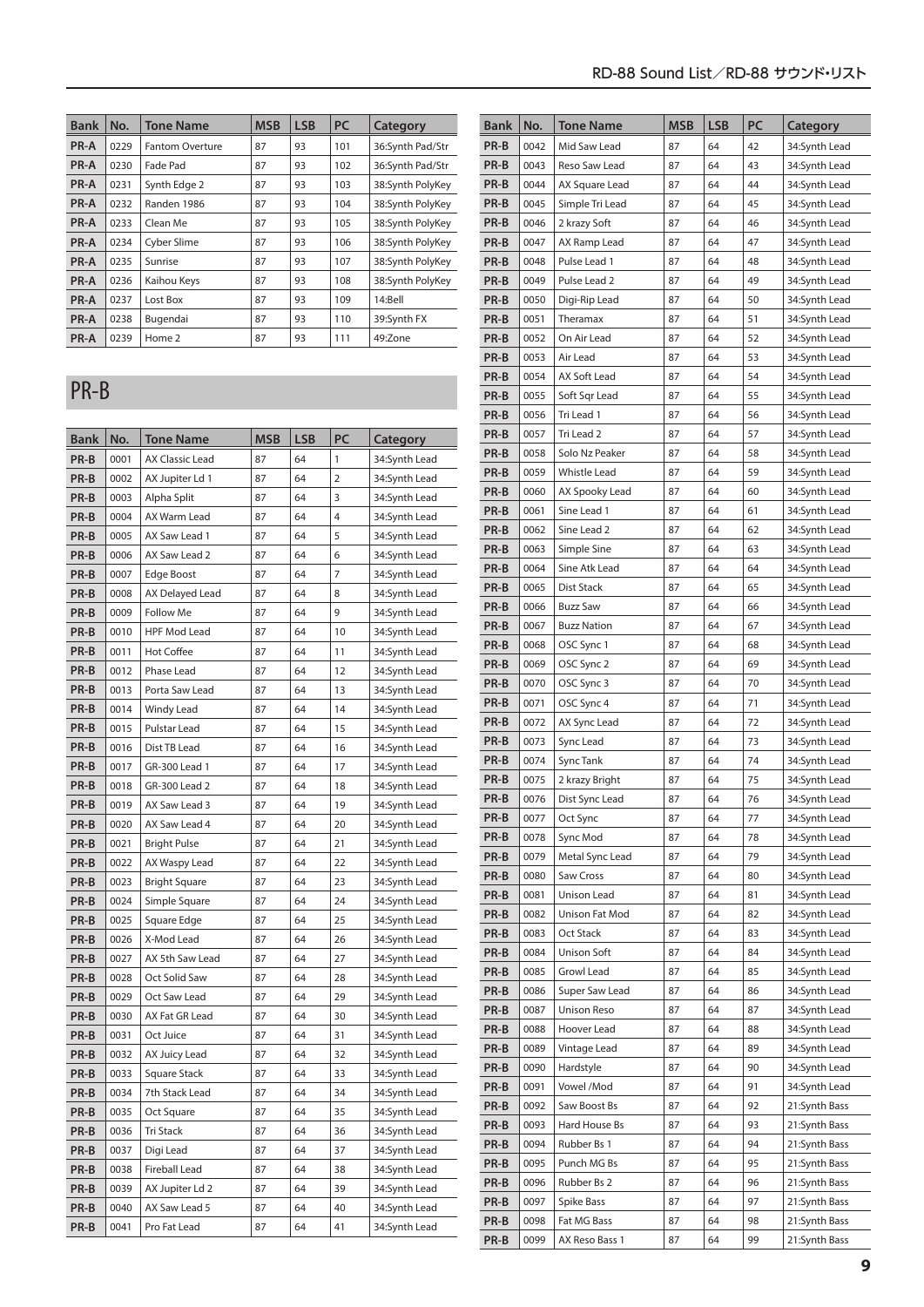| <b>Bank</b> | No.  | Tone Name            | <b>MSB</b> | <b>LSB</b> | PC           | Category         | <b>Bank</b> | No.  | <b>Tone Name</b>        | <b>MSB</b> | <b>LSB</b> | PC | Category               |
|-------------|------|----------------------|------------|------------|--------------|------------------|-------------|------|-------------------------|------------|------------|----|------------------------|
| PR-B        | 0100 | <b>TB Dist Bass</b>  | 87         | 64         | 100          | 21:Synth Bass    | PR-B        | 0158 | PWM Basic Pad           | 87         | 65         | 30 | 36:Synth Pad/Str       |
| PR-B        | 0101 | MKS-50 SBs           | 87         | 64         | 101          | 21:Synth Bass    | PR-B        | 0159 | <b>PWM Hard Pad</b>     | 87         | 65         | 31 | 36:Synth Pad/Str       |
| PR-B        | 0102 | AX Alpha Bass        | 87         | 64         | 102          | 21:Synth Bass    | PR-B        | 0160 | Sawtooth Str            | 87         | 65         | 32 | 36:Synth Pad/Str       |
| PR-B        | 0103 | AX MG Bass 1         | 87         | 64         | 103          | 21:Synth Bass    | PR-B        | 0161 | PWM Soft Pad 1          | 87         | 65         | 33 | 36:Synth Pad/Str       |
| PR-B        | 0104 | AX Modular Bs 1      | 87         | 64         | 104          | 21:Synth Bass    | PR-B        | 0162 | Soft Pad 1              | 87         | 65         | 34 | 36:Synth Pad/Str       |
| PR-B        | 0105 | Acdg Bass            | 87         | 64         | 105          | 21:Synth Bass    | PR-B        | 0163 | PWM Soft Pad 2          | 87         | 65         | 35 | 36:Synth Pad/Str       |
| PR-B        | 0106 | 7th Stack Bass       | 87         | 64         | 106          | 21:Synth Bass    | PR-B        | 0164 | PWM Soft Pad 3          | 87         | 65         | 36 | 36:Synth Pad/Str       |
| PR-B        | 0107 | 101 Bass             | 87         | 64         | 107          | 21:Synth Bass    | PR-B        | 0165 | Soft Pad 2              | 87         | 65         | 37 | 36:Synth Pad/Str       |
| PR-B        | 0108 | Compu Bs             | 87         | 64         | 108          | 21:Synth Bass    | PR-B        | 0166 | Chorus Pad              | 87         | 65         | 38 | 36:Synth Pad/Str       |
| PR-B        | 0109 | Fat Analog Bs        | 87         | 64         | 109          | 21:Synth Bass    | PR-B        | 0167 | AX Hollow Pad           | 87         | 65         | 39 | 36:Synth Pad/Str       |
| PR-B        | 0110 | Rubber Bs 3          | 87         | 64         | 110          | 21:Synth Bass    | PR-B        | 0168 | AX Heaven Pad           | 87         | 65         | 40 | 36:Synth Pad/Str       |
| PR-B        | 0111 | Long Sweep Bs        | 87         | 64         | 111          | 21:Synth Bass    | PR-B        | 0169 | Shimmer Pad             | 87         | 65         | 41 | 36:Synth Pad/Str       |
| PR-B        | 0112 | MG Deep Bass         | 87         | 64         | 112          | 21:Synth Bass    | PR-B        | 0170 | Scape Pad               | 87         | 65         | 42 | 36:Synth Pad/Str       |
| PR-B        | 0113 | <b>Round Bass</b>    | 87         | 64         | 113          | 21:Synth Bass    | PR-B        | 0171 | Str of Breath           | 87         | 65         | 43 | 36:Synth Pad/Str       |
| PR-B        | 0114 | AX Reso Bass 2       | 87         | 64         | 114          | 21:Synth Bass    | PR-B        | 0172 | Angels Pad              | 87         | 65         | 44 | 36:Synth Pad/Str       |
| PR-B        | 0115 | AX MG Bass 2         | 87         | 64         | 115          | 21:Synth Bass    | PR-B        | 0173 | JX Strings              | 87         | 65         | 45 | 36:Synth Pad/Str       |
| PR-B        | 0116 | Juno Sqr Bs          | 87         | 64         | 116          | 21:Synth Bass    | PR-B        | 0174 | PWM Sweep Pad 1         | 87         | 65         | 46 | 36:Synth Pad/Str       |
| PR-B        | 0117 | Reso Sqr Bass        | 87         | 64         | 117          | 21:Synth Bass    | PR-B        | 0175 | PWM Sweep Pad 2         | 87         | 65         | 47 | 36:Synth Pad/Str       |
| PR-B        | 0118 | TB Sqr Sweep Bs      | 87         | 64         | 118          | 21:Synth Bass    | PR-B        | 0176 | <b>Trance Sweep Pad</b> | 87         | 65         | 48 | 36:Synth Pad/Str       |
| PR-B        | 0119 | AX Reso Bass 3       | 87         | 64         | 119          | 21:Synth Bass    | PR-B        | 0177 | Phase Pad               | 87         | 65         | 49 | 36:Synth Pad/Str       |
| PR-B        | 0120 | Detune Tri Bs        | 87         | 64         | 120          | 21:Synth Bass    | PR-B        | 0178 | Cosmic Rays             | 87         | 65         | 50 | 36:Synth Pad/Str       |
| PR-B        | 0121 | <b>Triangle Bass</b> | 87         | 64         | 121          | 21:Synth Bass    | PR-B        | 0179 | Phase Super Saw         | 87         | 65         | 51 | 36:Synth Pad/Str       |
| PR-B        | 0122 | Sine Bass            | 87         | 64         | 122          | 21:Synth Bass    | PR-B        | 0180 | Phase PWM Pad           | 87         | 65         | 52 | 36:Synth Pad/Str       |
| PR-B        | 0123 | AX Garage Bass       | 87         | 64         | 123          | 21:Synth Bass    | PR-B        | 0181 | AX Voyager              | 87         | 65         | 53 | 36:Synth Pad/Str       |
| PR-B        | 0124 | Monster Bs           | 87         | 64         | 124          | 21:Synth Bass    | PR-B        | 0182 | Bend Pad                | 87         | 65         | 54 | 36:Synth Pad/Str       |
| PR-B        | 0125 | AX Modular Bs 2      | 87         | 64         | 125          | 21:Synth Bass    | PR-B        | 0183 | Tuned Nz 1              | 87         | 65         | 55 | 36:Synth Pad/Str       |
| PR-B        | 0126 | Unison Bass 1        | 87         | 64         | 126          | 21:Synth Bass    | PR-B        | 0184 | Tuned Nz 2              | 87         | 65         | 56 | 36:Synth Pad/Str       |
| PR-B        | 0127 | Unison Bass 2        | 87         | 64         | 127          | 21:Synth Bass    | PR-B        | 0185 | Tuned Nz 3              | 87         | 65         | 57 | 36:Synth Pad/Str       |
| PR-B        | 0128 | Unison Atk Bs 1      | 87         | 64         | 128          | 21:Synth Bass    | PR-B        | 0186 | Strings 1               | 87         | 65         | 58 | 24:Ensemble            |
| PR-B        | 0129 | Unison Atk Bs 2      | 87         | 65         | $\mathbf{1}$ | 21:Synth Bass    |             |      |                         |            |            |    | Strings                |
| PR-B        | 0130 | Unison Atk Bs 3      | 87         | 65         | 2            | 21:Synth Bass    | PR-B        | 0187 | Strings 2               | 87         | 65         | 59 | 24:Ensemble<br>Strings |
| PR-B        | 0131 | Lazor Bass           | 87         | 65         | 3            | 21:Synth Bass    |             |      |                         |            |            |    | 24:Ensemble            |
| PR-B        | 0132 | Nz Sync Bass         | 87         | 65         | 4            | 21:Synth Bass    | PR-B        | 0188 | <b>AX Mood Strings</b>  | 87         | 65         | 60 | Strings                |
| PR-B        | 0133 | Dist Bass            | 87         | 65         | 5            | 21:Synth Bass    | PR-B        | 0189 | AX 60s Strings          | 87         | 65         | 61 | 24:Ensemble            |
| PR-B        | 0134 | Delta Bass           | 87         | 65         | 6            | 21:Synth Bass    |             |      |                         |            |            |    | Strings<br>24:Ensemble |
| PR-B        | 0135 | Sine Bend Dn Bs      | 87         | 65         | 7            | 21:Synth Bass    | PR-B        | 0190 | <b>AX Small Strings</b> | 87         | 65         | 62 | <b>Strings</b>         |
| PR-B        | 0136 | A-i-e-i Bs           | 87         | 65         | 8            | 21:Synth Bass    | PR-B        | 0191 | <b>Tape Strings</b>     | 87         | 65         | 63 | 24:Ensemble            |
| PR-B        | 0137 | Dist Atk Bs          | 87         | 65         | 9            | 21:Synth Bass    |             |      |                         |            |            |    | Strings                |
| PR-B        | 0138 | Acoustic Bs 1        | 87         | 65         | 10           | 19:Ac.Bass       | PR-B        | 0192 | <b>AX Strings Stacc</b> | 87         | 65         | 64 | 24:Ensemble<br>Strings |
| PR-B        | 0139 | Acoustic Bs 2        | 87         | 65         | 11           | 19:Ac.Bass       |             |      |                         |            |            |    | 24:Ensemble            |
| PR-B        | 0140 | Finger E Bs 1        | 87         | 65         | 12           | 20:E.Bass        | PR-B        | 0193 | <b>AX Pizzicato</b>     | 87         | 65         | 65 | Strings                |
| PR-B        | 0141 | Finger E Bs 2        | 87         | 65         | 13           | 20:E.Bass        | PR-B        | 0194 | D-50 Pizz               | 87         | 65         | 66 | 24:Ensemble<br>Strings |
| PR-B        | 0142 | Finger E Bs 3        | 87         | 65         | 14           | 20:E.Bass        | PR-B        | 0195 | <b>AX Violin</b>        | 87         | 65         | 67 | 23:Solo Strings        |
| PR-B        | 0143 | Finger E Bs 4        | 87         | 65         | 15           | 20:E.Bass        | PR-B        | 0196 | AX Viola                | 87         | 65         | 68 | 23:Solo Strings        |
| PR-B        | 0144 | Pick Bass 1          | 87         | 65         | 16           | 20:E.Bass        | PR-B        | 0197 | AX Cello                | 87         | 65         | 69 | 23:Solo Strings        |
| PR-B        | 0145 | Pick Bass 2          | 87         | 65         | 17           | 20:E.Bass        | PR-B        | 0198 | <b>AX Contrabass</b>    | 87         | 65         | 70 | 23:Solo Strings        |
| PR-B        | 0146 | AX Fretless Bs       | 87         | 65         | 18           | 20:E.Bass        | PR-B        | 0199 | Square Saw              | 87         | 65         | 71 | 38:Synth PolyKey       |
| PR-B        | 0147 | AX Slap Bass         | 87         | 65         | 19           | 20:E.Bass        | PR-B        | 0200 | Juno SAW                | 87         | 65         | 72 | 38:Synth PolyKey       |
| PR-B        | 0148 | <b>AX JP Strings</b> | 87         | 65         | 20           | 36:Synth Pad/Str | PR-B        | 0201 | Filter Env Key          | 87         | 65         | 73 | 38:Synth PolyKey       |
| PR-B        | 0149 | OB Strings           | 87         | 65         | 21           | 36:Synth Pad/Str | PR-B        | 0202 | Mini Growl              | 87         | 65         | 74 | 38:Synth PolyKey       |
| PR-B        | 0150 | 106 Strings          | 87         | 65         | 22           | 36:Synth Pad/Str | PR-B        | 0203 | Round SQR               | 87         | 65         | 75 | 38:Synth PolyKey       |
| PR-B        | 0151 | AX Syn Strings 1     | 87         | 65         | 23           | 36:Synth Pad/Str | PR-B        | 0204 | SQR Atk Pop             | 87         | 65         | 76 | 38:Synth PolyKey       |
| PR-B        | 0152 | PW Paradise          | 87         | 65         | 24           | 36:Synth Pad/Str |             | 0205 |                         | 87         | 65         | 77 | 38:Synth PolyKey       |
| PR-B        | 0153 | AX Syn Strings 2     | 87         | 65         | 25           | 36:Synth Pad/Str | PR-B        |      | <b>Touchy Key</b>       |            | 65         |    |                        |
| PR-B        | 0154 | Soft Saw Pad         | 87         | 65         | 26           | 36:Synth Pad/Str | $PR-B$      | 0206 | Poly Synth 1            | 87         |            | 78 | 38:Synth PolyKey       |
| PR-B        | 0155 | Juno P13 Str         | 87         | 65         | 27           | 36:Synth Pad/Str | PR-B        | 0207 | Poly Synth 2            | 87         | 65         | 79 | 38:Synth PolyKey       |
| PR-B        | 0156 | 5th DLA Pad          | 87         | 65         | 28           | 36:Synth Pad/Str | PR-B        | 0208 | Poly Synth 3            | 87<br>87   | 65         | 80 | 38:Synth PolyKey       |
| PR-B        | 0157 | Nu Epic Pad          | 87         | 65         | 29           | 36:Synth Pad/Str | PR-B        | 0209 | Ox Synth                |            | 65         | 81 | 38:Synth PolyKey       |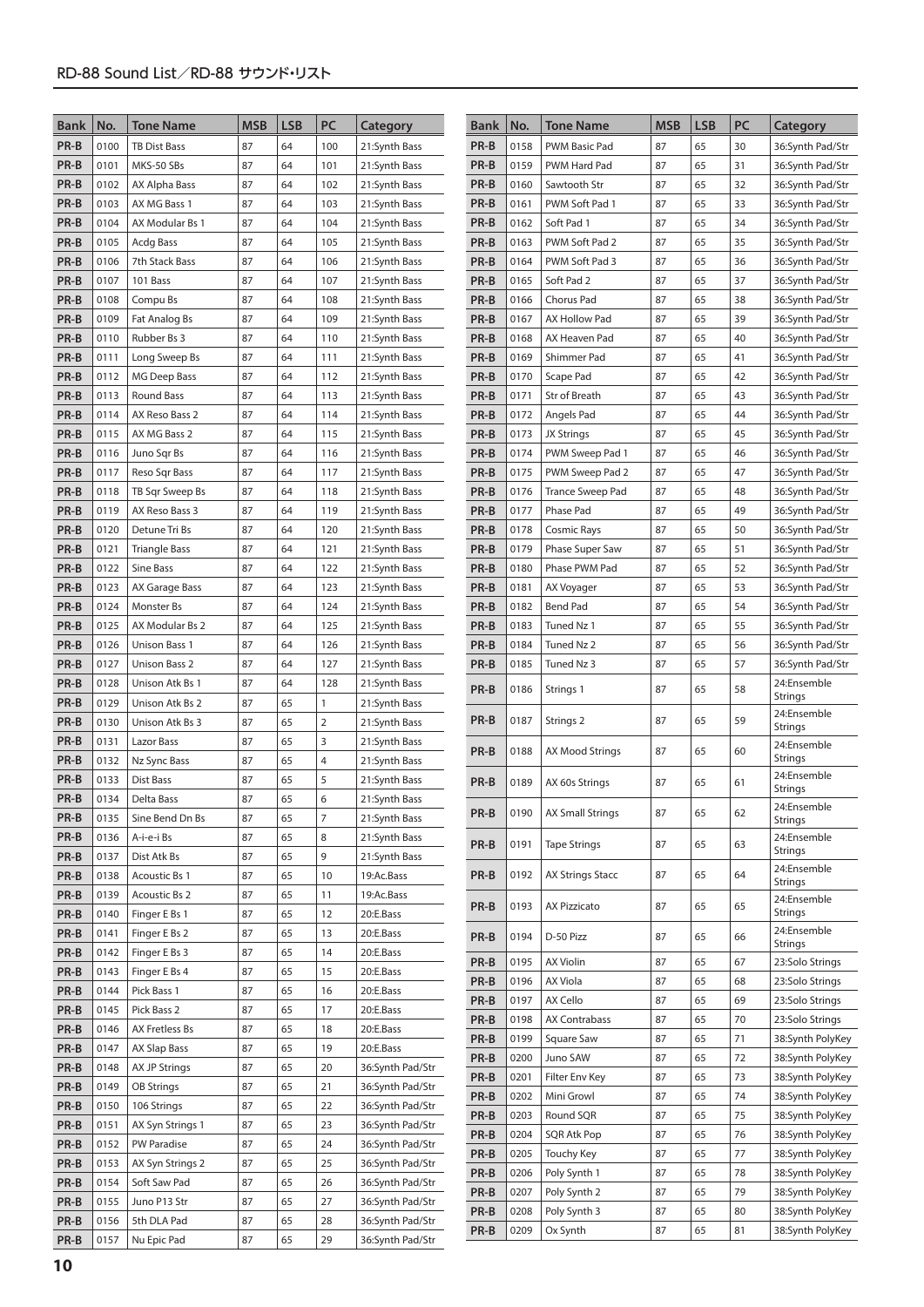| <b>Bank</b>  | No.          | <b>Tone Name</b>            | <b>MSB</b> | <b>LSB</b> | PC             | Category                         | <b>Bank</b>  | No.          | <b>Tone Name</b>                   | <b>MSB</b> | <b>LSB</b> | PC       | Category                    |
|--------------|--------------|-----------------------------|------------|------------|----------------|----------------------------------|--------------|--------------|------------------------------------|------------|------------|----------|-----------------------------|
| PR-B         | 0210         | <b>Trance Synth</b>         | 87         | 65         | 82             | 38:Synth PolyKey                 | PR-B         | 0264         | AX Warm Syn Brs                    | 87         | 66         | 8        | 35:Synth Brass              |
| PR-B         | 0211         | Super Saw Key 1             | 87         | 65         | 83             | 38:Synth PolyKey                 | PR-B         | 0265         | <b>AX FM Brass</b>                 | 87         | 66         | 9        | 35:Synth Brass              |
| PR-B         | 0212         | Super Saw Key 2             | 87         | 65         | 84             | 38:Synth PolyKey                 |              |              |                                    |            |            |          | 27:Ensemble                 |
| PR-B         | 0213         | <b>AX Digitaless</b>        | 87         | 65         | 85             | 38:Synth PolyKey                 | PR-B         | 0266         | <b>Brass Sect</b>                  | 87         | 66         | 10       | <b>Brass</b>                |
| PR-B         | 0214         | S-Saw Stac Pluck            | 87         | 65         | 86             | 38:Synth PolyKey                 | PR-B         | 0267         | Soft Ac Brass                      | 87         | 66         | 11       | 27:Ensemble                 |
| PR-B         | 0215         | Syn Vox Key                 | 87         | 65         | 87             | 38:Synth PolyKey                 |              |              |                                    |            |            |          | <b>Brass</b><br>27:Ensemble |
| PR-B         | 0216         | Freeze Synth                | 87         | 65         | 88             | 38:Synth PolyKey                 | PR-B         | 0268         | Sax Section 1                      | 87         | 66         | 12       | <b>Brass</b>                |
| PR-B         | 0217         | <b>Mallet Pipes</b>         | 87         | 65         | 89             | 38:Synth PolyKey                 | PR-B         | 0269         | Sax Section 2                      | 87         | 66         | 13       | 27:Ensemble                 |
| PR-B         | 0218         | Saw Pluck                   | 87         | 65         | 90             | 38:Synth PolyKey                 |              |              |                                    |            |            |          | <b>Brass</b>                |
| PR-B         | 0219         | <b>PW Pluck</b>             | 87         | 65         | 91             | 38:Synth PolyKey                 | PR-B         | 0270         | AX Brass Atk                       | 87         | 66         | 14       | 27:Ensemble<br><b>Brass</b> |
| PR-B         | 0220         | Super Saw Pluck             | 87         | 65         | 92             | 38:Synth PolyKey                 | PR-B         | 0271         | Trumpeter                          | 87         | 66         | 15       | 26:Solo Brass               |
| PR-B         | 0221         | Echo Pluck                  | 87         | 65         | 93             | 38:Synth PolyKey                 | PR-B         | 0272         | AX Romantic Tp                     | 87         | 66         | 16       | 26:Solo Brass               |
| PR-B         | 0222         | AX Vintage Key              | 87         | 65         | 94             | 38:Synth PolyKey                 | PR-B         | 0273         | <b>AX Mute Trumpet</b>             | 87         | 66         | 17       | 26:Solo Brass               |
| PR-B         | 0223         | Poly Synth 4                | 87         | 65         | 95             | 38:Synth PolyKey                 | PR-B         | 0274         | AX Trombone                        | 87         | 66         | 18       | 26:Solo Brass               |
| PR-B         | 0224         | AX Saws Key                 | 87         | 65         | 96             | 38:Synth PolyKey                 | PR-B         | 0275         | AX Soprano Sax                     | 87         | 66         | 19       | 30:Sax                      |
| PR-B         | 0225         | Sync staccato               | 87         | 65         | 97             | 38:Synth PolyKey                 | PR-B         | 0276         | AX Alto Sax                        | 87         | 66         | 20       | 30:Sax                      |
| PR-B         | 0226         | AX Analog Dream             | 87         | 65         | 98             | 38:Synth PolyKey                 | PR-B         | 0277         | <b>AX Tenor Sax</b>                | 87         | 66         | 21       | 30:Sax                      |
| PR-B         | 0227         | AX Dreaming Box             | 87         | 65         | 99             | 37:Synth Bellpad                 | PR-B         | 0278         | <b>Breathy Sax</b>                 | 87         | 66         | 22       | 30:Sax                      |
| PR-B         | 0228         | D-50 Fantasia               | 87         | 65         | 100            | 37:Synth Bellpad                 | PR-B         | 0279         | <b>AX Baritone Sax</b>             | 87         | 66         | 23       | $30:$ Sax                   |
| PR-B         | 0229         | AX Fantasia                 | 87         | 65         | 101            | 37:Synth Bellpad                 | PR-B         | 0280         | <b>AX Piano</b>                    | 87         | 66         | 24       | 1:Ac.Piano                  |
| PR-B         | 0230         | AX Stacc Heaven             | 87         | 65         | 102            | 37:Synth Bellpad                 | PR-B         | 0281         | Mono Piano                         | 87         | 66         | 25       | 1:Ac.Piano                  |
| PR-B         | 0231         | AX Org Bell                 | 87         | 65         | 103            | 37:Synth Bellpad                 | PR-B         | 0282         | JD-800 Piano                       | 87         | 66         | 26       | 2:Pop Piano                 |
| PR-B         | 0232         | <b>FM Sparkles</b>          | 87         | 65         | 104            | 14:Bell                          | PR-B         | 0283         | AX Honky-tonk                      | 87         | 66         | 27       | 2:Pop Piano                 |
| PR-B         | 0233         | Snowflakes                  | 87         | 65         | 105            | 14:Bell                          | PR-B         | 0284         | <b>DNC Piano</b>                   | 87         | 66         | 28       | 2:Pop Piano                 |
| PR-B         | 0234         | X-Mod Bell 1                | 87         | 65         | 106            | 14:Bell                          | PR-B         | 0285         | <b>Blend Piano</b>                 | 87         | 66         | 29       | 2:Pop Piano                 |
| PR-B         | 0235         | X-Mod Bell 2                | 87         | 65         | 107            | 14:Bell                          | PR-B         | 0286         | E-Grand                            | 87         | 66         | 30       | 2:Pop Piano                 |
| PR-B         | 0236         | <b>AX Tubular Bells</b>     | 87         | 65         | 108            | 14:Bell                          | PR-B         | 0287         | Metal Key                          | 87         | 66         | 31       | 2:Pop Piano                 |
| PR-B         | 0237         | Short Sqr Pluck             | 87         | 65         | 109            | 40:Synth Seq/<br>Pop             | PR-B         | 0288         | Dyno EP                            | 87         | 66         | 32       | 4:E.Piano1                  |
| PR-B         | 0238         | 7th Stack Seg               | 87         | 65         | 110            | 40:Synth Seg/                    | PR-B         | 0289         | Stage EP                           | 87         | 66         | 33       | 4:E.Piano1                  |
|              |              |                             |            |            |                | Pop                              | PR-B         | 0290         | AX Vintage EP                      | 87         | 66         | 34       | 4:E.Piano1                  |
| PR-B         | 0239         | 8th Stack Seg               | 87         | 65         | 111            | 40:Synth Seg/<br>Pop             | PR-B<br>PR-B | 0291<br>0292 | Phase EP 1<br>Phase EP 2           | 87<br>87   | 66<br>66   | 35<br>36 | 4:E.Piano1<br>4:E.Piano1    |
|              |              |                             |            |            |                | 40:Synth Seq/                    | PR-B         | 0293         | Phase Stage                        | 87         | 66         | 37       | 4:E.Piano1                  |
| PR-B         | 0240         | MG Thumper                  | 87         | 65         | 112            | Pop                              | PR-B         | 0294         | AX Tremolo EP                      | 87         | 66         | 38       | 4:E.Piano1                  |
| PR-B         | 0241         | PW-Echo Seq                 | 87         | 65         | 113            | 40:Synth Seq/<br>Pop             | PR-B         | 0295         | Psycho EP                          | 87         | 66         | 39       | 4:E.Piano1                  |
|              |              |                             |            |            |                | 40:Synth Seg/                    | PR-B         | 0296         | <b>SA EP</b>                       | 87         | 66         | 40       | 4:E.Piano1                  |
| PR-B         | 0242         | Syn Atk Pluck               | 87         | 65         | 114            | Pop                              | PR-B         | 0297         | Wurly EP                           | 87         | 66         | 41       | 4:E.Piano1                  |
| PR-B         | 0243         | 106 Brass                   | 87         | 65         | 115            | 35:Synth Brass                   | PR-B         | 0298         | Dist Wurly                         | 87         | 66         | 42       | 4:E.Piano1                  |
| PR-B         | 0244         | AX Analog Brass             | 87         | 65         | 116            | 35:Synth Brass                   | PR-B         | 0299         | FM EP 1                            | 87         | 66         | 43       | 5:E.Piano2                  |
| PR-B         | 0245         | 80s Brass 1                 | 87         | 65         | 117            | 35:Synth Brass                   | PR-B         | 0300         | FM EP 2                            | 87         | 66         | 44       | 5:E.Piano2                  |
| PR-B         | 0246         | Wide Syn Brass              | 87         | 65         | 118            | 35:Synth Brass                   | PR-B         | 0301         | AX Harpsichord                     | 87         | 66         | 45       | 9:Harpsichord               |
| PR-B         | 0247         | Juno Brass                  | 87         | 65         | 119            | 35:Synth Brass                   | PR-B         | 0302         | AX Clav 1                          | 87         | 66         | 46       | 10:Clav                     |
| PR-B         | 0248         | Poly Brass 1                | 87         | 65         | 120            | 35:Synth Brass                   | PR-B         | 0303         | AX Clav 2                          | 87         | 66         | 47       | 10:Clav                     |
| PR-B<br>PR-B | 0249<br>0250 | Poly Brass 2<br>Syn Brass 1 | 87<br>87   | 65<br>65   | 121<br>122     | 35:Synth Brass<br>35:Synth Brass | PR-B         | 0304         | <b>Twah Clav</b>                   | 87         | 66         | 48       | 10:Clav                     |
| PR-B         | 0251         | Juno P18 Brass              | 87         | 65         | 123            | 35:Synth Brass                   | PR-B         | 0305         | Phase Clav                         | 87         | 66         | 49       | 10:Clav                     |
| PR-B         | 0252         | <b>Apolis Brass</b>         | 87         | 65         | 124            | 35:Synth Brass                   | PR-B         | 0306         | AX Pulse Clav 1                    | 87         | 66         | 50       | 10:Clav                     |
| PR-B         | 0253         | AX JP Brass                 | 87         | 65         | 125            | 35:Synth Brass                   | PR-B         | 0307         | AX Pulse Clav 2                    | 87         | 66         | 51       | 10:Clav                     |
| PR-B         | 0254         | Oct Brass                   | 87         | 65         | 126            | 35:Synth Brass                   | PR-B         | 0308         | Sweepin Clav                       | 87         | 66         | 52       | 10:Clav                     |
| PR-B         | 0255         | AX Soft Syn Brs             | 87         | 65         | 127            | 35:Synth Brass                   | PR-B         | 0309         | Lord Organ 1                       | 87         | 66         | 53       | 6:E.Organ                   |
| PR-B         | 0256         | <b>Bright Syn Brass</b>     | 87         | 65         | 128            | 35:Synth Brass                   | PR-B         | 0310         | Lord Organ 2                       | 87         | 66         | 54       | 6:E.Organ                   |
| PR-B         | 0257         | <b>Filter Env Brass</b>     | 87         | 66         | $\mathbf{1}$   | 35:Synth Brass                   | PR-B         | 0311         | Perc Rotary Org                    | 87         | 66         | 55       | 6:E.Organ                   |
| PR-B         | 0258         | 80s Brass 2                 | 87         | 66         | $\overline{2}$ | 35:Synth Brass                   | PR-B         | 0312         | Rotary Org 1                       | 87         | 66         | 56       | 6:E.Organ                   |
| PR-B         | 0259         | 80s Brass 3                 | 87         | 66         | 3              | 35:Synth Brass                   | PR-B         | 0313         | Rotary Org 2                       | 87         | 66         | 57       | 6:E.Organ                   |
| PR-B         | 0260         | Syn Brass 2                 | 87         | 66         | 4              | 35:Synth Brass                   | PR-B         | 0314         | Rotary Org 3                       | 87         | 66         | 58       | 6:E.Organ                   |
| PR-B         | 0261         | Soft Brass 1                | 87         | 66         | 5              | 35:Synth Brass                   | PR-B<br>PR-B | 0315         | Old Fashion                        | 87         | 66         | 59       | 6:E.Organ                   |
| PR-B         | 0262         | Soft Brass 2                | 87         | 66         | 6              | 35:Synth Brass                   | PR-B         | 0316<br>0317 | Vintage Organ 1<br>Vintage Organ 2 | 87<br>87   | 66<br>66   | 60<br>61 | 6:E.Organ<br>6:E.Organ      |
| PR-B         | 0263         | Reso Soft Brass             | 87         | 66         | $\overline{7}$ | 35:Synth Brass                   | PR-B         | 0318         | VK Organ 1                         | 87         | 66         | 62       | 6:E.Organ                   |
|              |              |                             |            |            |                |                                  |              |              |                                    |            |            |          |                             |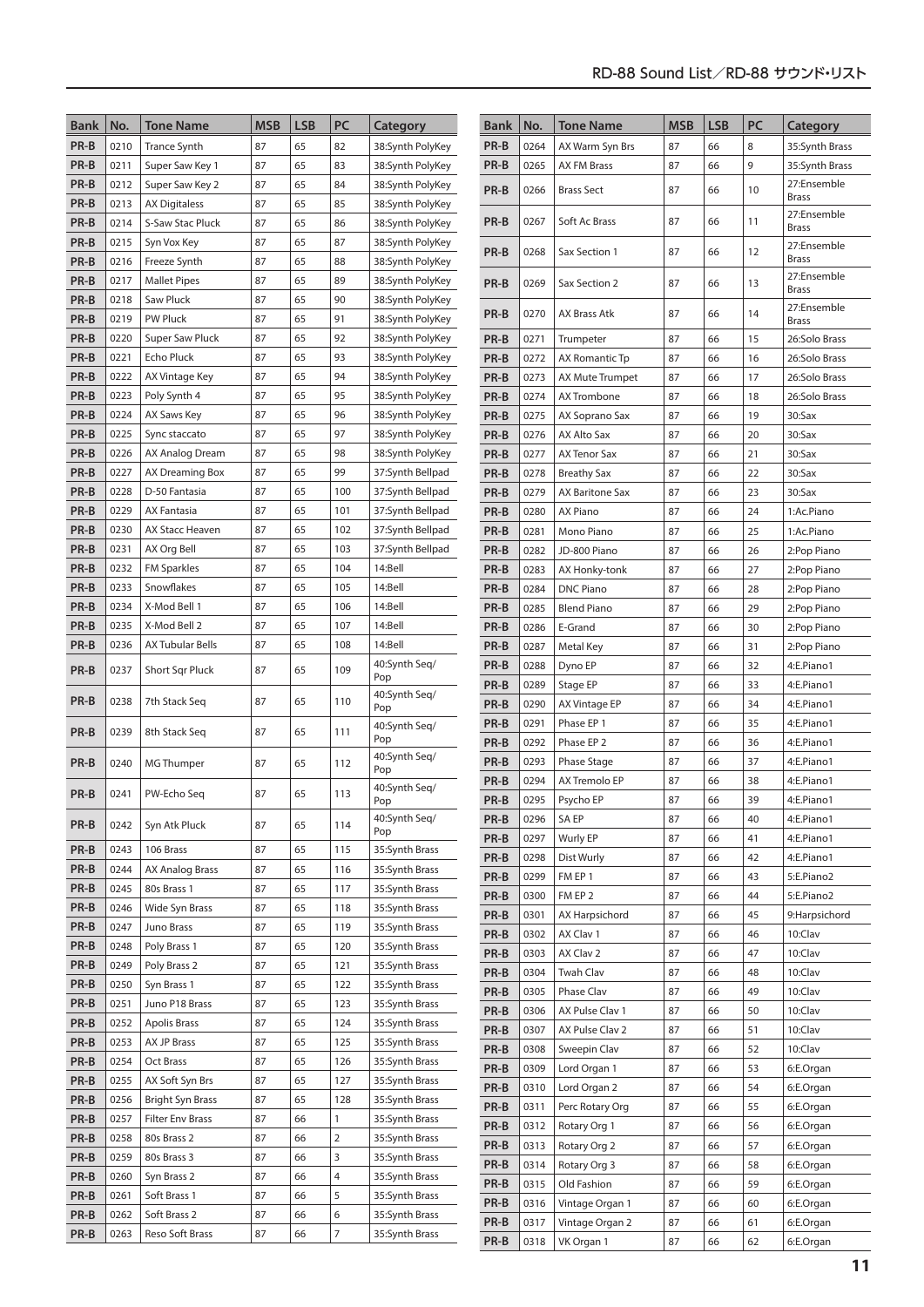| <b>Bank</b>  | No.          | Tone Name                              | <b>MSB</b> | <b>LSB</b> | PC         | Category                         | <b>Bank</b>  | No.          | <b>Tone Name</b>               | <b>MSB</b> | <b>LSB</b> | PC             | Category                      |
|--------------|--------------|----------------------------------------|------------|------------|------------|----------------------------------|--------------|--------------|--------------------------------|------------|------------|----------------|-------------------------------|
| PR-B         | 0319         | VK Organ 2                             | 87         | 66         | 63         | 6:E.Organ                        | PR-B         | 0375         | <b>AX Shamisen</b>             | 87         | 66         | 119            | 22:Plucked/                   |
| PR-B         | 0320         | D-Bars 1                               | 87         | 66         | 64         | 6:E.Organ                        |              |              |                                |            |            |                | Stroke                        |
| PR-B         | 0321         | D-Bars 2                               | 87         | 66         | 65         | 6:E.Organ                        | PR-B         | 0376         | <b>AX Sitar</b>                | 87         | 66         | 120            | 22:Plucked/<br>Stroke         |
| PR-B         | 0322         | D-Bars 3                               | 87         | 66         | 66         | 6:E.Organ                        | PR-B         | 0377         | AX Harp                        | 87         | 66         | 121            | 22:Plucked/                   |
| PR-B         | 0323         | D-Bars 4                               | 87         | 66         | 67         | 6:E.Organ                        |              |              |                                |            |            |                | Stroke                        |
| PR-B         | 0324         | D-Bars 5                               | 87         | 66         | 68         | 6:E.Organ                        | PR-B         | 0378         | AX Aerial Harp                 | 87         | 66         | 122            | 22:Plucked/<br><b>Stroke</b>  |
| PR-B         | 0325         | Dist Organ                             | 87         | 66         | 69         | 6:E.Organ                        | PR-B         | 0379         | Lost Paradise                  | 87         | 66         | 123            | 22:Plucked/                   |
| PR-B         | 0326         | Juno P14 Organ                         | 87         | 66         | 70         | 6:E.Organ                        |              |              |                                |            |            |                | <b>Stroke</b>                 |
| PR-B         | 0327         | D-50 Organ                             | 87         | 66         | 71         | 6:E.Organ                        | PR-B         | 0380         | AX Kalimba                     | 87         | 66         | 124            | 22:Plucked/<br>Stroke         |
| PR-B<br>PR-B | 0328<br>0329 | PositiveOrg /Mod<br><b>Grand Pipes</b> | 87<br>87   | 66<br>66   | 72<br>73   | 7:Pipe Organ<br>7:Pipe Organ     | PR-B         | 0381         | World X                        | 87         | 66         | 125            | 42:Pulsating                  |
| PR-B         | 0330         | <b>AX Musette</b>                      | 87         | 66         | 74         | 12:Accordion                     | PR-B         | 0382         | Xadecimal                      | 87         | 66         | 126            | 42:Pulsating                  |
| PR-B         | 0331         | AX Harmonica                           | 87         | 66         | 75         | 13: Harmonica                    | PR-B         | 0383         | Metal Sync                     | 87         | 66         | 127            | 42:Pulsating                  |
| PR-B         | 0332         | Pop Flute                              | 87         | 66         | 76         | 29:Flute                         | PR-B         | 0384         | 5th Stack                      | 87         | 66         | 128            | 42:Pulsating                  |
| PR-B         | 0333         | Pan Pipes                              | 87         | 66         | 77         | 29:Flute                         | PR-B         | 0385         | <b>HPF</b> Tap                 | 87         | 67         | $\mathbf{1}$   | 42:Pulsating                  |
| PR-B         | 0334         | Pan Pipes Breath                       | 87         | 66         | 78         | 29:Flute                         | PR-B         | 0386         | <b>Auto Pluck</b>              | 87         | 67         | $\overline{2}$ | 42:Pulsating                  |
| PR-B         | 0335         | Bag Shaku Lead                         | 87         | 66         | 79         | 29:Flute                         | PR-B         | 0387         | <b>Step Beat</b>               | 87         | 67         | 3              | 42:Pulsating                  |
| PR-B         | 0336         | AX Shakuhachi                          | 87         | 66         | 80         | 29:Flute                         | PR-B         | 0388         | Side Chain Bass                | 87         | 67         | $\overline{4}$ | 42:Pulsating                  |
| PR-B         | 0337         | AX Recorder                            | 87         | 66         | 81         | 31:Recorder                      | PR-B         | 0389         | Side Chain Pad                 | 87         | 67         | 5              | 42:Pulsating                  |
| PR-B         | 0338         | AX Vibraphone                          | 87         | 66         | 82         | 15:Mallet                        | PR-B         | 0390         | Step Slicer 1                  | 87         | 67         | 6              | 42:Pulsating                  |
| PR-B         | 0339         | AX Marimba                             | 87         | 66         | 83         | 15:Mallet                        | PR-B         | 0391         | Step Slicer 2                  | 87         | 67         | $\overline{7}$ | 42: Pulsating                 |
| PR-B         | 0340         | AX Xylophone                           | 87         | 66         | 84         | 15:Mallet                        | PR-B         | 0392         | Step Slicer 3                  | 87         | 67<br>67   | 8<br>9         | 42: Pulsating                 |
| PR-B         | 0341         | AX Steel Drums                         | 87         | 66         | 85         | 15:Mallet                        | PR-B<br>PR-B | 0393<br>0394 | Step Slicer 4<br>Step Slicer 5 | 87<br>87   | 67         | 10             | 42: Pulsating<br>42:Pulsating |
| PR-B         | 0342         | AX Ethno Keys                          | 87         | 66         | 86         | 15:Mallet                        | PR-B         | 0395         | Step Slicer 6                  | 87         | 67         | 11             | 42:Pulsating                  |
| PR-B         | 0343         | AX Nylon Gtr 1                         | 87         | 66         | 87         | 16:Ac.Guitar                     | PR-B         | 0396         | Step Slicer 7                  | 87         | 67         | 12             | 42: Pulsating                 |
| PR-B         | 0344         | AX Nylon Gtr 2                         | 87         | 66         | 88         | 16:Ac.Guitar                     | PR-B         | 0397         | Step Slicer 8                  | 87         | 67         | 13             | 42:Pulsating                  |
| PR-B         | 0345         | AX Nylon Gtr 3                         | 87         | 66         | 89         | 16:Ac.Guitar                     | PR-B         | 0398         | Step Slicer 9                  | 87         | 67         | 14             | 42:Pulsating                  |
| PR-B<br>PR-B | 0346<br>0347 | Folk Gtr 1<br>Folk Gtr 2               | 87<br>87   | 66<br>66   | 90<br>91   | 16:Ac.Guitar<br>16:Ac.Guitar     | PR-B         | 0399         | Wobble                         | 87         | 67         | 15             | 42:Pulsating                  |
| PR-B         | 0348         | Folk Gtr 3                             | 87         | 66         | 92         | 16:Ac.Guitar                     | PR-B         | 0400         | Transition 1                   | 87         | 67         | 16             | 42:Pulsating                  |
| PR-B         | 0349         | Steel Gtr Wide                         | 87         | 66         | 93         | 16:Ac.Guitar                     | PR-B         | 0401         | Transition 2                   | 87         | 67         | 17             | 42:Pulsating                  |
| PR-B         | 0350         | 12-str Guitar                          | 87         | 66         | 94         | 16:Ac.Guitar                     | PR-B         | 0402         | Oct Play                       | 87         | 67         | 18             | 42:Pulsating                  |
| PR-B         | 0351         | Jazz Gtr                               | 87         | 66         | 95         | 17:E.Guitar                      | PR-B         | 0403         | <b>Bass Seq</b>                | 87         | 67         | 19             | 42:Pulsating                  |
| PR-B         | 0352         | AX Clean Guitar                        | 87         | 66         | 96         | 17:E.Guitar                      | PR-B         | 0404         | <b>Dist Cutter</b>             | 87         | 67         | 20             | 42:Pulsating                  |
| PR-B         | 0353         | Pick Guitar                            | 87         | 66         | 97         | 17:E.Guitar                      | PR-B         | 0405         | Rhythm 1                       | 87         | 67         | 21             | 42:Pulsating                  |
| PR-B         | 0354         | <b>ST Guitar</b>                       | 87         | 66         | 98         | 17:E.Guitar                      | PR-B         | 0406         | Rhythm 2                       | 87         | 67         | 22             | 42:Pulsating                  |
| PR-B         | 0355         | Funk Gtr                               | 87         | 66         | 99         | 17:E.Guitar                      | PR-B         | 0407         | TB Loop                        | 87         | 67         | 23             | 42:Pulsating                  |
| PR-B         | 0356         | Wah E.Gtr / Mod                        | 87         | 66         | 100        | 17:E.Guitar                      | PR-B         | 0408         | Step Refrain                   | 87         | 67         | 24             | 42:Pulsating                  |
| PR-B         | 0357         | Dist Gtr 1                             | 87         | 66         | 101        | 18:Dist.Guitar                   | PR-B         | 0409         | Pop up                         | 87         | 67         | 25             | 39:Synth FX                   |
| PR-B         | 0358         | Searing Gtr 1                          | 87         | 66         | 102        | 18:Dist.Guitar                   | PR-B<br>PR-B | 0410<br>0411 | <b>HPF Down</b><br>Riser       | 87<br>87   | 67<br>67   | 26<br>27       | 39:Synth FX<br>39:Synth FX    |
| PR-B         | 0359         | Searing Gtr 2                          | 87         | 66         | 103        | 18:Dist.Guitar                   | PR-B         | 0412         | Accelerate                     | 87         | 67         | 28             | 39:Synth FX                   |
| PR-B         | 0360         | Searing Gtr 3                          | 87         | 66         | 104        | 18:Dist.Guitar                   | PR-B         | 0413         | Nz Sweep Dn                    | 87         | 67         | 29             | 39:Synth FX                   |
| PR-B         | 0361         | Dist Fingerz                           | 87         | 66         | 105        | 18:Dist.Guitar                   | PR-B         | 0414         | Nz Sweep Up                    | 87         | 67         | 30             | 39:Synth FX                   |
| PR-B         | 0362         | Dist Gtr 2                             | 87         | 66         | 106        | 18:Dist.Guitar                   | PR-B         | 0415         | Chiptuner                      | 87         | 67         | 31             | 39:Synth FX                   |
| PR-B         | 0363         | Digi Dist Gtr<br><b>Fuzz Lead</b>      | 87<br>87   | 66         | 107        | 18:Dist.Guitar                   | PR-B         | 0416         | <b>Bit Walker</b>              | 87         | 67         | 32             | 39:Synth FX                   |
| PR-B<br>PR-B | 0364<br>0365 | Oct Searing Gtr                        | 87         | 66<br>66   | 108<br>109 | 18:Dist.Guitar<br>18:Dist.Guitar | PR-B         | 0417         | Ring Mod 1                     | 87         | 67         | 33             | 39:Synth FX                   |
| PR-B         | 0366         | MS1959 II                              | 87         | 66         | 110        | 18:Dist.Guitar                   | PR-B         | 0418         | Ring Mod 2                     | 87         | 67         | 34             | 39:Synth FX                   |
| PR-B         | 0367         | MS19591                                | 87         | 66         | 111        | 18:Dist.Guitar                   | PR-B         | 0419         | Ring /Mod                      | 87         | 67         | 35             | 39:Synth FX                   |
| PR-B         | 0368         | Metal Lead                             | 87         | 66         | 112        | 18:Dist.Guitar                   | PR-B         | 0420         | X-Mod Driver                   | 87         | 67         | 36             | 39:Synth FX                   |
| PR-B         | 0369         | <b>COSM Searing 1</b>                  | 87         | 66         | 113        | 18:Dist.Guitar                   | PR-B         | 0421         | Kick/Snare                     | 87         | 67         | 37             | 39:Synth FX                   |
| PR-B         | 0370         | COSM Searing 2                         | 87         | 66         | 114        | 18:Dist.Guitar                   | PR-B         | 0422         | AX Orchestra Hit               | 87         | 67         | 38             | 44:Hit                        |
| PR-B         | 0371         | OD-2 Turbo                             | 87         | 66         | 115        | 18:Dist.Guitar                   | PR-B         | 0423         | AX Bass Hit                    | 87         | 67         | 39             | 44:Hit                        |
| PR-B         | 0372         | Guitar Rip                             | 87         | 66         | 116        | 18:Dist.Guitar                   | PR-B         | 0424         | AX 6th Hit                     | 87         | 67         | 40             | 44:Hit                        |
| PR-B         | 0373         | Santur Stack                           | 87         | 66         | 117        | 22:Plucked/                      | PR-B         | 0425         | AX Tao Hit                     | 87         | 67         | 41             | 44:Hit                        |
|              |              |                                        |            |            |            | Stroke                           | PR-B         | 0426         | Min7 Hit                       | 87         | 67         | 42             | 44:Hit                        |
| PR-B         | 0374         | AX Koto                                | 87         | 66         | 118        | 22:Plucked/<br>Stroke            | PR-B         | 0427         | AX Major 7                     | 87         | 67         | 43             | 44:Hit                        |
|              |              |                                        |            |            |            |                                  | PR-B         | 0428         | AX Choir 1                     | 87         | 67         | 44             | 32:Vox/Choir                  |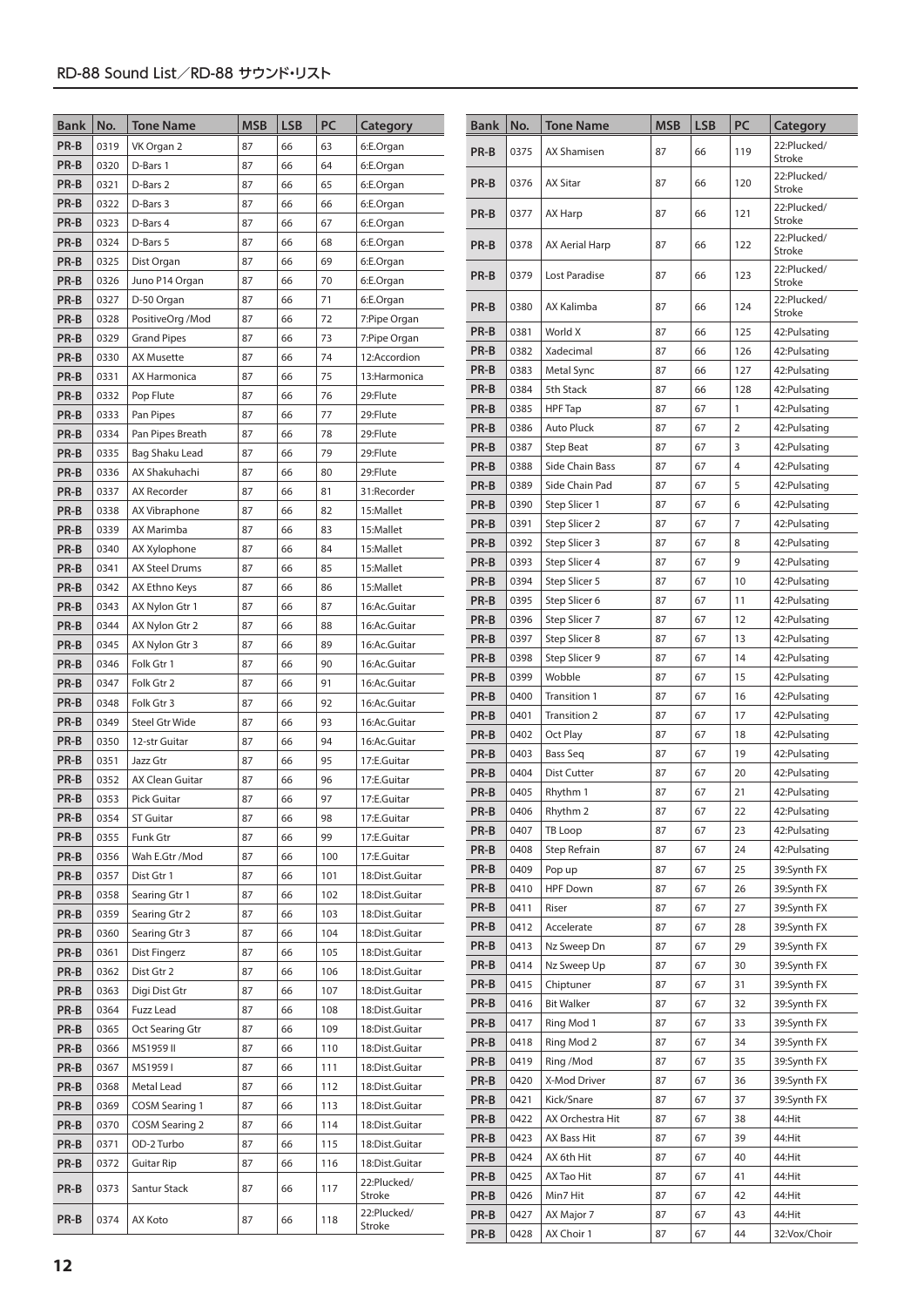| <b>Bank</b> | No.  | <b>Tone Name</b>       | <b>MSB</b> | <b>LSB</b> | PC | Category      |
|-------------|------|------------------------|------------|------------|----|---------------|
| PR-B        | 0429 | AX Choir 2             | 87         | 67         | 45 | 32:Vox/Choir  |
| PR-B        | 0430 | Angels Choir           | 87         | 67         | 46 | 32:Vox/Choir  |
| PR-B        | 0431 | Vox Pad 1              | 87         | 67         | 47 | 32:Vox/Choir  |
| PR-B        | 0432 | U-Ahs /Mod             | 87         | 67         | 48 | 32:Vox/Choir  |
| PR-B        | 0433 | Vox Pad 2              | 87         | 67         | 49 | 32:Vox/Choir  |
| PR-B        | 0434 | Oh-Aah /Mod            | 87         | 67         | 50 | 32:Vox/Choir  |
| PR-B        | 0435 | <b>AX Aerial Choir</b> | 87         | 67         | 51 | 32:Vox/Choir  |
| PR-B        | 0436 | AX Jazz Scat           | 87         | 67         | 52 | 33:Scat       |
| PR-B        | 0437 | Jazz Doos              | 87         | 67         | 53 | 33:Scat       |
| PR-B        | 0438 | <b>Bop Voice</b>       | 87         | 67         | 54 | 33:Scat       |
| PR-B        | 0439 | Pop Voice              | 87         | 67         | 55 | 33:Scat       |
| PR-B        | 0440 | <b>AX Synth Voice</b>  | 87         | 67         | 56 | 32:Vox/Choir  |
| PR-B        | 0441 | VP-330 Choir           | 87         | 67         | 57 | 32: Vox/Choir |
| PR-B        | 0442 | Syn Vox 1              | 87         | 67         | 58 | 32:Vox/Choir  |
| PR-B        | 0443 | Syn Vox 2              | 87         | 67         | 59 | 32:Vox/Choir  |
| PR-B        | 0444 | Org Vox                | 87         | 67         | 60 | 32:Vox/Choir  |
| PR-B        | 0445 | Oohs Chord             | 87         | 67         | 61 | 32:Vox/Choir  |
| PR-B        | 0446 | <b>Vox Noise</b>       | 87         | 67         | 62 | 32:Vox/Choir  |
| PR-B        | 0447 | Sample Opera           | 87         | 67         | 63 | 32:Vox/Choir  |
| PR-B        | 0448 | A E I O /Mod           | 87         | 67         | 64 | 32:Vox/Choir  |
| PR-B        | 0449 | U-A /Mod               | 87         | 67         | 65 | 32:Vox/Choir  |
| PR-B        | 0450 | Analog Vowel           | 87         | 67         | 66 | 32:Vox/Choir  |
| PR-B        | 0451 | AX Analog Voice        | 87         | 67         | 67 | 32:Vox/Choir  |
| PR-B        | 0452 | Voc.Ensemble           | 87         | 67         | 68 | 32:Vox/Choir  |
| PR-B        | 0453 | Voc.Sub Choir 1        | 87         | 67         | 69 | 32:Vox/Choir  |
| PR-B        | 0454 | Voc.Robot              | 87         | 67         | 70 | 32:Vox/Choir  |
| PR-B        | 0455 | Voc.5th Stack          | 87         | 67         | 71 | 32:Vox/Choir  |
| PR-B        | 0456 | Voc.VP-330             | 87         | 67         | 72 | 32:Vox/Choir  |
| PR-B        | 0457 | Voc.Sub Choir 2        | 87         | 67<br>73   |    | 32:Vox/Choir  |
| PR-B        | 0458 | Voc.Saw                | 87         | 67         | 74 | 32:Vox/Choir  |
| PR-B        | 0459 | Voc.Noise              | 87         | 67         | 75 | 32:Vox/Choir  |

## PR-C

| <b>Bank</b> | No.  | <b>Tone Name</b> | <b>MSB</b> | <b>LSB</b> | PC             | Category         |
|-------------|------|------------------|------------|------------|----------------|------------------|
| PR-C        | 0001 | <b>SL-JP81</b>   | 87         | 68         | 1              | 38:Synth PolyKey |
| PR-C        | 0002 | SL-JP82          | 87         | 68         | $\overline{2}$ | 38:Synth PolyKey |
| PR-C        | 0003 | SL-JP83          | 87         | 68         | 3              | 34:Synth Lead    |
| PR-C        | 0004 | SL-JP84          | 87         | 68         | $\overline{4}$ | 34:Synth Lead    |
| PR-C        | 0005 | <b>SL-JP8 5</b>  | 87         | 68         | 5              | 36:Synth Pad/Str |
| PR-C        | 0006 | <b>SL-JP8 6</b>  | 87<br>68   |            | 6              | 21:Synth Bass    |
| PR-C        | 0007 | <b>SL-JP87</b>   | 87         | 68         | $\overline{7}$ | 21:Synth Bass    |
| PR-C        | 0008 | SL-JP88          | 87         | 68         | 8              | 36:Synth Pad/Str |
| PR-C        | 0009 | SL-JP89          | 87         | 68         | 9              | 21:Synth Bass    |
| PR-C        | 0010 | SI-JP8 10        | 87         | 68         | 10             | 38:Synth PolyKey |
| PR-C        | 0011 | <b>SL-JP8 11</b> | 87         | 68         | 11             | 38:Synth PolyKey |
| PR-C        | 0012 | <b>SL-JP8 12</b> | 87         | 68         | 12             | 36:Synth Pad/Str |
| PR-C        | 0013 | <b>SL-JP8 13</b> | 87         | 68         | 13             | 35:Synth Brass   |
| PR-C        | 0014 | <b>SL-JP8 14</b> | 87         | 68         | 14             | 35:Synth Brass   |
| PR-C        | 0015 | <b>SL-JP8 15</b> | 87         | 68         | 15             | 35:Synth Brass   |
| PR-C        | 0016 | SL-JP8 16        | 87         | 68         | 16             | 36:Synth Pad/Str |
| PR-C        | 0017 | SL-JP8 17        | 87         | 68         | 17             | 38:Synth PolyKey |
| PR-C        | 0018 | SL-JP Bass1      | 87         | 68         | 18             | 21:Synth Bass    |
| PR-C        | 0019 | SL-JP Bass2      | 87         | 68         | 19             | 21:Synth Bass    |
| PR-C        | 0020 | SL-JP Bass3      | 87         | 68         | 20             | 21:Synth Bass    |
| PR-C        | 0021 | SL-JP Bass4      | 87         | 68         | 21             | 21:Synth Bass    |

| <b>Bank</b>  | No.          | <b>Tone Name</b>         | <b>MSB</b> | <b>LSB</b> | PC       | Category                       |
|--------------|--------------|--------------------------|------------|------------|----------|--------------------------------|
| PR-C         | 0022         | SL-JP Bass5              | 87         | 68         | 22       | 21:Synth Bass                  |
| PR-C         | 0023         | SL-JP PWM                | 87         | 68         | 23       | 36:Synth Pad/Str               |
| PR-C         | 0024         | SL-JP61                  | 87         | 68         | 24       | 38:Synth PolyKey               |
| PR-C         | 0025         | SL-JP62                  | 87         | 68         | 25       | 36:Synth Pad/Str               |
| PR-C         | 0026         | SL-JP63                  | 87         | 68         | 26       | 35:Synth Brass                 |
| PR-C         | 0027         | SL-JP64                  | 87         | 68         | 27       | 34:Synth Lead                  |
| PR-C         | 0028         | SL-JP6 5                 | 87         | 68         | 28       | 34:Synth Lead                  |
| PR-C         | 0029         | SL-JP66                  | 87         | 68         | 29       | 34:Synth Lead                  |
| PR-C         | 0030         | SL-JP67                  | 87         | 68         | 30       | 36:Synth Pad/Str               |
| PR-C         | 0031         | SL-JP68                  | 87         | 68         | 31       | 36:Synth Pad/Str               |
| PR-C         | 0032         | SL-JP69                  | 87         | 68         | 32       | 36:Synth Pad/Str               |
| PR-C         | 0033         | SL-JP6 10                | 87         | 68         | 33       | 38:Synth PolyKey               |
| PR-C         | 0034         | SL-JP6 11                | 87         | 68         | 34       | 38:Synth PolyKey               |
| PR-C         | 0035         | SL-JP6 12                | 87         | 68         | 35       | 36:Synth Pad/Str               |
| PR-C         | 0036         | SL-JP6 13                | 87         | 68         | 36       | 38:Synth PolyKey               |
| PR-C         | 0037         | SL-JP6 14                | 87         | 68         | 37       | 34:Synth Lead                  |
| PR-C         | 0038         | SL-JP6 15                | 87         | 68         | 38       | 34:Synth Lead                  |
| PR-C         | 0039         | SL-JP6 16                | 87         | 68         | 39       | 38:Synth PolyKey               |
| PR-C         | 0040         | <b>SL-JP6 17</b>         | 87         | 68         | 40       | 38:Synth PolyKey               |
| PR-C         | 0041         | SL-JP6 18                | 87         | 68         | 41       | 34:Synth Lead                  |
| PR-C         | 0042         | SL-Jn1061                | 87         | 68         | 42       | 38:Synth PolyKey               |
| PR-C         | 0043         | SL-Jn1062                | 87         | 68         | 43       | 36:Synth Pad/Str               |
| PR-C         | 0044         | SL-Jn1063                | 87         | 68         | 44       | 36:Synth Pad/Str               |
| PR-C         | 0045         | SL-Jn1064                | 87         | 68         | 45       | 36:Synth Pad/Str               |
| PR-C         | 0046         | SL-Jn106 5               | 87         | 68         | 46       | 36:Synth Pad/Str               |
| PR-C         | 0047         | SL-Jn1066                | 87         | 68         | 47       | 21:Synth Bass                  |
| PR-C         | 0048         | SL-Jn1067                | 87         | 68         | 48       | 21:Synth Bass                  |
| PR-C         | 0049         | SL-Jn1068                | 87         | 68         | 49       | 21:Synth Bass                  |
| PR-C         | 0050         | SL-Jn1069                | 87         | 68         | 50       | 36:Synth Pad/Str               |
| PR-C         | 0051         | SL-Jn106 10              | 87         | 68         | 51       | 35:Synth Brass                 |
| PR-C         | 0052         | SL-Jn106 11              | 87         | 68         | 52       | 34:Synth Lead                  |
| PR-C         | 0053         | SL-Jn60 1                | 87         | 68         | 53       | 36:Synth Pad/Str               |
| PR-C         | 0054         | SL-Jn60 2                | 87         | 68         | 54       | 35:Synth Brass                 |
| PR-C         | 0055         | SL-Jn60 3                | 87         | 68         | 55       | 36:Synth Pad/Str               |
| PR-C         | 0056         | SL-Jn604                 | 87         | 68         | 56       | 4:E.Piano1                     |
| PR-C         | 0057         | SL-Jn60 5                | 87         | 68         | 57       | 4:E.Piano1                     |
| PR-C         | 0058         | SL-Jn606                 | 87         | 68         | 58       | 21:Synth Bass                  |
| PR-C         | 0059         | SL-Jn607                 | 87         | 68         | 59       | 36:Synth Pad/Str               |
| PR-C         | 0060         | SL-Jn608                 | 87         | 68         | 60       | 21:Synth Bass                  |
| PR-C         | 0061         | SL-Jn609                 | 87         | 68         | 61       | 38:Synth PolyKey               |
| PR-C         | 0062<br>0063 | SL-Jn60 10<br>SL-Jn60 11 | 87         | 68         | 62       | 38:Synth PolyKey               |
| PR-C         | 0064         | SL-Jn60sub1              | 87         | 68         | 63       | 21:Synth Bass                  |
| PR-C<br>PR-C | 0065         | SL-Jn60sub2              | 87<br>87   | 68<br>68   | 64<br>65 | 21:Synth Bass<br>21:Synth Bass |
| PR-C         | 0066         | SL-Jn60sub3              | 87         | 68         | 66       | 21:Synth Bass                  |
| PR-C         | 0067         | SL-Jn60sub4              | 87         | 68         | 67       | 21:Synth Bass                  |
| PR-C         | 0068         | SL-Jn60sub5              | 87         | 68         | 68       | 21:Synth Bass                  |
| PR-C         | 0069         | SL-Jn60sub6              | 87         | 68         | 69       | 21:Synth Bass                  |
| PR-C         | 0070         | SL-Jn60sub7              | 87         | 68         | 70       | 21:Synth Bass                  |
| PR-C         | 0071         | SL-Jn60 Bs1              | 87         | 68         | 71       | 21:Synth Bass                  |
| PR-C         | 0072         | SL-Jn60 Bs2              | 87         | 68         | 72       | 21:Synth Bass                  |
| PR-C         | 0073         | SL-Jn60 Bs3              | 87         | 68         | 73       | 21:Synth Bass                  |
| PR-C         | 0074         | SL-Jn60 Ply              | 87         | 68         | 74       | 38:Synth PolyKey               |
| PR-C         | 0075         | SL-Jn60 SBr              | 87         | 68         | 75       | 35:Synth Brass                 |
| PR-C         | 0076         | SL-Jn60Bell1             | 87         | 68         | 76       | 4:E.Piano1                     |
| PR-C         | 0077         | SL-Jn60Bell2             | 87         | 68         | 77       | 4:E.Piano1                     |
| PR-C         | 0078         | SL-Jn60Syn1              | 87         | 68         | 78       | 38:Synth PolyKey               |
| PR-C         | 0079         | SL-Jn60Syn2              | 87         | 68         | 79       | 38:Synth PolyKey               |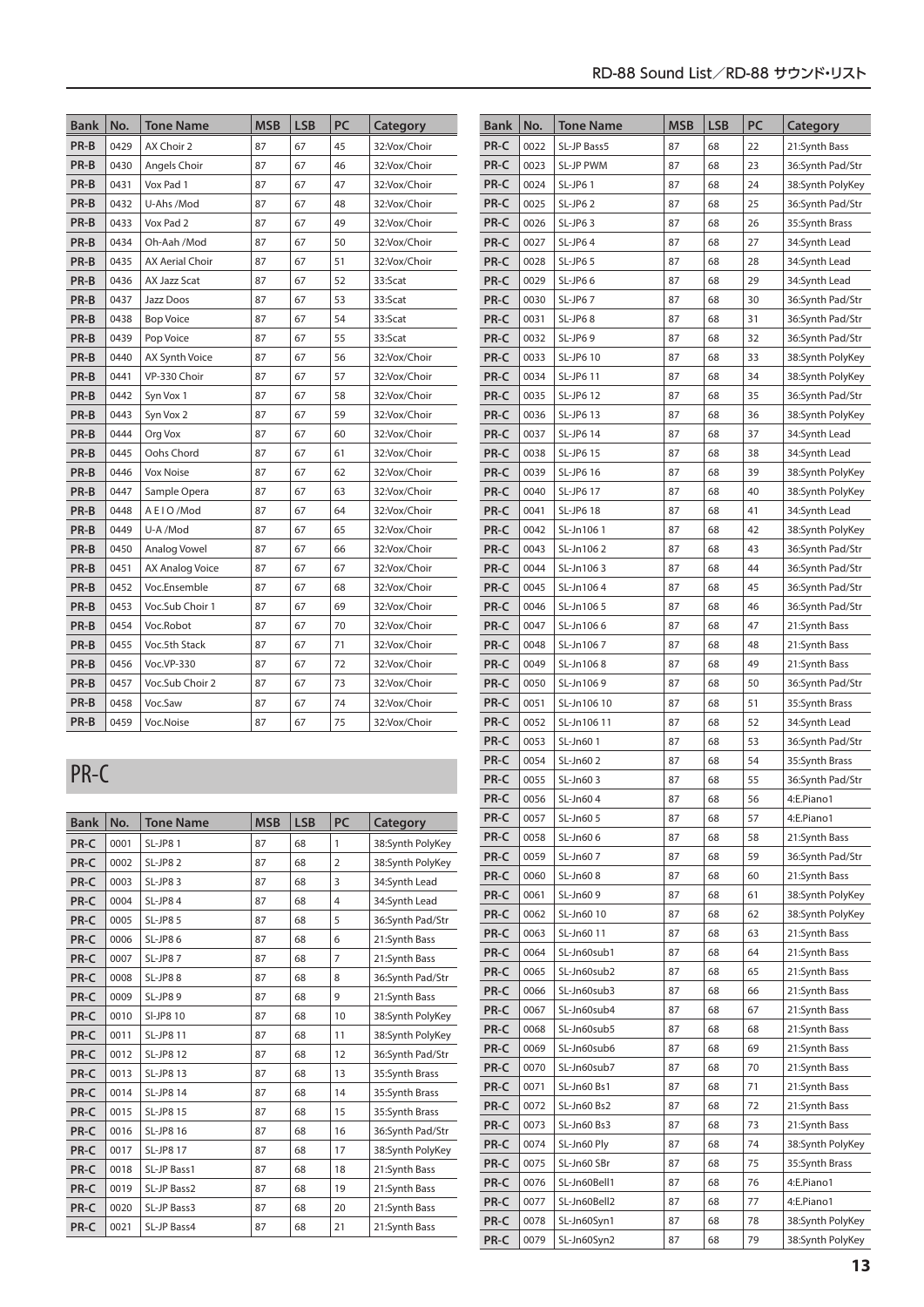| Bank                                         | No.  | Tone Name   | <b>MSB</b> | <b>LSB</b> | PC  | Category         | <b>Bank</b> | No.  | <b>Tone Name</b>  | <b>MSB</b> | <b>LSB</b> | PC             | Category         |
|----------------------------------------------|------|-------------|------------|------------|-----|------------------|-------------|------|-------------------|------------|------------|----------------|------------------|
| PR-C                                         | 0080 | SL-Jn60Syn3 | 87         | 68         | 80  | 38:Synth PolyKey | PR-D        | 0004 | JP8 Strings4      | 87         | 69         | 4              | 36:Synth Pad/Str |
| PR-C                                         | 0081 | SL-Jn60Syn4 | 87         | 68         | 81  | 38:Synth PolyKey | PR-D        | 0005 | JP8 Strings5      | 87         | 69         | 5              | 36:Synth Pad/Str |
| PR-C                                         | 0082 | SL-Jn60Syn5 | 87         | 68         | 82  | 38:Synth PolyKey | PR-D        | 0006 | JP8 Strings6      | 87         | 69         | 6              | 36:Synth Pad/Str |
| PR-C                                         | 0083 | SL-TB Saw 1 | 87         | 68         | 83  | 21:Synth Bass    | PR-D        | 0007 | JP8 Strings7      | 87         | 69         | $\overline{7}$ | 36:Synth Pad/Str |
| PR-C                                         | 0084 | SL-TB Saw1A | 87         | 68         | 84  | 21:Synth Bass    | PR-D        | 0008 | JP8 Strings8      | 87         | 69         | 8              | 36:Synth Pad/Str |
| PR-C                                         | 0085 | SL-TB Saw 2 | 87         | 68         | 85  | 21:Synth Bass    | PR-D        | 0009 | JP8 Strings9      | 87         | 69         | 9              | 36:Synth Pad/Str |
| PR-C                                         | 0086 | SL-TB Saw2A | 87         | 68         | 86  | 21:Synth Bass    | PR-D        | 0010 | JP8Strings10      | 87         | 69         | 10             | 36:Synth Pad/Str |
| PR-C                                         | 0087 | SL-TB Saw 3 | 87         | 68         | 87  | 21:Synth Bass    | PR-D        | 0011 | JP8Strings11      | 87         | 69         | 11             | 36:Synth Pad/Str |
| PR-C                                         | 0088 | SL-TB Saw3A | 87         | 68         | 88  | 21:Synth Bass    | PR-D        | 0012 | JP8Strings12      | 87         | 69         | 12             | 36:Synth Pad/Str |
| PR-C                                         | 0089 | SL-TB Saw 4 | 87         | 68         | 89  | 21:Synth Bass    | PR-D        | 0013 | JP8Strings13      | 87         | 69         | 13             | 36:Synth Pad/Str |
| PR-C                                         | 0090 | SL-TB Saw4A | 87         | 68         | 90  | 21:Synth Bass    | PR-D        | 0014 | JP8Strings14      | 87         | 69         | 14             | 36:Synth Pad/Str |
| PR-C                                         | 0091 | SL-TB Saw 5 | 87         | 68         | 91  | 21:Synth Bass    | PR-D        | 0015 | JP8Strings15      | 87         | 69         | 15             | 36:Synth Pad/Str |
| PR-C                                         | 0092 | SL-TB Saw5A | 87         | 68         | 92  | 21:Synth Bass    | PR-D        | 0016 | JP8Strings16      | 87         | 69         | 16             | 36:Synth Pad/Str |
| PR-C                                         | 0093 | SL-TB Saw 6 | 87         | 68         | 93  | 21:Synth Bass    | PR-D        | 0017 | JP-8 Pad 1        | 87         | 69         | 17             | 36:Synth Pad/Str |
| PR-C                                         | 0094 | SL-TB Saw6A | 87         | 68         | 94  | 21:Synth Bass    | PR-D        | 0018 | JP-8 Pad 2        | 87         | 69         | 18             | 36:Synth Pad/Str |
| PR-C                                         | 0095 | SL-TB Sqr 1 | 87         | 68         | 95  | 21:Synth Bass    | PR-D        | 0019 | JP-8 Pad 3        | 87         | 69         | 19             | 36:Synth Pad/Str |
| PR-C                                         | 0096 | SL-TB Sqr1A | 87         | 68         | 96  | 21:Synth Bass    | PR-D        | 0020 | JP-8 Pad 4        | 87         | 69         | 20             | 36:Synth Pad/Str |
| PR-C                                         | 0097 | SL-TB Sqr 2 | 87         | 68         | 97  | 21:Synth Bass    | PR-D        | 0021 | <b>JUNO Str 1</b> | 87         | 69         | 21             | 36:Synth Pad/Str |
| PR-C                                         | 0098 | SL-TB Sqr2A | 87         | 68         | 98  | 21:Synth Bass    | PR-D        | 0022 | JUNO Str 2        | 87         | 69         | 22             | 36:Synth Pad/Str |
| PR-C                                         | 0099 | SL-TB Sqr 3 | 87         | 68         | 99  | 21:Synth Bass    | PR-D        | 0023 | JUNO Str 3        | 87         | 69         | 23             | 36:Synth Pad/Str |
| PR-C                                         | 0100 | SL-TB Sqr3A | 87         | 68         | 100 | 21:Synth Bass    | PR-D        | 0024 | JX Strings        | 87         | 69         | 24             | 36:Synth Pad/Str |
| PR-C                                         | 0101 | SL-TB Sqr 4 | 87         | 68         | 101 | 21:Synth Bass    | PR-D        | 0025 | OB Strings 1      | 87         | 69         | 25             | 36:Synth Pad/Str |
| PR-C                                         | 0102 | SL-TB Sqr4A | 87         | 68         | 102 | 21:Synth Bass    | PR-D        | 0026 | OB Strings 2      | 87         | 69         | 26             | 36:Synth Pad/Str |
| PR-C                                         | 0103 | SL-TB Sqr 5 | 87         | 68         | 103 | 21:Synth Bass    | PR-D        | 0027 | OB Strings 3      | 87         | 69         | 27             | 36:Synth Pad/Str |
| PR-C                                         | 0104 | SL-TB Sqr5A | 87         | 68         | 104 | 21:Synth Bass    | PR-D        | 0028 | OB Strings 4      | 87         | 69         | 28             | 36:Synth Pad/Str |
| PR-C                                         | 0105 | SL-TB Sqr 6 | 87         | 68         | 105 | 21:Synth Bass    | PR-D        | 0029 | OB Strings 5      | 87         | 69         | 29             | 36:Synth Pad/Str |
| PR-C                                         | 0106 | SL-TB Sqr6A | 87         | 68         | 106 | 21:Synth Bass    | PR-D        | 0030 | OB Strings 6      | 87         | 69         | 30             | 36:Synth Pad/Str |
| PR-C                                         | 0107 | SL-SH1011   | 87         | 68         | 107 | 34:Synth Lead    | PR-D        | 0031 | Vintage 1         | 87         | 69         | 31             | 36:Synth Pad/Str |
| PR-C                                         | 0108 | SL-SH1012   | 87         | 68         | 108 | 34:Synth Lead    | PR-D        | 0032 | Vintage 2         | 87         | 69         | 32             | 36:Synth Pad/Str |
| PR-C                                         | 0109 | SL-SH1013   | 87         | 68         | 109 | 34:Synth Lead    | PR-D        | 0033 | Vintage 3         | 87         | 69         | 33             | 36:Synth Pad/Str |
| PR-C                                         | 0110 | SL-SH1014   | 87         | 68         | 110 | 21:Synth Bass    | PR-D        | 0034 | Vintage 4         | 87         | 69         | 34             | 36:Synth Pad/Str |
| PR-C                                         | 0111 | SL-SH1015   | 87         | 68         | 111 | 34:Synth Lead    | PR-D        | 0035 | Vintage 5         | 87         | 69         | 35             | 36:Synth Pad/Str |
| PR-C                                         | 0112 | SL-SH1016   | 87         | 68         | 112 | 21:Synth Bass    | PR-D        | 0036 | Vintage 6         | 87         | 69         | 36             | 36:Synth Pad/Str |
| PR-C                                         | 0113 | SL-SH1017   | 87         | 68         | 113 | 21:Synth Bass    | PR-D        | 0037 | Vintage 7         | 87         | 69         | 37             | 36:Synth Pad/Str |
| $\ensuremath{\mathsf{PR}\text{-}\mathsf{C}}$ | 0114 | SL-SH1018   | 87         | 68         | 114 | 34:Synth Lead    | PR-D        | 0038 | Vintage 8         | 87         | 69         | 38             | 36:Synth Pad/Str |
| PR-C                                         | 0115 | SL-SH1019   | 87         | 68         | 115 | 21:Synth Bass    | PR-D        | 0039 | Vintage 9         | 87         | 69         | 39             | 36:Synth Pad/Str |
| PR-C                                         | 0116 | SL-SH101 10 | 87         | 68         | 116 | 21:Synth Bass    | PR-D        | 0040 | Vintage 10        | 87         | 69         | 40             | 36:Synth Pad/Str |
| PR-C                                         | 0117 | SL-SH101 11 | 87         | 68         | 117 | 34:Synth Lead    | PR-D        | 0041 | Vintage 11        | 87         | 69         | 41             | 36:Synth Pad/Str |
| PR-C                                         | 0118 | SL-SH101 12 | 87         | 68         | 118 | 21:Synth Bass    | PR-D        | 0042 | Soft Pad 1        | 87         | 69         | 42             | 36:Synth Pad/Str |
| PR-C                                         | 0119 | SL-D501     | 87         | 68         | 119 | 37:Synth Bellpad | PR-D        | 0043 | Soft Pad 2        | 87         | 69         | 43             | 36:Synth Pad/Str |
| PR-C                                         | 0120 | SL-D50 2    | 87         | 68         | 120 | 37:Synth Bellpad | PR-D        | 0044 | Soft Pad 3        | 87         | 69         | 44             | 36:Synth Pad/Str |
| PR-C                                         | 0121 | SL-D503     | 87         | 68         | 121 | 37:Synth Bellpad | PR-D        | 0045 | Soft Pad 4        | 87         | 69         | 45             | 36:Synth Pad/Str |
| PR-C                                         | 0122 | SL-D504     | 87         | 68         | 122 | 36:Synth Pad/Str | PR-D        | 0046 | Soft Pad 5        | 87         | 69         | 46             | 36:Synth Pad/Str |
| PR-C                                         | 0123 | SL-D50 5    | 87         | 68         | 123 | 37:Synth Bellpad | PR-D        | 0047 | Soft Pad 6        | 87         | 69         | 47             | 36:Synth Pad/Str |
| PR-C                                         | 0124 | SL-D506     | 87         | 68         | 124 | 38:Synth PolyKey | PR-D        | 0048 | Soft Pad 7        | 87         | 69         | 48             | 36:Synth Pad/Str |
| PR-C                                         | 0125 | SL-D507     | 87         | 68         | 125 | 38:Synth PolyKey | PR-D        | 0049 | Soft Pad 8        | 87         | 69         | 49             | 36:Synth Pad/Str |
| PR-C                                         | 0126 | SL-D508     | 87         | 68         | 126 | 37:Synth Bellpad | PR-D        | 0050 | Soft Pad 9        | 87         | 69         | 50             | 36:Synth Pad/Str |
| PR-C                                         | 0127 | SL-D509     | 87         | 68         | 127 | 38:Synth PolyKey | PR-D        | 0051 | Soft Pad 10       | 87         | 69         | 51             | 36:Synth Pad/Str |
| PR-C                                         | 0128 | SL-D50 10   | 87         | 68         | 128 | 36:Synth Pad/Str | PR-D        | 0052 | Soft Pad 11       | 87         | 69         | 52             | 36:Synth Pad/Str |
|                                              |      |             |            |            |     |                  | PR-D        | 0053 | Soft Pad 12       | 87         | 69         | 53             | 36:Synth Pad/Str |
|                                              |      |             |            |            |     |                  | PR-D        | 0054 | Soft Pad 13       | 87         | 69         | 54             | 36:Synth Pad/Str |

**PR-D** 0055 Soft Pad 14 87 69 55 36:Synth Pad/Str **PR-D** 0056 Soft Pad 15 87 69 56 36:Synth Pad/Str **PR-D** 0057 Soft Pad 16 87 69 57 36:Synth Pad/Str **PR-D** 0058 Soft Pad 17 87 69 58 36:Synth Pad/Str **PR-D** 0059 Oct Str 1 87 69 59 36:Synth Pad/Str **PR-D** 0060 Oct Str 2 87 69 60 36:Synth Pad/Str **PR-D** 0061 Oct Str 3 87 69 61 36:Synth Pad/Str

### PR-D

| <b>Bank</b> | No.  | <b>Tone Name</b> | <b>MSB</b> | <b>LSB</b> | <b>PC</b> | Category         |  |  |
|-------------|------|------------------|------------|------------|-----------|------------------|--|--|
| PR-D        | 0001 | JP8 Strings1     | 87         | 69         |           | 36:Synth Pad/Str |  |  |
| PR-D        | 0002 | JP8 Strings2     | 87         | 69         |           | 36:Synth Pad/Str |  |  |
| PR-D        | 0003 | JP8 Strings3     | 87         | 69         |           | 36:Synth Pad/Str |  |  |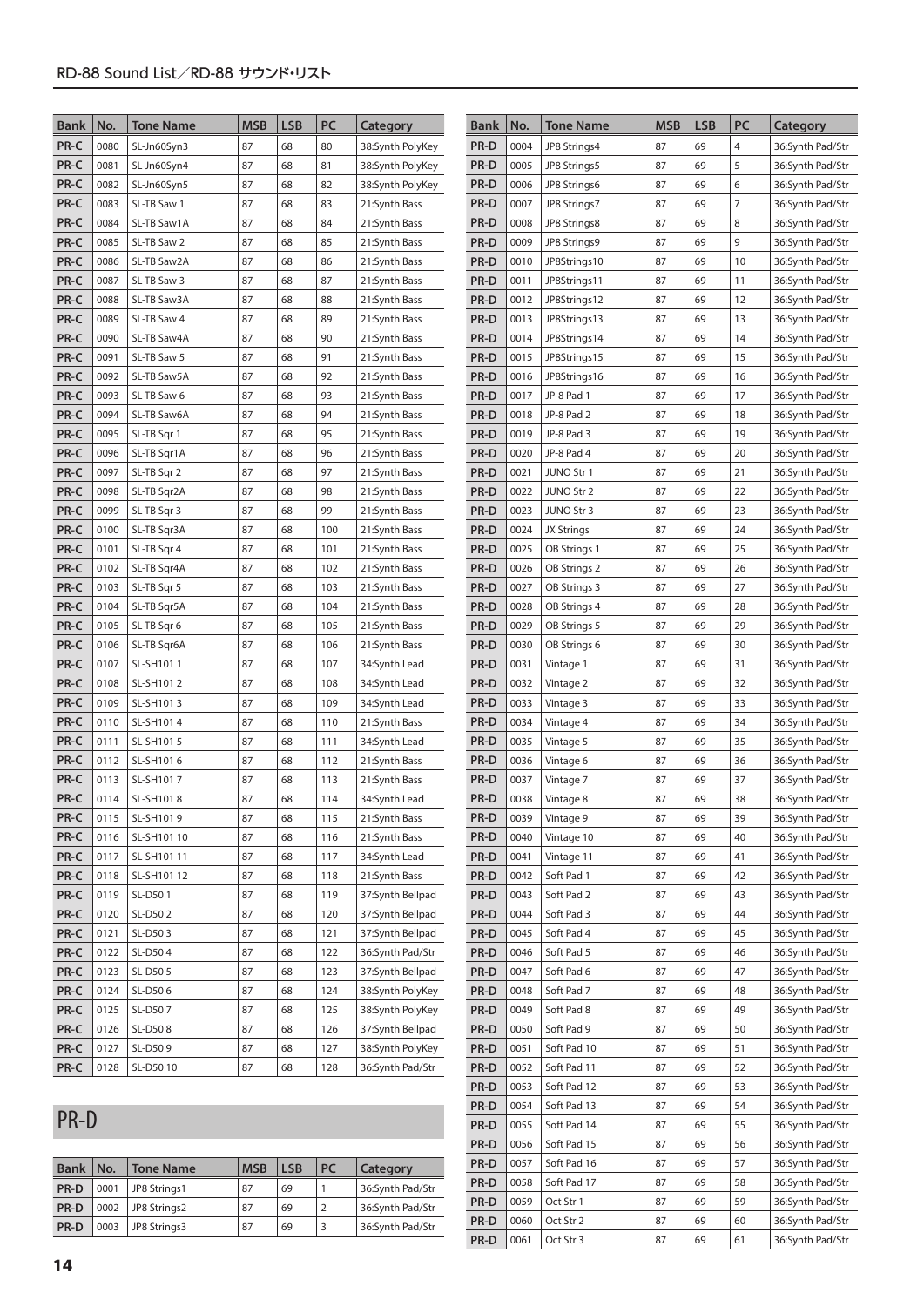| <b>Bank</b>  | No.          | <b>Tone Name</b>             | <b>MSB</b> | <b>LSB</b> | PC       | Category                             | <b>Bank</b>  | No.          | <b>Tone Name</b>           | <b>MSB</b> | <b>LSB</b> | PC             | Category                             |
|--------------|--------------|------------------------------|------------|------------|----------|--------------------------------------|--------------|--------------|----------------------------|------------|------------|----------------|--------------------------------------|
| PR-D         | 0062         | Oct Str 4                    | 87         | 69         | 62       | 36:Synth Pad/Str                     | PR-D         | 0120         | Syn Pad 19                 | 87         | 69         | 120            | 36:Synth Pad/Str                     |
| PR-D         | 0063         | Oct Str 5                    | 87         | 69         | 63       | 36:Synth Pad/Str                     | PR-D         | 0121         | Syn Pad 20                 | 87         | 69         | 121            | 36:Synth Pad/Str                     |
| PR-D         | 0064         | Oct Str 6                    | 87         | 69         | 64       | 36:Synth Pad/Str                     | PR-D         | 0122         | Syn Pad 21                 | 87         | 69         | 122            | 36:Synth Pad/Str                     |
| PR-D         | 0065         | Oct Str 7                    | 87         | 69         | 65       | 36:Synth Pad/Str                     | PR-D         | 0123         | Syn Pad 22                 | 87         | 69         | 123            | 36:Synth Pad/Str                     |
| PR-D         | 0066         | Cloud Pad                    | 87         | 69         | 66       | 36:Synth Pad/Str                     | PR-D         | 0124         | Syn Pad 23                 | 87         | 69         | 124            | 36:Synth Pad/Str                     |
| PR-D         | 0067         | Slow Pad 1                   | 87         | 69         | 67       | 36:Synth Pad/Str                     | PR-D         | 0125         | Hybrid Str 1               | 87         | 69         | 125            | 36:Synth Pad/Str                     |
| PR-D         | 0068         | Slow Pad 2                   | 87         | 69         | 68       | 36:Synth Pad/Str                     | PR-D         | 0126         | Hybrid Str 2               | 87         | 69         | 126            | 36:Synth Pad/Str                     |
| PR-D         | 0069         | Brite Str 1                  | 87         | 69         | 69       | 36:Synth Pad/Str                     | PR-D         | 0127         | Hybrid Str 3               | 87         | 69         | 127            | 36:Synth Pad/Str                     |
| PR-D         | 0070         | Brite Str 2                  | 87         | 69         | 70       | 36:Synth Pad/Str                     | PR-D         | 0128         | LFO Pad 1                  | 87         | 69         | 128            | 36:Synth Pad/Str                     |
| PR-D         | 0071         | Brite Str 3                  | 87         | 69         | 71       | 36:Synth Pad/Str                     | PR-D         | 0129         | LFO Pad 2                  | 87         | 70         | 1              | 36:Synth Pad/Str                     |
| PR-D         | 0072         | Brite Str 4                  | 87         | 69         | 72       | 36:Synth Pad/Str                     | PR-D         | 0130         | RETROX 139                 | 87         | 70         | $\overline{2}$ | 36:Synth Pad/Str                     |
| PR-D         | 0073         | <b>Boreal Pad</b>            | 87         | 69         | 73       | 36:Synth Pad/Str                     | PR-D         | 0131         | I Sync So                  | 87         | 70         | 3              | 36:Synth Pad/Str                     |
| PR-D         | 0074         | Flange Str                   | 87         | 69         | 74       | 36:Synth Pad/Str                     | PR-D         | 0132         | Sea Waves                  | 87         | 70         | 4              | 36:Synth Pad/Str                     |
| PR-D         | 0075         | Organ Pad 1                  | 87         | 69         | 75       | 36:Synth Pad/Str                     | PR-D         | 0133         | <b>FireFlies</b>           | 87         | 70         | 5              | 36:Synth Pad/Str                     |
| PR-D         | 0076         | Organ Pad 2                  | 87         | 69         | 76       | 36:Synth Pad/Str                     | PR-D         | 0134         | Particles                  | 87         | 70         | 6              | 36:Synth Pad/Str                     |
| PR-D         | 0077         | Organ Pad 3                  | 87         | 69         | 77       | 36:Synth Pad/Str                     | PR-D         | 0135         | Phr Str 1                  | 87         | 70         | 7              | 36:Synth Pad/Str                     |
| PR-D         | 0078         | Organ Pad 4                  | 87         | 69         | 78       | 36:Synth Pad/Str                     | PR-D         | 0136         | Phr Str 2                  | 87         | 70         | 8              | 36:Synth Pad/Str                     |
| PR-D         | 0079         | Digi Str 1                   | 87         | 69         | 79       | 36:Synth Pad/Str                     | PR-D         | 0137         | Phr Str 3                  | 87         | 70         | 9              | 36:Synth Pad/Str                     |
| PR-D         | 0080         | Digi Str 2                   | 87         | 69         | 80       | 36:Synth Pad/Str                     | PR-D         | 0138         | Phr Str 4                  | 87         | 70         | 10             | 36:Synth Pad/Str                     |
| PR-D         | 0081         | Digi Pad 1                   | 87         | 69         | 81       | 36:Synth Pad/Str                     | PR-D         | 0139         | Phr Str 5                  | 87         | 70         | 11             | 36:Synth Pad/Str                     |
| PR-D         | 0082         | Digi Pad 2                   | 87         | 69         | 82       | 36:Synth Pad/Str                     | PR-D         | 0140         | Phr Str 6                  | 87         | 70         | 12             | 36:Synth Pad/Str                     |
| PR-D         | 0083         | Digi Pad 3                   | 87         | 69         | 83       | 36:Synth Pad/Str                     | PR-D         | 0141         | Phr Str 7                  | 87         | 70         | 13             | 36:Synth Pad/Str                     |
| PR-D         | 0084         | Digi Pad 4                   | 87         | 69         | 84       | 36:Synth Pad/Str                     | PR-D         | 0142         | Phr Str 8                  | 87         | 70         | 14             | 36:Synth Pad/Str                     |
| PR-D         | 0085         | Heaven Pad 1                 | 87         | 69         | 85       | 36:Synth Pad/Str                     | PR-D         | 0143         | Phr Str 9                  | 87         | 70         | 15             | 36:Synth Pad/Str                     |
| PR-D         | 0086         | Heaven Pad 2                 | 87         | 69         | 86       | 36:Synth Pad/Str                     | PR-D         | 0144         | Phr Str 10                 | 87         | 70         | 16             | 36:Synth Pad/Str                     |
| PR-D         | 0087         | Heaven Pad 3                 | 87         | 69         | 87       | 36:Synth Pad/Str                     | PR-D         | 0145         | Phr Str 11                 | 87         | 70         | 17             | 36:Synth Pad/Str                     |
| PR-D         | 0088<br>0089 | Heaven Pad 4                 | 87<br>87   | 69<br>69   | 88<br>89 | 36:Synth Pad/Str                     | PR-D         | 0146<br>0147 | Stone Pad                  | 87<br>87   | 70<br>70   | 18<br>19       | 36:Synth Pad/Str<br>36:Synth Pad/Str |
| PR-D<br>PR-D | 0090         | Voice Heaven<br>ChordOfCnada | 87         | 69         | 90       | 36:Synth Pad/Str<br>36:Synth Pad/Str | PR-D<br>PR-D | 0148         | JP8 Stone 1<br>JP8 Stone 2 | 87         | 70         | 20             | 36:Synth Pad/Str                     |
| PR-D         | 0091         | Awakening                    | 87         | 69         | 91       | 36:Synth Pad/Str                     | PR-D         | 0149         | Sweep Pad 1                | 87         | 70         | 21             | 36:Synth Pad/Str                     |
| PR-D         | 0092         | JP8 Hollow 1                 | 87         | 69         | 92       | 36:Synth Pad/Str                     | PR-D         | 0150         | Sweep Pad 2                | 87         | 70         | 22             | 36:Synth Pad/Str                     |
| PR-D         | 0093         | JP8 Hollow 2                 | 87         | 69         | 93       | 36:Synth Pad/Str                     | PR-D         | 0151         | Sweep Pad 3                | 87         | 70         | 23             | 36:Synth Pad/Str                     |
| PR-D         | 0094         | JP8 Hollow 3                 | 87         | 69         | 94       | 36:Synth Pad/Str                     | PR-D         | 0152         | Sweep Pad 4                | 87         | 70         | 24             | 36:Synth Pad/Str                     |
| PR-D         | 0095         | <b>Hollow Pad 1</b>          | 87         | 69         | 95       | 36:Synth Pad/Str                     | PR-D         | 0153         | Sweep Pad 5                | 87         | 70         | 25             | 36:Synth Pad/Str                     |
| PR-D         | 0096         | Hollow Pad 2                 | 87         | 69         | 96       | 36:Synth Pad/Str                     | PR-D         | 0154         | Sweep Pad 6                | 87         | 70         | 26             | 36:Synth Pad/Str                     |
| PR-D         | 0097         | Simple Air                   | 87         | 69         | 97       | 36:Synth Pad/Str                     | PR-D         | 0155         | Sweep Pad 7                | 87         | 70         | 27             | 36:Synth Pad/Str                     |
| PR-D         | 0098         | Air Pad                      | 87         | 69         | 98       | 36:Synth Pad/Str                     | PR-D         | 0156         | Sweep Pad 8                | 87         | 70         | 28             | 36:Synth Pad/Str                     |
| PR-D         | 0099         | Glass Pad                    | 87         | 69         | 99       | 36:Synth Pad/Str                     | PR-D         | 0157         | Sweep Pad 9                | 87         | 70         | 29             | 36:Synth Pad/Str                     |
| PR-D         | 0100         | Flute Pad                    | 87         | 69         | 100      | 36:Synth Pad/Str                     | PR-D         | 0158         | Sweep Pad 10               | 87         | 70         | 30             | 36:Synth Pad/Str                     |
| PR-D         | 0101         | Seek Flute                   | 87         | 69         | 101      | 36:Synth Pad/Str                     | PR-D         | 0159         | Sweep Pad 11               | 87         | 70         | 31             | 36:Synth Pad/Str                     |
| PR-D         | 0102         | Syn Pad 1                    | 87         | 69         | 102      | 36:Synth Pad/Str                     | PR-D         | 0160         | Sweep Pad 12               | 87         | 70         | 32             | 36:Synth Pad/Str                     |
| PR-D         | 0103         | Syn Pad 2                    | 87         | 69         | 103      | 36:Synth Pad/Str                     | PR-D         | 0161         | Sweep Pad 13               | 87         | 70         | 33             | 36:Synth Pad/Str                     |
| PR-D         | 0104         | Syn Pad 3                    | 87         | 69         | 104      | 36:Synth Pad/Str                     | PR-D         | 0162         | Sweep Pad 14               | 87         | 70         | 34             | 36:Synth Pad/Str                     |
| PR-D         | 0105         | Syn Pad 4                    | 87         | 69         | 105      | 36:Synth Pad/Str                     | PR-D         | 0163         | Sweep Pad 15               | 87         | 70         | 35             | 36:Synth Pad/Str                     |
| PR-D         | 0106         | Syn Pad 5                    | 87         | 69         | 106      | 36:Synth Pad/Str                     | PR-D         | 0164         | Sweep Pad 16               | 87         | 70         | 36             | 36:Synth Pad/Str                     |
| PR-D         | 0107         | Syn Pad 6                    | 87         | 69         | 107      | 36:Synth Pad/Str                     | PR-D         | 0165         | Sweep Pad 17               | 87         | 70         | 37             | 36:Synth Pad/Str                     |
| PR-D         | 0108         | Syn Pad 7                    | 87         | 69         | 108      | 36:Synth Pad/Str                     | PR-D         | 0166         | Chronic Pad                | 87         | 70         | 38             | 36:Synth Pad/Str                     |
| PR-D         | 0109         | Syn Pad 8                    | 87         | 69         | 109      | 36:Synth Pad/Str                     | PR-D         | 0167         | Sweep JD                   | 87         | 70         | 39             | 36:Synth Pad/Str                     |
| PR-D         | 0110         | Syn Pad 9                    | 87         | 69         | 110      | 36:Synth Pad/Str                     | PR-D         | 0168         | SweepNz Pad                | 87         | 70         | 40             | 36:Synth Pad/Str                     |
| PR-D         | 0111         | Syn Pad 10                   | 87         | 69         | 111      | 36:Synth Pad/Str                     | PR-D         | 0169         | HPF Pad                    | 87         | 70         | 41             | 36:Synth Pad/Str                     |
| PR-D         | 0112         | Syn Pad 11                   | 87         | 69         | 112      | 36:Synth Pad/Str                     | PR-D         | 0170         | Iso Pad                    | 87         | 70         | 42             | 36:Synth Pad/Str                     |
| PR-D         | 0113         | Syn Pad 12                   | 87         | 69         | 113      | 36:Synth Pad/Str                     | PR-D         | 0171         | Reverie Pad                | 87         | 70         | 43             | 36:Synth Pad/Str                     |
| PR-D         | 0114         | Syn Pad 13                   | 87         | 69         | 114      | 36:Synth Pad/Str                     | PR-D         | 0172         | PWM Pad 1                  | 87         | 70         | 44             | 36:Synth Pad/Str                     |
| PR-D         | 0115         | Syn Pad 14                   | 87         | 69         | 115      | 36:Synth Pad/Str                     | PR-D         | 0173         | PWM Pad 2                  | 87         | 70         | 45             | 36:Synth Pad/Str                     |
| PR-D         | 0116         | Syn Pad 15                   | 87         | 69         | 116      | 36:Synth Pad/Str                     | PR-D         | 0174         | <b>Stack Pad</b>           | 87         | 70         | 46             | 36:Synth Pad/Str                     |
| PR-D         | 0117         | Syn Pad 16                   | 87         | 69         | 117      | 36:Synth Pad/Str                     | PR-D         | 0175         | Fanta Synth                | 87         | 70         | 47             | 36:Synth Pad/Str                     |
| PR-D         | 0118         | Syn Pad 17                   | 87         | 69         | 118      | 36:Synth Pad/Str                     | PR-D         | 0176         | Deepity                    | 87         | 70         | 48             | 36:Synth Pad/Str                     |
| PR-D         | 0119         | Syn Pad 18                   | 87         | 69         | 119      | 36:Synth Pad/Str                     | PR-D         | 0177         | Fair Pad                   | 87         | 70         | 49             | 36:Synth Pad/Str                     |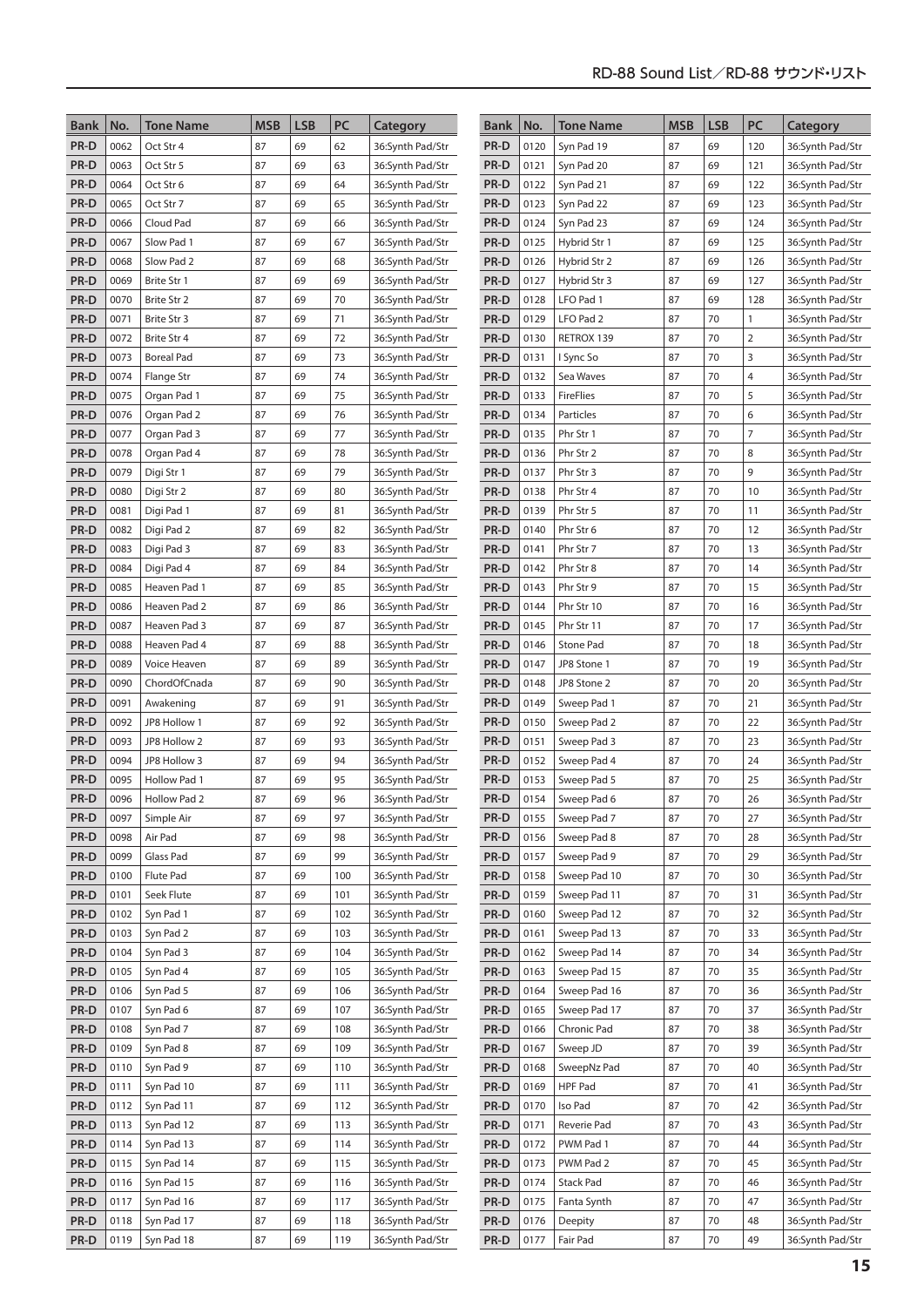| PR-D<br>PR-D<br>0178<br>87<br>70<br>50<br>0236<br>PXZoon<br>87<br>70<br>108<br>42: Pulsating<br>Revalation<br>36:Synth Pad/Str<br>PR-D<br>PR-D<br>87<br>70<br>0179<br><b>Trance Pad</b><br>87<br>70<br>51<br>0237<br><b>Welding Bell</b><br>109<br>42: Pulsating<br>36:Synth Pad/Str<br>PR-D<br>87<br>70<br>52<br>0238<br>87<br>70<br>0180<br>Alan's Pad<br>PR-D<br>Glassphemia<br>110<br>42:Pulsating<br>36:Synth Pad/Str<br>PR-D<br>87<br>70<br>53<br>PR-D<br>0239<br>87<br>70<br>0181<br>Strobe Bell<br>111<br>42:Pulsating<br>Dreamwarp<br>36:Synth Pad/Str<br>70<br>PR-D<br>0182<br>87<br>70<br>54<br>PR-D<br>0240<br>Sawflutter<br>87<br>112<br>42: Pulsating<br><b>Emote String</b><br>36:Synth Pad/Str<br>87<br>70<br>PR-D<br>0183<br>87<br>70<br>55<br>PR-D<br>0241<br>Dronified<br>PortamentPad<br>36:Synth Pad/Str<br>113<br>42:Pulsating<br>70<br>PR-D<br>87<br>70<br>PR-D<br>0242<br>87<br>0184<br>Cincosoft<br>56<br>36:Synth Pad/Str<br><b>Tri-Vector</b><br>114<br>42: Pulsating<br>PR-D<br>0185<br>5th Pad 1<br>87<br>70<br>PR-D<br>0243<br>87<br>70<br>57<br>36:Synth Pad/Str<br>Syn Vox 1<br>115<br>32:Vox/Choir<br>PR-D<br>0186<br>5th Pad 2<br>87<br>70<br>PR-D<br>0244<br>87<br>70<br>58<br>36:Synth Pad/Str<br>Syn Vox 2<br>116<br>32:Vox/Choir<br>PR-D<br>PR-D<br>87<br>0187<br>5th Pad 3<br>87<br>70<br>59<br>0245<br>70<br>36:Synth Pad/Str<br>Syn Vox 3<br>117<br>32:Vox/Choir<br>PR-D<br>87<br>70<br>PR-D<br>0246<br>87<br>70<br>0188<br>Metal Pad<br>60<br>36:Synth Pad/Str<br>JD80 SoftVox<br>118<br>32:Vox/Choir<br>PR-D<br>87<br>70<br>PR-D<br>0247<br>87<br>70<br>0189<br>Legend Pad<br>61<br>36:Synth Pad/Str<br>Valley Air<br>119<br>32:Vox/Choir<br>87<br>87<br>70<br>PR-D<br>0190<br>70<br>62<br>PR-D<br>0248<br>120<br>GlassFx Pad<br>Vox Pad 1<br>36:Synth Pad/Str<br>32:Vox/Choir<br>87<br>87<br>70<br>PR-D<br>0191<br>70<br>63<br>PR-D<br>0249<br><b>Glass Forest</b><br>Vox Pad 2<br>121<br>32:Vox/Choir<br>36:Synth Pad/Str<br>70<br>87<br>70<br>PR-D<br>87<br>64<br>PR-D<br>0250<br>0192<br>Jungle-Pool<br>36:Synth Pad/Str<br>Vox Pad 3<br>122<br>32:Vox/Choir<br>PR-D<br>0193<br>87<br>70<br>PR-D<br>0251<br>Vox Pad 4<br>87<br>70<br>Xadecimal<br>65<br>36:Synth Pad/Str<br>123<br>32:Vox/Choir<br>PR-D<br>87<br>70<br>PR-D<br>0252<br>Vox Pad 5<br>87<br>70<br>0194<br><b>HPF Strings</b><br>66<br>124<br>36:Synth Pad/Str<br>32:Vox/Choir<br>PR-D<br>87<br>87<br>70<br>PR-D<br>0253<br>70<br>0195<br>Gate Game<br>67<br>5th Vox Pad<br>125<br>32:Vox/Choir<br>36:Synth Pad/Str<br>87<br>87<br>70<br>0254<br>70<br>PR-D<br>0196<br>Horror Pad<br>68<br>PR-D<br>126<br>36:Synth Pad/Str<br>Moving Chr<br>32:Vox/Choir<br>87<br>70<br>87<br>70<br>PR-D<br>0197<br>PLS Pad 1<br>69<br>PR-D<br>0255<br>VP-330 Chr<br>127<br>32:Vox/Choir<br>42: Pulsating<br>87<br>70<br>70<br>0256<br>87<br>70<br>PR-D<br>0198<br>PLS Pad 2<br>42: Pulsating<br>PR-D<br><b>HyperVentChr</b><br>128<br>32:Vox/Choir<br>87<br>70<br>71<br>0257<br>87<br>71<br>PR-D<br>0199<br>PLS Pad 3<br>PR-D<br>Vento Choir<br>1<br>32:Vox/Choir<br>42: Pulsating<br>87<br>71<br>0200<br>87<br>70<br>72<br>0258<br>$\overline{2}$<br>PR-D<br>PLS Pad 4<br>PR-D<br><b>Scat Dow</b><br>33:Scat<br>42: Pulsating<br>PR-D<br>0259<br>87<br>71<br>3<br>0201<br>PLS Pad 5<br>87<br>70<br>73<br>42: Pulsating<br>PR-D<br>JP8 Brs 1<br>35:Synth Brass<br>PR-D<br>87<br>70<br>74<br>PR-D<br>87<br>71<br>4<br>0202<br>PLS Pad 6<br>42: Pulsating<br>0260<br>JP8 Brs 2<br>35:Synth Brass<br>PR-D<br>0203<br>PLS Pad 7<br>87<br>70<br>75<br>PR-D<br>0261<br>87<br>71<br>5<br>42: Pulsating<br>JP8 Brs 3<br>35:Synth Brass<br>PR-D<br>87<br>70<br>0262<br>87<br>71<br>6<br>0204<br>PLS Pad 8<br>76<br>42: Pulsating<br>PR-D<br>JP8 Brs 4<br>35:Synth Brass<br>70<br>71<br>7<br>PR-D<br>0205<br>PLS Pad 9<br>87<br>77<br>42: Pulsating<br>PR-D<br>0263<br>JP8 Brs 5<br>87<br>35:Synth Brass<br>PR-D<br>87<br>70<br>78<br>PR-D<br>0264<br>87<br>71<br>8<br>0206<br>PLS Pad 10<br>JP8 Brs 6<br>42: Pulsating<br>35:Synth Brass<br>PR-D<br>0207<br>87<br>70<br>79<br>PR-D<br>0265<br>87<br>71<br>9<br>PLS Pad 11<br>JUNO Brs 1<br>42: Pulsating<br>35:Synth Brass<br>87<br>PR-D<br>0208<br>87<br>70<br>80<br>PR-D<br>0266<br>71<br>10<br>PLS Pad 12<br><b>JUNO Brs 2</b><br>42: Pulsating<br>35:Synth Brass<br>PR-D<br>70<br>PR-D<br>87<br>71<br>0209<br>PLS Pad 13<br>87<br>81<br>0267<br>JUNO Brs 3<br>11<br>42: Pulsating<br>35:Synth Brass<br>PR-D<br>70<br>82<br>PR-D<br>87<br>71<br>0210<br>PLS Pad 14<br>87<br>42: Pulsating<br>0268<br>JUNO Brs 4<br>12<br>35:Synth Brass<br>PR-D<br>0211<br>87<br>70<br>83<br>PR-D<br>0269<br>87<br>71<br>PLS Pad 15<br>42: Pulsating<br>JUNO Brs 5<br>13<br>35:Synth Brass<br>70<br>84<br>PR-D<br>87<br>PR-D<br>0212<br>87<br>0270<br>71<br>14<br>PLS Pad 16<br>42: Pulsating<br>JUNO Brs 6<br>35:Synth Brass<br>PR-D<br>0213<br><b>PLS Strings</b><br>87<br>70<br>PR-D<br>0271<br>JUNO Brs 7<br>87<br>71<br>35:Synth Brass<br>85<br>42: Pulsating<br>15<br>PR-D<br>0214<br><b>LFO Hollow</b><br>87<br>70<br>PR-D<br>0272<br>JUNO Brs 8<br>87<br>71<br>16<br>86<br>42: Pulsating<br>35:Synth Brass<br>PR-D<br>0215<br>Goes A Pad<br>87<br>70<br>87<br>PR-D<br>0273<br>JUNO Brs 9<br>87<br>71<br>17<br>42: Pulsating<br>35:Synth Brass<br>PR-D<br>0216<br>Metal PLS<br>87<br>70<br>PR-D<br>0274<br>JUNO Brs 10<br>87<br>71<br>88<br>42: Pulsating<br>18<br>35:Synth Brass<br>PR-D<br>PR-D<br>0275<br>JP8000 Brs 1<br>87<br>71<br>0217<br>Trip 2 Mars<br>87<br>70<br>89<br>42: Pulsating<br>19<br>35:Synth Brass<br>PR-D<br>Fist Pumper1<br>90<br>42: Pulsating<br>PR-D<br>0276<br>JP8000 Brs 2<br>87<br>71<br>35:Synth Brass<br>0218<br>87<br>70<br>20<br>PR-D<br>0219<br>Fist Pumper2<br>70<br>91<br>42: Pulsating<br>PR-D<br>0277<br>80s Brs 1<br>71<br>87<br>87<br>21<br>35:Synth Brass<br>PR-D<br>87<br>70<br>92<br>42: Pulsating<br>PR-D<br>0278<br>80s Brs 2<br>87<br>71<br>22<br>0220<br>Pulsatron<br>35:Synth Brass<br>PR-D<br><b>LFO Poly</b><br>PR-D<br>0279<br>71<br>0221<br>87<br>70<br>93<br>42: Pulsating<br>80s Brs 3<br>87<br>23<br>35:Synth Brass<br>PR-D<br>0222<br>LFO Saw 1<br>87<br>70<br>94<br>PR-D<br>0280<br>80s Brs 4<br>87<br>71<br>24<br>42: Pulsating<br>35:Synth Brass<br>PR-D<br>0223<br>LFO Saw 2<br>87<br>70<br>95<br>PR-D<br>0281<br>87<br>71<br>25<br>42: Pulsating<br>80s Brs 5<br>35:Synth Brass<br>87<br>PR-D<br>0224<br>87<br>70<br>96<br>PR-D<br>0282<br>71<br>26<br><b>Thick Pans</b><br>42: Pulsating<br>80s Brs 6<br>35:Synth Brass<br>PR-D<br>0225<br>70<br>97<br>PR-D<br>0283<br>80s Brs 7<br>87<br>71<br>27<br>LFO Ripple<br>87<br>42: Pulsating<br>35:Synth Brass<br>PR-D<br>70<br>98<br>42: Pulsating<br>PR-D<br>0284<br>80s Brs 8<br>87<br>71<br>35:Synth Brass<br>0226<br>JayMeJay<br>87<br>28<br>PR-D<br>0227<br>70<br>99<br>PR-D<br>80s Brs 9<br>87<br>71<br>29<br>Karmalog<br>87<br>42: Pulsating<br>0285<br>35:Synth Brass<br>PR-D<br>MINIM-L<br>87<br>70<br>PR-D<br>80s Brs 10<br>87<br>71<br>30<br>0228<br>100<br>42: Pulsating<br>0286<br>35:Synth Brass<br><b>Trance Staff</b><br>70<br>PR-D<br>PR-D<br>0229<br>87<br>101<br>42: Pulsating<br>0287<br>80s Brs 11<br>87<br>71<br>31<br>35:Synth Brass<br>PR-D<br>87<br>70<br>PR-D<br>SynBrs Str<br>87<br>71<br>32<br>0230<br>Radanceky<br>102<br>42: Pulsating<br>0288<br>35:Synth Brass<br>PR-D<br>0231<br>87<br>70<br>PR-D<br>0289<br>87<br>71<br>33<br>12303<br>103<br>42: Pulsating<br>Analog Brs 1<br>35:Synth Brass<br>PR-D<br>0232<br>87<br>70<br>104<br>PR-D<br>0290<br>87<br>71<br>34<br>Experiment<br>42: Pulsating<br>Analog Brs 2<br>35:Synth Brass<br>PR-D<br>PR-D<br>0233<br>87<br>70<br>0291<br>Analog Brs 3<br>87<br>71<br>35<br>Pulserelay<br>105<br>42: Pulsating<br>35:Synth Brass<br>PR-D<br>PR-D<br>0234<br>Jazz Bubbles<br>87<br>70<br>42: Pulsating<br>0292<br>Analog Brs 4<br>87<br>71<br>36<br>35:Synth Brass<br>106<br>PR-D<br>PR-D<br>0235<br>Psychoscilo<br>87<br>70<br>42: Pulsating<br>0293<br>OB Brs<br>87<br>71<br>37<br>35:Synth Brass<br>107 | <b>Bank</b> | No. | <b>Tone Name</b> | <b>MSB</b> | <b>LSB</b> | PC | Category | <b>Bank</b> | No. | <b>Tone Name</b> | <b>MSB</b> | <b>LSB</b> | PC | Category |
|------------------------------------------------------------------------------------------------------------------------------------------------------------------------------------------------------------------------------------------------------------------------------------------------------------------------------------------------------------------------------------------------------------------------------------------------------------------------------------------------------------------------------------------------------------------------------------------------------------------------------------------------------------------------------------------------------------------------------------------------------------------------------------------------------------------------------------------------------------------------------------------------------------------------------------------------------------------------------------------------------------------------------------------------------------------------------------------------------------------------------------------------------------------------------------------------------------------------------------------------------------------------------------------------------------------------------------------------------------------------------------------------------------------------------------------------------------------------------------------------------------------------------------------------------------------------------------------------------------------------------------------------------------------------------------------------------------------------------------------------------------------------------------------------------------------------------------------------------------------------------------------------------------------------------------------------------------------------------------------------------------------------------------------------------------------------------------------------------------------------------------------------------------------------------------------------------------------------------------------------------------------------------------------------------------------------------------------------------------------------------------------------------------------------------------------------------------------------------------------------------------------------------------------------------------------------------------------------------------------------------------------------------------------------------------------------------------------------------------------------------------------------------------------------------------------------------------------------------------------------------------------------------------------------------------------------------------------------------------------------------------------------------------------------------------------------------------------------------------------------------------------------------------------------------------------------------------------------------------------------------------------------------------------------------------------------------------------------------------------------------------------------------------------------------------------------------------------------------------------------------------------------------------------------------------------------------------------------------------------------------------------------------------------------------------------------------------------------------------------------------------------------------------------------------------------------------------------------------------------------------------------------------------------------------------------------------------------------------------------------------------------------------------------------------------------------------------------------------------------------------------------------------------------------------------------------------------------------------------------------------------------------------------------------------------------------------------------------------------------------------------------------------------------------------------------------------------------------------------------------------------------------------------------------------------------------------------------------------------------------------------------------------------------------------------------------------------------------------------------------------------------------------------------------------------------------------------------------------------------------------------------------------------------------------------------------------------------------------------------------------------------------------------------------------------------------------------------------------------------------------------------------------------------------------------------------------------------------------------------------------------------------------------------------------------------------------------------------------------------------------------------------------------------------------------------------------------------------------------------------------------------------------------------------------------------------------------------------------------------------------------------------------------------------------------------------------------------------------------------------------------------------------------------------------------------------------------------------------------------------------------------------------------------------------------------------------------------------------------------------------------------------------------------------------------------------------------------------------------------------------------------------------------------------------------------------------------------------------------------------------------------------------------------------------------------------------------------------------------------------------------------------------------------------------------------------------------------------------------------------------------------------------------------------------------------------------------------------------------------------------------------------------------------------------------------------------------------------------------------------------------------------------------------------------------------------------------------------------------------------------------------------------------------------------------------------------------------------------------------------------------------------------------------------------------------------------------------------------------------------------------------------------------------------------------------------------------------------------------------------------------------------------------------------------------------------------------------------------------------------------------------------------------------------------------------------------------------------------------------------------------------------------------------------------------------------------------------------------------------------------------------------------------------------------------------------------------------------------------------------------------------------------------------------------------------------------------------------------------------------------------------------------------------------------------------------------------------------------------------------------------------------------|-------------|-----|------------------|------------|------------|----|----------|-------------|-----|------------------|------------|------------|----|----------|
|                                                                                                                                                                                                                                                                                                                                                                                                                                                                                                                                                                                                                                                                                                                                                                                                                                                                                                                                                                                                                                                                                                                                                                                                                                                                                                                                                                                                                                                                                                                                                                                                                                                                                                                                                                                                                                                                                                                                                                                                                                                                                                                                                                                                                                                                                                                                                                                                                                                                                                                                                                                                                                                                                                                                                                                                                                                                                                                                                                                                                                                                                                                                                                                                                                                                                                                                                                                                                                                                                                                                                                                                                                                                                                                                                                                                                                                                                                                                                                                                                                                                                                                                                                                                                                                                                                                                                                                                                                                                                                                                                                                                                                                                                                                                                                                                                                                                                                                                                                                                                                                                                                                                                                                                                                                                                                                                                                                                                                                                                                                                                                                                                                                                                                                                                                                                                                                                                                                                                                                                                                                                                                                                                                                                                                                                                                                                                                                                                                                                                                                                                                                                                                                                                                                                                                                                                                                                                                                                                                                                                                                                                                                                                                                                                                                                                                                                                                                                                                                                                                                                                                                                                                                                                                                                                                                                                                                                                                                                                                                                                              |             |     |                  |            |            |    |          |             |     |                  |            |            |    |          |
|                                                                                                                                                                                                                                                                                                                                                                                                                                                                                                                                                                                                                                                                                                                                                                                                                                                                                                                                                                                                                                                                                                                                                                                                                                                                                                                                                                                                                                                                                                                                                                                                                                                                                                                                                                                                                                                                                                                                                                                                                                                                                                                                                                                                                                                                                                                                                                                                                                                                                                                                                                                                                                                                                                                                                                                                                                                                                                                                                                                                                                                                                                                                                                                                                                                                                                                                                                                                                                                                                                                                                                                                                                                                                                                                                                                                                                                                                                                                                                                                                                                                                                                                                                                                                                                                                                                                                                                                                                                                                                                                                                                                                                                                                                                                                                                                                                                                                                                                                                                                                                                                                                                                                                                                                                                                                                                                                                                                                                                                                                                                                                                                                                                                                                                                                                                                                                                                                                                                                                                                                                                                                                                                                                                                                                                                                                                                                                                                                                                                                                                                                                                                                                                                                                                                                                                                                                                                                                                                                                                                                                                                                                                                                                                                                                                                                                                                                                                                                                                                                                                                                                                                                                                                                                                                                                                                                                                                                                                                                                                                                              |             |     |                  |            |            |    |          |             |     |                  |            |            |    |          |
|                                                                                                                                                                                                                                                                                                                                                                                                                                                                                                                                                                                                                                                                                                                                                                                                                                                                                                                                                                                                                                                                                                                                                                                                                                                                                                                                                                                                                                                                                                                                                                                                                                                                                                                                                                                                                                                                                                                                                                                                                                                                                                                                                                                                                                                                                                                                                                                                                                                                                                                                                                                                                                                                                                                                                                                                                                                                                                                                                                                                                                                                                                                                                                                                                                                                                                                                                                                                                                                                                                                                                                                                                                                                                                                                                                                                                                                                                                                                                                                                                                                                                                                                                                                                                                                                                                                                                                                                                                                                                                                                                                                                                                                                                                                                                                                                                                                                                                                                                                                                                                                                                                                                                                                                                                                                                                                                                                                                                                                                                                                                                                                                                                                                                                                                                                                                                                                                                                                                                                                                                                                                                                                                                                                                                                                                                                                                                                                                                                                                                                                                                                                                                                                                                                                                                                                                                                                                                                                                                                                                                                                                                                                                                                                                                                                                                                                                                                                                                                                                                                                                                                                                                                                                                                                                                                                                                                                                                                                                                                                                                              |             |     |                  |            |            |    |          |             |     |                  |            |            |    |          |
|                                                                                                                                                                                                                                                                                                                                                                                                                                                                                                                                                                                                                                                                                                                                                                                                                                                                                                                                                                                                                                                                                                                                                                                                                                                                                                                                                                                                                                                                                                                                                                                                                                                                                                                                                                                                                                                                                                                                                                                                                                                                                                                                                                                                                                                                                                                                                                                                                                                                                                                                                                                                                                                                                                                                                                                                                                                                                                                                                                                                                                                                                                                                                                                                                                                                                                                                                                                                                                                                                                                                                                                                                                                                                                                                                                                                                                                                                                                                                                                                                                                                                                                                                                                                                                                                                                                                                                                                                                                                                                                                                                                                                                                                                                                                                                                                                                                                                                                                                                                                                                                                                                                                                                                                                                                                                                                                                                                                                                                                                                                                                                                                                                                                                                                                                                                                                                                                                                                                                                                                                                                                                                                                                                                                                                                                                                                                                                                                                                                                                                                                                                                                                                                                                                                                                                                                                                                                                                                                                                                                                                                                                                                                                                                                                                                                                                                                                                                                                                                                                                                                                                                                                                                                                                                                                                                                                                                                                                                                                                                                                              |             |     |                  |            |            |    |          |             |     |                  |            |            |    |          |
|                                                                                                                                                                                                                                                                                                                                                                                                                                                                                                                                                                                                                                                                                                                                                                                                                                                                                                                                                                                                                                                                                                                                                                                                                                                                                                                                                                                                                                                                                                                                                                                                                                                                                                                                                                                                                                                                                                                                                                                                                                                                                                                                                                                                                                                                                                                                                                                                                                                                                                                                                                                                                                                                                                                                                                                                                                                                                                                                                                                                                                                                                                                                                                                                                                                                                                                                                                                                                                                                                                                                                                                                                                                                                                                                                                                                                                                                                                                                                                                                                                                                                                                                                                                                                                                                                                                                                                                                                                                                                                                                                                                                                                                                                                                                                                                                                                                                                                                                                                                                                                                                                                                                                                                                                                                                                                                                                                                                                                                                                                                                                                                                                                                                                                                                                                                                                                                                                                                                                                                                                                                                                                                                                                                                                                                                                                                                                                                                                                                                                                                                                                                                                                                                                                                                                                                                                                                                                                                                                                                                                                                                                                                                                                                                                                                                                                                                                                                                                                                                                                                                                                                                                                                                                                                                                                                                                                                                                                                                                                                                                              |             |     |                  |            |            |    |          |             |     |                  |            |            |    |          |
|                                                                                                                                                                                                                                                                                                                                                                                                                                                                                                                                                                                                                                                                                                                                                                                                                                                                                                                                                                                                                                                                                                                                                                                                                                                                                                                                                                                                                                                                                                                                                                                                                                                                                                                                                                                                                                                                                                                                                                                                                                                                                                                                                                                                                                                                                                                                                                                                                                                                                                                                                                                                                                                                                                                                                                                                                                                                                                                                                                                                                                                                                                                                                                                                                                                                                                                                                                                                                                                                                                                                                                                                                                                                                                                                                                                                                                                                                                                                                                                                                                                                                                                                                                                                                                                                                                                                                                                                                                                                                                                                                                                                                                                                                                                                                                                                                                                                                                                                                                                                                                                                                                                                                                                                                                                                                                                                                                                                                                                                                                                                                                                                                                                                                                                                                                                                                                                                                                                                                                                                                                                                                                                                                                                                                                                                                                                                                                                                                                                                                                                                                                                                                                                                                                                                                                                                                                                                                                                                                                                                                                                                                                                                                                                                                                                                                                                                                                                                                                                                                                                                                                                                                                                                                                                                                                                                                                                                                                                                                                                                                              |             |     |                  |            |            |    |          |             |     |                  |            |            |    |          |
|                                                                                                                                                                                                                                                                                                                                                                                                                                                                                                                                                                                                                                                                                                                                                                                                                                                                                                                                                                                                                                                                                                                                                                                                                                                                                                                                                                                                                                                                                                                                                                                                                                                                                                                                                                                                                                                                                                                                                                                                                                                                                                                                                                                                                                                                                                                                                                                                                                                                                                                                                                                                                                                                                                                                                                                                                                                                                                                                                                                                                                                                                                                                                                                                                                                                                                                                                                                                                                                                                                                                                                                                                                                                                                                                                                                                                                                                                                                                                                                                                                                                                                                                                                                                                                                                                                                                                                                                                                                                                                                                                                                                                                                                                                                                                                                                                                                                                                                                                                                                                                                                                                                                                                                                                                                                                                                                                                                                                                                                                                                                                                                                                                                                                                                                                                                                                                                                                                                                                                                                                                                                                                                                                                                                                                                                                                                                                                                                                                                                                                                                                                                                                                                                                                                                                                                                                                                                                                                                                                                                                                                                                                                                                                                                                                                                                                                                                                                                                                                                                                                                                                                                                                                                                                                                                                                                                                                                                                                                                                                                                              |             |     |                  |            |            |    |          |             |     |                  |            |            |    |          |
|                                                                                                                                                                                                                                                                                                                                                                                                                                                                                                                                                                                                                                                                                                                                                                                                                                                                                                                                                                                                                                                                                                                                                                                                                                                                                                                                                                                                                                                                                                                                                                                                                                                                                                                                                                                                                                                                                                                                                                                                                                                                                                                                                                                                                                                                                                                                                                                                                                                                                                                                                                                                                                                                                                                                                                                                                                                                                                                                                                                                                                                                                                                                                                                                                                                                                                                                                                                                                                                                                                                                                                                                                                                                                                                                                                                                                                                                                                                                                                                                                                                                                                                                                                                                                                                                                                                                                                                                                                                                                                                                                                                                                                                                                                                                                                                                                                                                                                                                                                                                                                                                                                                                                                                                                                                                                                                                                                                                                                                                                                                                                                                                                                                                                                                                                                                                                                                                                                                                                                                                                                                                                                                                                                                                                                                                                                                                                                                                                                                                                                                                                                                                                                                                                                                                                                                                                                                                                                                                                                                                                                                                                                                                                                                                                                                                                                                                                                                                                                                                                                                                                                                                                                                                                                                                                                                                                                                                                                                                                                                                                              |             |     |                  |            |            |    |          |             |     |                  |            |            |    |          |
|                                                                                                                                                                                                                                                                                                                                                                                                                                                                                                                                                                                                                                                                                                                                                                                                                                                                                                                                                                                                                                                                                                                                                                                                                                                                                                                                                                                                                                                                                                                                                                                                                                                                                                                                                                                                                                                                                                                                                                                                                                                                                                                                                                                                                                                                                                                                                                                                                                                                                                                                                                                                                                                                                                                                                                                                                                                                                                                                                                                                                                                                                                                                                                                                                                                                                                                                                                                                                                                                                                                                                                                                                                                                                                                                                                                                                                                                                                                                                                                                                                                                                                                                                                                                                                                                                                                                                                                                                                                                                                                                                                                                                                                                                                                                                                                                                                                                                                                                                                                                                                                                                                                                                                                                                                                                                                                                                                                                                                                                                                                                                                                                                                                                                                                                                                                                                                                                                                                                                                                                                                                                                                                                                                                                                                                                                                                                                                                                                                                                                                                                                                                                                                                                                                                                                                                                                                                                                                                                                                                                                                                                                                                                                                                                                                                                                                                                                                                                                                                                                                                                                                                                                                                                                                                                                                                                                                                                                                                                                                                                                              |             |     |                  |            |            |    |          |             |     |                  |            |            |    |          |
|                                                                                                                                                                                                                                                                                                                                                                                                                                                                                                                                                                                                                                                                                                                                                                                                                                                                                                                                                                                                                                                                                                                                                                                                                                                                                                                                                                                                                                                                                                                                                                                                                                                                                                                                                                                                                                                                                                                                                                                                                                                                                                                                                                                                                                                                                                                                                                                                                                                                                                                                                                                                                                                                                                                                                                                                                                                                                                                                                                                                                                                                                                                                                                                                                                                                                                                                                                                                                                                                                                                                                                                                                                                                                                                                                                                                                                                                                                                                                                                                                                                                                                                                                                                                                                                                                                                                                                                                                                                                                                                                                                                                                                                                                                                                                                                                                                                                                                                                                                                                                                                                                                                                                                                                                                                                                                                                                                                                                                                                                                                                                                                                                                                                                                                                                                                                                                                                                                                                                                                                                                                                                                                                                                                                                                                                                                                                                                                                                                                                                                                                                                                                                                                                                                                                                                                                                                                                                                                                                                                                                                                                                                                                                                                                                                                                                                                                                                                                                                                                                                                                                                                                                                                                                                                                                                                                                                                                                                                                                                                                                              |             |     |                  |            |            |    |          |             |     |                  |            |            |    |          |
|                                                                                                                                                                                                                                                                                                                                                                                                                                                                                                                                                                                                                                                                                                                                                                                                                                                                                                                                                                                                                                                                                                                                                                                                                                                                                                                                                                                                                                                                                                                                                                                                                                                                                                                                                                                                                                                                                                                                                                                                                                                                                                                                                                                                                                                                                                                                                                                                                                                                                                                                                                                                                                                                                                                                                                                                                                                                                                                                                                                                                                                                                                                                                                                                                                                                                                                                                                                                                                                                                                                                                                                                                                                                                                                                                                                                                                                                                                                                                                                                                                                                                                                                                                                                                                                                                                                                                                                                                                                                                                                                                                                                                                                                                                                                                                                                                                                                                                                                                                                                                                                                                                                                                                                                                                                                                                                                                                                                                                                                                                                                                                                                                                                                                                                                                                                                                                                                                                                                                                                                                                                                                                                                                                                                                                                                                                                                                                                                                                                                                                                                                                                                                                                                                                                                                                                                                                                                                                                                                                                                                                                                                                                                                                                                                                                                                                                                                                                                                                                                                                                                                                                                                                                                                                                                                                                                                                                                                                                                                                                                                              |             |     |                  |            |            |    |          |             |     |                  |            |            |    |          |
|                                                                                                                                                                                                                                                                                                                                                                                                                                                                                                                                                                                                                                                                                                                                                                                                                                                                                                                                                                                                                                                                                                                                                                                                                                                                                                                                                                                                                                                                                                                                                                                                                                                                                                                                                                                                                                                                                                                                                                                                                                                                                                                                                                                                                                                                                                                                                                                                                                                                                                                                                                                                                                                                                                                                                                                                                                                                                                                                                                                                                                                                                                                                                                                                                                                                                                                                                                                                                                                                                                                                                                                                                                                                                                                                                                                                                                                                                                                                                                                                                                                                                                                                                                                                                                                                                                                                                                                                                                                                                                                                                                                                                                                                                                                                                                                                                                                                                                                                                                                                                                                                                                                                                                                                                                                                                                                                                                                                                                                                                                                                                                                                                                                                                                                                                                                                                                                                                                                                                                                                                                                                                                                                                                                                                                                                                                                                                                                                                                                                                                                                                                                                                                                                                                                                                                                                                                                                                                                                                                                                                                                                                                                                                                                                                                                                                                                                                                                                                                                                                                                                                                                                                                                                                                                                                                                                                                                                                                                                                                                                                              |             |     |                  |            |            |    |          |             |     |                  |            |            |    |          |
|                                                                                                                                                                                                                                                                                                                                                                                                                                                                                                                                                                                                                                                                                                                                                                                                                                                                                                                                                                                                                                                                                                                                                                                                                                                                                                                                                                                                                                                                                                                                                                                                                                                                                                                                                                                                                                                                                                                                                                                                                                                                                                                                                                                                                                                                                                                                                                                                                                                                                                                                                                                                                                                                                                                                                                                                                                                                                                                                                                                                                                                                                                                                                                                                                                                                                                                                                                                                                                                                                                                                                                                                                                                                                                                                                                                                                                                                                                                                                                                                                                                                                                                                                                                                                                                                                                                                                                                                                                                                                                                                                                                                                                                                                                                                                                                                                                                                                                                                                                                                                                                                                                                                                                                                                                                                                                                                                                                                                                                                                                                                                                                                                                                                                                                                                                                                                                                                                                                                                                                                                                                                                                                                                                                                                                                                                                                                                                                                                                                                                                                                                                                                                                                                                                                                                                                                                                                                                                                                                                                                                                                                                                                                                                                                                                                                                                                                                                                                                                                                                                                                                                                                                                                                                                                                                                                                                                                                                                                                                                                                                              |             |     |                  |            |            |    |          |             |     |                  |            |            |    |          |
|                                                                                                                                                                                                                                                                                                                                                                                                                                                                                                                                                                                                                                                                                                                                                                                                                                                                                                                                                                                                                                                                                                                                                                                                                                                                                                                                                                                                                                                                                                                                                                                                                                                                                                                                                                                                                                                                                                                                                                                                                                                                                                                                                                                                                                                                                                                                                                                                                                                                                                                                                                                                                                                                                                                                                                                                                                                                                                                                                                                                                                                                                                                                                                                                                                                                                                                                                                                                                                                                                                                                                                                                                                                                                                                                                                                                                                                                                                                                                                                                                                                                                                                                                                                                                                                                                                                                                                                                                                                                                                                                                                                                                                                                                                                                                                                                                                                                                                                                                                                                                                                                                                                                                                                                                                                                                                                                                                                                                                                                                                                                                                                                                                                                                                                                                                                                                                                                                                                                                                                                                                                                                                                                                                                                                                                                                                                                                                                                                                                                                                                                                                                                                                                                                                                                                                                                                                                                                                                                                                                                                                                                                                                                                                                                                                                                                                                                                                                                                                                                                                                                                                                                                                                                                                                                                                                                                                                                                                                                                                                                                              |             |     |                  |            |            |    |          |             |     |                  |            |            |    |          |
|                                                                                                                                                                                                                                                                                                                                                                                                                                                                                                                                                                                                                                                                                                                                                                                                                                                                                                                                                                                                                                                                                                                                                                                                                                                                                                                                                                                                                                                                                                                                                                                                                                                                                                                                                                                                                                                                                                                                                                                                                                                                                                                                                                                                                                                                                                                                                                                                                                                                                                                                                                                                                                                                                                                                                                                                                                                                                                                                                                                                                                                                                                                                                                                                                                                                                                                                                                                                                                                                                                                                                                                                                                                                                                                                                                                                                                                                                                                                                                                                                                                                                                                                                                                                                                                                                                                                                                                                                                                                                                                                                                                                                                                                                                                                                                                                                                                                                                                                                                                                                                                                                                                                                                                                                                                                                                                                                                                                                                                                                                                                                                                                                                                                                                                                                                                                                                                                                                                                                                                                                                                                                                                                                                                                                                                                                                                                                                                                                                                                                                                                                                                                                                                                                                                                                                                                                                                                                                                                                                                                                                                                                                                                                                                                                                                                                                                                                                                                                                                                                                                                                                                                                                                                                                                                                                                                                                                                                                                                                                                                                              |             |     |                  |            |            |    |          |             |     |                  |            |            |    |          |
|                                                                                                                                                                                                                                                                                                                                                                                                                                                                                                                                                                                                                                                                                                                                                                                                                                                                                                                                                                                                                                                                                                                                                                                                                                                                                                                                                                                                                                                                                                                                                                                                                                                                                                                                                                                                                                                                                                                                                                                                                                                                                                                                                                                                                                                                                                                                                                                                                                                                                                                                                                                                                                                                                                                                                                                                                                                                                                                                                                                                                                                                                                                                                                                                                                                                                                                                                                                                                                                                                                                                                                                                                                                                                                                                                                                                                                                                                                                                                                                                                                                                                                                                                                                                                                                                                                                                                                                                                                                                                                                                                                                                                                                                                                                                                                                                                                                                                                                                                                                                                                                                                                                                                                                                                                                                                                                                                                                                                                                                                                                                                                                                                                                                                                                                                                                                                                                                                                                                                                                                                                                                                                                                                                                                                                                                                                                                                                                                                                                                                                                                                                                                                                                                                                                                                                                                                                                                                                                                                                                                                                                                                                                                                                                                                                                                                                                                                                                                                                                                                                                                                                                                                                                                                                                                                                                                                                                                                                                                                                                                                              |             |     |                  |            |            |    |          |             |     |                  |            |            |    |          |
|                                                                                                                                                                                                                                                                                                                                                                                                                                                                                                                                                                                                                                                                                                                                                                                                                                                                                                                                                                                                                                                                                                                                                                                                                                                                                                                                                                                                                                                                                                                                                                                                                                                                                                                                                                                                                                                                                                                                                                                                                                                                                                                                                                                                                                                                                                                                                                                                                                                                                                                                                                                                                                                                                                                                                                                                                                                                                                                                                                                                                                                                                                                                                                                                                                                                                                                                                                                                                                                                                                                                                                                                                                                                                                                                                                                                                                                                                                                                                                                                                                                                                                                                                                                                                                                                                                                                                                                                                                                                                                                                                                                                                                                                                                                                                                                                                                                                                                                                                                                                                                                                                                                                                                                                                                                                                                                                                                                                                                                                                                                                                                                                                                                                                                                                                                                                                                                                                                                                                                                                                                                                                                                                                                                                                                                                                                                                                                                                                                                                                                                                                                                                                                                                                                                                                                                                                                                                                                                                                                                                                                                                                                                                                                                                                                                                                                                                                                                                                                                                                                                                                                                                                                                                                                                                                                                                                                                                                                                                                                                                                              |             |     |                  |            |            |    |          |             |     |                  |            |            |    |          |
|                                                                                                                                                                                                                                                                                                                                                                                                                                                                                                                                                                                                                                                                                                                                                                                                                                                                                                                                                                                                                                                                                                                                                                                                                                                                                                                                                                                                                                                                                                                                                                                                                                                                                                                                                                                                                                                                                                                                                                                                                                                                                                                                                                                                                                                                                                                                                                                                                                                                                                                                                                                                                                                                                                                                                                                                                                                                                                                                                                                                                                                                                                                                                                                                                                                                                                                                                                                                                                                                                                                                                                                                                                                                                                                                                                                                                                                                                                                                                                                                                                                                                                                                                                                                                                                                                                                                                                                                                                                                                                                                                                                                                                                                                                                                                                                                                                                                                                                                                                                                                                                                                                                                                                                                                                                                                                                                                                                                                                                                                                                                                                                                                                                                                                                                                                                                                                                                                                                                                                                                                                                                                                                                                                                                                                                                                                                                                                                                                                                                                                                                                                                                                                                                                                                                                                                                                                                                                                                                                                                                                                                                                                                                                                                                                                                                                                                                                                                                                                                                                                                                                                                                                                                                                                                                                                                                                                                                                                                                                                                                                              |             |     |                  |            |            |    |          |             |     |                  |            |            |    |          |
|                                                                                                                                                                                                                                                                                                                                                                                                                                                                                                                                                                                                                                                                                                                                                                                                                                                                                                                                                                                                                                                                                                                                                                                                                                                                                                                                                                                                                                                                                                                                                                                                                                                                                                                                                                                                                                                                                                                                                                                                                                                                                                                                                                                                                                                                                                                                                                                                                                                                                                                                                                                                                                                                                                                                                                                                                                                                                                                                                                                                                                                                                                                                                                                                                                                                                                                                                                                                                                                                                                                                                                                                                                                                                                                                                                                                                                                                                                                                                                                                                                                                                                                                                                                                                                                                                                                                                                                                                                                                                                                                                                                                                                                                                                                                                                                                                                                                                                                                                                                                                                                                                                                                                                                                                                                                                                                                                                                                                                                                                                                                                                                                                                                                                                                                                                                                                                                                                                                                                                                                                                                                                                                                                                                                                                                                                                                                                                                                                                                                                                                                                                                                                                                                                                                                                                                                                                                                                                                                                                                                                                                                                                                                                                                                                                                                                                                                                                                                                                                                                                                                                                                                                                                                                                                                                                                                                                                                                                                                                                                                                              |             |     |                  |            |            |    |          |             |     |                  |            |            |    |          |
|                                                                                                                                                                                                                                                                                                                                                                                                                                                                                                                                                                                                                                                                                                                                                                                                                                                                                                                                                                                                                                                                                                                                                                                                                                                                                                                                                                                                                                                                                                                                                                                                                                                                                                                                                                                                                                                                                                                                                                                                                                                                                                                                                                                                                                                                                                                                                                                                                                                                                                                                                                                                                                                                                                                                                                                                                                                                                                                                                                                                                                                                                                                                                                                                                                                                                                                                                                                                                                                                                                                                                                                                                                                                                                                                                                                                                                                                                                                                                                                                                                                                                                                                                                                                                                                                                                                                                                                                                                                                                                                                                                                                                                                                                                                                                                                                                                                                                                                                                                                                                                                                                                                                                                                                                                                                                                                                                                                                                                                                                                                                                                                                                                                                                                                                                                                                                                                                                                                                                                                                                                                                                                                                                                                                                                                                                                                                                                                                                                                                                                                                                                                                                                                                                                                                                                                                                                                                                                                                                                                                                                                                                                                                                                                                                                                                                                                                                                                                                                                                                                                                                                                                                                                                                                                                                                                                                                                                                                                                                                                                                              |             |     |                  |            |            |    |          |             |     |                  |            |            |    |          |
|                                                                                                                                                                                                                                                                                                                                                                                                                                                                                                                                                                                                                                                                                                                                                                                                                                                                                                                                                                                                                                                                                                                                                                                                                                                                                                                                                                                                                                                                                                                                                                                                                                                                                                                                                                                                                                                                                                                                                                                                                                                                                                                                                                                                                                                                                                                                                                                                                                                                                                                                                                                                                                                                                                                                                                                                                                                                                                                                                                                                                                                                                                                                                                                                                                                                                                                                                                                                                                                                                                                                                                                                                                                                                                                                                                                                                                                                                                                                                                                                                                                                                                                                                                                                                                                                                                                                                                                                                                                                                                                                                                                                                                                                                                                                                                                                                                                                                                                                                                                                                                                                                                                                                                                                                                                                                                                                                                                                                                                                                                                                                                                                                                                                                                                                                                                                                                                                                                                                                                                                                                                                                                                                                                                                                                                                                                                                                                                                                                                                                                                                                                                                                                                                                                                                                                                                                                                                                                                                                                                                                                                                                                                                                                                                                                                                                                                                                                                                                                                                                                                                                                                                                                                                                                                                                                                                                                                                                                                                                                                                                              |             |     |                  |            |            |    |          |             |     |                  |            |            |    |          |
|                                                                                                                                                                                                                                                                                                                                                                                                                                                                                                                                                                                                                                                                                                                                                                                                                                                                                                                                                                                                                                                                                                                                                                                                                                                                                                                                                                                                                                                                                                                                                                                                                                                                                                                                                                                                                                                                                                                                                                                                                                                                                                                                                                                                                                                                                                                                                                                                                                                                                                                                                                                                                                                                                                                                                                                                                                                                                                                                                                                                                                                                                                                                                                                                                                                                                                                                                                                                                                                                                                                                                                                                                                                                                                                                                                                                                                                                                                                                                                                                                                                                                                                                                                                                                                                                                                                                                                                                                                                                                                                                                                                                                                                                                                                                                                                                                                                                                                                                                                                                                                                                                                                                                                                                                                                                                                                                                                                                                                                                                                                                                                                                                                                                                                                                                                                                                                                                                                                                                                                                                                                                                                                                                                                                                                                                                                                                                                                                                                                                                                                                                                                                                                                                                                                                                                                                                                                                                                                                                                                                                                                                                                                                                                                                                                                                                                                                                                                                                                                                                                                                                                                                                                                                                                                                                                                                                                                                                                                                                                                                                              |             |     |                  |            |            |    |          |             |     |                  |            |            |    |          |
|                                                                                                                                                                                                                                                                                                                                                                                                                                                                                                                                                                                                                                                                                                                                                                                                                                                                                                                                                                                                                                                                                                                                                                                                                                                                                                                                                                                                                                                                                                                                                                                                                                                                                                                                                                                                                                                                                                                                                                                                                                                                                                                                                                                                                                                                                                                                                                                                                                                                                                                                                                                                                                                                                                                                                                                                                                                                                                                                                                                                                                                                                                                                                                                                                                                                                                                                                                                                                                                                                                                                                                                                                                                                                                                                                                                                                                                                                                                                                                                                                                                                                                                                                                                                                                                                                                                                                                                                                                                                                                                                                                                                                                                                                                                                                                                                                                                                                                                                                                                                                                                                                                                                                                                                                                                                                                                                                                                                                                                                                                                                                                                                                                                                                                                                                                                                                                                                                                                                                                                                                                                                                                                                                                                                                                                                                                                                                                                                                                                                                                                                                                                                                                                                                                                                                                                                                                                                                                                                                                                                                                                                                                                                                                                                                                                                                                                                                                                                                                                                                                                                                                                                                                                                                                                                                                                                                                                                                                                                                                                                                              |             |     |                  |            |            |    |          |             |     |                  |            |            |    |          |
|                                                                                                                                                                                                                                                                                                                                                                                                                                                                                                                                                                                                                                                                                                                                                                                                                                                                                                                                                                                                                                                                                                                                                                                                                                                                                                                                                                                                                                                                                                                                                                                                                                                                                                                                                                                                                                                                                                                                                                                                                                                                                                                                                                                                                                                                                                                                                                                                                                                                                                                                                                                                                                                                                                                                                                                                                                                                                                                                                                                                                                                                                                                                                                                                                                                                                                                                                                                                                                                                                                                                                                                                                                                                                                                                                                                                                                                                                                                                                                                                                                                                                                                                                                                                                                                                                                                                                                                                                                                                                                                                                                                                                                                                                                                                                                                                                                                                                                                                                                                                                                                                                                                                                                                                                                                                                                                                                                                                                                                                                                                                                                                                                                                                                                                                                                                                                                                                                                                                                                                                                                                                                                                                                                                                                                                                                                                                                                                                                                                                                                                                                                                                                                                                                                                                                                                                                                                                                                                                                                                                                                                                                                                                                                                                                                                                                                                                                                                                                                                                                                                                                                                                                                                                                                                                                                                                                                                                                                                                                                                                                              |             |     |                  |            |            |    |          |             |     |                  |            |            |    |          |
|                                                                                                                                                                                                                                                                                                                                                                                                                                                                                                                                                                                                                                                                                                                                                                                                                                                                                                                                                                                                                                                                                                                                                                                                                                                                                                                                                                                                                                                                                                                                                                                                                                                                                                                                                                                                                                                                                                                                                                                                                                                                                                                                                                                                                                                                                                                                                                                                                                                                                                                                                                                                                                                                                                                                                                                                                                                                                                                                                                                                                                                                                                                                                                                                                                                                                                                                                                                                                                                                                                                                                                                                                                                                                                                                                                                                                                                                                                                                                                                                                                                                                                                                                                                                                                                                                                                                                                                                                                                                                                                                                                                                                                                                                                                                                                                                                                                                                                                                                                                                                                                                                                                                                                                                                                                                                                                                                                                                                                                                                                                                                                                                                                                                                                                                                                                                                                                                                                                                                                                                                                                                                                                                                                                                                                                                                                                                                                                                                                                                                                                                                                                                                                                                                                                                                                                                                                                                                                                                                                                                                                                                                                                                                                                                                                                                                                                                                                                                                                                                                                                                                                                                                                                                                                                                                                                                                                                                                                                                                                                                                              |             |     |                  |            |            |    |          |             |     |                  |            |            |    |          |
|                                                                                                                                                                                                                                                                                                                                                                                                                                                                                                                                                                                                                                                                                                                                                                                                                                                                                                                                                                                                                                                                                                                                                                                                                                                                                                                                                                                                                                                                                                                                                                                                                                                                                                                                                                                                                                                                                                                                                                                                                                                                                                                                                                                                                                                                                                                                                                                                                                                                                                                                                                                                                                                                                                                                                                                                                                                                                                                                                                                                                                                                                                                                                                                                                                                                                                                                                                                                                                                                                                                                                                                                                                                                                                                                                                                                                                                                                                                                                                                                                                                                                                                                                                                                                                                                                                                                                                                                                                                                                                                                                                                                                                                                                                                                                                                                                                                                                                                                                                                                                                                                                                                                                                                                                                                                                                                                                                                                                                                                                                                                                                                                                                                                                                                                                                                                                                                                                                                                                                                                                                                                                                                                                                                                                                                                                                                                                                                                                                                                                                                                                                                                                                                                                                                                                                                                                                                                                                                                                                                                                                                                                                                                                                                                                                                                                                                                                                                                                                                                                                                                                                                                                                                                                                                                                                                                                                                                                                                                                                                                                              |             |     |                  |            |            |    |          |             |     |                  |            |            |    |          |
|                                                                                                                                                                                                                                                                                                                                                                                                                                                                                                                                                                                                                                                                                                                                                                                                                                                                                                                                                                                                                                                                                                                                                                                                                                                                                                                                                                                                                                                                                                                                                                                                                                                                                                                                                                                                                                                                                                                                                                                                                                                                                                                                                                                                                                                                                                                                                                                                                                                                                                                                                                                                                                                                                                                                                                                                                                                                                                                                                                                                                                                                                                                                                                                                                                                                                                                                                                                                                                                                                                                                                                                                                                                                                                                                                                                                                                                                                                                                                                                                                                                                                                                                                                                                                                                                                                                                                                                                                                                                                                                                                                                                                                                                                                                                                                                                                                                                                                                                                                                                                                                                                                                                                                                                                                                                                                                                                                                                                                                                                                                                                                                                                                                                                                                                                                                                                                                                                                                                                                                                                                                                                                                                                                                                                                                                                                                                                                                                                                                                                                                                                                                                                                                                                                                                                                                                                                                                                                                                                                                                                                                                                                                                                                                                                                                                                                                                                                                                                                                                                                                                                                                                                                                                                                                                                                                                                                                                                                                                                                                                                              |             |     |                  |            |            |    |          |             |     |                  |            |            |    |          |
|                                                                                                                                                                                                                                                                                                                                                                                                                                                                                                                                                                                                                                                                                                                                                                                                                                                                                                                                                                                                                                                                                                                                                                                                                                                                                                                                                                                                                                                                                                                                                                                                                                                                                                                                                                                                                                                                                                                                                                                                                                                                                                                                                                                                                                                                                                                                                                                                                                                                                                                                                                                                                                                                                                                                                                                                                                                                                                                                                                                                                                                                                                                                                                                                                                                                                                                                                                                                                                                                                                                                                                                                                                                                                                                                                                                                                                                                                                                                                                                                                                                                                                                                                                                                                                                                                                                                                                                                                                                                                                                                                                                                                                                                                                                                                                                                                                                                                                                                                                                                                                                                                                                                                                                                                                                                                                                                                                                                                                                                                                                                                                                                                                                                                                                                                                                                                                                                                                                                                                                                                                                                                                                                                                                                                                                                                                                                                                                                                                                                                                                                                                                                                                                                                                                                                                                                                                                                                                                                                                                                                                                                                                                                                                                                                                                                                                                                                                                                                                                                                                                                                                                                                                                                                                                                                                                                                                                                                                                                                                                                                              |             |     |                  |            |            |    |          |             |     |                  |            |            |    |          |
|                                                                                                                                                                                                                                                                                                                                                                                                                                                                                                                                                                                                                                                                                                                                                                                                                                                                                                                                                                                                                                                                                                                                                                                                                                                                                                                                                                                                                                                                                                                                                                                                                                                                                                                                                                                                                                                                                                                                                                                                                                                                                                                                                                                                                                                                                                                                                                                                                                                                                                                                                                                                                                                                                                                                                                                                                                                                                                                                                                                                                                                                                                                                                                                                                                                                                                                                                                                                                                                                                                                                                                                                                                                                                                                                                                                                                                                                                                                                                                                                                                                                                                                                                                                                                                                                                                                                                                                                                                                                                                                                                                                                                                                                                                                                                                                                                                                                                                                                                                                                                                                                                                                                                                                                                                                                                                                                                                                                                                                                                                                                                                                                                                                                                                                                                                                                                                                                                                                                                                                                                                                                                                                                                                                                                                                                                                                                                                                                                                                                                                                                                                                                                                                                                                                                                                                                                                                                                                                                                                                                                                                                                                                                                                                                                                                                                                                                                                                                                                                                                                                                                                                                                                                                                                                                                                                                                                                                                                                                                                                                                              |             |     |                  |            |            |    |          |             |     |                  |            |            |    |          |
|                                                                                                                                                                                                                                                                                                                                                                                                                                                                                                                                                                                                                                                                                                                                                                                                                                                                                                                                                                                                                                                                                                                                                                                                                                                                                                                                                                                                                                                                                                                                                                                                                                                                                                                                                                                                                                                                                                                                                                                                                                                                                                                                                                                                                                                                                                                                                                                                                                                                                                                                                                                                                                                                                                                                                                                                                                                                                                                                                                                                                                                                                                                                                                                                                                                                                                                                                                                                                                                                                                                                                                                                                                                                                                                                                                                                                                                                                                                                                                                                                                                                                                                                                                                                                                                                                                                                                                                                                                                                                                                                                                                                                                                                                                                                                                                                                                                                                                                                                                                                                                                                                                                                                                                                                                                                                                                                                                                                                                                                                                                                                                                                                                                                                                                                                                                                                                                                                                                                                                                                                                                                                                                                                                                                                                                                                                                                                                                                                                                                                                                                                                                                                                                                                                                                                                                                                                                                                                                                                                                                                                                                                                                                                                                                                                                                                                                                                                                                                                                                                                                                                                                                                                                                                                                                                                                                                                                                                                                                                                                                                              |             |     |                  |            |            |    |          |             |     |                  |            |            |    |          |
|                                                                                                                                                                                                                                                                                                                                                                                                                                                                                                                                                                                                                                                                                                                                                                                                                                                                                                                                                                                                                                                                                                                                                                                                                                                                                                                                                                                                                                                                                                                                                                                                                                                                                                                                                                                                                                                                                                                                                                                                                                                                                                                                                                                                                                                                                                                                                                                                                                                                                                                                                                                                                                                                                                                                                                                                                                                                                                                                                                                                                                                                                                                                                                                                                                                                                                                                                                                                                                                                                                                                                                                                                                                                                                                                                                                                                                                                                                                                                                                                                                                                                                                                                                                                                                                                                                                                                                                                                                                                                                                                                                                                                                                                                                                                                                                                                                                                                                                                                                                                                                                                                                                                                                                                                                                                                                                                                                                                                                                                                                                                                                                                                                                                                                                                                                                                                                                                                                                                                                                                                                                                                                                                                                                                                                                                                                                                                                                                                                                                                                                                                                                                                                                                                                                                                                                                                                                                                                                                                                                                                                                                                                                                                                                                                                                                                                                                                                                                                                                                                                                                                                                                                                                                                                                                                                                                                                                                                                                                                                                                                              |             |     |                  |            |            |    |          |             |     |                  |            |            |    |          |
|                                                                                                                                                                                                                                                                                                                                                                                                                                                                                                                                                                                                                                                                                                                                                                                                                                                                                                                                                                                                                                                                                                                                                                                                                                                                                                                                                                                                                                                                                                                                                                                                                                                                                                                                                                                                                                                                                                                                                                                                                                                                                                                                                                                                                                                                                                                                                                                                                                                                                                                                                                                                                                                                                                                                                                                                                                                                                                                                                                                                                                                                                                                                                                                                                                                                                                                                                                                                                                                                                                                                                                                                                                                                                                                                                                                                                                                                                                                                                                                                                                                                                                                                                                                                                                                                                                                                                                                                                                                                                                                                                                                                                                                                                                                                                                                                                                                                                                                                                                                                                                                                                                                                                                                                                                                                                                                                                                                                                                                                                                                                                                                                                                                                                                                                                                                                                                                                                                                                                                                                                                                                                                                                                                                                                                                                                                                                                                                                                                                                                                                                                                                                                                                                                                                                                                                                                                                                                                                                                                                                                                                                                                                                                                                                                                                                                                                                                                                                                                                                                                                                                                                                                                                                                                                                                                                                                                                                                                                                                                                                                              |             |     |                  |            |            |    |          |             |     |                  |            |            |    |          |
|                                                                                                                                                                                                                                                                                                                                                                                                                                                                                                                                                                                                                                                                                                                                                                                                                                                                                                                                                                                                                                                                                                                                                                                                                                                                                                                                                                                                                                                                                                                                                                                                                                                                                                                                                                                                                                                                                                                                                                                                                                                                                                                                                                                                                                                                                                                                                                                                                                                                                                                                                                                                                                                                                                                                                                                                                                                                                                                                                                                                                                                                                                                                                                                                                                                                                                                                                                                                                                                                                                                                                                                                                                                                                                                                                                                                                                                                                                                                                                                                                                                                                                                                                                                                                                                                                                                                                                                                                                                                                                                                                                                                                                                                                                                                                                                                                                                                                                                                                                                                                                                                                                                                                                                                                                                                                                                                                                                                                                                                                                                                                                                                                                                                                                                                                                                                                                                                                                                                                                                                                                                                                                                                                                                                                                                                                                                                                                                                                                                                                                                                                                                                                                                                                                                                                                                                                                                                                                                                                                                                                                                                                                                                                                                                                                                                                                                                                                                                                                                                                                                                                                                                                                                                                                                                                                                                                                                                                                                                                                                                                              |             |     |                  |            |            |    |          |             |     |                  |            |            |    |          |
|                                                                                                                                                                                                                                                                                                                                                                                                                                                                                                                                                                                                                                                                                                                                                                                                                                                                                                                                                                                                                                                                                                                                                                                                                                                                                                                                                                                                                                                                                                                                                                                                                                                                                                                                                                                                                                                                                                                                                                                                                                                                                                                                                                                                                                                                                                                                                                                                                                                                                                                                                                                                                                                                                                                                                                                                                                                                                                                                                                                                                                                                                                                                                                                                                                                                                                                                                                                                                                                                                                                                                                                                                                                                                                                                                                                                                                                                                                                                                                                                                                                                                                                                                                                                                                                                                                                                                                                                                                                                                                                                                                                                                                                                                                                                                                                                                                                                                                                                                                                                                                                                                                                                                                                                                                                                                                                                                                                                                                                                                                                                                                                                                                                                                                                                                                                                                                                                                                                                                                                                                                                                                                                                                                                                                                                                                                                                                                                                                                                                                                                                                                                                                                                                                                                                                                                                                                                                                                                                                                                                                                                                                                                                                                                                                                                                                                                                                                                                                                                                                                                                                                                                                                                                                                                                                                                                                                                                                                                                                                                                                              |             |     |                  |            |            |    |          |             |     |                  |            |            |    |          |
|                                                                                                                                                                                                                                                                                                                                                                                                                                                                                                                                                                                                                                                                                                                                                                                                                                                                                                                                                                                                                                                                                                                                                                                                                                                                                                                                                                                                                                                                                                                                                                                                                                                                                                                                                                                                                                                                                                                                                                                                                                                                                                                                                                                                                                                                                                                                                                                                                                                                                                                                                                                                                                                                                                                                                                                                                                                                                                                                                                                                                                                                                                                                                                                                                                                                                                                                                                                                                                                                                                                                                                                                                                                                                                                                                                                                                                                                                                                                                                                                                                                                                                                                                                                                                                                                                                                                                                                                                                                                                                                                                                                                                                                                                                                                                                                                                                                                                                                                                                                                                                                                                                                                                                                                                                                                                                                                                                                                                                                                                                                                                                                                                                                                                                                                                                                                                                                                                                                                                                                                                                                                                                                                                                                                                                                                                                                                                                                                                                                                                                                                                                                                                                                                                                                                                                                                                                                                                                                                                                                                                                                                                                                                                                                                                                                                                                                                                                                                                                                                                                                                                                                                                                                                                                                                                                                                                                                                                                                                                                                                                              |             |     |                  |            |            |    |          |             |     |                  |            |            |    |          |
|                                                                                                                                                                                                                                                                                                                                                                                                                                                                                                                                                                                                                                                                                                                                                                                                                                                                                                                                                                                                                                                                                                                                                                                                                                                                                                                                                                                                                                                                                                                                                                                                                                                                                                                                                                                                                                                                                                                                                                                                                                                                                                                                                                                                                                                                                                                                                                                                                                                                                                                                                                                                                                                                                                                                                                                                                                                                                                                                                                                                                                                                                                                                                                                                                                                                                                                                                                                                                                                                                                                                                                                                                                                                                                                                                                                                                                                                                                                                                                                                                                                                                                                                                                                                                                                                                                                                                                                                                                                                                                                                                                                                                                                                                                                                                                                                                                                                                                                                                                                                                                                                                                                                                                                                                                                                                                                                                                                                                                                                                                                                                                                                                                                                                                                                                                                                                                                                                                                                                                                                                                                                                                                                                                                                                                                                                                                                                                                                                                                                                                                                                                                                                                                                                                                                                                                                                                                                                                                                                                                                                                                                                                                                                                                                                                                                                                                                                                                                                                                                                                                                                                                                                                                                                                                                                                                                                                                                                                                                                                                                                              |             |     |                  |            |            |    |          |             |     |                  |            |            |    |          |
|                                                                                                                                                                                                                                                                                                                                                                                                                                                                                                                                                                                                                                                                                                                                                                                                                                                                                                                                                                                                                                                                                                                                                                                                                                                                                                                                                                                                                                                                                                                                                                                                                                                                                                                                                                                                                                                                                                                                                                                                                                                                                                                                                                                                                                                                                                                                                                                                                                                                                                                                                                                                                                                                                                                                                                                                                                                                                                                                                                                                                                                                                                                                                                                                                                                                                                                                                                                                                                                                                                                                                                                                                                                                                                                                                                                                                                                                                                                                                                                                                                                                                                                                                                                                                                                                                                                                                                                                                                                                                                                                                                                                                                                                                                                                                                                                                                                                                                                                                                                                                                                                                                                                                                                                                                                                                                                                                                                                                                                                                                                                                                                                                                                                                                                                                                                                                                                                                                                                                                                                                                                                                                                                                                                                                                                                                                                                                                                                                                                                                                                                                                                                                                                                                                                                                                                                                                                                                                                                                                                                                                                                                                                                                                                                                                                                                                                                                                                                                                                                                                                                                                                                                                                                                                                                                                                                                                                                                                                                                                                                                              |             |     |                  |            |            |    |          |             |     |                  |            |            |    |          |
|                                                                                                                                                                                                                                                                                                                                                                                                                                                                                                                                                                                                                                                                                                                                                                                                                                                                                                                                                                                                                                                                                                                                                                                                                                                                                                                                                                                                                                                                                                                                                                                                                                                                                                                                                                                                                                                                                                                                                                                                                                                                                                                                                                                                                                                                                                                                                                                                                                                                                                                                                                                                                                                                                                                                                                                                                                                                                                                                                                                                                                                                                                                                                                                                                                                                                                                                                                                                                                                                                                                                                                                                                                                                                                                                                                                                                                                                                                                                                                                                                                                                                                                                                                                                                                                                                                                                                                                                                                                                                                                                                                                                                                                                                                                                                                                                                                                                                                                                                                                                                                                                                                                                                                                                                                                                                                                                                                                                                                                                                                                                                                                                                                                                                                                                                                                                                                                                                                                                                                                                                                                                                                                                                                                                                                                                                                                                                                                                                                                                                                                                                                                                                                                                                                                                                                                                                                                                                                                                                                                                                                                                                                                                                                                                                                                                                                                                                                                                                                                                                                                                                                                                                                                                                                                                                                                                                                                                                                                                                                                                                              |             |     |                  |            |            |    |          |             |     |                  |            |            |    |          |
|                                                                                                                                                                                                                                                                                                                                                                                                                                                                                                                                                                                                                                                                                                                                                                                                                                                                                                                                                                                                                                                                                                                                                                                                                                                                                                                                                                                                                                                                                                                                                                                                                                                                                                                                                                                                                                                                                                                                                                                                                                                                                                                                                                                                                                                                                                                                                                                                                                                                                                                                                                                                                                                                                                                                                                                                                                                                                                                                                                                                                                                                                                                                                                                                                                                                                                                                                                                                                                                                                                                                                                                                                                                                                                                                                                                                                                                                                                                                                                                                                                                                                                                                                                                                                                                                                                                                                                                                                                                                                                                                                                                                                                                                                                                                                                                                                                                                                                                                                                                                                                                                                                                                                                                                                                                                                                                                                                                                                                                                                                                                                                                                                                                                                                                                                                                                                                                                                                                                                                                                                                                                                                                                                                                                                                                                                                                                                                                                                                                                                                                                                                                                                                                                                                                                                                                                                                                                                                                                                                                                                                                                                                                                                                                                                                                                                                                                                                                                                                                                                                                                                                                                                                                                                                                                                                                                                                                                                                                                                                                                                              |             |     |                  |            |            |    |          |             |     |                  |            |            |    |          |
|                                                                                                                                                                                                                                                                                                                                                                                                                                                                                                                                                                                                                                                                                                                                                                                                                                                                                                                                                                                                                                                                                                                                                                                                                                                                                                                                                                                                                                                                                                                                                                                                                                                                                                                                                                                                                                                                                                                                                                                                                                                                                                                                                                                                                                                                                                                                                                                                                                                                                                                                                                                                                                                                                                                                                                                                                                                                                                                                                                                                                                                                                                                                                                                                                                                                                                                                                                                                                                                                                                                                                                                                                                                                                                                                                                                                                                                                                                                                                                                                                                                                                                                                                                                                                                                                                                                                                                                                                                                                                                                                                                                                                                                                                                                                                                                                                                                                                                                                                                                                                                                                                                                                                                                                                                                                                                                                                                                                                                                                                                                                                                                                                                                                                                                                                                                                                                                                                                                                                                                                                                                                                                                                                                                                                                                                                                                                                                                                                                                                                                                                                                                                                                                                                                                                                                                                                                                                                                                                                                                                                                                                                                                                                                                                                                                                                                                                                                                                                                                                                                                                                                                                                                                                                                                                                                                                                                                                                                                                                                                                                              |             |     |                  |            |            |    |          |             |     |                  |            |            |    |          |
|                                                                                                                                                                                                                                                                                                                                                                                                                                                                                                                                                                                                                                                                                                                                                                                                                                                                                                                                                                                                                                                                                                                                                                                                                                                                                                                                                                                                                                                                                                                                                                                                                                                                                                                                                                                                                                                                                                                                                                                                                                                                                                                                                                                                                                                                                                                                                                                                                                                                                                                                                                                                                                                                                                                                                                                                                                                                                                                                                                                                                                                                                                                                                                                                                                                                                                                                                                                                                                                                                                                                                                                                                                                                                                                                                                                                                                                                                                                                                                                                                                                                                                                                                                                                                                                                                                                                                                                                                                                                                                                                                                                                                                                                                                                                                                                                                                                                                                                                                                                                                                                                                                                                                                                                                                                                                                                                                                                                                                                                                                                                                                                                                                                                                                                                                                                                                                                                                                                                                                                                                                                                                                                                                                                                                                                                                                                                                                                                                                                                                                                                                                                                                                                                                                                                                                                                                                                                                                                                                                                                                                                                                                                                                                                                                                                                                                                                                                                                                                                                                                                                                                                                                                                                                                                                                                                                                                                                                                                                                                                                                              |             |     |                  |            |            |    |          |             |     |                  |            |            |    |          |
|                                                                                                                                                                                                                                                                                                                                                                                                                                                                                                                                                                                                                                                                                                                                                                                                                                                                                                                                                                                                                                                                                                                                                                                                                                                                                                                                                                                                                                                                                                                                                                                                                                                                                                                                                                                                                                                                                                                                                                                                                                                                                                                                                                                                                                                                                                                                                                                                                                                                                                                                                                                                                                                                                                                                                                                                                                                                                                                                                                                                                                                                                                                                                                                                                                                                                                                                                                                                                                                                                                                                                                                                                                                                                                                                                                                                                                                                                                                                                                                                                                                                                                                                                                                                                                                                                                                                                                                                                                                                                                                                                                                                                                                                                                                                                                                                                                                                                                                                                                                                                                                                                                                                                                                                                                                                                                                                                                                                                                                                                                                                                                                                                                                                                                                                                                                                                                                                                                                                                                                                                                                                                                                                                                                                                                                                                                                                                                                                                                                                                                                                                                                                                                                                                                                                                                                                                                                                                                                                                                                                                                                                                                                                                                                                                                                                                                                                                                                                                                                                                                                                                                                                                                                                                                                                                                                                                                                                                                                                                                                                                              |             |     |                  |            |            |    |          |             |     |                  |            |            |    |          |
|                                                                                                                                                                                                                                                                                                                                                                                                                                                                                                                                                                                                                                                                                                                                                                                                                                                                                                                                                                                                                                                                                                                                                                                                                                                                                                                                                                                                                                                                                                                                                                                                                                                                                                                                                                                                                                                                                                                                                                                                                                                                                                                                                                                                                                                                                                                                                                                                                                                                                                                                                                                                                                                                                                                                                                                                                                                                                                                                                                                                                                                                                                                                                                                                                                                                                                                                                                                                                                                                                                                                                                                                                                                                                                                                                                                                                                                                                                                                                                                                                                                                                                                                                                                                                                                                                                                                                                                                                                                                                                                                                                                                                                                                                                                                                                                                                                                                                                                                                                                                                                                                                                                                                                                                                                                                                                                                                                                                                                                                                                                                                                                                                                                                                                                                                                                                                                                                                                                                                                                                                                                                                                                                                                                                                                                                                                                                                                                                                                                                                                                                                                                                                                                                                                                                                                                                                                                                                                                                                                                                                                                                                                                                                                                                                                                                                                                                                                                                                                                                                                                                                                                                                                                                                                                                                                                                                                                                                                                                                                                                                              |             |     |                  |            |            |    |          |             |     |                  |            |            |    |          |
|                                                                                                                                                                                                                                                                                                                                                                                                                                                                                                                                                                                                                                                                                                                                                                                                                                                                                                                                                                                                                                                                                                                                                                                                                                                                                                                                                                                                                                                                                                                                                                                                                                                                                                                                                                                                                                                                                                                                                                                                                                                                                                                                                                                                                                                                                                                                                                                                                                                                                                                                                                                                                                                                                                                                                                                                                                                                                                                                                                                                                                                                                                                                                                                                                                                                                                                                                                                                                                                                                                                                                                                                                                                                                                                                                                                                                                                                                                                                                                                                                                                                                                                                                                                                                                                                                                                                                                                                                                                                                                                                                                                                                                                                                                                                                                                                                                                                                                                                                                                                                                                                                                                                                                                                                                                                                                                                                                                                                                                                                                                                                                                                                                                                                                                                                                                                                                                                                                                                                                                                                                                                                                                                                                                                                                                                                                                                                                                                                                                                                                                                                                                                                                                                                                                                                                                                                                                                                                                                                                                                                                                                                                                                                                                                                                                                                                                                                                                                                                                                                                                                                                                                                                                                                                                                                                                                                                                                                                                                                                                                                              |             |     |                  |            |            |    |          |             |     |                  |            |            |    |          |
|                                                                                                                                                                                                                                                                                                                                                                                                                                                                                                                                                                                                                                                                                                                                                                                                                                                                                                                                                                                                                                                                                                                                                                                                                                                                                                                                                                                                                                                                                                                                                                                                                                                                                                                                                                                                                                                                                                                                                                                                                                                                                                                                                                                                                                                                                                                                                                                                                                                                                                                                                                                                                                                                                                                                                                                                                                                                                                                                                                                                                                                                                                                                                                                                                                                                                                                                                                                                                                                                                                                                                                                                                                                                                                                                                                                                                                                                                                                                                                                                                                                                                                                                                                                                                                                                                                                                                                                                                                                                                                                                                                                                                                                                                                                                                                                                                                                                                                                                                                                                                                                                                                                                                                                                                                                                                                                                                                                                                                                                                                                                                                                                                                                                                                                                                                                                                                                                                                                                                                                                                                                                                                                                                                                                                                                                                                                                                                                                                                                                                                                                                                                                                                                                                                                                                                                                                                                                                                                                                                                                                                                                                                                                                                                                                                                                                                                                                                                                                                                                                                                                                                                                                                                                                                                                                                                                                                                                                                                                                                                                                              |             |     |                  |            |            |    |          |             |     |                  |            |            |    |          |
|                                                                                                                                                                                                                                                                                                                                                                                                                                                                                                                                                                                                                                                                                                                                                                                                                                                                                                                                                                                                                                                                                                                                                                                                                                                                                                                                                                                                                                                                                                                                                                                                                                                                                                                                                                                                                                                                                                                                                                                                                                                                                                                                                                                                                                                                                                                                                                                                                                                                                                                                                                                                                                                                                                                                                                                                                                                                                                                                                                                                                                                                                                                                                                                                                                                                                                                                                                                                                                                                                                                                                                                                                                                                                                                                                                                                                                                                                                                                                                                                                                                                                                                                                                                                                                                                                                                                                                                                                                                                                                                                                                                                                                                                                                                                                                                                                                                                                                                                                                                                                                                                                                                                                                                                                                                                                                                                                                                                                                                                                                                                                                                                                                                                                                                                                                                                                                                                                                                                                                                                                                                                                                                                                                                                                                                                                                                                                                                                                                                                                                                                                                                                                                                                                                                                                                                                                                                                                                                                                                                                                                                                                                                                                                                                                                                                                                                                                                                                                                                                                                                                                                                                                                                                                                                                                                                                                                                                                                                                                                                                                              |             |     |                  |            |            |    |          |             |     |                  |            |            |    |          |
|                                                                                                                                                                                                                                                                                                                                                                                                                                                                                                                                                                                                                                                                                                                                                                                                                                                                                                                                                                                                                                                                                                                                                                                                                                                                                                                                                                                                                                                                                                                                                                                                                                                                                                                                                                                                                                                                                                                                                                                                                                                                                                                                                                                                                                                                                                                                                                                                                                                                                                                                                                                                                                                                                                                                                                                                                                                                                                                                                                                                                                                                                                                                                                                                                                                                                                                                                                                                                                                                                                                                                                                                                                                                                                                                                                                                                                                                                                                                                                                                                                                                                                                                                                                                                                                                                                                                                                                                                                                                                                                                                                                                                                                                                                                                                                                                                                                                                                                                                                                                                                                                                                                                                                                                                                                                                                                                                                                                                                                                                                                                                                                                                                                                                                                                                                                                                                                                                                                                                                                                                                                                                                                                                                                                                                                                                                                                                                                                                                                                                                                                                                                                                                                                                                                                                                                                                                                                                                                                                                                                                                                                                                                                                                                                                                                                                                                                                                                                                                                                                                                                                                                                                                                                                                                                                                                                                                                                                                                                                                                                                              |             |     |                  |            |            |    |          |             |     |                  |            |            |    |          |
|                                                                                                                                                                                                                                                                                                                                                                                                                                                                                                                                                                                                                                                                                                                                                                                                                                                                                                                                                                                                                                                                                                                                                                                                                                                                                                                                                                                                                                                                                                                                                                                                                                                                                                                                                                                                                                                                                                                                                                                                                                                                                                                                                                                                                                                                                                                                                                                                                                                                                                                                                                                                                                                                                                                                                                                                                                                                                                                                                                                                                                                                                                                                                                                                                                                                                                                                                                                                                                                                                                                                                                                                                                                                                                                                                                                                                                                                                                                                                                                                                                                                                                                                                                                                                                                                                                                                                                                                                                                                                                                                                                                                                                                                                                                                                                                                                                                                                                                                                                                                                                                                                                                                                                                                                                                                                                                                                                                                                                                                                                                                                                                                                                                                                                                                                                                                                                                                                                                                                                                                                                                                                                                                                                                                                                                                                                                                                                                                                                                                                                                                                                                                                                                                                                                                                                                                                                                                                                                                                                                                                                                                                                                                                                                                                                                                                                                                                                                                                                                                                                                                                                                                                                                                                                                                                                                                                                                                                                                                                                                                                              |             |     |                  |            |            |    |          |             |     |                  |            |            |    |          |
|                                                                                                                                                                                                                                                                                                                                                                                                                                                                                                                                                                                                                                                                                                                                                                                                                                                                                                                                                                                                                                                                                                                                                                                                                                                                                                                                                                                                                                                                                                                                                                                                                                                                                                                                                                                                                                                                                                                                                                                                                                                                                                                                                                                                                                                                                                                                                                                                                                                                                                                                                                                                                                                                                                                                                                                                                                                                                                                                                                                                                                                                                                                                                                                                                                                                                                                                                                                                                                                                                                                                                                                                                                                                                                                                                                                                                                                                                                                                                                                                                                                                                                                                                                                                                                                                                                                                                                                                                                                                                                                                                                                                                                                                                                                                                                                                                                                                                                                                                                                                                                                                                                                                                                                                                                                                                                                                                                                                                                                                                                                                                                                                                                                                                                                                                                                                                                                                                                                                                                                                                                                                                                                                                                                                                                                                                                                                                                                                                                                                                                                                                                                                                                                                                                                                                                                                                                                                                                                                                                                                                                                                                                                                                                                                                                                                                                                                                                                                                                                                                                                                                                                                                                                                                                                                                                                                                                                                                                                                                                                                                              |             |     |                  |            |            |    |          |             |     |                  |            |            |    |          |
|                                                                                                                                                                                                                                                                                                                                                                                                                                                                                                                                                                                                                                                                                                                                                                                                                                                                                                                                                                                                                                                                                                                                                                                                                                                                                                                                                                                                                                                                                                                                                                                                                                                                                                                                                                                                                                                                                                                                                                                                                                                                                                                                                                                                                                                                                                                                                                                                                                                                                                                                                                                                                                                                                                                                                                                                                                                                                                                                                                                                                                                                                                                                                                                                                                                                                                                                                                                                                                                                                                                                                                                                                                                                                                                                                                                                                                                                                                                                                                                                                                                                                                                                                                                                                                                                                                                                                                                                                                                                                                                                                                                                                                                                                                                                                                                                                                                                                                                                                                                                                                                                                                                                                                                                                                                                                                                                                                                                                                                                                                                                                                                                                                                                                                                                                                                                                                                                                                                                                                                                                                                                                                                                                                                                                                                                                                                                                                                                                                                                                                                                                                                                                                                                                                                                                                                                                                                                                                                                                                                                                                                                                                                                                                                                                                                                                                                                                                                                                                                                                                                                                                                                                                                                                                                                                                                                                                                                                                                                                                                                                              |             |     |                  |            |            |    |          |             |     |                  |            |            |    |          |
|                                                                                                                                                                                                                                                                                                                                                                                                                                                                                                                                                                                                                                                                                                                                                                                                                                                                                                                                                                                                                                                                                                                                                                                                                                                                                                                                                                                                                                                                                                                                                                                                                                                                                                                                                                                                                                                                                                                                                                                                                                                                                                                                                                                                                                                                                                                                                                                                                                                                                                                                                                                                                                                                                                                                                                                                                                                                                                                                                                                                                                                                                                                                                                                                                                                                                                                                                                                                                                                                                                                                                                                                                                                                                                                                                                                                                                                                                                                                                                                                                                                                                                                                                                                                                                                                                                                                                                                                                                                                                                                                                                                                                                                                                                                                                                                                                                                                                                                                                                                                                                                                                                                                                                                                                                                                                                                                                                                                                                                                                                                                                                                                                                                                                                                                                                                                                                                                                                                                                                                                                                                                                                                                                                                                                                                                                                                                                                                                                                                                                                                                                                                                                                                                                                                                                                                                                                                                                                                                                                                                                                                                                                                                                                                                                                                                                                                                                                                                                                                                                                                                                                                                                                                                                                                                                                                                                                                                                                                                                                                                                              |             |     |                  |            |            |    |          |             |     |                  |            |            |    |          |
|                                                                                                                                                                                                                                                                                                                                                                                                                                                                                                                                                                                                                                                                                                                                                                                                                                                                                                                                                                                                                                                                                                                                                                                                                                                                                                                                                                                                                                                                                                                                                                                                                                                                                                                                                                                                                                                                                                                                                                                                                                                                                                                                                                                                                                                                                                                                                                                                                                                                                                                                                                                                                                                                                                                                                                                                                                                                                                                                                                                                                                                                                                                                                                                                                                                                                                                                                                                                                                                                                                                                                                                                                                                                                                                                                                                                                                                                                                                                                                                                                                                                                                                                                                                                                                                                                                                                                                                                                                                                                                                                                                                                                                                                                                                                                                                                                                                                                                                                                                                                                                                                                                                                                                                                                                                                                                                                                                                                                                                                                                                                                                                                                                                                                                                                                                                                                                                                                                                                                                                                                                                                                                                                                                                                                                                                                                                                                                                                                                                                                                                                                                                                                                                                                                                                                                                                                                                                                                                                                                                                                                                                                                                                                                                                                                                                                                                                                                                                                                                                                                                                                                                                                                                                                                                                                                                                                                                                                                                                                                                                                              |             |     |                  |            |            |    |          |             |     |                  |            |            |    |          |
|                                                                                                                                                                                                                                                                                                                                                                                                                                                                                                                                                                                                                                                                                                                                                                                                                                                                                                                                                                                                                                                                                                                                                                                                                                                                                                                                                                                                                                                                                                                                                                                                                                                                                                                                                                                                                                                                                                                                                                                                                                                                                                                                                                                                                                                                                                                                                                                                                                                                                                                                                                                                                                                                                                                                                                                                                                                                                                                                                                                                                                                                                                                                                                                                                                                                                                                                                                                                                                                                                                                                                                                                                                                                                                                                                                                                                                                                                                                                                                                                                                                                                                                                                                                                                                                                                                                                                                                                                                                                                                                                                                                                                                                                                                                                                                                                                                                                                                                                                                                                                                                                                                                                                                                                                                                                                                                                                                                                                                                                                                                                                                                                                                                                                                                                                                                                                                                                                                                                                                                                                                                                                                                                                                                                                                                                                                                                                                                                                                                                                                                                                                                                                                                                                                                                                                                                                                                                                                                                                                                                                                                                                                                                                                                                                                                                                                                                                                                                                                                                                                                                                                                                                                                                                                                                                                                                                                                                                                                                                                                                                              |             |     |                  |            |            |    |          |             |     |                  |            |            |    |          |
|                                                                                                                                                                                                                                                                                                                                                                                                                                                                                                                                                                                                                                                                                                                                                                                                                                                                                                                                                                                                                                                                                                                                                                                                                                                                                                                                                                                                                                                                                                                                                                                                                                                                                                                                                                                                                                                                                                                                                                                                                                                                                                                                                                                                                                                                                                                                                                                                                                                                                                                                                                                                                                                                                                                                                                                                                                                                                                                                                                                                                                                                                                                                                                                                                                                                                                                                                                                                                                                                                                                                                                                                                                                                                                                                                                                                                                                                                                                                                                                                                                                                                                                                                                                                                                                                                                                                                                                                                                                                                                                                                                                                                                                                                                                                                                                                                                                                                                                                                                                                                                                                                                                                                                                                                                                                                                                                                                                                                                                                                                                                                                                                                                                                                                                                                                                                                                                                                                                                                                                                                                                                                                                                                                                                                                                                                                                                                                                                                                                                                                                                                                                                                                                                                                                                                                                                                                                                                                                                                                                                                                                                                                                                                                                                                                                                                                                                                                                                                                                                                                                                                                                                                                                                                                                                                                                                                                                                                                                                                                                                                              |             |     |                  |            |            |    |          |             |     |                  |            |            |    |          |
|                                                                                                                                                                                                                                                                                                                                                                                                                                                                                                                                                                                                                                                                                                                                                                                                                                                                                                                                                                                                                                                                                                                                                                                                                                                                                                                                                                                                                                                                                                                                                                                                                                                                                                                                                                                                                                                                                                                                                                                                                                                                                                                                                                                                                                                                                                                                                                                                                                                                                                                                                                                                                                                                                                                                                                                                                                                                                                                                                                                                                                                                                                                                                                                                                                                                                                                                                                                                                                                                                                                                                                                                                                                                                                                                                                                                                                                                                                                                                                                                                                                                                                                                                                                                                                                                                                                                                                                                                                                                                                                                                                                                                                                                                                                                                                                                                                                                                                                                                                                                                                                                                                                                                                                                                                                                                                                                                                                                                                                                                                                                                                                                                                                                                                                                                                                                                                                                                                                                                                                                                                                                                                                                                                                                                                                                                                                                                                                                                                                                                                                                                                                                                                                                                                                                                                                                                                                                                                                                                                                                                                                                                                                                                                                                                                                                                                                                                                                                                                                                                                                                                                                                                                                                                                                                                                                                                                                                                                                                                                                                                              |             |     |                  |            |            |    |          |             |     |                  |            |            |    |          |
|                                                                                                                                                                                                                                                                                                                                                                                                                                                                                                                                                                                                                                                                                                                                                                                                                                                                                                                                                                                                                                                                                                                                                                                                                                                                                                                                                                                                                                                                                                                                                                                                                                                                                                                                                                                                                                                                                                                                                                                                                                                                                                                                                                                                                                                                                                                                                                                                                                                                                                                                                                                                                                                                                                                                                                                                                                                                                                                                                                                                                                                                                                                                                                                                                                                                                                                                                                                                                                                                                                                                                                                                                                                                                                                                                                                                                                                                                                                                                                                                                                                                                                                                                                                                                                                                                                                                                                                                                                                                                                                                                                                                                                                                                                                                                                                                                                                                                                                                                                                                                                                                                                                                                                                                                                                                                                                                                                                                                                                                                                                                                                                                                                                                                                                                                                                                                                                                                                                                                                                                                                                                                                                                                                                                                                                                                                                                                                                                                                                                                                                                                                                                                                                                                                                                                                                                                                                                                                                                                                                                                                                                                                                                                                                                                                                                                                                                                                                                                                                                                                                                                                                                                                                                                                                                                                                                                                                                                                                                                                                                                              |             |     |                  |            |            |    |          |             |     |                  |            |            |    |          |
|                                                                                                                                                                                                                                                                                                                                                                                                                                                                                                                                                                                                                                                                                                                                                                                                                                                                                                                                                                                                                                                                                                                                                                                                                                                                                                                                                                                                                                                                                                                                                                                                                                                                                                                                                                                                                                                                                                                                                                                                                                                                                                                                                                                                                                                                                                                                                                                                                                                                                                                                                                                                                                                                                                                                                                                                                                                                                                                                                                                                                                                                                                                                                                                                                                                                                                                                                                                                                                                                                                                                                                                                                                                                                                                                                                                                                                                                                                                                                                                                                                                                                                                                                                                                                                                                                                                                                                                                                                                                                                                                                                                                                                                                                                                                                                                                                                                                                                                                                                                                                                                                                                                                                                                                                                                                                                                                                                                                                                                                                                                                                                                                                                                                                                                                                                                                                                                                                                                                                                                                                                                                                                                                                                                                                                                                                                                                                                                                                                                                                                                                                                                                                                                                                                                                                                                                                                                                                                                                                                                                                                                                                                                                                                                                                                                                                                                                                                                                                                                                                                                                                                                                                                                                                                                                                                                                                                                                                                                                                                                                                              |             |     |                  |            |            |    |          |             |     |                  |            |            |    |          |
|                                                                                                                                                                                                                                                                                                                                                                                                                                                                                                                                                                                                                                                                                                                                                                                                                                                                                                                                                                                                                                                                                                                                                                                                                                                                                                                                                                                                                                                                                                                                                                                                                                                                                                                                                                                                                                                                                                                                                                                                                                                                                                                                                                                                                                                                                                                                                                                                                                                                                                                                                                                                                                                                                                                                                                                                                                                                                                                                                                                                                                                                                                                                                                                                                                                                                                                                                                                                                                                                                                                                                                                                                                                                                                                                                                                                                                                                                                                                                                                                                                                                                                                                                                                                                                                                                                                                                                                                                                                                                                                                                                                                                                                                                                                                                                                                                                                                                                                                                                                                                                                                                                                                                                                                                                                                                                                                                                                                                                                                                                                                                                                                                                                                                                                                                                                                                                                                                                                                                                                                                                                                                                                                                                                                                                                                                                                                                                                                                                                                                                                                                                                                                                                                                                                                                                                                                                                                                                                                                                                                                                                                                                                                                                                                                                                                                                                                                                                                                                                                                                                                                                                                                                                                                                                                                                                                                                                                                                                                                                                                                              |             |     |                  |            |            |    |          |             |     |                  |            |            |    |          |
|                                                                                                                                                                                                                                                                                                                                                                                                                                                                                                                                                                                                                                                                                                                                                                                                                                                                                                                                                                                                                                                                                                                                                                                                                                                                                                                                                                                                                                                                                                                                                                                                                                                                                                                                                                                                                                                                                                                                                                                                                                                                                                                                                                                                                                                                                                                                                                                                                                                                                                                                                                                                                                                                                                                                                                                                                                                                                                                                                                                                                                                                                                                                                                                                                                                                                                                                                                                                                                                                                                                                                                                                                                                                                                                                                                                                                                                                                                                                                                                                                                                                                                                                                                                                                                                                                                                                                                                                                                                                                                                                                                                                                                                                                                                                                                                                                                                                                                                                                                                                                                                                                                                                                                                                                                                                                                                                                                                                                                                                                                                                                                                                                                                                                                                                                                                                                                                                                                                                                                                                                                                                                                                                                                                                                                                                                                                                                                                                                                                                                                                                                                                                                                                                                                                                                                                                                                                                                                                                                                                                                                                                                                                                                                                                                                                                                                                                                                                                                                                                                                                                                                                                                                                                                                                                                                                                                                                                                                                                                                                                                              |             |     |                  |            |            |    |          |             |     |                  |            |            |    |          |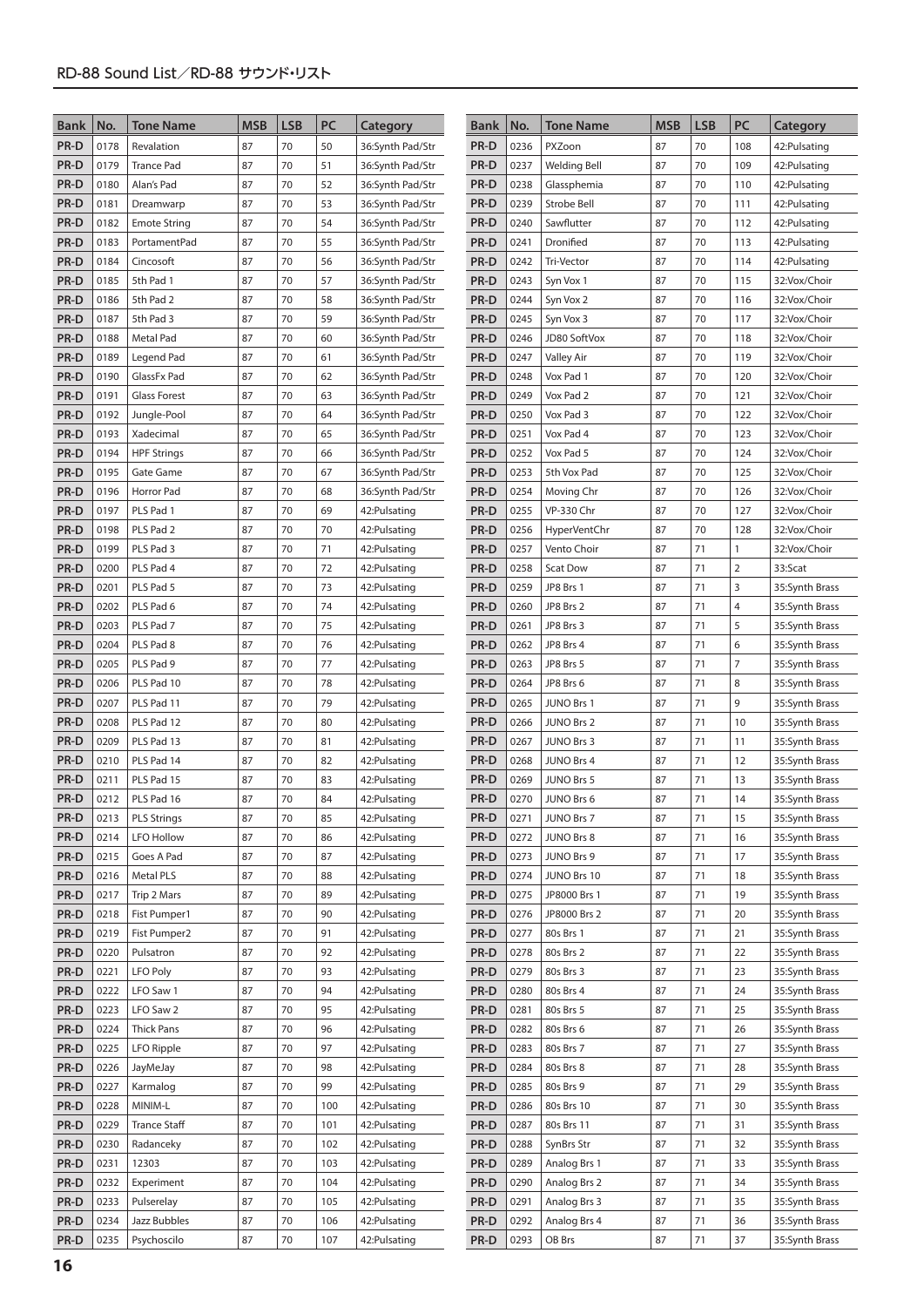| <b>Bank</b>  | No.          | <b>Tone Name</b>         | <b>MSB</b> | <b>LSB</b> | PC       | Category                             | <b>Bank</b>  | No.          | <b>Tone Name</b>           | <b>MSB</b> | <b>LSB</b> | PC             | Category                             |
|--------------|--------------|--------------------------|------------|------------|----------|--------------------------------------|--------------|--------------|----------------------------|------------|------------|----------------|--------------------------------------|
| PR-D         | 0294         | Euro Express             | 87         | 71         | 38       | 35:Synth Brass                       | PR-D         | 0352         | Poly Key 3                 | 87         | 71         | 96             | 38:Synth PolyKey                     |
| PR-D         | 0295         | Syn Brs 1                | 87         | 71         | 39       | 35:Synth Brass                       | PR-D         | 0353         | Poly Key 4                 | 87         | 71         | 97             | 38:Synth PolyKey                     |
| PR-D         | 0296         | Syn Brs 2                | 87         | 71         | 40       | 35: Synth Brass                      | PR-D         | 0354         | JP80 WaveSyn               | 87         | 71         | 98             | 38:Synth PolyKey                     |
| PR-D         | 0297         | Syn Brs 3                | 87         | 71         | 41       | 35:Synth Brass                       | PR-D         | 0355         | Poly Syn 1                 | 87         | 71         | 99             | 38:Synth PolyKey                     |
| PR-D         | 0298         | Syn Brs 4                | 87         | 71         | 42       | 35:Synth Brass                       | PR-D         | 0356         | Poly Syn 2                 | 87         | 71         | 100            | 38:Synth PolyKey                     |
| PR-D         | 0299         | Syn Brs 5                | 87         | 71         | 43       | 35:Synth Brass                       | PR-D         | 0357         | Poly Syn 3                 | 87         | 71         | 101            | 38:Synth PolyKey                     |
| PR-D         | 0300         | Syn Brs 6                | 87         | 71         | 44       | 35:Synth Brass                       | PR-D         | 0358         | Poly Syn 4                 | 87         | 71         | 102            | 38:Synth PolyKey                     |
| PR-D         | 0301         | Syn Brs 7                | 87         | 71         | 45       | 35:Synth Brass                       | PR-D         | 0359         | Poly Syn 5                 | 87         | 71         | 103            | 38:Synth PolyKey                     |
| PR-D         | 0302         | Syn Brs 8                | 87         | 71         | 46       | 35:Synth Brass                       | PR-D         | 0360         | Poly Syn 6                 | 87         | 71         | 104            | 38:Synth PolyKey                     |
| PR-D         | 0303         | Syn Brs 9                | 87         | 71         | 47       | 35:Synth Brass                       | PR-D         | 0361         | Poly Syn 7                 | 87         | 71         | 105            | 38:Synth PolyKey                     |
| PR-D         | 0304         | Syn Brs 10               | 87         | 71         | 48       | 35:Synth Brass                       | PR-D         | 0362         | Poly Syn 8                 | 87         | 71         | 106            | 38:Synth PolyKey                     |
| PR-D         | 0305         | Syn Brs 11               | 87         | 71         | 49       | 35:Synth Brass                       | PR-D         | 0363         | Poly Syn 9                 | 87         | 71         | 107            | 38:Synth PolyKey                     |
| PR-D         | 0306         | Syn Brs 12               | 87         | 71         | 50       | 35:Synth Brass                       | PR-D         | 0364         | Poly Syn 10                | 87         | 71         | 108            | 38:Synth PolyKey                     |
| PR-D         | 0307         | Syn Brs 13               | 87         | 71         | 51       | 35:Synth Brass                       | PR-D         | 0365         | Poly Syn 11                | 87         | 71         | 109            | 38:Synth PolyKey                     |
| PR-D         | 0308         | Soft SynBrs1             | 87         | 71         | 52       | 35:Synth Brass                       | PR-D         | 0366         | Poly Syn 12                | 87         | 71         | 110            | 38:Synth PolyKey                     |
| PR-D         | 0309         | Soft SynBrs2             | 87         | 71         | 53       | 35:Synth Brass                       | PR-D         | 0367         | Poly Syn 13                | 87         | 71         | 111            | 38:Synth PolyKey                     |
| PR-D         | 0310         | Soft SynBrs3             | 87         | 71         | 54       | 35:Synth Brass                       | PR-D         | 0368         | Poly Syn 14                | 87         | 71         | 112            | 38:Synth PolyKey                     |
| PR-D         | 0311         | Soft SynBrs4             | 87         | 71         | 55       | 35:Synth Brass                       | PR-D         | 0369         | Poly Syn 15                | 87         | 71         | 113            | 38:Synth PolyKey                     |
| PR-D         | 0312         | Soft SynBrs5             | 87         | 71         | 56       | 35:Synth Brass                       | PR-D         | 0370         | Poly Syn 16                | 87         | 71         | 114            | 38:Synth PolyKey                     |
| PR-D         | 0313         | Dyn SynBrs               | 87         | 71         | 57       | 35: Synth Brass                      | PR-D         | 0371         | Poly Syn 17                | 87         | 71         | 115            | 38:Synth PolyKey                     |
| PR-D         | 0314         | <b>Quiet Brs</b>         | 87         | 71         | 58       | 35:Synth Brass                       | PR-D         | 0372         | Poly Syn 18                | 87         | 71         | 116            | 38:Synth PolyKey                     |
| PR-D         | 0315         | Brassrub                 | 87         | 71         | 59       | 35:Synth Brass                       | PR-D         | 0373         | Poly Syn 19                | 87         | 71         | 117            | 38:Synth PolyKey                     |
| PR-D         | 0316         | Poly Brass 1             | 87         | 71         | 60       | 35:Synth Brass                       | PR-D         | 0374         | Poly Syn 20                | 87         | 71         | 118            | 38:Synth PolyKey                     |
| PR-D         | 0317         | Poly Brass 2             | 87         | 71         | 61       | 35:Synth Brass                       | PR-D         | 0375         | Poly Syn 21                | 87         | 71         | 119            | 38:Synth PolyKey                     |
| PR-D         | 0318         | Poly Brass 3             | 87         | 71         | 62       | 35:Synth Brass                       | PR-D         | 0376         | Poly Syn 22                | 87         | 71         | 120            | 38:Synth PolyKey                     |
| PR-D         | 0319         | Poly Brass 4             | 87         | 71         | 63       | 35:Synth Brass                       | PR-D         | 0377         | Poly Syn 23                | 87         | 71         | 121            | 38:Synth PolyKey                     |
| PR-D         | 0320         | Poly Brass 5             | 87         | 71         | 64       | 35:Synth Brass                       | PR-D         | 0378         | Poly Syn 24                | 87         | 71         | 122            | 38:Synth PolyKey                     |
| PR-D         | 0321         | Octa Brass               | 87         | 71         | 65       | 35:Synth Brass                       | PR-D         | 0379         | Poly Syn 25                | 87         | 71         | 123            | 38:Synth PolyKey                     |
| PR-D         | 0322         | Reso Brs 1               | 87         | 71         | 66       | 35:Synth Brass                       | PR-D         | 0380         | Poly Syn 26                | 87         | 71         | 124            | 38:Synth PolyKey                     |
| PR-D         | 0323         | Reso Brs 2               | 87         | 71         | 67       | 35:Synth Brass                       | PR-D         | 0381         | Saw Dtune                  | 87         | 71         | 125            | 38:Synth PolyKey                     |
| PR-D         | 0324         | Slow Brs 1               | 87         | 71         | 68       | 35:Synth Brass                       | PR-D         | 0382         | Jester                     | 87         | 71         | 126            | 38:Synth PolyKey                     |
| PR-D         | 0325         | Slow Brs 2               | 87         | 71         | 69       | 35:Synth Brass                       | PR-D         | 0383         | <b>Fusion Decay</b>        | 87         | 71         | 127            | 38:Synth PolyKey                     |
| PR-D         | 0326         | <b>FM Brass</b>          | 87         | 71         | 70       | 35:Synth Brass                       | PR-D         | 0384         | Polysubito                 | 87         | 71         | 128            | 38:Synth PolyKey                     |
| PR-D         | 0327         | <b>Hybrid Brass</b>      | 87         | 71         | 71       | 35:Synth Brass                       | PR-D         | 0385         | <b>Wave Scan</b>           | 87         | 72         | 1              | 38:Synth PolyKey                     |
| PR-D         | 0328         | Power JP                 | 87         | 71         | 72       | 35:Synth Brass                       | PR-D         | 0386         | <b>Wire String</b>         | 87         | 72         | $\overline{2}$ | 38:Synth PolyKey                     |
| PR-D         | 0329         | Power SynBrs             | 87         | 71         | 73       | 35:Synth Brass                       | PR-D         | 0387         | <b>Brusky Key</b>          | 87         | 72         | 3              | 38:Synth PolyKey                     |
| PR-D         | 0330         | Love Brs                 | 87         | 71         | 74       | 35:Synth Brass                       | PR-D         | 0388         | <b>Cutter Key</b>          | 87         | 72         | 4              | 38:Synth PolyKey                     |
| PR-D         | 0331         | LoveBrs Pad              | 87         | 71         | 75       | 35:Synth Brass                       | PR-D         | 0389         | PolySyn Atk                | 87         | 72         | 5              | 38:Synth PolyKey                     |
| PR-D         | 0332         | 42 Brass                 | 87         | 71         | 76       | 35:Synth Brass                       | PR-D         | 0390         | Harpsitone                 | 87         | 72         | 6              | 38:Synth PolyKey                     |
| PR-D         | 0333         | 80sBrsScoop1             | 87         | 71         | 77       | 35:Synth Brass                       | PR-D         | 0391         | Digi Key 1                 | 87         | 72         | $\overline{7}$ | 38:Synth PolyKey                     |
| PR-D         | 0334         | 80sBrsScoop2             | 87         | 71         | 78       | 35:Synth Brass                       | PR-D         | 0392         | Digi Key 2                 | 87         | 72         | 8              | 38:Synth PolyKey                     |
| PR-D         | 0335         | <b>ResoSweepBrs</b>      | 87         | 71         | 79       | 35:Synth Brass                       | PR-D         | 0393         | Digi Key 3                 | 87         | 72         | 9              | 38:Synth PolyKey                     |
| PR-D         | 0336         | Porta Brs                | 87         | 71         | 80       | 35:Synth Brass                       | PR-D<br>PR-D | 0394         | Digi Key 4                 | 87<br>87   | 72         | 10             | 38:Synth PolyKey                     |
| PR-D         | 0337         | Xpand Brs 1              | 87         | 71         | 81       | 35:Synth Brass                       | PR-D         | 0395         | Digi Key 5<br>Digi Key 6   |            | 72         | 11             | 38:Synth PolyKey                     |
| PR-D<br>PR-D | 0338<br>0339 | Xpand Brs 2              | 87         | 71         | 82<br>83 | 35:Synth Brass                       |              | 0396<br>0397 |                            | 87<br>87   | 72<br>72   | 12             | 38:Synth PolyKey                     |
| PR-D         | 0340         | Saws Key 1<br>Saws Key 2 | 87<br>87   | 71<br>71   | 84       | 38:Synth PolyKey<br>38:Synth PolyKey | PR-D<br>PR-D | 0398         | Digi Poly 1<br>Digi Poly 2 | 87         | 72         | 13             | 38:Synth PolyKey<br>38:Synth PolyKey |
| PR-D         | 0341         | Saws Key 3               | 87         | 71         | 85       | 38:Synth PolyKey                     | PR-D         | 0399         | Bit Poly 1                 | 87         | 72         | 14<br>15       | 38:Synth PolyKey                     |
| PR-D         | 0342         | Saws Key 4               | 87         | 71         | 86       | 38:Synth PolyKey                     | PR-D         | 0400         | Bit Poly 2                 | 87         | 72         | 16             | 38:Synth PolyKey                     |
| PR-D         | 0343         | Saws Key 5               | 87         | 71         | 87       | 38:Synth PolyKey                     | PR-D         | 0401         | Bit Poly 3                 | 87         | 72         | 17             | 38:Synth PolyKey                     |
| PR-D         | 0344         | Saws Key 6               | 87         | 71         | 88       |                                      | PR-D         | 0402         | Bit Poly 4                 | 87         | 72         | 18             |                                      |
| PR-D         | 0345         | Saws Key 7               | 87         | 71         | 89       | 38:Synth PolyKey<br>38:Synth PolyKey | PR-D         | 0403         | Bit Poly 5                 | 87         | 72         | 19             | 38:Synth PolyKey<br>38:Synth PolyKey |
| PR-D         | 0346         | Saws Key 8               | 87         | 71         | 90       | 38:Synth PolyKey                     | PR-D         | 0404         | Bit Poly 6                 | 87         | 72         | 20             | 38:Synth PolyKey                     |
| PR-D         | 0347         | Saws Key 9               | 87         | 71         | 91       | 38:Synth PolyKey                     | PR-D         | 0405         | Bit Poly 7                 | 87         | 72         | 21             | 38:Synth PolyKey                     |
| PR-D         | 0348         | Saws Key 10              | 87         | 71         | 92       | 38:Synth PolyKey                     | PR-D         | 0406         | Bit Poly 8                 | 87         | 72         | 22             | 38:Synth PolyKey                     |
| PR-D         | 0349         | Laserthroat              | 87         | 71         | 93       | 38:Synth PolyKey                     | PR-D         | 0407         | Bit Poly 9                 | 87         | 72         | 23             | 38:Synth PolyKey                     |
| PR-D         | 0350         | Poly Key 1               | 87         | 71         | 94       | 38:Synth PolyKey                     | PR-D         | 0408         | Bit Poly 10                | 87         | 72         | 24             | 38:Synth PolyKey                     |
| PR-D         | 0351         | Poly Key 2               | 87         | 71         | 95       | 38:Synth PolyKey                     | PR-D         | 0409         | 5th Poly 1                 | 87         | 72         | 25             | 38:Synth PolyKey                     |
|              |              |                          |            |            |          |                                      |              |              |                            |            |            |                |                                      |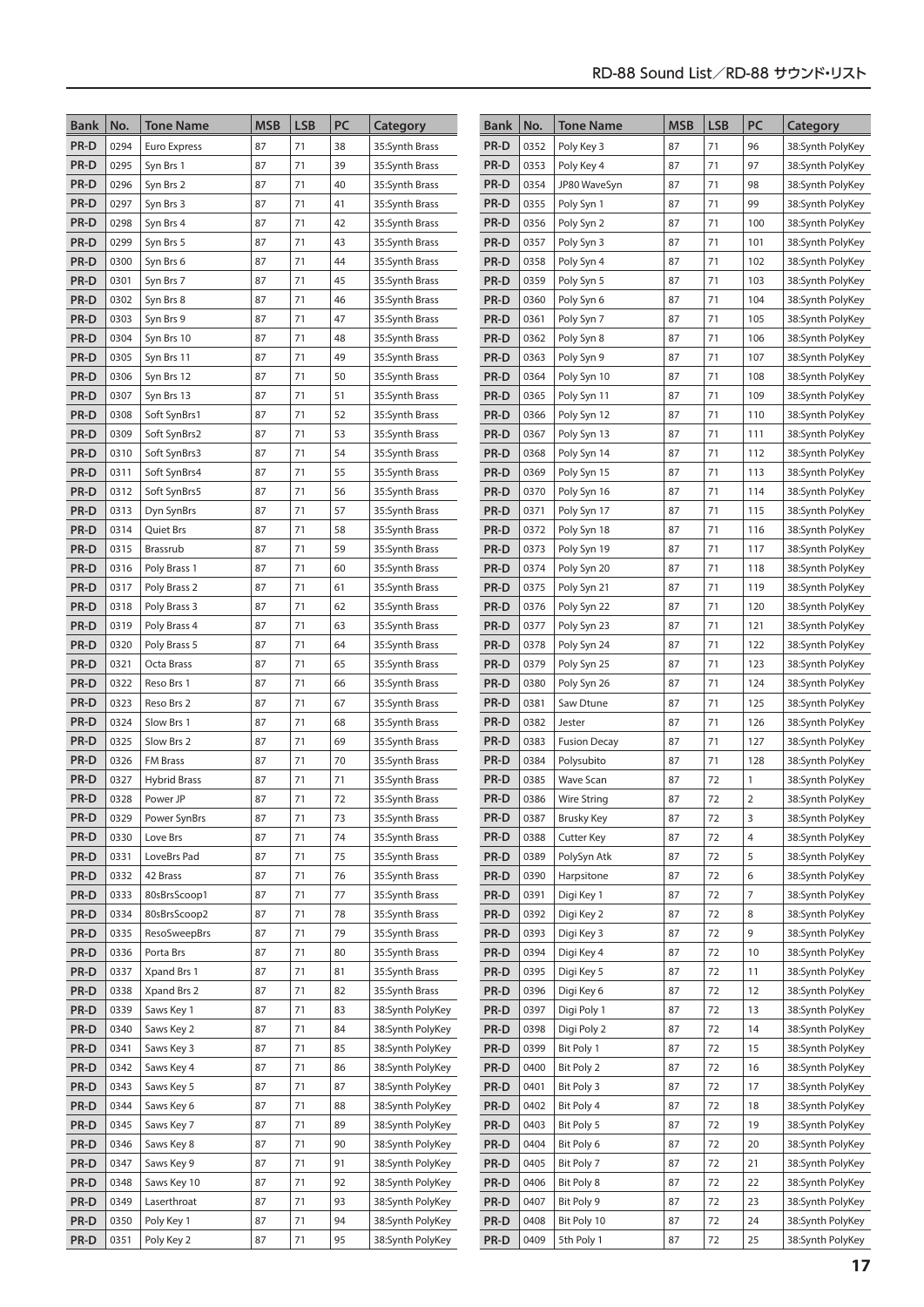| <b>Bank</b>  | No.          | <b>Tone Name</b>             | <b>MSB</b> | <b>LSB</b> | PC       | Category                             | Bank         | No.          | <b>Tone Name</b>     | <b>MSB</b> | <b>LSB</b> | PC             | Category                             |
|--------------|--------------|------------------------------|------------|------------|----------|--------------------------------------|--------------|--------------|----------------------|------------|------------|----------------|--------------------------------------|
| PR-D         | 0410         | 5th Poly 2                   | 87         | 72         | 26       | 38:Synth PolyKey                     | PR-D         | 0468         | Nailbiter            | 87         | 72         | 84             | 38:Synth PolyKey                     |
| PR-D         | 0411         | 5th Poly 3                   | 87         | 72         | 27       | 38:Synth PolyKey                     | PR-D         | 0469         | EinsZweiDry          | 87         | 72         | 85             | 38:Synth PolyKey                     |
| PR-D         | 0412         | Poly Aug 5th                 | 87         | 72         | 28       | 38:Synth PolyKey                     | PR-D         | 0470         | Analog Key 1         | 87         | 72         | 86             | 38:Synth PolyKey                     |
| PR-D         | 0413         | 5th Key                      | 87         | 72         | 29       | 38:Synth PolyKey                     | PR-D         | 0471         | Analog Key 2         | 87         | 72         | 87             | 38:Synth PolyKey                     |
| PR-D         | 0414         | HPF Poly 1                   | 87         | 72         | 30       | 38:Synth PolyKey                     | PR-D         | 0472         | Paperclip            | 87         | 72         | 88             | 38:Synth PolyKey                     |
| PR-D         | 0415         | HPF Poly 2                   | 87         | 72         | 31       | 38:Synth PolyKey                     | PR-D         | 0473         | Sqr Key              | 87         | 72         | 89             | 38:Synth PolyKey                     |
| PR-D         | 0416         | BPF Poly 1                   | 87         | 72         | 32       | 38:Synth PolyKey                     | PR-D         | 0474         | Tri Key              | 87         | 72         | 90             | 38:Synth PolyKey                     |
| PR-D         | 0417         | BPF Poly 2                   | 87         | 72         | 33       | 38:Synth PolyKey                     | PR-D         | 0475         | JP-8 PatchF2         | 87         | 72         | 91             | 38:Synth PolyKey                     |
| PR-D         | 0418         | Sweep Poly 1                 | 87         | 72         | 34       | 38:Synth PolyKey                     | PR-D         | 0476         | Fantasy 1            | 87         | 72         | 92             | 37:Synth Bellpad                     |
| PR-D         | 0419         | Sweep Poly 2                 | 87         | 72         | 35       | 38:Synth PolyKey                     | PR-D         | 0477         | Fantasy 2            | 87         | 72         | 93             | 37:Synth Bellpad                     |
| PR-D         | 0420         | Sweep Poly 3                 | 87         | 72         | 36       | 38:Synth PolyKey                     | PR-D         | 0478         | Fantasy 3            | 87         | 72         | 94             | 37:Synth Bellpad                     |
| PR-D         | 0421         | Scoop Poly 1                 | 87         | 72         | 37       | 38:Synth PolyKey                     | PR-D         | 0479         | Fantasy 4            | 87         | 72         | 95             | 37:Synth Bellpad                     |
| PR-D         | 0422         | Scoop Poly 2                 | 87         | 72         | 38       | 38:Synth PolyKey                     | PR-D         | 0480         | Fantasy 5            | 87         | 72         | 96             | 37:Synth Bellpad                     |
| PR-D         | 0423         | Scoop Poly 3                 | 87         | 72         | 39       | 38:Synth PolyKey                     | PR-D         | 0481         | <b>Fantasy Pad</b>   | 87         | 72         | 97             | 37:Synth Bellpad                     |
| PR-D         | 0424         | Scoop Poly 4                 | 87         | 72         | 40       | 38:Synth PolyKey                     | PR-D         | 0482         | What Key!            | 87         | 72         | 98             | 37:Synth Bellpad                     |
| PR-D         | 0425         | Scoop Poly 5                 | 87         | 72         | 41       | 38:Synth PolyKey                     | PR-D         | 0483         | EP-Cool Pad          | 87         | 72         | 99             | 37:Synth Bellpad                     |
| PR-D         | 0426         | Scoop Poly 6                 | 87         | 72         | 42       | 38:Synth PolyKey                     | PR-D         | 0484         | D50 Stack            | 87         | 72         | 100            | 37:Synth Bellpad                     |
| PR-D         | 0427         | Tekno Poly 1                 | 87         | 72         | 43       | 38:Synth PolyKey                     | PR-D         | 0485         | D-52 Babe            | 87         | 72         | 101            | 37:Synth Bellpad                     |
| PR-D         | 0428         | Tekno Poly 2                 | 87         | 72         | 44       | 38:Synth PolyKey                     | PR-D         | 0486         | Dreaming 1           | 87         | 72         | 102            | 37:Synth Bellpad                     |
| PR-D         | 0429         | Tekno Poly 3                 | 87         | 72         | 45       | 38:Synth PolyKey                     | PR-D         | 0487         | Dreaming 2           | 87         | 72         | 103            | 37:Synth Bellpad                     |
| PR-D         | 0430         | J-Pop Kira 1                 | 87         | 72         | 46       | 38:Synth PolyKey                     | PR-D         | 0488         | Dreaming 3           | 87         | 72         | 104            | 37:Synth Bellpad                     |
| PR-D         | 0431         | J-Pop Kira 2                 | 87         | 72         | 47       | 38:Synth PolyKey                     | PR-D         | 0489         | Dreaming 4           | 87         | 72         | 105            | 37:Synth Bellpad                     |
| PR-D         | 0432         | Square Poly                  | 87         | 72         | 48       | 38:Synth PolyKey                     | PR-D         | 0490         | Dreaming 5           | 87         | 72         | 106            | 37:Synth Bellpad                     |
| PR-D         | 0433         | Slow Poly                    | 87         | 72         | 49       | 38:Synth PolyKey                     | PR-D         | 0491         | Dreaming 6           | 87         | 72         | 107            | 37:Synth Bellpad                     |
| PR-D         | 0434         | Vox Poly                     | 87         | 72         | 50       | 38:Synth PolyKey                     | PR-D         | 0492         | Dreaming 7           | 87         | 72         | 108            | 37:Synth Bellpad                     |
| PR-D         | 0435         | S-SawPoly 1                  | 87         | 72         | 51       | 38:Synth PolyKey                     | PR-D         | 0493         | Dreambell            | 87         | 72         | 109            | 37:Synth Bellpad                     |
| PR-D         | 0436         | S-SawPoly 2                  | 87         | 72         | 52       | 38:Synth PolyKey                     | PR-D         | 0494         | DreamingBox          | 87         | 72         | 110            | 37:Synth Bellpad                     |
| PR-D         | 0437         | S-SawPoly 3                  | 87         | 72         | 53       | 38:Synth PolyKey                     | PR-D         | 0495         | New Jupiter          | 87         | 72         | 111            | 37:Synth Bellpad                     |
| PR-D         | 0438         | S-SawPoly 4                  | 87         | 72         | 54       | 38:Synth PolyKey                     | PR-D         | 0496         | Analog Dream         | 87         | 72         | 112            | 37:Synth Bellpad                     |
| PR-D         | 0439         | S-SawPoly 5                  | 87         | 72         | 55       | 38:Synth PolyKey                     | PR-D         | 0497         | Huge MIDI 1          | 87         | 72         | 113            | 37:Synth Bellpad                     |
| PR-D         | 0440         | S-SawPoly 6                  | 87         | 72         | 56       | 38:Synth PolyKey                     | PR-D         | 0498         | Huge MIDI 2          | 87         | 72         | 114            | 37:Synth Bellpad                     |
| PR-D         | 0441         | S-SawPoly 7                  | 87         | 72         | 57       | 38:Synth PolyKey                     | PR-D         | 0499         | Huge MIDI 3          | 87         | 72         | 115            | 37:Synth Bellpad                     |
| PR-D         | 0442         | S-SawPoly 8                  | 87         | 72         | 58       | 38:Synth PolyKey                     | PR-D         | 0500         | <b>MIDI Key</b>      | 87         | 72         | 116            | 37:Synth Bellpad                     |
| PR-D         | 0443         | S-SawPoly 9                  | 87         | 72<br>72   | 59       | 38:Synth PolyKey                     | PR-D         | 0501         | Pipe Key             | 87<br>87   | 72<br>72   | 117            | 37:Synth Bellpad                     |
| PR-D         | 0444<br>0445 | S-SawPoly 10<br>S-SawPoly 11 | 87<br>87   | 72         | 60       | 38:Synth PolyKey                     | PR-D<br>PR-D | 0502<br>0503 | Vox Key<br>Magichand | 87         | 72         | 118<br>119     | 37:Synth Bellpad<br>37:Synth Bellpad |
| PR-D<br>PR-D | 0446         | S-SawPoly 12                 | 87         | 72         | 61<br>62 | 38:Synth PolyKey<br>38:Synth PolyKey | PR-D         | 0504         | AnalogBell 1         | 87         | 72         | 120            | 37:Synth Bellpad                     |
| PR-D         | 0447         | S-SawPoly 13                 | 87         | 72         | 63       | 38:Synth PolyKey                     | PR-D         | 0505         | AnalogBell 2         | 87         | 72         | 121            | 37:Synth Bellpad                     |
| PR-D         | 0448         | Trance Key 1                 | 87         | 72         | 64       | 38:Synth PolyKey                     | PR-D         | 0506         | AnalogBell 3         | 87         | 72         | 122            | 37:Synth Bellpad                     |
| PR-D         | 0449         | Trance Key 2                 | 87         | 72         | 65       | 38:Synth PolyKey                     | PR-D         | 0507         | AnalogBell 4         | 87         | 72         | 123            | 37:Synth Bellpad                     |
| PR-D         | 0450         | Trance Key 3                 | 87         | 72         | 66       | 38:Synth PolyKey                     | PR-D         | 0508         | Synth Sniper         | 87         | 72         | 124            | 37:Synth Bellpad                     |
| PR-D         | 0451         | Trance Key 4                 | 87         | 72         | 67       | 38:Synth PolyKey                     | PR-D         | 0509         | Temper Bell          | 87         | 72         | 125            | 37:Synth Bellpad                     |
| PR-D         | 0452         | Trance Key 5                 | 87         | 72         | 68       | 38:Synth PolyKey                     | PR-D         | 0510         | Icycle               | 87         | 72         | 126            | 37:Synth Bellpad                     |
| PR-D         | 0453         | Trance Key 6                 | 87         | 72         | 69       | 38:Synth PolyKey                     | PR-D         | 0511         | Pipe Chatter         | 87         | 72         | 127            | 37:Synth Bellpad                     |
| PR-D         | 0454         | Delay Reso                   | 87         | 72         | 70       | 38:Synth PolyKey                     | PR-D         | 0512         | <b>Spring Wind</b>   | 87         | 72         | 128            | 37:Synth Bellpad                     |
| PR-D         | 0455         | 3Delay Poly                  | 87         | 72         | 71       | 38:Synth PolyKey                     | PR-D         | 0513         | JP80 SynHarp         | 87         | 73         | $\mathbf{1}$   | 37:Synth Bellpad                     |
| PR-D         | 0456         | JP80 FatPoly                 | 87         | 72         | 72       | 38:Synth PolyKey                     | PR-D         | 0514         | Bell 1               | 87         | 73         | $\overline{2}$ | 14:Bell                              |
| PR-D         | 0457         | Poly Fat                     | 87         | 72         | 73       | 38:Synth PolyKey                     | PR-D         | 0515         | Bell 2               | 87         | 73         | 3              | 14:Bell                              |
| PR-D         | 0458         | <b>Trance Saw</b>            | 87         | 72         | 74       | 38:Synth PolyKey                     | PR-D         | 0516         | Bell 3               | 87         | 73         | 4              | 14:Bell                              |
| PR-D         | 0459         | SoHo Lucky                   | 87         | 72         | 75       | 38:Synth PolyKey                     | PR-D         | 0517         | Bell 4               | 87         | 73         | 5              | 14:Bell                              |
| PR-D         | 0460         | DLM SUM                      | 87         | 72         | 76       | 38:Synth PolyKey                     | PR-D         | 0518         | Bell 5               | 87         | 73         | 6              | 14:Bell                              |
| PR-D         | 0461         | H@sWillFall                  | 87         | 72         | 77       | 38:Synth PolyKey                     | PR-D         | 0519         | Bell 6               | 87         | 73         | $\overline{7}$ | 14:Bell                              |
| PR-D         | 0462         | A Log 4 Ana                  | 87         | 72         | 78       | 38:Synth PolyKey                     | PR-D         | 0520         | Bell 7               | 87         | 73         | 8              | 14:Bell                              |
| PR-D         | 0463         | Log An A                     | 87         | 72         | 79       | 38:Synth PolyKey                     | PR-D         | 0521         | Bell 8               | 87         | 73         | 9              | 14:Bell                              |
| PR-D         | 0464         | Androdrops                   | 87         | 72         | 80       | 38:Synth PolyKey                     | PR-D         | 0522         | Bell 9               | 87         | 73         | 10             | 14:Bell                              |
| PR-D         | 0465         | <b>Vntg Stack</b>            | 87         | 72         | 81       | 38:Synth PolyKey                     | PR-D         | 0523         | Bell 10              | 87         | 73         | 11             | 14:Bell                              |
| PR-D         | 0466         | ANORMANALOG                  | 87         | 72         | 82       | 38:Synth PolyKey                     | PR-D         | 0524         | Bell 11              | 87         | 73         | 12             | 14:Bell                              |
| PR-D         | 0467         | Don't you                    | 87         | 72         | 83       | 38:Synth PolyKey                     | PR-D         | 0525         | Bell 12              | 87         | 73         | 13             | 14:Bell                              |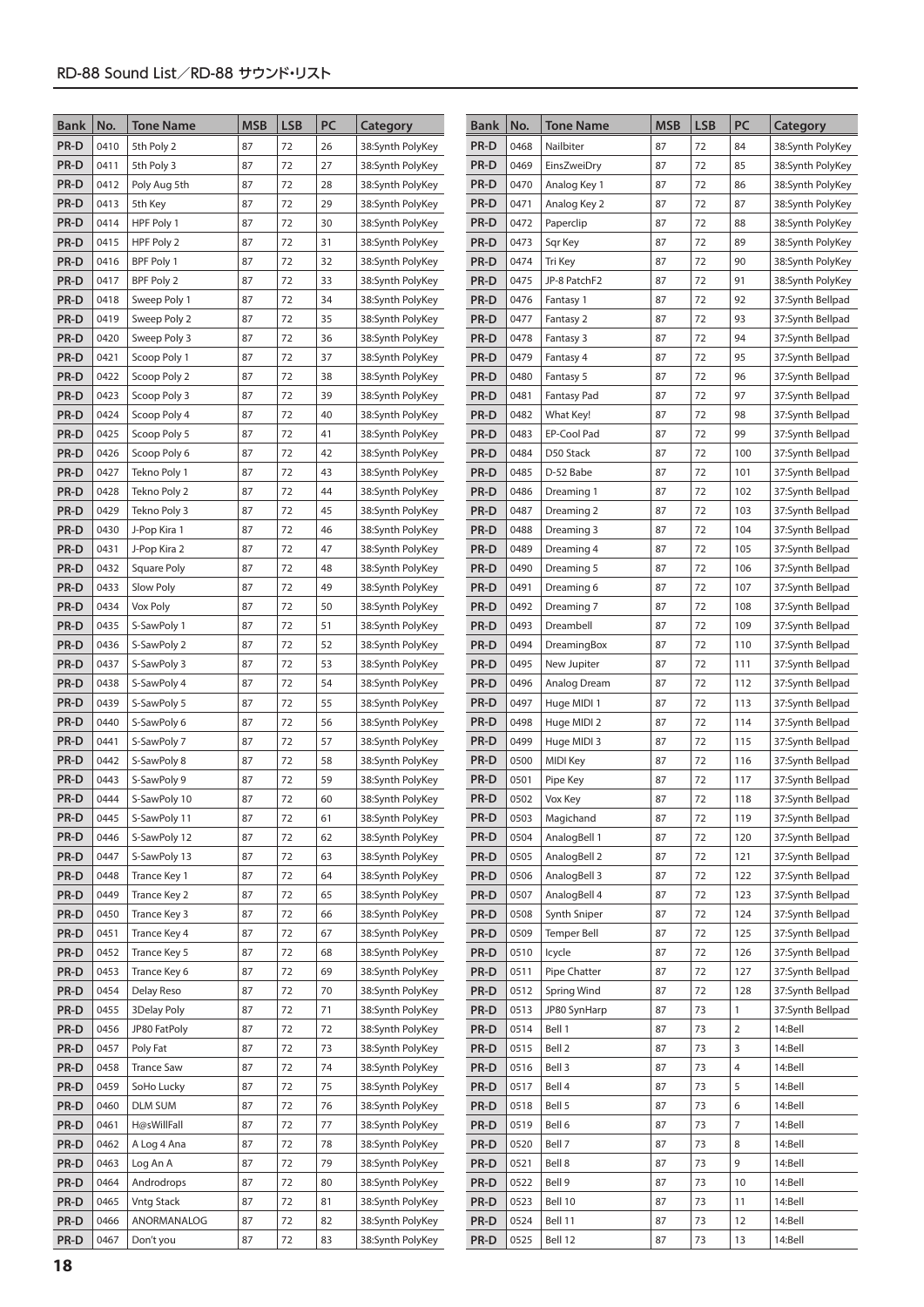| <b>Bank</b>  | No.          | <b>Tone Name</b>         | <b>MSB</b> | <b>LSB</b> | PC       | Category             | <b>Bank</b>  | No.          | <b>Tone Name</b>                           | <b>MSB</b> | <b>LSB</b> | PC       | Category                       |
|--------------|--------------|--------------------------|------------|------------|----------|----------------------|--------------|--------------|--------------------------------------------|------------|------------|----------|--------------------------------|
| PR-D         | 0526         | Bell 13                  | 87         | 73         | 14       | 14:Bell              | PR-D         | 0570         | <b>SEQ 24</b>                              | 87         | 73         | 58       | 40:Synth Seg/                  |
| PR-D         | 0527         | Bell 14                  | 87         | 73         | 15       | 14:Bell              |              |              |                                            |            |            |          | Pop                            |
| PR-D         | 0528         | Bell 15                  | 87         | 73         | 16       | 14:Bell              | PR-D         | 0571         | <b>SEQ 25</b>                              | 87         | 73         | 59       | 40:Synth Seq/<br>Pop           |
| PR-D         | 0529         | Bell 16                  | 87         | 73         | 17       | 14:Bell              | PR-D         | 0572         | <b>SEQ 26</b>                              | 87         | 73         | 60       | 40:Synth Seq/                  |
| PR-D         | 0530         | Bell 17                  | 87         | 73         | 18       | 14:Bell              |              |              |                                            |            |            |          | Pop                            |
| PR-D         | 0531         | Bell 18                  | 87         | 73         | 19       | 14:Bell              | PR-D         | 0573         | <b>SEQ 27</b>                              | 87         | 73         | 61       | 40:Synth Seq/<br>Pop           |
| PR-D         | 0532         | Bell 19                  | 87         | 73         | 20       | 14:Bell              | PR-D         | 0574         | <b>SEQ 28</b>                              | 87         | 73         | 62       | 40:Synth Seq/                  |
| PR-D         | 0533         | Bell 20                  | 87         | 73         | 21       | 14:Bell              |              |              |                                            |            |            |          | Pop                            |
| PR-D         | 0534         | Bell 21                  | 87         | 73         | 22       | 14:Bell              | PR-D         | 0575         | <b>SEQ 29</b>                              | 87         | 73         | 63       | 40:Synth Seq/<br>Pop           |
| PR-D         | 0535         | Bell 22                  | 87         | 73         | 23       | 14:Bell              |              |              |                                            |            |            |          | 40:Synth Seq/                  |
| PR-D         | 0536         | <b>Tower Bell</b>        | 87         | 73         | 24       | 14:Bell              | PR-D         | 0576         | <b>SEQ 30</b>                              | 87         | 73         | 64       | Pop                            |
| PR-D         | 0537         | <b>Tubular Bell</b>      | 87         | 73         | 25       | 14:Bell              | PR-D         | 0577         | <b>SEQ 31</b>                              | 87         | 73         | 65       | 40:Synth Seq/<br>Pop           |
| PR-D         | 0538         | OrganBell 1              | 87         | 73         | 26       | 14:Bell              |              |              |                                            |            |            |          | 40:Synth Seq/                  |
| PR-D         | 0539         | OrganBell 2              | 87<br>87   | 73<br>73   | 27       | 14:Bell              | PR-D         | 0578         | <b>SEQ 32</b>                              | 87         | 73         | 66       | Pop                            |
| PR-D<br>PR-D | 0540<br>0541 | OrganBell 3<br>Kalimbell | 87         | 73         | 28<br>29 | 14:Bell<br>14:Bell   | PR-D         | 0579         | SEQ <sub>33</sub>                          | 87         | 73         | 67       | 40:Synth Seq/                  |
| PR-D         | 0542         | JP80 Bell                | 87         | 73         | 30       | 14:Bell              |              |              |                                            |            |            |          | Pop<br>40:Synth Seg/           |
| PR-D         | 0543         | Glass Amb                | 87         | 73         | 31       | 14:Bell              | PR-D         | 0580         | <b>SEQ 34</b>                              | 87         | 73         | 68       | Pop                            |
| PR-D         | 0544         | Digi Crystal             | 87         | 73         | 32       | 14:Bell              | PR-D         | 0581         | <b>SEQ 35</b>                              | 87         | 73         | 69       | 40:Synth Seq/                  |
| PR-D         | 0545         | Icy Keys                 | 87         | 73         | 33       | 14:Bell              |              |              |                                            |            |            |          | Pop                            |
| PR-D         | 0546         | JP-8 PatchH1             | 87         | 73         | 34       | 14:Bell              | PR-D         | 0582         | <b>SEQ 36</b>                              | 87         | 73         | 70       | 40:Synth Seq/<br>Pop           |
| PR-D         | 0547         | SEQ <sub>1</sub>         | 87         | 73         | 35       | 40:Synth Seq/        | PR-D         | 0583         | <b>SEQ 37</b>                              | 87         | 73         | 71       | 40:Synth Seq/<br>Pop           |
| PR-D         | 0548         | SEQ <sub>2</sub>         | 87         | 73         | 36       | Pop<br>40:Synth Seq/ | PR-D         | 0584         | SEQ 38                                     | 87         | 73         | 72       | 40:Synth Seq/                  |
|              |              |                          |            |            |          | Pop<br>40:Synth Seq/ |              |              |                                            |            |            |          | Pop<br>40:Synth Seq/           |
| PR-D         | 0549         | SEQ <sub>3</sub>         | 87         | 73         | 37       | Pop<br>40:Synth Seq/ | PR-D         | 0585         | <b>SEQ 39</b>                              | 87         | 73         | 73       | Pop<br>40:Synth Seq/           |
| PR-D         | 0550         | SEQ 4                    | 87         | 73         | 38       | Pop                  | PR-D         | 0586         | <b>Stubby Mono</b>                         | 87         | 73         | 74       | Pop                            |
| PR-D         | 0551         | SEQ <sub>5</sub>         | 87         | 73         | 39       | 40:Synth Seg/<br>Pop | PR-D         | 0587         | <b>Scrt Decay</b>                          | 87         | 73         | 75       | 40:Synth Seq/<br>Pop           |
| PR-D         | 0552         | SEQ 6                    | 87         | 73         | 40       | 40:Synth Seq/<br>Pop | PR-D<br>PR-D | 0588<br>0589 | <b>R&amp;B Bs 1</b><br><b>R&amp;B Bs 2</b> | 87<br>87   | 73<br>73   | 76<br>77 | 21:Synth Bass<br>21:Synth Bass |
| PR-D         | 0553         | SEQ <sub>7</sub>         | 87         | 73         | 41       | 40:Synth Seq/        | PR-D         | 0590         | <b>R&amp;B Bs 3</b>                        | 87         | 73         | 78       | 21:Synth Bass                  |
|              |              |                          |            |            |          | Pop<br>40:Synth Seq/ | PR-D         | 0591         | <b>R&amp;B Bs 4</b>                        | 87         | 73         | 79       | 21:Synth Bass                  |
| PR-D         | 0554         | SEQ <sub>8</sub>         | 87         | 73         | 42       | Pop                  | PR-D         | 0592         | <b>R&amp;B Bs 5</b>                        | 87         | 73         | 80       | 21:Synth Bass                  |
| PR-D         | 0555         | SEQ 9                    | 87         | 73         | 43       | 40:Synth Seq/        | PR-D         | 0593         | R&B Bs 6                                   | 87         | 73         | 81       | 21:Synth Bass                  |
|              |              |                          |            |            |          | Pop                  | PR-D         | 0594         | R&B Bs 7                                   | 87         | 73         | 82       | 21:Synth Bass                  |
| PR-D         | 0556         | <b>SEQ 10</b>            | 87         | 73         | 44       | 40:Synth Seq/<br>Pop | PR-D         | 0595         | R&B Bs 8                                   | 87         | 73         | 83       | 21:Synth Bass                  |
| PR-D         | 0557         | <b>SEQ 11</b>            | 87         | 73         | 45       | 40:Synth Seq/        | PR-D         | 0596         | <b>R&amp;B Bs 9</b>                        | 87         | 73         | 84       | 21:Synth Bass                  |
|              |              |                          |            |            |          | Pop                  | PR-D         | 0597         | MG Bs 1                                    | 87         | 73         | 85       | 21:Synth Bass                  |
| PR-D         | 0558         | <b>SEQ 12</b>            | 87         | 73         | 46       | 40:Synth Seq/<br>Pop | PR-D         | 0598         | MG Bs 2                                    | 87         | 73         | 86       | 21:Synth Bass                  |
|              |              |                          | 87         | 73         | 47       | 40:Synth Seq/        | PR-D         | 0599         | MG Bs 3                                    | 87         | 73         | 87       | 21:Synth Bass                  |
| PR-D         | 0559         | <b>SEQ 13</b>            |            |            |          | Pop                  | PR-D         | 0600         | MG Bs 4                                    | 87         | 73         | 88       | 21:Synth Bass                  |
| PR-D         | 0560         | <b>SEQ 14</b>            | 87         | 73         | 48       | 40:Synth Seq/<br>Pop | PR-D         | 0601         | MG Bs 5                                    | 87         | 73         | 89       | 21:Synth Bass                  |
| PR-D         |              |                          | 87         | 73         | 49       | 40:Synth Seq/        | PR-D         | 0602         | MG Bs 6                                    | 87         | 73         | 90       | 21:Synth Bass                  |
|              | 0561         | <b>SEQ 15</b>            |            |            |          | Pop                  | PR-D         | 0603         | MG Bs 7                                    | 87         | 73         | 91       | 21:Synth Bass                  |
| PR-D         | 0562         | <b>SEQ 16</b>            | 87         | 73         | 50       | 40:Synth Seq/<br>Pop | PR-D         | 0604         | MG Bs 8                                    | 87         | 73         | 92       | 21:Synth Bass                  |
|              |              |                          |            |            |          | 40:Synth Seq/        | PR-D         | 0605         | MG Bs 9                                    | 87<br>87   | 73<br>73   | 93<br>94 | 21:Synth Bass                  |
| PR-D         | 0563         | <b>SEQ 17</b>            | 87         | 73         | 51       | Pop                  | PR-D         | 0606<br>0607 | <b>MG Bs 10</b><br>MG Bs 11                | 87         | 73         | 95       | 21:Synth Bass<br>21:Synth Bass |
| PR-D         | 0564         | SEQ 18                   | 87         | 73         | 52       | 40:Synth Seq/<br>Pop | PR-D<br>PR-D | 0608         | MG Bs 12                                   | 87         | 73         | 96       | 21:Synth Bass                  |
|              |              |                          |            |            |          | 40:Synth Seq/        | PR-D         | 0609         | MG Bs 13                                   | 87         | 73         | 97       | 21:Synth Bass                  |
| PR-D         | 0565         | <b>SEQ 19</b>            | 87         | 73         | 53       | Pop                  | PR-D         | 0610         | MG Bs 14                                   | 87         | 73         | 98       | 21:Synth Bass                  |
| PR-D         | 0566         | <b>SEQ 20</b>            | 87         | 73         | 54       | 40:Synth Seq/<br>Pop | PR-D         | 0611         | MG Bs 15                                   | 87         | 73         | 99       | 21:Synth Bass                  |
|              |              |                          |            |            |          | 40:Synth Seq/        | PR-D         | 0612         | MG Bs 16                                   | 87         | 73         | 100      | 21:Synth Bass                  |
| PR-D         | 0567         | <b>SEQ 21</b>            | 87         | 73         | 55       | Pop                  | PR-D         | 0613         | MG Bs 17                                   | 87         | 73         | 101      | 21:Synth Bass                  |
| PR-D         | 0568         | <b>SEQ 22</b>            | 87         | 73         | 56       | 40:Synth Seq/<br>Pop | PR-D         | 0614         | MG Bs 18                                   | 87         | 73         | 102      | 21:Synth Bass                  |
|              |              |                          |            |            |          | 40:Synth Seq/        | PR-D         | 0615         | MG Bs 19                                   | 87         | 73         | 103      | 21:Synth Bass                  |
| PR-D         | 0569         | <b>SEQ 23</b>            | 87         | 73         | 57       | Pop                  | PR-D         | 0616         | MG Bs 20                                   | 87         | 73         | 104      | 21:Synth Bass                  |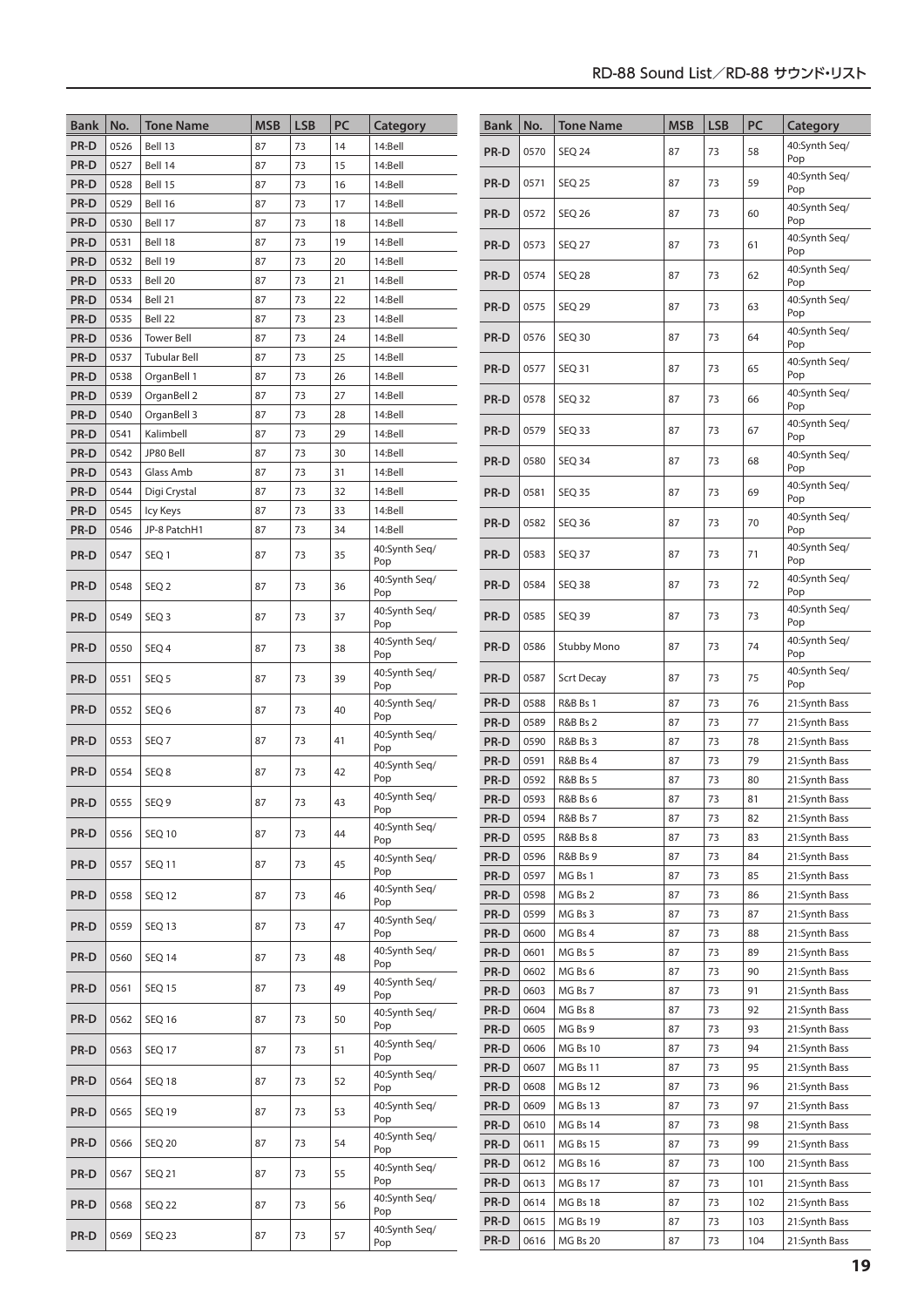| <b>Bank</b> | No.  | <b>Tone Name</b> | <b>MSB</b> | <b>LSB</b> | PC             | Category      | <b>Bank</b> | No.  | <b>Tone Name</b>    | <b>MSB</b> | <b>LSB</b> | PC | Category      |
|-------------|------|------------------|------------|------------|----------------|---------------|-------------|------|---------------------|------------|------------|----|---------------|
| PR-D        | 0617 | <b>MG Bs 21</b>  | 87         | 73         | 105            | 21:Synth Bass | PR-D        | 0675 | Wide Bs 2           | 87         | 74         | 35 | 21:Synth Bass |
| PR-D        | 0618 | <b>MG Bs 22</b>  | 87         | 73         | 106            | 21:Synth Bass | PR-D        | 0676 | Wide Bs 3           | 87         | 74         | 36 | 21:Synth Bass |
| PR-D        | 0619 | MG Bs 23         | 87         | 73         | 107            | 21:Synth Bass | PR-D        | 0677 | Wide Bs 4           | 87         | 74         | 37 | 21:Synth Bass |
| PR-D        | 0620 | MG Bs 24         | 87         | 73         | 108            | 21:Synth Bass | PR-D        | 0678 | BASSH 10            | 87         | 74         | 38 | 21:Synth Bass |
| PR-D        | 0621 | <b>MG Bs 25</b>  | 87         | 73         | 109            | 21:Synth Bass | PR-D        | 0679 | Chow Bs 1           | 87         | 74         | 39 | 21:Synth Bass |
| PR-D        | 0622 | MG Bs 26         | 87         | 73         | 110            | 21:Synth Bass | PR-D        | 0680 | Chow Bs 2           | 87         | 74         | 40 | 21:Synth Bass |
| PR-D        | 0623 | Thickness Bs     | 87         | 73         | 111            | 21:Synth Bass | PR-D        | 0681 | House Bs            | 87         | 74         | 41 | 21:Synth Bass |
| PR-D        | 0624 | Plastic Bs       | 87         | 73         | 112            | 21:Synth Bass | PR-D        | 0682 | JP-4 Bs             | 87         | 74         | 42 | 21:Synth Bass |
| PR-D        | 0625 | Alpha Bs 1       | 87         | 73         | 113            | 21:Synth Bass | PR-D        | 0683 | <b>SH Square Bs</b> | 87         | 74         | 43 | 21:Synth Bass |
| PR-D        | 0626 | Alpha Bs 2       | 87         | 73         | 114            | 21:Synth Bass | PR-D        | 0684 | JunoSqr Bs 1        | 87         | 74         | 44 | 21:Synth Bass |
| PR-D        | 0627 | Alpha Bs 3       | 87         | 73         | 115            | 21:Synth Bass | PR-D        | 0685 | JunoSqr Bs 2        | 87         | 74         | 45 | 21:Synth Bass |
| PR-D        | 0628 | Flat6Bs          | 87         | 73         | 116            | 21:Synth Bass | PR-D        | 0686 | TB Bass 1           | 87         | 74         | 46 | 21:Synth Bass |
| PR-D        | 0629 | Decay Bs 1       | 87         | 73         | 117            | 21:Synth Bass | PR-D        | 0687 | TB Bass 2           | 87         | 74         | 47 | 21:Synth Bass |
| PR-D        | 0630 | Decay Bs 2       | 87         | 73         | 118            | 21:Synth Bass | PR-D        | 0688 | TB Dist Bs 1        | 87         | 74         | 48 | 21:Synth Bass |
| PR-D        | 0631 | Decay Bs 3       | 87         | 73         | 119            | 21:Synth Bass | PR-D        | 0689 | TB Dist Bs 2        | 87         | 74         | 49 | 21:Synth Bass |
| PR-D        | 0632 | Decay Bs 4       | 87         | 73         | 120            | 21:Synth Bass | PR-D        | 0690 | Agresso Bass        | 87         | 74         | 50 | 21:Synth Bass |
| PR-D        | 0633 | 106 Bass 1       | 87         | 73         | 121            | 21:Synth Bass | PR-D        | 0691 | Show Me Low         | 87         | 74         | 51 | 21:Synth Bass |
| PR-D        | 0634 | 106 Bass 2       | 87         | 73         | 122            | 21:Synth Bass | PR-D        | 0692 | Organ Bs            | 87         | 74         | 52 | 21:Synth Bass |
| PR-D        | 0635 | 106 Bass 3       | 87         | 73         | 123            | 21:Synth Bass | PR-D        | 0693 | <b>Muffled Bass</b> | 87         | 74         | 53 | 21:Synth Bass |
| PR-D        | 0636 | 106 Bass 4       | 87         | 73         | 124            | 21:Synth Bass | PR-D        | 0694 | Garage Bs 1         | 87         | 74         | 54 | 21:Synth Bass |
| PR-D        | 0637 | 106 Bass 5       | 87         | 73         | 125            | 21:Synth Bass | PR-D        | 0695 | Garage Bs 2         | 87         | 74         | 55 | 21:Synth Bass |
| PR-D        | 0638 | Breakdown Bs     | 87         | 73         | 126            | 21:Synth Bass | PR-D        | 0696 | Low Bs 1            | 87         | 74         | 56 | 21:Synth Bass |
| PR-D        | 0639 | Dopebass         | 87         | 73         | 127            | 21:Synth Bass | PR-D        | 0697 | Low Bs 2            | 87         | 74         | 57 | 21:Synth Bass |
| PR-D        | 0640 | MC202 Bs 1       | 87         | 73         | 128            | 21:Synth Bass | PR-D        | 0698 | Low Bs 3            | 87         | 74         | 58 | 21:Synth Bass |
| PR-D        | 0641 | MC202 Bs 2       | 87         | 74         | $\mathbf{1}$   | 21:Synth Bass | PR-D        | 0699 | Low Bs 4            | 87         | 74         | 59 | 21:Synth Bass |
| PR-D        | 0642 | Pulse Bs 1       | 87         | 74         | $\overline{2}$ | 21:Synth Bass | PR-D        | 0700 | Low Bs 5            | 87         | 74         | 60 | 21:Synth Bass |
| PR-D        | 0643 | Pulse Bs 2       | 87         | 74         | 3              | 21:Synth Bass | PR-D        | 0701 | Low Bs 6            | 87         | 74         | 61 | 21:Synth Bass |
| PR-D        | 0644 | Pulse Bs 3       | 87         | 74         | $\overline{4}$ | 21:Synth Bass | PR-D        | 0702 | Tri Bass 1          | 87         | 74         | 62 | 21:Synth Bass |
| PR-D        | 0645 | Pulse Bs 4       | 87         | 74         | 5              | 21:Synth Bass | PR-D        | 0703 | Tri Bass 2          | 87         | 74         | 63 | 21:Synth Bass |
| PR-D        | 0646 | FM Bs 1          | 87         | 74         | 6              | 21:Synth Bass | PR-D        | 0704 | Fat Analog 1        | 87         | 74         | 64 | 21:Synth Bass |
| PR-D        | 0647 | FM Bs 2          | 87         | 74         | 7              | 21:Synth Bass | PR-D        | 0705 | Fat Analog 2        | 87         | 74         | 65 | 21:Synth Bass |
| PR-D        | 0648 | JP Bs            | 87         | 74         | 8              | 21:Synth Bass | PR-D        | 0706 | Reso Bs 1           | 87         | 74         | 66 | 21:Synth Bass |
| PR-D        | 0649 | Compu Bass 1     | 87         | 74         | 9              | 21:Synth Bass | PR-D        | 0707 | Reso Bs 2           | 87         | 74         | 67 | 21:Synth Bass |
| PR-D        | 0650 | Compu Bass 2     | 87         | 74         | 10             | 21:Synth Bass | PR-D        | 0708 | Reso Bs 3           | 87         | 74         | 68 | 21:Synth Bass |
| PR-D        | 0651 | Detune Bs 1      | 87         | 74         | 11             | 21:Synth Bass | PR-D        | 0709 | Reso Bs 4           | 87         | 74         | 69 | 21:Synth Bass |
| PR-D        | 0652 | Detune Bs 2      | 87         | 74         | 12             | 21:Synth Bass | PR-D        | 0710 | Reso Bs 5           | 87         | 74         | 70 | 21:Synth Bass |
| PR-D        | 0653 | Detune Bs 3      | 87         | 74         | 13             | 21:Synth Bass | PR-D        | 0711 | Reso Bs 6           | 87         | 74         | 71 | 21:Synth Bass |
| PR-D        | 0654 | Detune Bs 4      | 87         | 74         | 14             | 21:Synth Bass | PR-D        | 0712 | Reso Bs 7           | 87         | 74         | 72 | 21:Synth Bass |
| PR-D        | 0655 | Intrusive Bs     | 87         | 74         | 15             | 21:Synth Bass | PR-D        | 0713 | Reso Bs 8           | 87         | 74         | 73 | 21:Synth Bass |
| PR-D        | 0656 | SH-101 Bs 1      | 87         | 74         | 16             | 21:Synth Bass | PR-D        | 0714 | Reso Bs 9           | 87         | 74         | 74 | 21:Synth Bass |
| PR-D        | 0657 | SH-101 Bs 2      | 87         | 74         | 17             | 21:Synth Bass | PR-D        | 0715 | Reso Bs 10          | 87         | 74         | 75 | 21:Synth Bass |
| PR-D        | 0658 | Sweep Bs 1       | 87         | 74         | 18             | 21:Synth Bass | PR-D        | 0716 | Reso Bs 11          | 87         | 74         | 76 | 21:Synth Bass |
| PR-D        | 0659 | Sweep Bs 2       | 87         | 74         | 19             | 21:Synth Bass | PR-D        | 0717 | Reso Bs 12          | 87         | 74         | 77 | 21:Synth Bass |
| PR-D        | 0660 | Sweep Bs 3       | 87         | 74         | 20             | 21:Synth Bass | PR-D        | 0718 | Reso Bs 13          | 87         | 74         | 78 | 21:Synth Bass |
| PR-D        | 0661 | Sweep Bs 4       | 87         | 74         | 21             | 21:Synth Bass | PR-D        | 0719 | Reso Bs 14          | 87         | 74         | 79 | 21:Synth Bass |
| PR-D        | 0662 | Sweep Bs 5       | 87         | 74         | 22             | 21:Synth Bass | PR-D        | 0720 | Reso Bs 15          | 87         | 74         | 80 | 21:Synth Bass |
| PR-D        | 0663 | Sweep Bs 6       | 87         | 74         | 23             | 21:Synth Bass | PR-D        | 0721 | Reso Bs 16          | 87         | 74         | 81 | 21:Synth Bass |
| PR-D        | 0664 | Sweep Bs 7       | 87         | 74         | 24             | 21:Synth Bass | PR-D        | 0722 | Reso Bs 17          | 87         | 74         | 82 | 21:Synth Bass |
| PR-D        | 0665 | Rubbertouch      | 87         | 74         | 25             | 21:Synth Bass | PR-D        | 0723 | Reso Bs 18          | 87         | 74         | 83 | 21:Synth Bass |
| PR-D        | 0666 | P5 Bs 1          | 87         | 74         | 26             | 21:Synth Bass | PR-D        | 0724 | Reso Bs 19          | 87         | 74         | 84 | 21:Synth Bass |
| PR-D        | 0667 | P5 Bs 2          | 87         | 74         | 27             | 21:Synth Bass | PR-D        | 0725 | Reso Bs 20          | 87         | 74         | 85 | 21:Synth Bass |
| PR-D        | 0668 | P5 Bs 3          | 87         | 74         | 28             | 21:Synth Bass | PR-D        | 0726 | Reso Bs 21          | 87         | 74         | 86 | 21:Synth Bass |
| PR-D        | 0669 | P5 Bs 4          | 87         | 74         | 29             | 21:Synth Bass | PR-D        | 0727 | Reso Bs 22          | 87         | 74         | 87 | 21:Synth Bass |
| PR-D        | 0670 | P5 Bs 5          | 87         | 74         | 30             | 21:Synth Bass | PR-D        | 0728 | Reso Bs 23          | 87         | 74         | 88 | 21:Synth Bass |
| PR-D        | 0671 | Juno60 Bs        | 87         | 74         | 31             | 21:Synth Bass | PR-D        | 0729 | Reso Bs 24          | 87         | 74         | 89 | 21:Synth Bass |
| PR-D        | 0672 | D-50 Bs          | 87         | 74         | 32             | 21:Synth Bass | PR-D        | 0730 | Camblast            | 87         | 74         | 90 | 21:Synth Bass |
| PR-D        | 0673 | MKS-50 Bs        | 87         | 74         | 33             | 21:Synth Bass | PR-D        | 0731 | LA SynBs            | 87         | 74         | 91 | 21:Synth Bass |
| PR-D        | 0674 | Wide Bs 1        | 87         | 74         | 34             | 21:Synth Bass | PR-D        | 0732 | Fat SynBs           | 87         | 74         | 92 | 21:Synth Bass |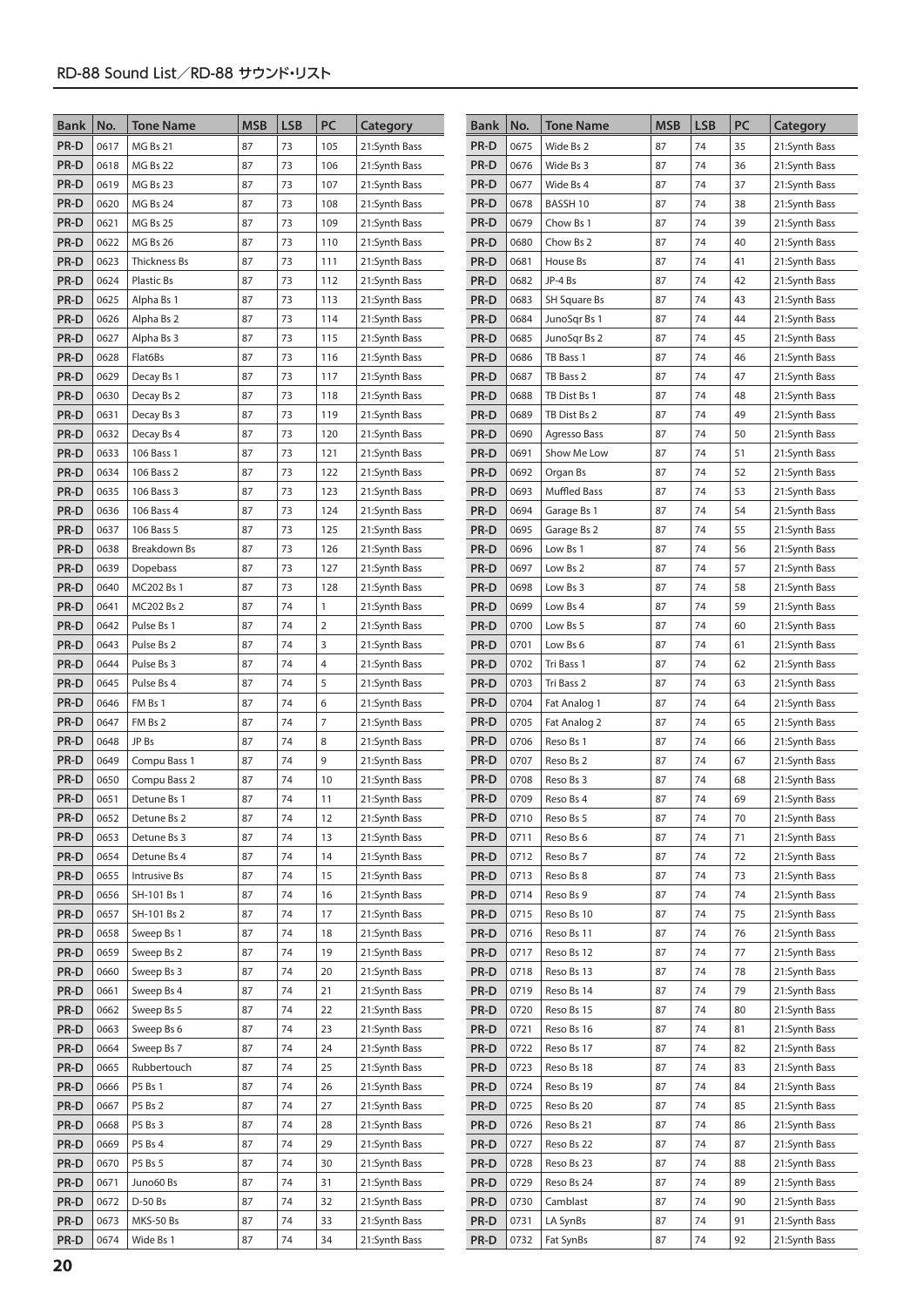| Bank         | No.          | <b>Tone Name</b>             | <b>MSB</b> | <b>LSB</b> | PC           | Category                       | <b>Bank</b>  | No.          | <b>Tone Name</b>           | <b>MSB</b> | <b>LSB</b> | PC       | Category                       |
|--------------|--------------|------------------------------|------------|------------|--------------|--------------------------------|--------------|--------------|----------------------------|------------|------------|----------|--------------------------------|
| PR-D         | 0733         | Syn Bs 1                     | 87         | 74         | 93           | 21:Synth Bass                  | PR-D         | 0791         | Bit Bs 3                   | 87         | 75         | 23       | 21:Synth Bass                  |
| PR-D         | 0734         | Syn Bs 2                     | 87         | 74         | 94           | 21:Synth Bass                  | PR-D         | 0792         | Bit Bs 4                   | 87         | 75         | 24       | 21:Synth Bass                  |
| PR-D         | 0735         | Syn Bs 3                     | 87         | 74         | 95           | 21:Synth Bass                  | PR-D         | 0793         | SuperSawBs 1               | 87         | 75         | 25       | 21:Synth Bass                  |
| PR-D         | 0736         | Rubber Bs 1                  | 87         | 74         | 96           | 21:Synth Bass                  | PR-D         | 0794         | SuperSawBs 2               | 87         | 75         | 26       | 21:Synth Bass                  |
| PR-D         | 0737         | Rubber Bs 2                  | 87         | 74         | 97           | 21:Synth Bass                  | PR-D         | 0795         | SuperSawBs 3               | 87         | 75         | 27       | 21:Synth Bass                  |
| PR-D         | 0738         | Dynamic Bs 1                 | 87         | 74         | 98           | 21:Synth Bass                  | PR-D         | 0796         | SuperSawBs 4               | 87         | 75         | 28       | 21:Synth Bass                  |
| PR-D         | 0739         | Dynamic Bs 2                 | 87         | 74         | 99           | 21:Synth Bass                  | PR-D         | 0797         | SuperSawBs 5               | 87         | 75         | 29       | 21:Synth Bass                  |
| PR-D         | 0740         | Round Bs                     | 87         | 74         | 100          | 21:Synth Bass                  | PR-D         | 0798         | Sync Bs 1                  | 87         | 75         | 30       | 21:Synth Bass                  |
| PR-D         | 0741         | Acid Bs 1                    | 87         | 74         | 101          | 21:Synth Bass                  | PR-D         | 0799         | Sync Bs 2                  | 87         | 75         | 31       | 21:Synth Bass                  |
| PR-D         | 0742         | Acid Bs 2                    | 87         | 74         | 102          | 21:Synth Bass                  | PR-D         | 0800         | Sync Bs 3                  | 87         | 75         | 32       | 21:Synth Bass                  |
| PR-D         | 0743         | Acid Bs 3                    | 87         | 74         | 103          | 21:Synth Bass                  | PR-D         | 0801         | Sync Bs 4                  | 87         | 75         | 33       | 21:Synth Bass                  |
| PR-D         | 0744         | Acid Bs 4                    | 87         | 74         | 104          | 21:Synth Bass                  | PR-D         | 0802         | SubOSC Bs 1                | 87         | 75         | 34       | 21:Synth Bass                  |
| PR-D         | 0745         | Acid Bs 5                    | 87         | 74         | 105          | 21:Synth Bass                  | PR-D         | 0803         | SubOSC Bs 2                | 87         | 75         | 35       | 21:Synth Bass                  |
| PR-D         | 0746         | Acid Bs 6                    | 87         | 74         | 106          | 21:Synth Bass                  | PR-D         | 0804         | Ramp Bs                    | 87         | 75         | 36       | 21:Synth Bass                  |
| PR-D         | 0747         | Spike Bs 1                   | 87         | 74         | 107          | 21:Synth Bass                  | PR-D         | 0805         | LFO Bs 1                   | 87         | 75         | 37       | 21:Synth Bass                  |
| PR-D         | 0748         | Spike Bs 2                   | 87         | 74         | 108          | 21:Synth Bass                  | PR-D         | 0806         | LFO Bs 2                   | 87         | 75         | 38       | 21:Synth Bass                  |
| PR-D         | 0749         | H&S Bass                     | 87         | 74         | 109          | 21:Synth Bass                  | PR-D         | 0807         | LFO Bs 3                   | 87         | 75         | 39       | 21:Synth Bass                  |
| PR-D         | 0750         | Short Bs 1                   | 87         | 74         | 110          | 21:Synth Bass                  | PR-D         | 0808         | LFO Bs 4                   | 87         | 75         | 40       | 21:Synth Bass                  |
| PR-D         | 0751         | Short Bs 2                   | 87         | 74         | 111          | 21:Synth Bass                  | PR-D         | 0809         | Crackbass                  | 87         | 75         | 41       | 21:Synth Bass                  |
| PR-D         | 0752         | Short Bs 3                   | 87         | 74         | 112          | 21:Synth Bass                  | PR-D         | 0810         | Basschunk                  | 87         | 75         | 42       | 21:Synth Bass                  |
| PR-D         | 0753         | HH Bs 1                      | 87         | 74         | 113          | 21:Synth Bass                  | PR-D         | 0811         | Hi-Energy Bs               | 87         | 75         | 43       | 21:Synth Bass                  |
| PR-D         | 0754         | HH Bs 2                      | 87         | 74         | 114          | 21:Synth Bass                  | PR-D         | 0812         | Saw Lead 1                 | 87         | 75         | 44       | 34:Synth Lead                  |
| PR-D         | 0755         | HH Bs 3                      | 87         | 74         | 115          | 21:Synth Bass                  | PR-D         | 0813         | Saw Lead 2                 | 87         | 75         | 45       | 34:Synth Lead                  |
| PR-D         | 0756         | HH Bs 4                      | 87         | 74         | 116          | 21:Synth Bass                  | PR-D         | 0814         | Saw Lead 3                 | 87         | 75         | 46       | 34:Synth Lead                  |
| PR-D         | 0757         | HH Bs 5                      | 87         | 74         | 117          | 21:Synth Bass                  | PR-D         | 0815         | Saw Lead 4                 | 87         | 75         | 47       | 34:Synth Lead                  |
| PR-D         | 0758         | HH Bs 6                      | 87         | 74         | 118          | 21:Synth Bass                  | PR-D         | 0816         | Saw Lead 5                 | 87         | 75         | 48       | 34:Synth Lead                  |
| PR-D         | 0759         | Arpaccio                     | 87         | 74         | 119          | 21:Synth Bass                  | PR-D         | 0817         | Saw Lead 6                 | 87         | 75         | 49       | 34:Synth Lead                  |
| PR-D         | 0760         | Carmelcorn                   | 87         | 74         | 120          | 21:Synth Bass                  | PR-D         | 0818         | Saw Lead 7                 | 87         | 75         | 50       | 34:Synth Lead                  |
| PR-D         | 0761         | <b>NoiseBs</b>               | 87         | 74         | 121          | 21:Synth Bass                  | PR-D         | 0819         | Saw Lead 8                 | 87         | 75         | 51       | 34:Synth Lead                  |
| PR-D         | 0762         | Soft Bs                      | 87         | 74         | 122          | 21:Synth Bass                  | PR-D         | 0820         | Saw Lead 9                 | 87         | 75         | 52       | 34:Synth Lead                  |
| PR-D         | 0763         | Slow Bs                      | 87         | 74         | 123          | 21:Synth Bass                  | PR-D         | 0821         | Saw Lead 10                | 87         | 75         | 53       | 34:Synth Lead                  |
| PR-D         | 0764         | Square Bs 1                  | 87         | 74         | 124          | 21:Synth Bass                  | PR-D         | 0822         | Saw Lead 11                | 87         | 75         | 54       | 34:Synth Lead                  |
| PR-D         | 0765         | Square Bs 2                  | 87         | 74         | 125          | 21:Synth Bass                  | PR-D         | 0823         | Saw Lead 12                | 87         | 75         | 55       | 34:Synth Lead                  |
| PR-D         | 0766         | Square Bs 3                  | 87         | 74         | 126          | 21:Synth Bass                  | PR-D         | 0824         | Saw Lead 13                | 87         | 75         | 56       | 34:Synth Lead                  |
| PR-D         | 0767         | Square Bs 4                  | 87         | 74         | 127          | 21:Synth Bass                  | PR-D         | 0825         | Saw Lead 14                | 87         | 75         | 57       | 34:Synth Lead                  |
| PR-D         | 0768         | Squaresville                 | 87         | 74         | 128          | 21:Synth Bass                  | PR-D         | 0826         | Saw Lead 15                | 87         | 75         | 58       | 34:Synth Lead                  |
| PR-D         | 0769         | PWM Bass 1                   | 87         | 75         | $\mathbf{1}$ | 21:Synth Bass                  | PR-D         | 0827         | Saw Lead 16                | 87         | 75         | 59       | 34:Synth Lead                  |
| PR-D         | 0770         | PWM Bass 2                   | 87         | 75         | 2            | 21:Synth Bass                  | PR-D         | 0828         | Saw Lead 17                | 87         | 75         | 60       | 34:Synth Lead                  |
| PR-D         | 0771         | Modular Bs 1                 | 87         | 75         | 3            | 21:Synth Bass                  | PR-D         | 0829         | Saw Lead 18                | 87         | 75         | 61       | 34:Synth Lead                  |
| PR-D         | 0772<br>0773 | Modular Bs 2                 | 87         | 75         | 4<br>5       | 21:Synth Bass                  | PR-D<br>PR-D | 0830<br>0831 | Saw Lead 19                | 87         | 75<br>75   | 62       | 34:Synth Lead                  |
| PR-D<br>PR-D | 0774         | Modular Bs 3<br>Modular Bs 4 | 87<br>87   | 75<br>75   | 6            | 21:Synth Bass<br>21:Synth Bass | PR-D         | 0832         | Saw Lead 20<br>Saw Lead 21 | 87<br>87   | 75         | 63<br>64 | 34:Synth Lead<br>34:Synth Lead |
| PR-D         | 0775         | Modular Bs 5                 | 87         | 75         | 7            | 21:Synth Bass                  | PR-D         | 0833         | Saw Lead 22                | 87         | 75         | 65       | 34:Synth Lead                  |
| PR-D         | 0776         | Modular Bs 6                 | 87         | 75         | 8            | 21:Synth Bass                  | PR-D         | 0834         | Saw Lead 23                | 87         | 75         | 66       | 34:Synth Lead                  |
| PR-D         | 0777         | Unison Bs 1                  | 87         | 75         | 9            | 21:Synth Bass                  | PR-D         | 0835         | Saw Lead 24                | 87         | 75         | 67       | 34:Synth Lead                  |
| PR-D         | 0778         | Unison Bs 2                  | 87         | 75         | 10           | 21:Synth Bass                  | PR-D         | 0836         | Saw Lead 25                | 87         | 75         | 68       | 34:Synth Lead                  |
| PR-D         | 0779         | Unison Bs 3                  | 87         | 75         | 11           | 21:Synth Bass                  | PR-D         | 0837         | Saw Lead 26                | 87         | 75         | 69       | 34:Synth Lead                  |
| PR-D         | 0780         | Unison Bs 4                  | 87         | 75         | 12           | 21:Synth Bass                  | PR-D         | 0838         | Saw Lead 27                | 87         | 75         | 70       | 34:Synth Lead                  |
| PR-D         | 0781         | Monster Bs 1                 | 87         | 75         | 13           | 21:Synth Bass                  | PR-D         | 0839         | Saw Lead 28                | 87         | 75         | 71       | 34:Synth Lead                  |
| PR-D         | 0782         | Monster Bs 2                 | 87         | 75         | 14           | 21:Synth Bass                  | PR-D         | 0840         | Saw Lead 29                | 87         | 75         | 72       | 34:Synth Lead                  |
| PR-D         | 0783         | Monster Bs 3                 | 87         | 75         | 15           | 21:Synth Bass                  | PR-D         | 0841         | Saw Lead 30                | 87         | 75         | 73       | 34:Synth Lead                  |
| PR-D         | 0784         | Monster Bs 4                 | 87         | 75         | 16           | 21:Synth Bass                  | PR-D         | 0842         | Saw Lead 31                | 87         | 75         | 74       | 34:Synth Lead                  |
| PR-D         | 0785         | Monster Bs 5                 | 87         | 75         | 17           | 21:Synth Bass                  | PR-D         | 0843         | Saw Lead 32                | 87         | 75         | 75       | 34:Synth Lead                  |
| PR-D         | 0786         | Monster Bs 6                 | 87         | 75         | 18           | 21:Synth Bass                  | PR-D         | 0844         | Saw Lead 33                | 87         | 75         | 76       | 34:Synth Lead                  |
| PR-D         | 0787         | Monster Bs 7                 | 87         | 75         | 19           | 21:Synth Bass                  | PR-D         | 0845         | Saw Lead 34                | 87         | 75         | 77       | 34:Synth Lead                  |
| PR-D         | 0788         | Monster Bs 8                 | 87         | 75         | 20           | 21:Synth Bass                  | PR-D         | 0846         | Saw Lead 35                | 87         | 75         | 78       | 34:Synth Lead                  |
| PR-D         | 0789         | Bit Bs 1                     | 87         | 75         | 21           | 21:Synth Bass                  | PR-D         | 0847         | Saw Lead 36                | 87         | 75         | 79       | 34:Synth Lead                  |
| PR-D         | 0790         | Bit Bs 2                     | 87         | 75         | 22           | 21:Synth Bass                  | PR-D         | 0848         | Saw Lead 37                | 87         | 75         | 80       | 34:Synth Lead                  |
|              |              |                              |            |            |              |                                |              |              |                            |            |            |          |                                |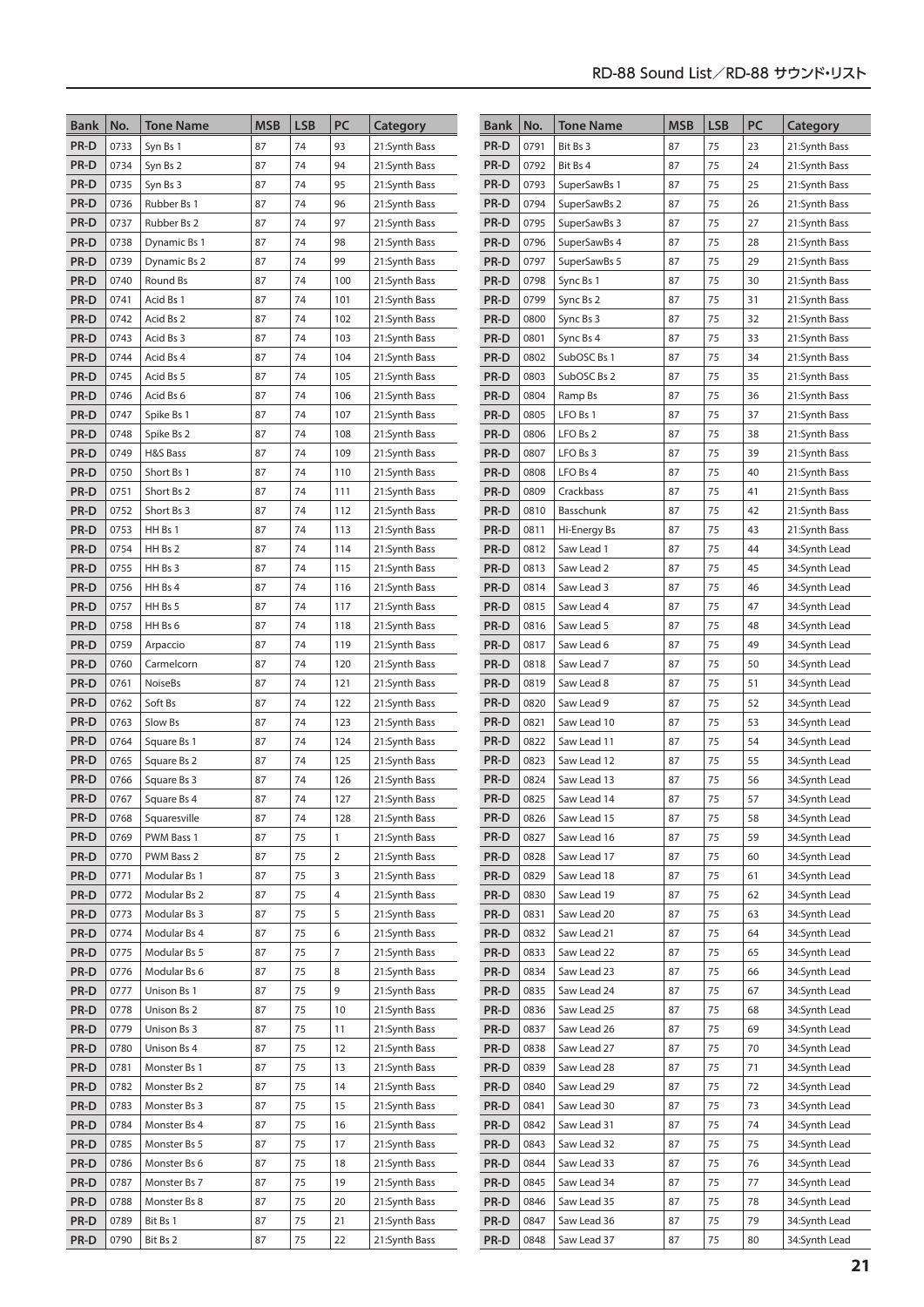| <b>Bank</b>  | No.          | <b>Tone Name</b>          | <b>MSB</b> | <b>LSB</b> | PC             | Category                       | <b>Bank</b>  | No.          | Tone Name                  | <b>MSB</b> | <b>LSB</b> | PC       | Category                       |
|--------------|--------------|---------------------------|------------|------------|----------------|--------------------------------|--------------|--------------|----------------------------|------------|------------|----------|--------------------------------|
| PR-D         | 0849         | Saw Lead 38               | 87         | 75         | 81             | 34:Synth Lead                  | PR-D         | 0907         | Slow Lead 10               | 87         | 76         | 11       | 34:Synth Lead                  |
| PR-D         | 0850         | Saw Lead 39               | 87         | 75         | 82             | 34:Synth Lead                  | PR-D         | 0908         | Slow Lead 11               | 87         | 76         | 12       | 34:Synth Lead                  |
| PR-D         | 0851         | Saw Lead 40               | 87         | 75         | 83             | 34:Synth Lead                  | PR-D         | 0909         | Slow Lead 12               | 87         | 76         | 13       | 34:Synth Lead                  |
| PR-D         | 0852         | Saw Lead 41               | 87         | 75         | 84             | 34:Synth Lead                  | PR-D         | 0910         | AnaVox Ld 1                | 87         | 76         | 14       | 34:Synth Lead                  |
| PR-D         | 0853         | Saw Lead 42               | 87         | 75         | 85             | 34:Synth Lead                  | PR-D         | 0911         | AnaVox Ld 2                | 87         | 76         | 15       | 34:Synth Lead                  |
| PR-D         | 0854         | Saw Lead 43               | 87         | 75         | 86             | 34:Synth Lead                  | PR-D         | 0912         | AnaVox Ld 3                | 87         | 76         | 16       | 34:Synth Lead                  |
| PR-D         | 0855         | Saw Lead 44               | 87         | 75         | 87             | 34:Synth Lead                  | PR-D         | 0913         | AnaVox Ld 4                | 87         | 76         | 17       | 34:Synth Lead                  |
| PR-D         | 0856         | Saw Lead 45               | 87         | 75         | 88             | 34:Synth Lead                  | PR-D         | 0914         | Pulse Lead 1               | 87         | 76         | 18       | 34:Synth Lead                  |
| PR-D         | 0857         | CC Saw Ld 1               | 87         | 75         | 89             | 34:Synth Lead                  | PR-D         | 0915         | Pulse Lead 2               | 87         | 76         | 19       | 34:Synth Lead                  |
| PR-D         | 0858         | CC Saw Ld 2               | 87         | 75         | 90             | 34:Synth Lead                  | PR-D         | 0916         | Pulse Lead 3               | 87         | 76         | 20       | 34:Synth Lead                  |
| PR-D         | 0859         | CC Saw Ld 3               | 87         | 75         | 91             | 34:Synth Lead                  | PR-D         | 0917         | BellSaw Ld 1               | 87         | 76         | 21       | 34:Synth Lead                  |
| PR-D         | 0860         | CC Saw Ld 4               | 87         | 75         | 92             | 34:Synth Lead                  | PR-D         | 0918         | BellSaw Ld 2               | 87         | 76         | 22       | 34:Synth Lead                  |
| PR-D         | 0861         | CC Saw Ld 5               | 87         | 75         | 93             | 34:Synth Lead                  | PR-D         | 0919         | Bell Lead 1                | 87         | 76         | 23       | 34:Synth Lead                  |
| PR-D         | 0862         | <b>Bad Axe</b>            | 87         | 75         | 94             | 34:Synth Lead                  | PR-D         | 0920         | Bell Lead 2                | 87         | 76         | 24       | 34:Synth Lead                  |
| PR-D         | 0863         | <b>Buzz Cut</b>           | 87         | 75         | 95             | 34:Synth Lead                  | PR-D         | 0921         | Bell Lead 3                | 87         | 76         | 25       | 34:Synth Lead                  |
| PR-D         | 0864         | Cutting Lead              | 87         | 75         | 96             | 34:Synth Lead                  | PR-D         | 0922         | Dig n D                    | 87         | 76         | 26       | 34:Synth Lead                  |
| PR-D         | 0865         | Fat GR Lead               | 87         | 75         | 97             | 34:Synth Lead                  | PR-D         | 0923         | Juicy Lead 1               | 87         | 76         | 27       | 34:Synth Lead                  |
| PR-D         | 0866         | <b>Bright Pls</b>         | 87         | 75         | 98             | 34:Synth Lead                  | PR-D         | 0924         | Juicy Lead 2               | 87         | 76         | 28       | 34:Synth Lead                  |
| PR-D         | 0867         | Juicy JP                  | 87         | 75         | 99             | 34:Synth Lead                  | PR-D         | 0925         | Portament Ld               | 87         | 76         | 29       | 34:Synth Lead                  |
| PR-D         | 0868         | Abakababra                | 87         | 75         | 100            | 34:Synth Lead                  | PR-D         | 0926         | Reso Juno                  | 87         | 76         | 30       | 34:Synth Lead                  |
| PR-D         | 0869         | Crossfire                 | 87         | 75         | 101            | 34:Synth Lead                  | PR-D         | 0927         | Air Lead 1                 | 87         | 76         | 31       | 34:Synth Lead                  |
| PR-D         | 0870         | Borrowed                  | 87         | 75         | 102            | 34:Synth Lead                  | PR-D         | 0928         | Air Lead 2                 | 87         | 76         | 32       | 34:Synth Lead                  |
| PR-D         | 0871         | PulstarLd 1               | 87         | 75         | 103            | 34:Synth Lead                  | PR-D         | 0929         | Reso Pulser                | 87         | 76         | 33       | 34:Synth Lead                  |
| PR-D         | 0872         | PulstarLd 2               | 87         | 75         | 104            | 34:Synth Lead                  | PR-D         | 0930         | Growl Lead                 | 87         | 76         | 34       | 34:Synth Lead                  |
| PR-D         | 0873         | Dirty Saw Ld              | 87         | 75         | 105            | 34:Synth Lead                  | PR-D         | 0931         | Vintager 1                 | 87         | 76         | 35       | 34:Synth Lead                  |
| PR-D         | 0874         | Leadership                | 87         | 75         | 106            | 34:Synth Lead                  | PR-D         | 0932         | Vintager 2                 | 87         | 76         | 36       | 34:Synth Lead                  |
| PR-D         | 0875         | Ripping Mini              | 87         | 75         | 107            | 34:Synth Lead                  | PR-D         | 0933         | Vintager 3                 | 87         | 76         | 37       | 34:Synth Lead                  |
| PR-D         | 0876         | Love Lead                 | 87         | 75         | 108            | 34:Synth Lead                  | PR-D         | 0934         | SuperSaw Ld                | 87         | 76         | 38       | 34:Synth Lead                  |
| PR-D         | 0877         | EQ Lead 1                 | 87         | 75         | 109            | 34:Synth Lead                  | PR-D         | 0935         | 5th SawLead1               | 87         | 76         | 39       | 34:Synth Lead                  |
| PR-D         | 0878         | EQ Lead 2                 | 87         | 75         | 110            | 34:Synth Lead                  | PR-D         | 0936         | 5th SawLead2               | 87         | 76         | 40       | 34:Synth Lead                  |
| PR-D         | 0879         | Stn MG Lead               | 87         | 75         | 111            | 34:Synth Lead                  | PR-D         | 0937         | Simple Sqr                 | 87         | 76         | 41       | 34:Synth Lead                  |
| PR-D         | 0880         | Octa Juice                | 87         | 75         | 112            | 34:Synth Lead                  | PR-D         | 0938         | Round Sqr 1                | 87         | 76         | 42       | 34:Synth Lead                  |
| PR-D         | 0881         | <b>CR Lead</b>            | 87         | 75         | 113            | 34:Synth Lead                  | PR-D         | 0939         | Round Sqr 2                | 87         | 76         | 43       | 34:Synth Lead                  |
| PR-D<br>PR-D | 0882         | Hip Lead                  | 87<br>87   | 75<br>75   | 114            | 34:Synth Lead                  | PR-D<br>PR-D | 0940<br>0941 | Square Ld 1                | 87<br>87   | 76<br>76   | 44<br>45 | 34:Synth Lead                  |
| PR-D         | 0883<br>0884 | Chubby Lead<br>Super Saws | 87         | 75         | 115<br>116     | 34:Synth Lead<br>34:Synth Lead | PR-D         | 0942         | Square Ld 2<br>Square Ld 3 | 87         | 76         | 46       | 34:Synth Lead<br>34:Synth Lead |
| PR-D         | 0885         | NuWave                    | 87         | 75         | 117            | 34:Synth Lead                  | PR-D         | 0943         | Square Ld 4                | 87         | 76         | 47       | 34:Synth Lead                  |
| PR-D         | 0886         | Flangepig                 | 87         | 75         | 118            | 34:Synth Lead                  | PR-D         | 0944         | Square Ld 5                | 87         | 76         | 48       | 34:Synth Lead                  |
| PR-D         | 0887         | Bodyart                   | 87         | 75         | 119            | 34:Synth Lead                  | PR-D         | 0945         | Square Ld 6                | 87         | 76         | 49       | 34:Synth Lead                  |
| PR-D         | 0888         | <b>Buzz Synth</b>         | 87         | 75         | 120            | 34:Synth Lead                  | PR-D         | 0946         | Square Ld 7                | 87         | 76         | 50       | 34:Synth Lead                  |
| PR-D         | 0889         | Hard Synth                | 87         | 75         | 121            | 34:Synth Lead                  | PR-D         | 0947         | Square Ld 8                | 87         | 76         | 51       | 34:Synth Lead                  |
| PR-D         | 0890         | Dance Saw 1               | 87         | 75         | 122            | 34:Synth Lead                  | PR-D         | 0948         | Square Ld 9                | 87         | 76         | 52       | 34:Synth Lead                  |
| PR-D         | 0891         | Dance Saw 2               | 87         | 75         | 123            | 34:Synth Lead                  | PR-D         | 0949         | Square Ld 10               | 87         | 76         | 53       | 34:Synth Lead                  |
| PR-D         | 0892         | Funky Lead                | 87         | 75         | 124            | 34:Synth Lead                  | PR-D         | 0950         | Square Ld 11               | 87         | 76         | 54       | 34:Synth Lead                  |
| PR-D         | 0893         | WaveShape Ld              | 87         | 75         | 125            | 34:Synth Lead                  | PR-D         | 0951         | Square Ld 12               | 87         | 76         | 55       | 34:Synth Lead                  |
| PR-D         | 0894         | Synchro Lead              | 87         | 75         | 126            | 34:Synth Lead                  | PR-D         | 0952         | Square Ld 13               | 87         | 76         | 56       | 34:Synth Lead                  |
| PR-D         | 0895         | LFO Saw Ld                | 87         | 75         | 127            | 34:Synth Lead                  | PR-D         | 0953         | Square Ld 14               | 87         | 76         | 57       | 34:Synth Lead                  |
| PR-D         | 0896         | Juno Soft Ld              | 87         | 75         | 128            | 34:Synth Lead                  | PR-D         | 0954         | Square Ld 15               | 87         | 76         | 58       | 34:Synth Lead                  |
| PR-D         | 0897         | Oct Lead                  | 87         | 76         | $\mathbf{1}$   | 34:Synth Lead                  | PR-D         | 0955         | Squareoff                  | 87         | 76         | 59       | 34:Synth Lead                  |
| PR-D         | 0898         | Slow Lead 1               | 87         | 76         | $\overline{2}$ | 34:Synth Lead                  | PR-D         | 0956         | Brite Sqr 1                | 87         | 76         | 60       | 34:Synth Lead                  |
| PR-D         | 0899         | Slow Lead 2               | 87         | 76         | 3              | 34:Synth Lead                  | PR-D         | 0957         | Brite Sqr 2                | 87         | 76         | 61       | 34:Synth Lead                  |
| PR-D         | 0900         | Slow Lead 3               | 87         | 76         | 4              | 34:Synth Lead                  | PR-D         | 0958         | Brite Sqr 3                | 87         | 76         | 62       | 34:Synth Lead                  |
| PR-D         | 0901         | Slow Lead 4               | 87         | 76         | 5              | 34:Synth Lead                  | PR-D         | 0959         | Cpt McSquare               | 87         | 76         | 63       | 34:Synth Lead                  |
| PR-D         | 0902         | Slow Lead 5               | 87         | 76         | 6              | 34:Synth Lead                  | PR-D         | 0960         | Tekno Sqr                  | 87         | 76         | 64       | 34:Synth Lead                  |
| PR-D         | 0903         | Slow Lead 6               | 87         | 76         | 7              | 34:Synth Lead                  | PR-D         | 0961         | Octa Square                | 87         | 76         | 65       | 34:Synth Lead                  |
| PR-D         | 0904         | Slow Lead 7               | 87         | 76         | 8              | 34:Synth Lead                  | PR-D         | 0962         | Pure Square                | 87         | 76         | 66       | 34:Synth Lead                  |
| PR-D         | 0905         | Slow Lead 8               | 87         | 76         | 9              | 34:Synth Lead                  | PR-D         | 0963         | SynOcarina 1               | 87         | 76         | 67       | 34:Synth Lead                  |
| PR-D         | 0906         | Slow Lead 9               | 87         | 76         | 10             | 34:Synth Lead                  | PR-D         | 0964         | SynOcarina 2               | 87         | 76         | 68       | 34:Synth Lead                  |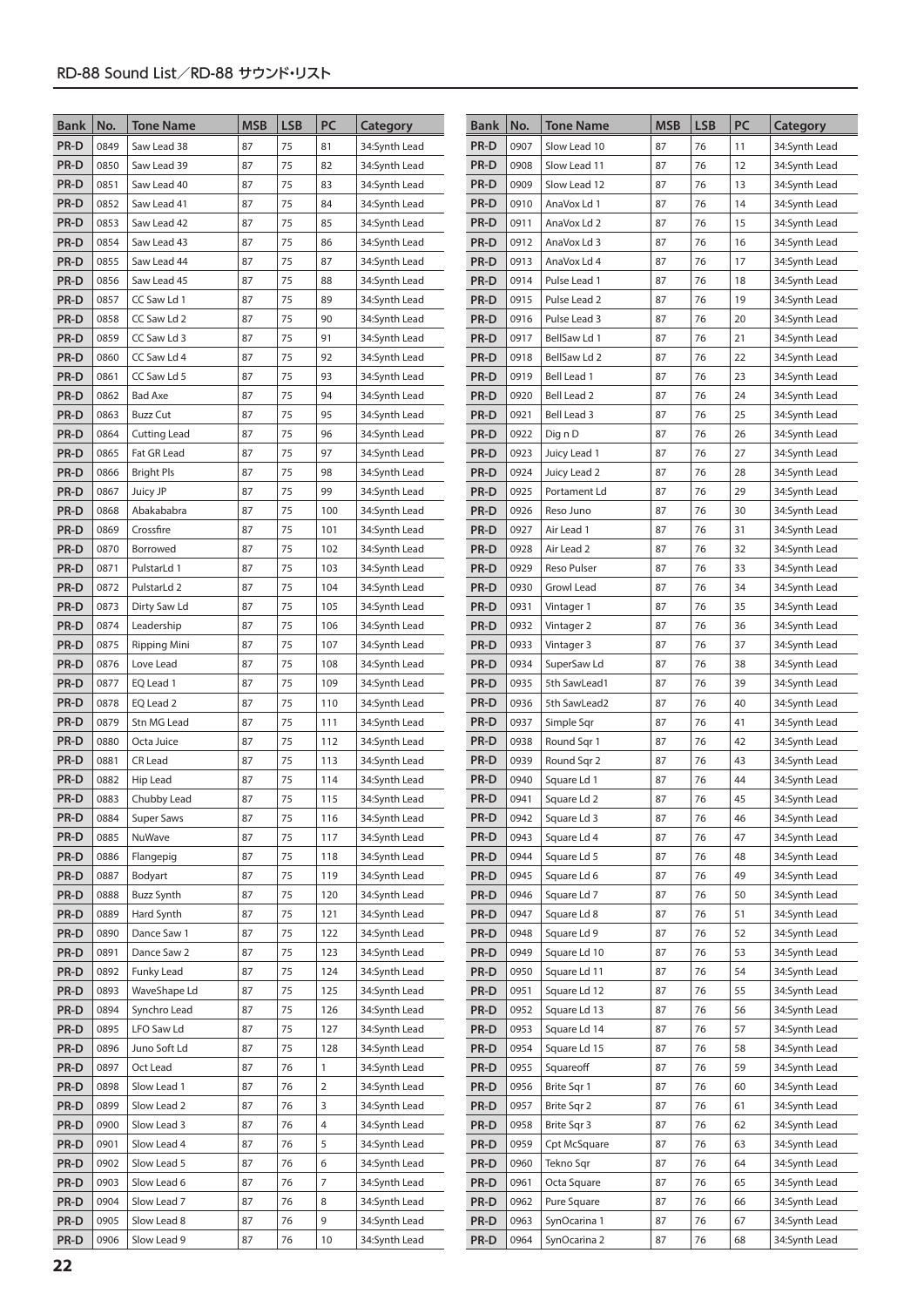| Bank         | No.          | <b>Tone Name</b>         | <b>MSB</b> | <b>LSB</b> | PC         | Category                       | Bank         | No.          | <b>Tone Name</b>            | <b>MSB</b> | <b>LSB</b> | PC             | Category                   |
|--------------|--------------|--------------------------|------------|------------|------------|--------------------------------|--------------|--------------|-----------------------------|------------|------------|----------------|----------------------------|
| PR-D         | 0965         | SynOcarina 3             | 87         | 76         | 69         | 34:Synth Lead                  | PR-D         | 1023         | Tekno Ld 17                 | 87         | 76         | 127            | 34:Synth Lead              |
| PR-D         | 0966         | Crawler                  | 87         | 76         | 70         | 34:Synth Lead                  | PR-D         | 1024         | Tekno Ld 18                 | 87         | 76         | 128            | 34:Synth Lead              |
| PR-D         | 0967         | OB Lead 1                | 87         | 76         | 71         | 34:Synth Lead                  | PR-D         | 1025         | Tekno Ld 19                 | 87         | 77         | 1              | 34:Synth Lead              |
| PR-D         | 0968         | OB Lead 2                | 87         | 76         | 72         | 34:Synth Lead                  | PR-D         | 1026         | Tekno Ld 20                 | 87         | 77         | $\overline{2}$ | 34:Synth Lead              |
| PR-D         | 0969         | Tri Lead 1               | 87         | 76         | 73         | 34:Synth Lead                  | PR-D         | 1027         | Tekno Ld 21                 | 87         | 77         | 3              | 34:Synth Lead              |
| PR-D         | 0970         | Tri Lead 2               | 87         | 76         | 74         | 34:Synth Lead                  | PR-D         | 1028         | Tekno Ld 22                 | 87         | 77         | $\overline{4}$ | 34:Synth Lead              |
| PR-D         | 0971         | Tri Lead 3               | 87         | 76         | 75         | 34:Synth Lead                  | PR-D         | 1029         | Tekno Ld 23                 | 87         | 77         | 5              | 34:Synth Lead              |
| PR-D         | 0972         | Tri Lead 4               | 87         | 76         | 76         | 34:Synth Lead                  | PR-D         | 1030         | Tekno Ld 24                 | 87         | 77         | 6              | 34:Synth Lead              |
| PR-D         | 0973         | Softy Lead               | 87         | 76         | 77         | 34:Synth Lead                  | PR-D         | 1031         | Tekno Ld 25                 | 87         | 77         | $\overline{7}$ | 34:Synth Lead              |
| PR-D         | 0974         | Sine Lead 1              | 87         | 76         | 78         | 34:Synth Lead                  | PR-D         | 1032         | Tekno Ld 26                 | 87         | 77         | 8              | 34:Synth Lead              |
| PR-D         | 0975         | Sine Lead 2              | 87         | 76         | 79         | 34:Synth Lead                  | PR-D         | 1033         | Tekno Ld 27                 | 87         | 77         | 9              | 34:Synth Lead              |
| PR-D         | 0976         | Sine Lead 3              | 87         | 76         | 80         | 34:Synth Lead                  | PR-D         | 1034         | Tekno Ld 28                 | 87         | 77         | 10             | 34:Synth Lead              |
| PR-D         | 0977         | Sine Lead 4              | 87         | 76         | 81         | 34:Synth Lead                  | PR-D         | 1035         | Tekno Ld 29                 | 87         | 77         | 11             | 34:Synth Lead              |
| PR-D         | 0978         | Sine Lead 5              | 87         | 76         | 82         | 34:Synth Lead                  | PR-D         | 1036         | Tekno Ld 30                 | 87         | 77         | 12             | 34:Synth Lead              |
| PR-D         | 0979         | OSC-SyncLd 1             | 87         | 76         | 83         | 34:Synth Lead                  | PR-D         | 1037         | Tekno Ld 31                 | 87         | 77         | 13             | 34:Synth Lead              |
| PR-D         | 0980         | OSC-SyncLd 2             | 87         | 76         | 84         | 34:Synth Lead                  | PR-D         | 1038         | Tekno Ld 32                 | 87         | 77         | 14             | 34:Synth Lead              |
| PR-D         | 0981         | OSC-SyncLd 3             | 87         | 76         | 85         | 34:Synth Lead                  | PR-D         | 1039         | Tekno Ld 33                 | 87         | 77         | 15             | 34:Synth Lead              |
| PR-D         | 0982         | OSC-SyncLd 4             | 87         | 76         | 86         | 34:Synth Lead                  | PR-D         | 1040         | Tekno Ld 34                 | 87         | 77         | 16             | 34:Synth Lead              |
| PR-D         | 0983         | OSC-SyncLd 5             | 87         | 76         | 87         | 34:Synth Lead                  | PR-D         | 1041         | Tekno Ld 35                 | 87         | 77         | 17             | 34:Synth Lead              |
| PR-D         | 0984         | OSC-SyncLd 6             | 87         | 76         | 88         | 34:Synth Lead                  | PR-D         | 1042         | Tekno Ld 36                 | 87         | 77         | 18             | 34:Synth Lead              |
| PR-D         | 0985         | OSC-SyncLd 7             | 87         | 76         | 89         | 34:Synth Lead                  | PR-D         | 1043         | JP80 Ring-80                | 87         | 77         | 19             | 34:Synth Lead              |
| PR-D         | 0986         | OSC-SyncLd 8             | 87         | 76         | 90         | 34:Synth Lead                  | PR-D         | 1044         | Distroubled                 | 87         | 77         | 20             | 34:Synth Lead              |
| PR-D         | 0987         | Disturb Sync             | 87         | 76         | 91         | 34:Synth Lead                  | PR-D         | 1045         | Hover Dive 1                | 87         | 77         | 21             | 34:Synth Lead              |
| PR-D         | 0988         | Digi Lead 1              | 87         | 76         | 92         | 34:Synth Lead                  | PR-D         | 1046         | Hover Dive 2                | 87         | 77         | 22             | 34:Synth Lead              |
| PR-D         | 0989         | Digi Lead 2              | 87         | 76         | 93         | 34:Synth Lead                  | PR-D         | 1047         | OhWowWow                    | 87         | 77         | 23             | 34:Synth Lead              |
| PR-D         | 0990         | Waspy Lead               | 87         | 76         | 94         | 34:Synth Lead                  | PR-D         | 1048         | Broken Lead                 | 87         | 77         | 24             | 34:Synth Lead              |
| PR-D         | 0991         | Stitcher                 | 87         | 76         | 95         | 34:Synth Lead                  | PR-D         | 1049         | FX1                         | 87         | 77         | 25             | 45:Sound FX                |
| PR-D         | 0992         | Sweet 5th 1              | 87         | 76         | 96         | 34:Synth Lead                  | PR-D         | 1050         | FX <sub>2</sub>             | 87         | 77         | 26             | 45:Sound FX                |
| PR-D         | 0993         | Sweet 5th 2              | 87         | 76         | 97         | 34:Synth Lead                  | PR-D         | 1051         | FX <sub>3</sub>             | 87         | 77         | 27             | 45:Sound FX                |
| PR-D         | 0994         | SoloNzPeaker             | 87         | 76         | 98         | 34:Synth Lead                  | PR-D         | 1052         | FX4                         | 87         | 77         | 28             | 45:Sound FX                |
| PR-D         | 0995         | Release Ld               | 87         | 76         | 99         | 34:Synth Lead                  | PR-D         | 1053         | FX <sub>5</sub>             | 87         | 77         | 29             | 45:Sound FX                |
| PR-D         | 0996         | Syn Lead 1               | 87         | 76         | 100        | 34:Synth Lead                  | PR-D         | 1054         | FX6                         | 87         | 77         | 30             | 45:Sound FX                |
| PR-D         | 0997         | Syn Lead 2               | 87         | 76         | 101        | 34:Synth Lead                  | PR-D         | 1055         | FX7                         | 87         | 77         | 31             | 45:Sound FX                |
| PR-D         | 0998         | Syn Lead 3               | 87         | 76         | 102        | 34:Synth Lead                  | PR-D         | 1056         | FX8                         | 87         | 77         | 32             | 45:Sound FX                |
| PR-D         | 0999         | Syn Lead 4               | 87         | 76         | 103        | 34:Synth Lead                  | PR-D         | 1057         | FX <sub>9</sub>             | 87         | 77         | 33             | 45:Sound FX                |
| PR-D         | 1000         | Syn Lead 5               | 87         | 76         | 104        | 34:Synth Lead                  | PR-D         | 1058         | <b>FX10</b>                 | 87         | 77         | 34             | 45:Sound FX                |
| PR-D         | 1001         | Syn Lead 6               | 87         | 76         | 105        | 34:Synth Lead                  | PR-D         | 1059         | <b>FX11</b>                 | 87         | 77         | 35             | 45:Sound FX                |
| PR-D         | 1002         | Syn Lead 7               | 87         | 76         | 106<br>107 | 34:Synth Lead                  | PR-D         | 1060         | <b>FX12</b>                 | 87         | 77         | 36             | 45:Sound FX<br>45:Sound FX |
| PR-D         | 1003<br>1004 | Syn Lead 8<br>Syn Lead 9 | 87         | 76<br>76   |            | 34:Synth Lead<br>34:Synth Lead | PR-D         | 1061         | <b>FX13</b>                 | 87<br>87   | 77<br>77   | 37             |                            |
| PR-D<br>PR-D | 1005         | Syn Lead 10              | 87<br>87   | 76         | 108<br>109 | 34:Synth Lead                  | PR-D<br>PR-D | 1062<br>1063 | <b>FX 14</b><br><b>FX15</b> | 87         | 77         | 38<br>39       | 45:Sound FX<br>45:Sound FX |
| PR-D         | 1006         | Syn Lead 11              | 87         | 76         | 110        | 34:Synth Lead                  | PR-D         | 1064         | FX 16                       | 87         | 77         | 40             | 45:Sound FX                |
| PR-D         | 1007         | Tekno Ld 1               | 87         | 76         | 111        | 34:Synth Lead                  | PR-D         | 1065         | <b>FX17</b>                 | 87         | 77         | 41             | 45:Sound FX                |
| PR-D         | 1008         | Tekno Ld 2               | 87         | 76         | 112        | 34:Synth Lead                  | PR-D         | 1066         | <b>FX18</b>                 | 87         | 77         | 42             | 45:Sound FX                |
| PR-D         | 1009         | Tekno Ld 3               | 87         | 76         | 113        | 34:Synth Lead                  | PR-D         | 1067         | FX 19                       | 87         | 77         | 43             | 45:Sound FX                |
| PR-D         | 1010         | Tekno Ld 4               | 87         | 76         | 114        | 34:Synth Lead                  | PR-D         | 1068         | <b>FX 20</b>                | 87         | 77         | 44             | 45:Sound FX                |
| PR-D         | 1011         | Tekno Ld 5               | 87         | 76         | 115        | 34:Synth Lead                  | PR-D         | 1069         | <b>FX 21</b>                | 87         | 77         | 45             | 45:Sound FX                |
| PR-D         | 1012         | Tekno Ld 6               | 87         | 76         | 116        | 34:Synth Lead                  | PR-D         | 1070         | <b>FX 22</b>                | 87         | 77         | 46             | 45:Sound FX                |
| PR-D         | 1013         | Tekno Ld 7               | 87         | 76         | 117        | 34:Synth Lead                  | PR-D         | 1071         | <b>FX 23</b>                | 87         | 77         | 47             | 45:Sound FX                |
| PR-D         | 1014         | Tekno Ld 8               | 87         | 76         | 118        | 34:Synth Lead                  | PR-D         | 1072         | <b>FX 24</b>                | 87         | 77         | 48             | 45:Sound FX                |
| PR-D         | 1015         | Tekno Ld 9               | 87         | 76         | 119        | 34:Synth Lead                  | PR-D         | 1073         | <b>FX 25</b>                | 87         | 77         | 49             | 45:Sound FX                |
| PR-D         | 1016         | Tekno Ld 10              | 87         | 76         | 120        | 34:Synth Lead                  | PR-D         | 1074         | Zapper                      | 87         | 77         | 50             | 45:Sound FX                |
| PR-D         | 1017         | Tekno Ld 11              | 87         | 76         | 121        | 34:Synth Lead                  | PR-D         | 1075         | Sci-Fi Sweep                | 87         | 77         | 51             | 45:Sound FX                |
| PR-D         | 1018         | Tekno Ld 12              | 87         | 76         | 122        | 34:Synth Lead                  | PR-D         | 1076         | War Drum                    | 87         | 77         | 52             | 45:Sound FX                |
| PR-D         | 1019         | Tekno Ld 13              | 87         | 76         | 123        | 34:Synth Lead                  | PR-D         | 1077         | Vox FX                      | 87         | 77         | 53             | 45:Sound FX                |
| PR-D         | 1020         | Tekno Ld 14              | 87         | 76         | 124        | 34:Synth Lead                  | PR-D         | 1078         | Atomspheric                 | 87         | 77         | 54             | 45:Sound FX                |
| PR-D         | 1021         | Tekno Ld 15              | 87         | 76         | 125        | 34:Synth Lead                  | PR-D         | 1079         | Angry Words                 | 87         | 77         | 55             | 45:Sound FX                |
| PR-D         | 1022         | Tekno Ld 16              | 87         | 76         | 126        | 34:Synth Lead                  | PR-D         | 1080         | $F6 =$ Critter              | 87         | $77 \,$    | 56             | 45:Sound FX                |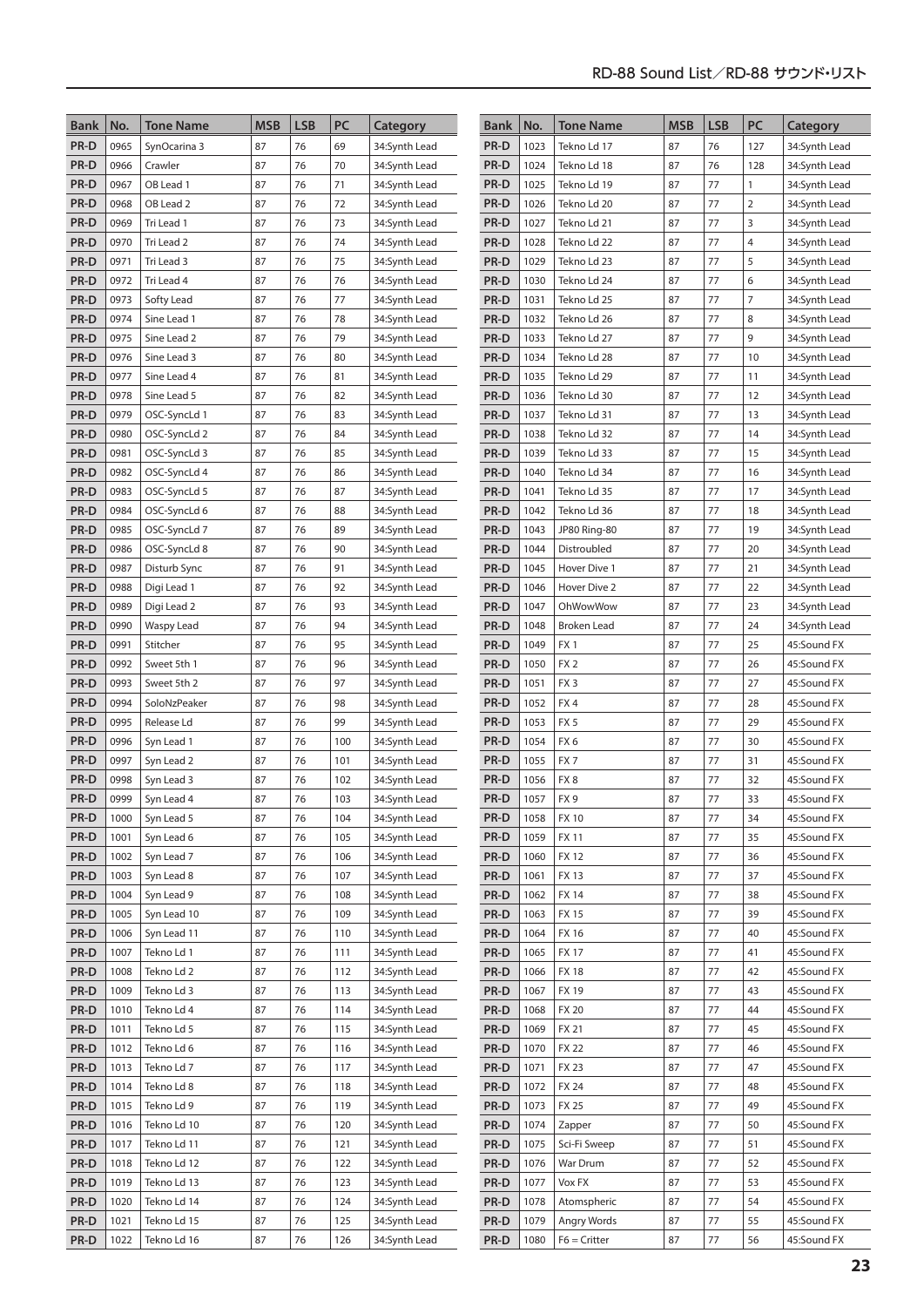| <b>Bank</b> | No.  | <b>Tone Name</b>     | <b>MSB</b> | <b>LSB</b> | PC | Category               |
|-------------|------|----------------------|------------|------------|----|------------------------|
| PR-D        | 1081 | FreeJazz             | 87         | 77         | 57 | 45:Sound FX            |
| PR-D        | 1082 | FM EP 1              | 87         | 77         | 58 | 4:E.Piano1             |
| PR-D        | 1083 | FM EP 2              | 87         | 77         | 59 | 4:E.Piano1             |
| PR-D        | 1084 | FM EP 3              | 87         | 77         | 60 | 4:E.Piano1             |
| PR-D        | 1085 | FM EP 4              | 87         | 77         | 61 | 4:E.Piano1             |
| PR-D        | 1086 | FM EP 5              | 87         | 77         | 62 | 4:E.Piano1             |
| PR-D        | 1087 | FM EP 6              | 87         | 77         | 63 | 4:E.Piano1             |
| PR-D        | 1088 | <b>FM EPhaser</b>    | 87         | 77         | 64 | 4:E.Piano1             |
| PR-D        | 1089 | <b>EP Belle</b>      | 87         | 77         | 65 | 4:E.Piano1             |
| PR-D        | 1090 | 80's EP              | 87         | 77         | 66 | 4:E.Piano1             |
| PR-D        | 1091 | <b>Spirit Tine</b>   | 87         | 77         | 67 | 4:E.Piano1             |
| PR-D        | 1092 | 70's E.Org 1         | 87         | 77         | 68 | 6:E.Organ              |
| PR-D        | 1093 | 70's E.Org 2         | 87         | 77         | 69 | 6:E.Organ              |
| PR-D        | 1094 | Theater 1            | 87         | 77         | 70 | 6:E.Organ              |
| PR-D        | 1095 | Theater <sub>2</sub> | 87         | 77         | 71 | 6:E.Organ              |
| PR-D        | 1096 | Theater 3            | 87         | 77         | 72 | 6:E.Organ              |
| PR-D        | 1097 | <b>Pulse Clav</b>    | 87         | 77         | 73 | 10:Clav                |
| PR-D        | 1098 | Toy Box 1            | 87         | 77         | 74 | 15:Mallet              |
| PR-D        | 1099 | Toy Box 2            | 87         | 77         | 75 | 15:Mallet              |
| PR-D        | 1100 | Ethno Keys           | 87         | 77         | 76 | 15:Mallet              |
| PR-D        | 1101 | Mood String          | 87         | 77         | 77 | 24:Ensemble<br>Strings |
| PR-D        | 1102 | Orch Hit             | 87         | 77         | 78 | 44:Hit                 |
| PR-D        | 1103 | Philly Hit 1         | 87         | 77         | 79 | 44:Hit                 |
| PR-D        | 1104 | Philly Hit 2         | 87         | 77         | 80 | 44:Hit                 |
| PR-D        | 1105 | Philly Hit 3         | 87         | 77         | 81 | 44:Hit                 |
| PR-D        | 1106 | Philly Hit 4         | 87         | 77         | 82 | 44:Hit                 |
| PR-D        | 1107 | House Hit 1          | 87         | 77         | 83 | 44:Hit                 |
| PR-D        | 1108 | House Hit 2          | 87         | 77         | 84 | 44:Hit                 |
| PR-D        | 1109 | LoFi Hit             | 87         | 77         | 85 | 44:Hit                 |

## PR-E

| <b>Bank</b> | No.  | <b>Tone Name</b>    | <b>MSB</b> | <b>LSB</b> | <b>PC</b>      | Category    |
|-------------|------|---------------------|------------|------------|----------------|-------------|
| PR-E        | 0001 | 128voicePno         | 87         | 78         | 1              | 1:Ac.Piano  |
| PR-E        | 0002 | <b>Bright Piano</b> | 87         | 78         | $\overline{2}$ | 1:Ac.Piano  |
| PR-E        | 0003 | Classique           | 87         | 78         | 3              | 1:Ac.Piano  |
| PR-E        | 0004 | Nice Piano          | 87         | 78         | $\overline{4}$ | 1:Ac.Piano  |
| PR-E        | 0005 | Piano Thang         | 87         | 78         | 5              | 1:Ac.Piano  |
| PR-E        | 0006 | Power Grand         | 87         | 78         | 6              | 2:Pop Piano |
| PR-E        | 0007 | House Piano         | 87         | 78         | $\overline{7}$ | 2:Pop Piano |
| PR-E        | 0008 | E.Grand             | 87         | 78         | 8              | 2:Pop Piano |
| PR-E        | 0009 | <b>MIDled Grand</b> | 87         | 78         | 9              | 2:Pop Piano |
| PR-E        | 0010 | Piano Blend         | 87         | 78         | 10             | 2:Pop Piano |
| PR-E        | 0011 | <b>West Coast</b>   | 87         | 78         | 11             | 2:Pop Piano |
| PR-E        | 0012 | PianoStrings        | 87         | 78         | 12             | 1:Ac.Piano  |
| PR-E        | 0013 | Bs/Pno+Brs          | 87         | 78         | 13             | 1:Ac.Piano  |
| PR-E        | 0014 | <b>Water EP</b>     | 87         | 78         | 14             | 4:E.Piano1  |
| PR-E        | 0015 | S.A.E.P.            | 87         | 78         | 15             | 5:E.Piano2  |
| PR-E        | 0016 | SA EP 1             | 87         | 78         | 16             | 4:E.Piano1  |
| PR-E        | 0017 | SA EP <sub>2</sub>  | 87         | 78         | 17             | 4:E.Piano1  |
| PR-E        | 0018 | Stiky EP            | 87         | 78         | 18             | 5:E.Piano2  |
| PR-E        | 0019 | Dig EP              | 87         | 78         | 19             | 5:E.Piano2  |
| PR-E        | 0020 | Nylon EPiano        | 87         | 78         | 20             | 5:E.Piano2  |
| PR-E        | 0021 | Nylon EP            | 87         | 78         | 21             | 5:E.Piano2  |
| PR-E        | 0022 | EP Mix              | 87         | 78         | 22             | 4:E.Piano1  |
| PR-E        | 0023 | Psycho EP           | 87         | 78         | 23             | 4:E.Piano1  |

| <b>Bank</b> | No.  | <b>Tone Name</b>         | MSB | LSB | PC | Category         |
|-------------|------|--------------------------|-----|-----|----|------------------|
| PR-E        | 0024 | Tremo EP                 | 87  | 78  | 24 | 4:E.Piano1       |
| PR-E        | 0025 | <b>MK-80 EP</b>          | 87  | 78  | 25 | 5:E.Piano2       |
| PR-E        | 0026 | MK-80 Phaser             | 87  | 78  | 26 | 5:E.Piano2       |
| PR-E        | 0027 | Delicate EP              | 87  | 78  | 27 | 5:E.Piano2       |
| PR-E        | 0028 | Octa EP 1                | 87  | 78  | 28 | 5:E.Piano2       |
| PR-E        | 0029 | Octa EP <sub>2</sub>     | 87  | 78  | 29 | 5:E.Piano2       |
| PR-E        | 0030 | JV EP+                   | 87  | 78  | 30 | 5:E.Piano2       |
| PR-E        | 0031 | EP+Mod Pad               | 87  | 78  | 31 | 5:E.Piano2       |
| PR-E        | 0032 | Mr.Mellow                | 87  | 78  | 32 | 5:E.Piano2       |
| PR-E        | 0033 | Comp Clav                | 87  | 78  | 33 | 10:Clav          |
| PR-E        | 0034 | Klavinet                 | 87  | 78  | 34 | 10:Clav          |
| PR-E        | 0035 | <b>Winger Clav</b>       | 87  | 78  | 35 | 10:Clav          |
| PR-E        | 0036 | Phaze Clav 1             | 87  | 78  | 36 | 10:Clav          |
| PR-E        | 0037 | Phaze Clav 2             | 87  | 78  | 37 | 10:Clav          |
| PR-E        | 0038 | Phuzz Clav               | 87  | 78  | 38 | 10:Clav          |
| PR-E        | 0039 | Chorus Clav              | 87  | 78  | 39 | 10:Clav          |
| PR-E        | 0040 | Claviduck                | 87  | 78  | 40 | 10:Clav          |
| PR-E        | 0041 | Velo-Rez Clv             | 87  | 78  | 41 | 10:Clav          |
| PR-E        | 0042 | Clavicembalo             | 87  | 78  | 42 | 10:Clav          |
| PR-E        | 0043 | Analog Clav1             | 87  | 78  | 43 | 10:Clav          |
| PR-E        | 0044 | Analog Clav <sub>2</sub> | 87  | 78  | 44 | 10:Clav          |
| PR-E        | 0045 | Metal Clav               | 87  | 78  | 45 | 10:Clav          |
| PR-E        | 0046 | <b>Full Stops</b>        | 87  | 78  | 46 | 6:E.Organ        |
| PR-E        | 0047 | <b>Ballad B</b>          | 87  | 78  | 47 | 6:E.Organ        |
| PR-E        | 0048 | <b>Mellow Bars</b>       | 87  | 78  | 48 | 6:E.Organ        |
| PR-E        | 0049 | <b>AugerMentive</b>      | 87  | 78  | 49 | 6:E.Organ        |
| PR-E        | 0050 | Perky B                  | 87  | 78  | 50 | 6:E.Organ        |
| PR-E        | 0051 | The Big Spin             | 87  | 78  | 51 | 6:E.Organ        |
| PR-E        | 0052 | Gospel Spin              | 87  | 78  | 52 | 6:E.Organ        |
| PR-E        | 0053 | Roller Spin              | 87  | 78  | 53 | 6:E.Organ        |
| PR-E        | 0054 | Rocker Spin              | 87  | 78  | 54 | 6:E.Organ        |
| PR-E        | 0055 | Tone Wh.Solo             | 87  | 78  | 55 | 6:E.Organ        |
| PR-E        | 0056 | Purple Spin              | 87  | 78  | 56 | 6:E.Organ        |
| PR-E        | 0057 | 60's LeadORG             | 87  | 78  | 57 | 6:E.Organ        |
| PR-E        | 0058 | Assalt Organ             | 87  | 78  | 58 | 6:E.Organ        |
| PR-E        | 0059 | D-50 Organ               | 87  | 78  | 59 | 6:E.Organ        |
| PR-E        | 0060 | Cathedral                | 87  | 78  | 60 | 7:Pipe Organ     |
| PR-E        | 0061 | <b>Church Pipes</b>      | 87  | 78  | 61 | 7:Pipe Organ     |
| PR-E        | 0062 | Poly Key                 | 87  | 78  | 62 | 38:Synth PolyKey |
| PR-E        | 0063 | Poly Saws                | 87  | 78  | 63 | 38:Synth PolyKey |
| PR-E        | 0064 | Poly Pulse               | 87  | 78  | 64 | 38:Synth PolyKey |
| PR-E        | 0065 | Dual Profs               | 87  | 78  | 65 | 38:Synth PolyKey |
| PR-E        | 0066 | Saw Mass                 | 87  | 78  | 66 | 38:Synth PolyKey |
| PR-E        | 0067 | Poly Split               | 87  | 78  | 67 | 38:Synth PolyKey |
| PR-E        | 0068 | Poly Brass               | 87  | 78  | 68 | 35:Synth Brass   |
| PR-E        | 0069 | Stackoid                 | 87  | 78  | 69 | 38:Synth PolyKey |
| PR-E        | 0070 | Poly Rock                | 87  | 78  | 70 | 38:Synth PolyKey |
| PR-E        | 0071 | D-50 Stack               | 87  | 78  | 71 | 37:Synth Bellpad |
| PR-E        | 0072 | Fantasia JV              | 87  | 78  | 72 | 37:Synth Bellpad |
| PR-E        | 0073 | Jimmee Dee               | 87  | 78  | 73 | 37:Synth Bellpad |
| PR-E        | 0074 | Heavenals                | 87  | 78  | 74 | 37:Synth Bellpad |
| PR-E        | 0075 | Mallet Pad               | 87  | 78  | 75 | 37:Synth Bellpad |
| PR-E        | 0076 | Huff N Stuff             | 87  | 78  | 76 | 37:Synth Bellpad |
| PR-E        | 0077 | Puff 1080                | 87  | 78  | 77 | 38:Synth PolyKey |
| PR-E        | 0078 | BellVox 1080             | 87  | 78  | 78 | 37:Synth Bellpad |
| PR-E        | 0079 | Fantasy Vox              | 87  | 78  | 79 | 37:Synth Bellpad |
| PR-E        | 0080 | Square Keys              | 87  | 78  | 80 | 38:Synth PolyKey |
| PR-E        | 0081 | Childlike                | 87  | 78  | 81 | 14:Bell          |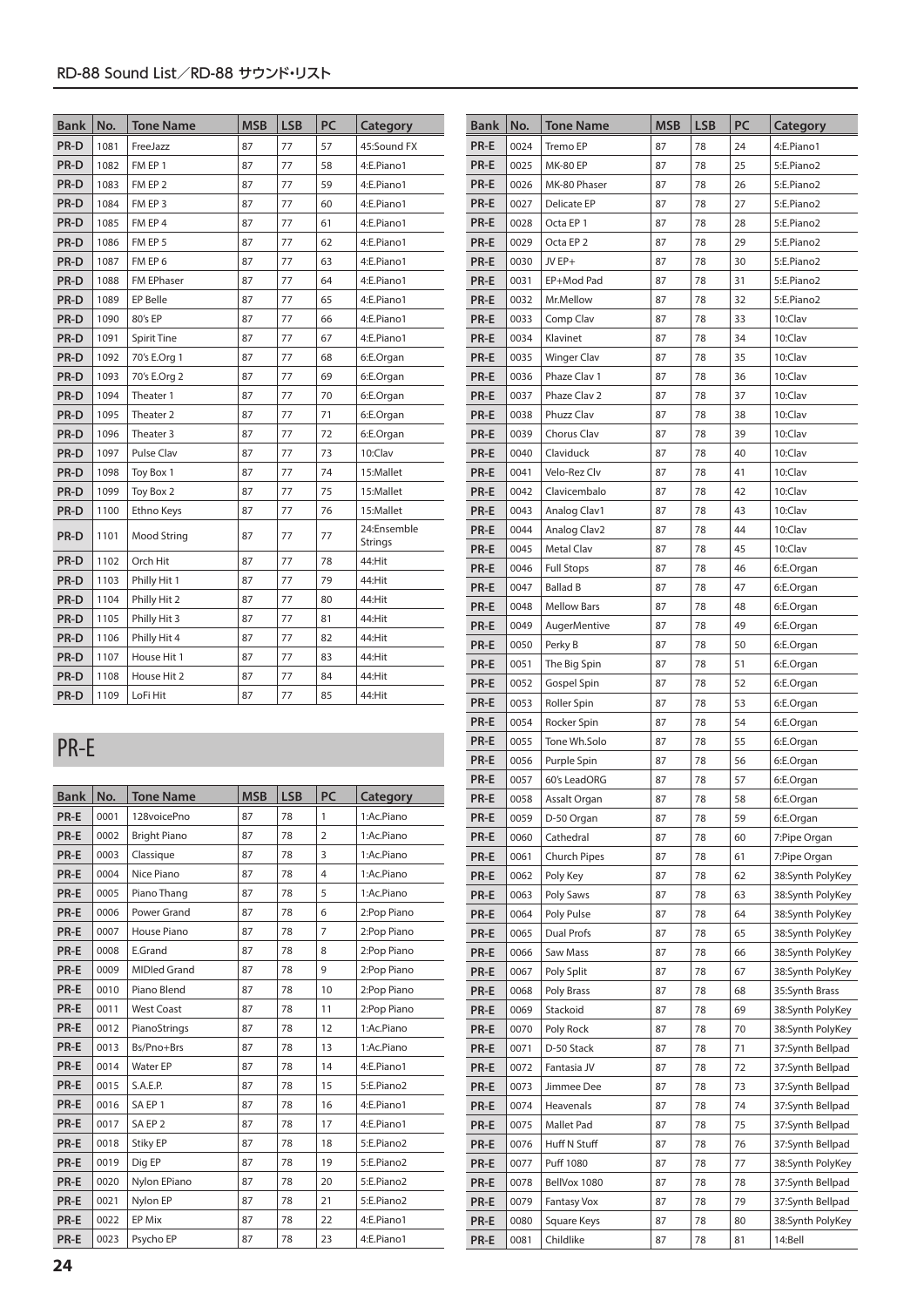| <b>Bank</b>  | No.          | <b>Tone Name</b>           | <b>MSB</b> | <b>LSB</b> | PC             | Category                     | <b>Bank</b>  | No.          | <b>Tone Name</b>                  | <b>MSB</b> | <b>LSB</b> | PC             | Category                       |
|--------------|--------------|----------------------------|------------|------------|----------------|------------------------------|--------------|--------------|-----------------------------------|------------|------------|----------------|--------------------------------|
| PR-E         | 0082         | Music Box                  | 87         | 78         | 82             | 14:Bell                      | PR-E         | 0135         | Velo-Wah Gtr                      | 87         | 79         | $\overline{7}$ | 17:E.Guitar                    |
| PR-E         | 0083         | <b>Toy Box</b>             | 87         | 78         | 83             | 14:Bell                      | PR-E         | 0136         | Mod-Wah Gtr                       | 87         | 79         | 8              | 18:Dist.Guitar                 |
| PR-E         | 0084         | <b>Wave Bells</b>          | 87         | 78         | 84             | 14:Bell                      | PR-E         | 0137         | <b>Pick Bass</b>                  | 87         | 79         | 9              | 20:E.Bass                      |
| PR-E         | 0085         | <b>Tria Bells</b>          | 87         | 78         | 85             | 14:Bell                      | PR-E         | 0138         | <b>Hip Bass</b>                   | 87         | 79         | 10             | 20:E.Bass                      |
| PR-E         | 0086         | <b>Beauty Bells</b>        | 87         | 78         | 86             | 14:Bell                      | PR-E         | 0139         | Perc.Bass                         | 87         | 79         | 11             | 20:E.Bass                      |
| PR-E         | 0087         | <b>Music Bells</b>         | 87         | 78         | 87             | 14:Bell                      | PR-E         | 0140         | Homey Bass                        | 87         | 79         | 12             | 20:E.Bass                      |
| PR-E         | 0088         | <b>Pretty Bells</b>        | 87         | 78         | 88             | 14:Bell                      | PR-E         | 0141         | <b>Finger Bass</b>                | 87         | 79         | 13             | 20:E.Bass                      |
| PR-E         | 0089         | Pulse Key                  | 87         | 78         | 89             | 38:Synth PolyKey             | PR-E         | 0142         | <b>Nylon Bass</b>                 | 87         | 79         | 14             | 19:Ac.Bass                     |
| PR-E         | 0090         | Wide Tubular               | 87         | 78         | 90             | 14:Bell                      | PR-E         | 0143         | Ac.Upright                        | 87         | 79         | 15             | 19:Ac.Bass                     |
| PR-E         | 0091         | AmbienceVibe               | 87         | 78         | 91             | 15:Mallet                    | PR-E         | 0144         | <b>Wet FretIs</b>                 | 87         | 79         | 16             | 20:E.Bass                      |
| PR-E         | 0092         | <b>Warm Vibes</b>          | 87         | 78         | 92             | 15:Mallet                    | PR-E         | 0145         | FretIs Dry                        | 87         | 79         | 17             | 20:E.Bass                      |
| PR-E         | 0093         | Dyna Marimba               | 87         | 78         | 93             | 15:Mallet                    | PR-E         | 0146         | Slap Bass 1                       | 87         | 79         | 18             | 20:E.Bass                      |
| PR-E         | 0094         | Bass Marimba               | 87         | 78         | 94             | 15:Mallet                    | PR-E         | 0147         | Slap Bass 2                       | 87         | 79         | 19             | 20:E.Bass                      |
| PR-E         | 0095         | Nomad Perc                 | 87         | 78         | 95             | 15:Mallet                    | PR-E         | 0148         | Slap Bass 3                       | 87         | 79         | 20             | 20:E.Bass                      |
| PR-E         | 0096         | <b>Ethno Metals</b>        | 87         | 78         | 96             | 14:Bell                      | PR-E         | 0149         | Slap Bass 4                       | 87         | 79         | 21             | 20:E.Bass                      |
| PR-E         | 0097         | Islands Mlt                | 87         | 78         | 97             | 15:Mallet                    | PR-E         | 0150         | 4 Pole Bass 1                     | 87         | 79         | 22             | 21:Synth Bass                  |
| PR-E         | 0098         | Steelin Keys               | 87         | 78         | 98             | 15:Mallet                    | PR-E         | 0151         | <b>Tick Bass</b>                  | 87         | 79         | 23             | 21:Synth Bass                  |
| PR-E         | 0099         | <b>Steel Drums</b>         | 87         | 78         | 99             | 15:Mallet                    | PR-E         | 0152         | House Bass                        | 87         | 79         | 24             | 21:Synth Bass                  |
| PR-E         | 0100         | <b>Voicey Pizz</b>         | 87         | 78         | 100            | 23:Solo Strings              | PR-E         | 0153         | Mondo Bass                        | 87         | 79         | 25             | 21:Synth Bass                  |
| PR-E         | 0101         | Sitar                      | 87         | 78         | 101            | 22:Plucked/                  | PR-E         | 0154         | Clk AnalogBs                      | 87         | 79         | 26             | 21:Synth Bass                  |
|              |              |                            |            |            |                | <b>Stroke</b><br>22:Plucked/ | PR-E         | 0155         | Bass In Face                      | 87         | 79         | 27             | 21:Synth Bass                  |
| PR-E         | 0102         | Drone Split                | 87         | 78         | 102            | Stroke                       | PR-E         | 0156         | 101Bass                           | 87         | 79         | 28             | 21:Synth Bass                  |
| PR-E         | 0103         | Ethnopluck                 | 87         | 78         | 103            | 22:Plucked/                  | PR-E         | 0157         | Noiz Bass                         | 87         | 79         | 29             | 21:Synth Bass                  |
|              |              |                            |            |            |                | <b>Stroke</b>                | PR-E         | 0158         | Super Jup Bs                      | 87         | 79         | 30             | 21:Synth Bass                  |
| PR-E         | 0104         | Jamisen                    | 87         | 78         | 104            | 22:Plucked/<br><b>Stroke</b> | PR-E         | 0159         | <b>Occitan Bass</b>               | 87         | 79         | 31             | 21:Synth Bass                  |
| PR-E         | 0105         | Dulcimer                   | 87         | 78         | 105            | 22:Plucked/                  | PR-E         | 0160         | Hugo Bass                         | 87         | 79         | 32             | 21:Synth Bass                  |
|              |              |                            |            |            |                | Stroke                       | PR-E         | 0161         | Multi Bass                        | 87         | 79         | 33             | 21:Synth Bass                  |
| PR-E         | 0106         | East Melody                | 87         | 78         | 106            | 22:Plucked/<br><b>Stroke</b> | PR-E<br>PR-E | 0162<br>0163 | Moist Bass<br><b>BritelowBass</b> | 87<br>87   | 79<br>79   | 34<br>35       | 21:Synth Bass                  |
| PR-E         | 0107         | MandolinTrem               | 87         | 78         | 107            | 22:Plucked/                  | PR-E         | 0164         | <b>Untamed Bass</b>               | 87         | 79         | 36             | 21:Synth Bass<br>21:Synth Bass |
|              |              |                            |            |            |                | <b>Stroke</b>                | PR-E         | 0165         | <b>Rubber Bass</b>                | 87         | 79         | 37             | 21:Synth Bass                  |
| PR-E         | 0108         | Nylon Gtr                  | 87         | 78         | 108            | 16:Ac.Guitar                 | PR-E         | 0166         | Stereoww Bs                       | 87         | 79         | 38             | 21:Synth Bass                  |
| PR-E         | 0109         | <b>Gtr Strings</b>         | 87         | 78         | 109            | 16:Ac.Guitar                 | PR-E         | 0167         | <b>Wonder Bass</b>                | 87         | 79         | 39             | 21:Synth Bass                  |
| PR-E         | 0110         | <b>Steel Away</b>          | 87         | 78         | 110            | 16:Ac.Guitar                 | PR-E         | 0168         | Deep Bass                         | 87         | 79         | 40             | 21:Synth Bass                  |
| PR-E         | 0111         | <b>Heavenly Gtr</b>        | 87         | 78         | 111            | 16:Ac.Guitar                 | PR-E         | 0169         | Super JX Bs                       | 87         | 79         | 41             | 21:Synth Bass                  |
| PR-E         | 0112         | 12str Gtr 1<br>12str Gtr 2 | 87<br>87   | 78         | 112            | 16:Ac.Guitar<br>16:Ac.Guitar | PR-E         | 0170         | W <red>-Bass</red>                | 87         | 79         | 42             | 21:Synth Bass                  |
| PR-E<br>PR-E | 0113<br>0114 | Jz Gtr Hall                | 87         | 78<br>78   | 113<br>114     | 17:E.Guitar                  | PR-E         | 0171         | <b>HI-Ring Bass</b>               | 87         | 79         | 43             | 21:Synth Bass                  |
| PR-E         | 0115         | LetterFrmPat               | 87         | 78         | 115            | 17:E.Guitar                  | PR-E         | 0172         | Euro Bass                         | 87         | 79         | 44             | 21:Synth Bass                  |
| PR-E         | 0116         | Jazz Scat + Gtr            | 87         | 78         | 116            | 17:E.Guitar                  | PR-E         | 0173         | SinusoidRave                      | 87         | 79         | 45             | 21:Synth Bass                  |
| PR-E         | 0117         | Lounge Gig                 | 87         | 78         | 117            | 17:E.Guitar                  | PR-E         | 0174         | Alternative                       | 87         | 79         | 46             | 42: Pulsating                  |
| PR-E         | 0118         | JC ST Gtr                  | 87         | 78         | 118            | 17:E.Guitar                  | PR-E         | 0175         | Acid Line                         | 87         | 79         | 47             | 42: Pulsating                  |
| PR-E         | 0119         | Twin ST Gtr                | 87         | 78         | 119            | 17:E.Guitar                  | PR-E         | 0176         | Auto TB-303                       | 87         | 79         | 48             | 34:Synth Lead                  |
| PR-E         | 0120         | JV ST Gtr                  | 87         | 78         | 120            | 17:E.Guitar                  | PR-E         | 0177         | Hihat Tekno                       | 87         | 79         | 49             | 39:Synth FX                    |
| PR-E         | 0121         | Syn ST Gtr                 | 87         | 78         | 121            | 17:E.Guitar                  | PR-E         | 0178         | Velo Tekno 1                      | 87         | 79         | 50             | 34:Synth Lead                  |
| PR-E         | 0122         | Rotary Gtr                 | 87         | 78         | 122            | 17:E.Guitar                  | PR-E         | 0179         | Raggatronic                       | 87         | 79         | 51             | 42: Pulsating                  |
| PR-E         | 0123         | Muted Gtr                  | 87         | 78         | 123            | 17:E.Guitar                  | PR-E         | 0180         | <b>Blade Racer</b>                | 87         | 79         | 52             | 42: Pulsating                  |
| PR-E         | 0124         | SwitchOnMute               | 87         | 78         | 124            | 17:E.Guitar                  | PR-E         | 0181         | S&H Pad                           | 87         | 79         | 53             | 42: Pulsating                  |
| PR-E         | 0125         | Power Trip                 | 87         | 78         | 125            | 18:Dist.Guitar               | PR-E         | 0182         | Syncrosonix                       | 87         | 79         | 54             | 42: Pulsating                  |
| PR-E         | 0126         | Crunch Split               | 87         | 78         | 126            | 18:Dist.Guitar               | PR-E         | 0183         | Fooled Again                      | 87         | 79         | 55             | 42: Pulsating                  |
| PR-E         | 0127         | Rezodrive                  | 87         | 78         | 127            | 18:Dist.Guitar               | PR-E         | 0184         | Alive                             | 87         | 79         | 56             | 42: Pulsating                  |
| PR-E         | 0128         | RockYurSocks               | 87         | 78         | 128            | 18:Dist.Guitar               | PR-E         | 0185         | Velo Tekno 2                      | 87         | 79         | 57             | 40:Synth Seq/<br>Pop           |
| PR-E         | 0129         | Dist Gtr 1                 | 87         | 79         | $\mathbf{1}$   | 18:Dist.Guitar               | PR-E         | 0186         | Rezoid                            | 87         | 79         | 58             | 38:Synth PolyKey               |
| PR-E         | 0130         | Dist Gtr 2                 | 87         | 79         | $\overline{2}$ | 18:Dist.Guitar               | PR-E         | 0187         | Raverborg                         | 87         | 79         | 59             | 34:Synth Lead                  |
| PR-E         | 0131         | R&R Chunk                  | 87         | 79         | 3              | 18:Dist.Guitar               | PR-E         | 0188         | <b>Blow Hit</b>                   | 87         | 79         | 60             | 44:Hit                         |
| PR-E         | 0132         | Phripphuzz                 | 87         | 79         | $\overline{4}$ | 18:Dist.Guitar               | PR-E         | 0189         | Hammer Bell                       | 87         | 79         | 61             | 14:Bell                        |
| PR-E         | 0133         | Grungeroni                 | 87         | 79         | 5              | 18:Dist.Guitar               | PR-E         | 0190         | Seq Mallet                        | 87         | 79         | 62             | 40:Synth Seq/                  |
| PR-E         | 0134         | <b>Black Widow</b>         | 87         | 79         | 6              | 18:Dist.Guitar               |              |              |                                   |            |            |                | Pop                            |

**PR-E** 0191 | Intentions | 87 | 79 | 63 | 38:Synth PolyKey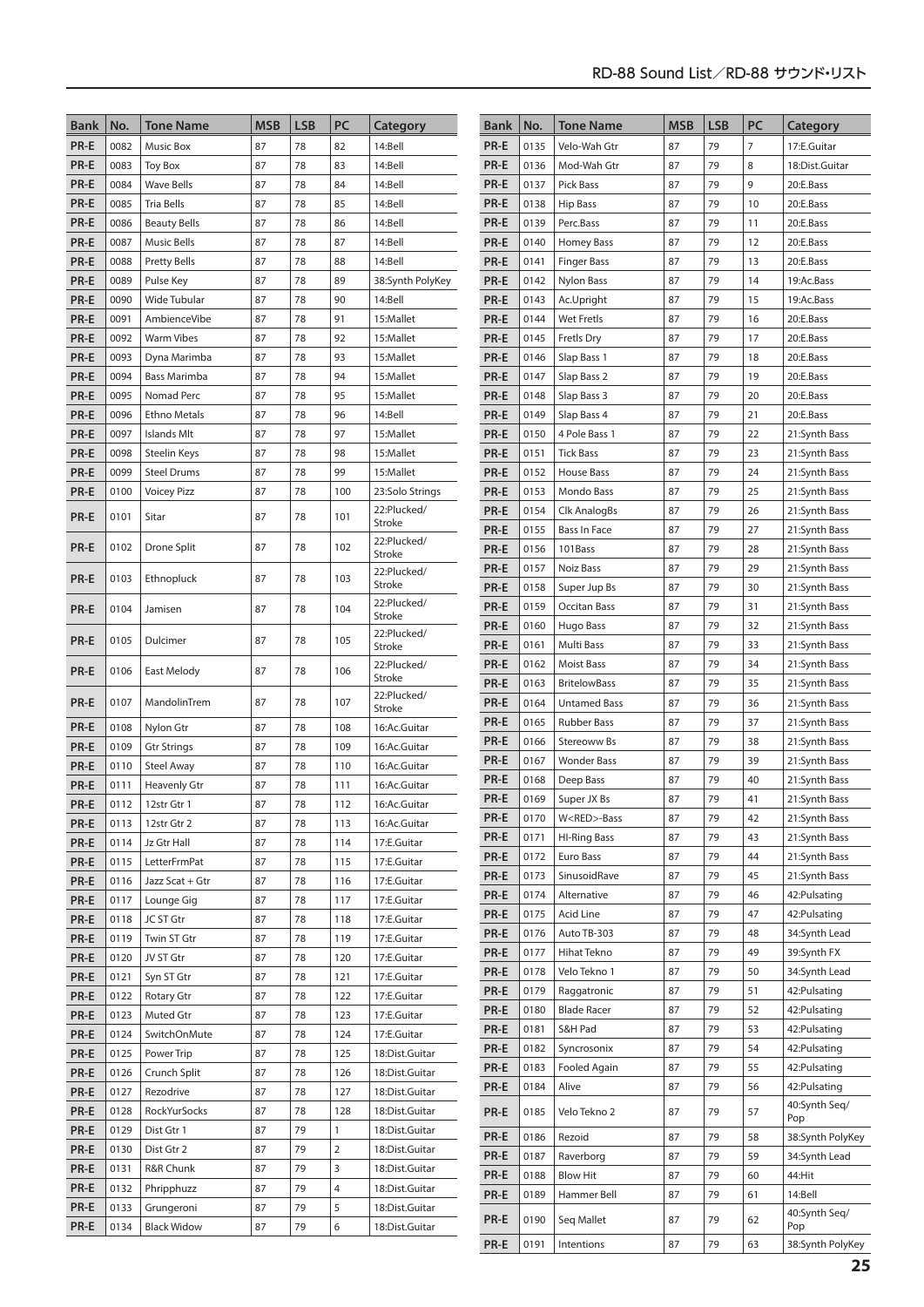| <b>Bank</b>  | No.          | <b>Tone Name</b>             | <b>MSB</b> | <b>LSB</b> | PC         | Category                       | <b>Bank</b>  | No.          | <b>Tone Name</b>                    | <b>MSB</b> | <b>LSB</b> | PC             | Category                     |
|--------------|--------------|------------------------------|------------|------------|------------|--------------------------------|--------------|--------------|-------------------------------------|------------|------------|----------------|------------------------------|
| PR-E         | 0192         | Pick It                      | 87         | 79         | 64         | 38:Synth PolyKey               | PR-E         | 0249         | BluesHarp                           | 87         | 79         | 121            | 13:Harmonica                 |
| PR-E         | 0193         | Analog Seg                   | 87         | 79         | 65         | 40:Synth Seq/                  | PR-E         | 0250         | Hillbillys                          | 87         | 79         | 122            | 13:Harmonica                 |
|              |              |                              |            |            |            | Pop                            | PR-E         | 0251         | French Bags                         | 87         | 79         | 123            | 28:Wind                      |
| PR-E         | 0194         | <b>Impact Vox</b>            | 87         | 79         | 66         | 38:Synth PolyKey               | PR-E         | 0252         | Majestic Tpt                        | 87         | 79         | 124            | 26:Solo Brass                |
| PR-E         | 0195         | <b>TeknoSoloVox</b>          | 87         | 79         | 67         | 38:Synth PolyKey               | PR-E         | 0253         | Voluntare                           | 87         | 79         | 125            | 26:Solo Brass                |
| PR-E         | 0196         | X-Mod Man                    | 87         | 79         | 68         | 42:Pulsating                   | PR-E         | 0254         | 2Trumpets                           | 87         | 79         | 126            | 27:Ensemble                  |
| PR-E         | 0197         | $Paz \leq z \leq z$          | 87         | 79         | 69         | 42: Pulsating                  |              |              |                                     |            |            |                | <b>Brass</b>                 |
| PR-E         | 0198         | 4 Hits 4 You                 | 87         | 79         | 70         | 44:Hit                         | PR-E         | 0255         | <b>Tpt Sect</b>                     | 87         | 79         | 127            | 27:Ensemble<br><b>Brass</b>  |
| PR-E         | 0199         | Impact                       | 87         | 79         | 71         | 44:Hit                         | PR-E         | 0256         | Mute TP mod                         | 87         | 79         | 128            | 26:Solo Brass                |
| PR-E         | 0200         | Phase Hit                    | 87         | 79         | 72         | 44:Hit                         | PR-E         | 0257         | Harmon Mute                         | 87         | 80         | 1              | 26:Solo Brass                |
| PR-E         | 0201         | Tekno Hit 1                  | 87         | 79         | 73         | 44:Hit                         | PR-E         | 0258         | Tp&Sax Sect                         | 87         | 80         | $\overline{2}$ | 27:Ensemble                  |
| PR-E         | 0202<br>0203 | Tekno Hit 2                  | 87<br>87   | 79<br>79   | 74<br>75   | 44:Hit                         |              |              |                                     |            |            |                | Brass                        |
| PR-E<br>PR-E | 0204         | Tekno Hit 3<br>Reverse Hit   | 87         | 79         | 76         | 44:Hit<br>44:Hit               | PR-E         | 0259         | $Sax+Tp+Tb$                         | 87         | 80         | 3              | 27:Ensemble<br><b>Brass</b>  |
| PR-E         | 0205         | SquareLead 1                 | 87         | 79         | 77         | 34:Synth Lead                  |              |              |                                     |            |            |                | 27:Ensemble                  |
| PR-E         | 0206         | SquareLead 2                 | 87         | 79         | 78         | 34:Synth Lead                  | PR-E         | 0260         | <b>Brass Sect</b>                   | 87         | 80         | 4              | Brass                        |
| PR-E         | 0207         | You and Luck                 | 87         | 79         | 79         | 34:Synth Lead                  | PR-E         | 0261         | Trombone                            | 87         | 80         | 5              | 26:Solo Brass                |
| PR-E         | 0208         | <b>Belly Lead</b>            | 87         | 79         | 80         | 34:Synth Lead                  | PR-E         | 0262         | <b>Hybrid Bones</b>                 | 87         | 80         | 6              | 27:Ensemble<br><b>Brass</b>  |
| PR-E         | 0209         | WhistlinAtom                 | 87         | 79         | 81         | 34:Synth Lead                  |              |              |                                     |            |            |                | 27:Ensemble                  |
| PR-E         | 0210         | Edye Boost                   | 87         | 79         | 82         | 34:Synth Lead                  | PR-E         | 0263         | Noble Horns                         | 87         | 80         | 7              | <b>Brass</b>                 |
| PR-E         | 0211         | MG Solo                      | 87         | 79         | 83         | 34:Synth Lead                  | PR-E         | 0264         | <b>Massed Horns</b>                 | 87         | 80         | 8              | 27:Ensemble                  |
| PR-E         | 0212         | <b>FXM Saw Lead</b>          | 87         | 79         | 84         | 34:Synth Lead                  |              |              |                                     |            |            |                | Brass<br>27:Ensemble         |
| PR-E         | 0213         | Sawteeth                     | 87         | 79         | 85         | 34:Synth Lead                  | PR-E         | 0265         | Horn Swell                          | 87         | 80         | 9              | <b>Brass</b>                 |
| PR-E         | 0214         | Smoothe                      | 87         | 79         | 86         | 34:Synth Lead                  | PR-E         | 0266         | Brass It!                           | 87         | 80         | 10             | 35:Synth Brass               |
| PR-E         | 0215         | MG Lead                      | 87         | 79         | 87         | 34:Synth Lead                  | PR-E         | 0267         | <b>Brass Attack</b>                 | 87         | 80         | 11             | 35:Synth Brass               |
| PR-E         | 0216         | MG Interval                  | 87         | 79         | 88         | 34:Synth Lead                  | PR-E         | 0268         | Archimede                           | 87         | 80         | 12             | 35:Synth Brass               |
| PR-E         | 0217         |                              | 87         | 79         | 89         |                                | PR-E         | 0269         | Rugby Horn                          | 87         | 80         | 13             | 35:Synth Brass               |
| PR-E         | 0218         | Pulse Lead 1<br>Pulse Lead 2 | 87         | 79         | 90         | 34:Synth Lead<br>34:Synth Lead | PR-E         | 0270         | MKS-80 Brass                        | 87         | 80         | 14             | 35:Synth Brass               |
| PR-E         | 0219         | Little Devil                 | 87         | 79         | 91         | 34:Synth Lead                  | PR-E         | 0271         | True ANALOG                         | 87         | 80         | 15             | 35:Synth Brass               |
| PR-E         | 0220         | Loud SynLead                 | 87         | 79         | 92         | 34:Synth Lead                  | PR-E         | 0272         | Dark Vox                            | 87         | 80         | 16             | 32:Vox/Choir                 |
| PR-E         | 0221         | Analog Lead                  | 87         | 79         | 93         | 34:Synth Lead                  | PR-E         | 0273         | RandomVowels                        | 87         | 80         | 17             | 32:Vox/Choir                 |
| PR-E         | 0222         | 5th Lead                     | 87         | 79         | 94         | 34:Synth Lead                  | PR-E         | 0274         | Angels Sing                         | 87         | 80         | 18             | 32:Vox/Choir                 |
| PR-E         | 0223         | Flute                        | 87         | 79         | 95         | 29:Flute                       | PR-E         | 0275         | Pvox Oooze                          | 87         | 80         | 19             | 32:Vox/Choir                 |
| PR-E         | 0224         | Piccolo                      | 87         | 79         | 96         | 29:Flute                       | PR-E         | 0276         | Longing                             | 87         | 80         | 20             | 32:Vox/Choir                 |
| PR-E         | 0225         | <b>VOX Flute</b>             | 87         | 79         | 97         | 29:Flute                       | PR-E<br>PR-E | 0277<br>0278 | Arasian Morn                        | 87         | 80         | 21             | 32:Vox/Choir                 |
| PR-E         | 0226         | Air Lead                     | 87         | 79         | 98         | 29:Flute                       |              |              | <b>Beauty Vox</b>                   | 87<br>87   | 80<br>80   | 22<br>23       | 32:Vox/Choir<br>32:Vox/Choir |
| PR-E         | 0227         | Pan Pipes                    | 87         | 79         | 99         | 29:Flute                       | PR-E<br>PR-E | 0279<br>0280 | Mary-AnneVox<br><b>Belltree Vox</b> | 87         | 80         | 24             | 32:Vox/Choir                 |
| PR-E         | 0228         | Airplaaane                   | 87         | 79         | 100        | 38:Synth PolyKey               | PR-E         | 0281         | Vox Panner                          | 87         | 80         | 25             | 32:Vox/Choir                 |
| PR-E         | 0229         | Taj Mahal                    | 87         | 79         | 101        | 29:Flute                       | PR-E         | 0282         | <b>Spaced Voxx</b>                  | 87         | 80         | 26             | 32:Vox/Choir                 |
| PR-E         | 0230         | Raya Shaku                   | 87         | 79         | 102        | 29:Flute                       | PR-E         | 0283         | <b>Glass Voices</b>                 | 87         | 80         | 27             | 32:Vox/Choir                 |
| PR-E         | 0231         | Oboe mf                      | 87         | 79         | 103        | 28:Wind                        | PR-E         | 0284         | <b>Tubular Vox</b>                  | 87         | 80         | 28             | 32:Vox/Choir                 |
| PR-E         | 0232         | Oboe Express                 | 87         | 79         | 104        | 28:Wind                        | PR-E         | 0285         | Velo Voxx                           | 87         | 80         | 29             | 32:Vox/Choir                 |
| PR-E         | 0233         | Clarinet mp                  | 87         | 79         | 105        | 28:Wind                        | PR-E         | 0286         | Wavox                               | 87         | 80         | 30             | 32:Vox/Choir                 |
| PR-E         | 0234         | ClariExpress                 | 87         | 79         | 106        | 28:Wind                        | PR-E         | 0287         | Doos                                | 87         | 80         | 31             | 33:Scat                      |
| PR-E         | 0235         | Mitzva Split                 | 87         | 79         | 107        | 28:Wind                        | PR-E         | 0288         | <b>Synvox Comps</b>                 | 87         | 80         | 32             | 32:Vox/Choir                 |
| PR-E         | 0236         | ChamberWinds                 | 87         | 79         | 108        | 28:Wind                        | PR-E         | 0289         | Vocal Oohz                          | 87         | 80         | 33             | 32:Vox/Choir                 |
| PR-E         | 0237         | ChamberWoods                 | 87         | 79         | 109        | 28:Wind                        | PR-E         | 0290         | LFO Vox                             | 87         | 80         | 34             | 42:Pulsating                 |
| PR-E         | 0238         | Film Orch                    | 87         | 79         | 110        | 25:Orchestral                  | PR-E         | 0291         | St.Strings                          | 87         | 80         | 35             | 24:Ensemble                  |
| PR-E         | 0239         | Sop.Sax mf                   | 87<br>87   | 79<br>79   | 111        | 30:Sax                         |              |              |                                     |            |            |                | Strings<br>24:Ensemble       |
| PR-E<br>PR-E | 0240<br>0241 | Alto Sax<br>AltoLead Sax     | 87         | 79         | 112<br>113 | 30:Sax<br>30:Sax               | PR-E         | 0292         | Warm Strings                        | 87         | 80         | 36             | Strings                      |
| PR-E         | 0242         | <b>Tenor Sax</b>             | 87         | 79         | 114        | 30:Sax                         | PR-E         | 0293         | Somber Str                          | 87         | 80         | 37             | 24:Ensemble                  |
| PR-E         | 0243         | <b>Baritone Sax</b>          | 87         | 79         | 115        | 30:Sax                         |              |              |                                     |            |            |                | Strings<br>24:Ensemble       |
| PR-E         | 0244         | Take A Tenor                 | 87         | 79         | 116        | 30:Sax                         | PR-E         | 0294         | Marcato                             | 87         | 80         | 38             | Strings                      |
| PR-E         | 0245         | Sax Section                  | 87         | 79         | 117        | 30:Sax                         | PR-E         | 0295         | <b>Bright Str</b>                   | 87         | 80         | 39             | 24:Ensemble                  |
| PR-E         | 0246         | <b>Bigband Sax</b>           | 87         | 79         | 118        | 30:Sax                         |              |              |                                     |            |            |                | Strings                      |
| PR-E         | 0247         | Harmonica                    | 87         | 79         | 119        | 13: Harmonica                  | PR-E         | 0296         | <b>String Ens</b>                   | 87         | 80         | 40             | 24:Ensemble<br>Strings       |
| PR-E         | 0248         | Harmo Blues                  | 87         | 79         | 120        | 13: Harmonica                  |              |              |                                     |            |            |                |                              |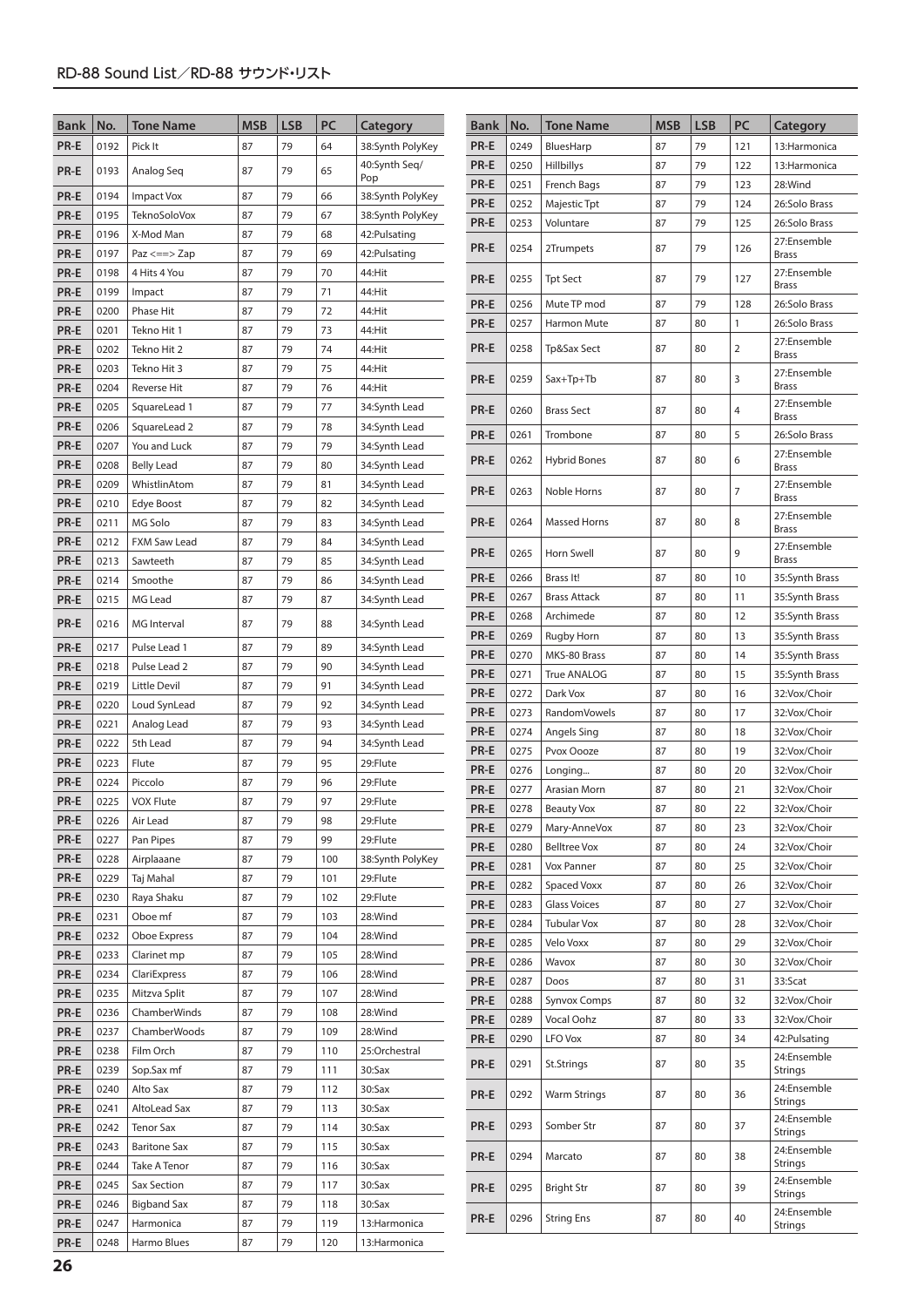| <b>Bank</b>  | No.          | <b>Tone Name</b>       | <b>MSB</b> | <b>LSB</b> | PC       | Category                             | <b>Bank</b>  | No.          | <b>Tone Name</b>         | <b>MSB</b> | <b>LSB</b> | PC             | Category                   |
|--------------|--------------|------------------------|------------|------------|----------|--------------------------------------|--------------|--------------|--------------------------|------------|------------|----------------|----------------------------|
|              |              |                        |            |            |          | 24:Ensemble                          | PR-E         | 0350         | Albion                   | 87         | 80         | 94             | 42: Pulsating              |
| PR-E         | 0297         | TremoloStrng           | 87         | 80         | 41       | Strings                              | PR-E         | 0351         | Running Pad              | 87         | 80         | 95             | 42: Pulsating              |
| PR-E         | 0298         | Chambers               | 87         | 80         | 42       | 24:Ensemble                          | PR-E         | 0352         | Stepped Pad              | 87         | 80         | 96             | 42: Pulsating              |
|              |              |                        |            |            |          | Strings                              | PR-E         | 0353         | Random Pad               | 87         | 80         | 97             | 42: Pulsating              |
| PR-E<br>PR-E | 0299         | ViolinCello            | 87<br>87   | 80<br>80   | 43<br>44 | 23:Solo Strings<br>25:Orchestral     | PR-E         | 0354         | SoundtrkDANC             | 87         | 80         | 98             | 42: Pulsating              |
|              | 0300         | Symphonique            |            |            |          | 24:Ensemble                          | PR-E         | 0355         | <b>Flying Waltz</b>      | 87         | 80         | 99             | 42: Pulsating              |
| PR-E         | 0301         | Film Octaves           | 87         | 80         | 45       | Strings                              | PR-E         | 0356         | Vanishing                | 87         | 80         | 100            | 39:Synth FX                |
| PR-E         | 0302         | Film Layers            | 87         | 80         | 46       | 25:Orchestral                        | PR-E         | 0357         | 5th Sweep                | 87         | 80         | 101            | 36:Synth Pad/Str           |
| PR-E         | 0303         | <b>Bass Pizz</b>       | 87         | 80         | 47       | 24:Ensemble                          | PR-E         | 0358         | Phazweep                 | 87         | 80         | 102            | 42: Pulsating              |
|              |              |                        |            |            |          | Strings                              | PR-E         | 0359         | <b>Big BPF</b>           | 87         | 80         | 103            | 38:Synth PolyKey           |
| PR-E         | 0304         | <b>Real Pizz</b>       | 87         | 80         | 48       | 24:Ensemble<br>Strings               | PR-E         | 0360         | MG Sweep                 | 87         | 80         | 104            | 38:Synth PolyKey           |
| PR-E         | 0305         | Harp On It             | 87         | 80         | 49       | 22:Plucked/                          | PR-E         | 0361         | CeremonyTimp             | 87         | 80         | 105            | 47: Percussion             |
|              |              |                        |            |            |          | Stroke                               | PR-E         | 0362         | Dyno Toms                | 87         | 80         | 106            | 47: Percussion             |
| PR-E         | 0306         | Harp                   | 87         | 80         | 50       | 22:Plucked/<br>Stroke                | PR-E         | 0363         | Sands of Time            | 87         | 80         | 107            | 39:Synth FX                |
| PR-E         | 0307         | JP-8 Str 1             | 87         | 80         | 51       | 36:Synth Pad/Str                     | PR-E         | 0364         | Inertia                  | 87         | 80         | 108            | 39:Synth FX                |
| PR-E         | 0308         | JP-8 Str 2             | 87         | 80         | 52       | 36:Synth Pad/Str                     | PR-E         | 0365         | Vektogram                | 87         | 80         | 109            | 39:Synth FX                |
| PR-E         | 0309         | E-Motion Pad           | 87         | 80         | 53       | 36:Synth Pad/Str                     | PR-E         | 0366         | Crash Pad                | 87         | 80         | 110            | 36:Synth Pad/Str           |
| PR-E         | 0310         | JP-8 Str 3             | 87         | 80         | 54       | 36:Synth Pad/Str                     | PR-E         | 0367         | Feedback VOX             | 87         | 80         | 111            | 36:Synth Pad/Str           |
| PR-E         | 0311         | Vintage Orch           | 87         | 80         | 55       | 36:Synth Pad/Str                     | PR-E         | 0368         | Cascade                  | 87         | 80         | 112            | 39:Synth FX                |
| PR-E         | 0312         | <b>JUNO Strings</b>    | 87         | 80         | 56       | 36:Synth Pad/Str                     | PR-E         | 0369         | Shattered                | 87         | 80         | 113            | 39:Synth FX                |
| PR-E         | 0313         | Gigantalog             | 87         | 80         | 57       | 36:Synth Pad/Str                     | PR-E         | 0370         | NextFrontier             | 87         | 80         | 114            | 39:Synth FX                |
| PR-E         | 0314         | <b>PWM Strings</b>     | 87         | 80         | 58       | 36:Synth Pad/Str                     | PR-E         | 0371         | Pure Tibet               | 87         | 80         | 115            | 39:Synth FX                |
| PR-E         | 0315         | Warmth                 | 87         | 80         | 59       | 36:Synth Pad/Str                     | PR-E         | 0372         | Chime Wash               | 87         | 80         | 116            | 39:Synth FX                |
| PR-E         | 0316         | ORBit Pad              | 87         | 80         | 60       | 36:Synth Pad/Str                     | PR-E         | 0373         | Night Shade              | 87         | 80         | 117            | 39:Synth FX                |
| PR-E         | 0317         | Deep Strings           | 87         | 80         | 61       | 36:Synth Pad/Str                     | PR-E         | 0374         | Tortured                 | 87         | 80         | 118            | 39:Synth FX                |
| PR-E         | 0318         | Pulsify                | 87         | 80         | 62       | 36:Synth Pad/Str                     | PR-E         | 0375         | Dissimilate              | 87         | 80         | 119            | 39:Synth FX                |
| PR-E         | 0319         | Pulse Pad              | 87         | 80         | 63       | 36:Synth Pad/Str                     | PR-E         | 0376         | Dunes                    | 87         | 80         | 120            | 39:Synth FX                |
| PR-E         | 0320         | <b>Greek Power</b>     | 87         | 80         | 64       | 36:Synth Pad/Str                     | PR-E         | 0377         | Ocean Floor              | 87         | 80         | 121            | 39:Synth FX                |
| PR-E         | 0321         | Harmonicum             | 87         | 80         | 65       | 36:Synth Pad/Str                     | PR-E         | 0378         | Cyber Space              | 87         | 80         | 122            | 39:Synth FX                |
| PR-E         | 0322         | D-50 Heaven            | 87         | 80         | 66       | 36:Synth Pad/Str                     | PR-E         | 0379         | Biosphere                | 87         | 80         | 123            | 39:Synth FX                |
| PR-E         | 0323         | Afro Horns             | 87         | 80         | 67       | 35:Synth Brass                       | PR-E         | 0380         | Variable Run             | 87         | 80         | 124            | 43:Beat&Groove             |
| PR-E         | 0324         | Pop Pad                | 87         | 80         | 68       | 36:Synth Pad/Str                     | PR-E         | 0381<br>0382 | Ice Hall                 | 87<br>87   | 80<br>80   | 125            | 36:Synth Pad/Str           |
| PR-E         | 0325         | Dreamesque             | 87         | 80         | 69       | 36:Synth Pad/Str                     | PR-E<br>PR-E | 0383         | ComputerRoom<br>Inverted | 87         | 80         | 126<br>127     | 39:Synth FX<br>39:Synth FX |
| PR-E         | 0326         | Square Pad             | 87         | 80         | 70       | 36:Synth Pad/Str                     | PR-E         | 0384         | Terminate                | 87         | 80         | 128            | 39:Synth FX                |
| $PR-E$       | 0327         | JP-8 Hollow            | 87         | 80         | 71       | 36:Synth Pad/Str                     | PR-E         | 0385         | Echo Piano               | 87         | 81         | $\mathbf{1}$   | 1:Ac.Piano                 |
| PR-E         | 0328         | JP-8Haunting           | 87         | 80         | 72       | 36:Synth Pad/Str                     | PR-E         | 0386         | Upright Pno              | 87         | 81         | $\overline{2}$ | 1:Ac.Piano                 |
| PR-E         | 0329         | Heirborne              | 87         | 80         | 73       | 36:Synth Pad/Str                     | PR-E         | 0387         | RD-1000                  | 87         | 81         | 3              | 2:Pop Piano                |
| PR-E         | 0330         | Hush Pad               | 87         | 80         | 74       | 36:Synth Pad/Str                     | PR-E         | 0388         | Player's EP              | 87         | 81         | $\overline{4}$ | 4:E.Piano1                 |
| PR-E         | 0331         | Jet Pad 1              | 87         | 80         | 75       | 36:Synth Pad/Str                     | PR-E         | 0389         | D-50 EP                  | 87         | 81         | 5              | 5:E.Piano2                 |
| PR-E<br>PR-E | 0332<br>0333 | Jet Pad 2<br>Phaze Pad | 87<br>87   | 80<br>80   | 76<br>77 | 36:Synth Pad/Str<br>36:Synth Pad/Str | PR-E         | 0390         | Innocent EP              | 87         | 81         | 6              | 5:E.Piano2                 |
| PR-E         | 0334         | Phaze Str              | 87         | 80         | 78       | 36:Synth Pad/Str                     | PR-E         | 0391         | Echo EP                  | 87         | 81         | $\overline{7}$ | 5:E.Piano2                 |
| PR-E         | 0335         | Jet Str Ens            | 87         | 80         | 79       | 36:Synth Pad/Str                     | PR-E         | 0392         | See-Thru EP              | 87         | 81         | 8              | 5:E.Piano2                 |
| PR-E         | 0336         | Pivotal Pad            | 87         | 80         | 80       | 36:Synth Pad/Str                     | PR-E         | 0393         | FM BellPiano             | 87         | 81         | 9              | 5:E.Piano2                 |
| PR-E         | 0337         | 3D Flanged             | 87         | 80         | 81       | 36:Synth Pad/Str                     | PR-E         | 0394         | Ring E.Piano             | 87         | 81         | 10             | 5:E.Piano2                 |
| PR-E         | 0338         | Fantawine              | 87         | 80         | 82       | 36:Synth Pad/Str                     | PR-E         | 0395         | Soap Opera               | 87         | 81         | 11             | 6:E.Organ                  |
| PR-E         | 0339         | Glassy Pad             | 87         | 80         | 83       | 36:Synth Pad/Str                     | PR-E         | 0396         | Dirty Organ              | 87         | 81         | 12             | 6:E.Organ                  |
| PR-E         | 0340         | <b>Moving Glass</b>    | 87         | 80         | 84       | 36:Synth Pad/Str                     | PR-E         | 0397         | Surf's Up!               | 87         | 81         | 13             | 6:E.Organ                  |
| PR-E         | 0341         | Glasswaves             | 87         | 80         | 85       | 36:Synth Pad/Str                     | PR-E         | 0398         | Organesque               | 87         | 81         | 14             | 6:E.Organ                  |
| PR-E         | 0342         | Shiny Pad              | 87         | 80         | 86       | 36:Synth Pad/Str                     | PR-E         | 0399         | pp Harmonium             | 87         | 81         | 15             | 7:Pipe Organ               |
| PR-E         | 0343         | ShiftedGlass           | 87         | 80         | 87       | 36:Synth Pad/Str                     | PR-E         | 0400         | PieceOfCheez             | 87         | 81         | 16             | 10:Clav                    |
| PR-E         | 0344         | Chime Pad              | 87         | 80         | 88       | 37:Synth Bellpad                     | PR-E         | 0401         | Harpsy Clav              | 87         | 81         | 17             | 10:Clav                    |
| PR-E         | 0345         | Spin Pad               | 87         | 80         | 89       | 36:Synth Pad/Str                     | PR-E         | 0402         | Exotic Velo              | 87         | 81         | 18             | 15:Mallet                  |
| PR-E         | 0346         | Rotary Pad             | 87         | 80         | 90       | 36:Synth Pad/Str                     | PR-E         | 0403         | HolidayCheer             | 87         | 81         | 19             | 37:Synth Bellpad           |
| PR-E         | 0347         | Dawn 2 Dusk            | 87         | 80         | 91       | 36:Synth Pad/Str                     | PR-E         | 0404         | Morning Lite             | 87         | 81         | 20             | 37:Synth Bellpad           |
| PR-E         | 0348         | Aurora                 | 87         | 80         | 92       | 36:Synth Pad/Str                     | PR-E         | 0405         | Prefab Chime             | 87         | 81         | 21             | 14:Bell                    |
| PR-E         | 0349         | Strobe Mode            | 87         | 80         | 93       | 42: Pulsating                        | PR-E         | 0406         | <b>Belfry Chime</b>      | 87         | 81         | 22             | 14:Bell                    |
|              |              |                        |            |            |          |                                      | PR-E         | 0407         | Stacc.Heaven             | 87         | 81         | 23             | 37:Synth Bellpad           |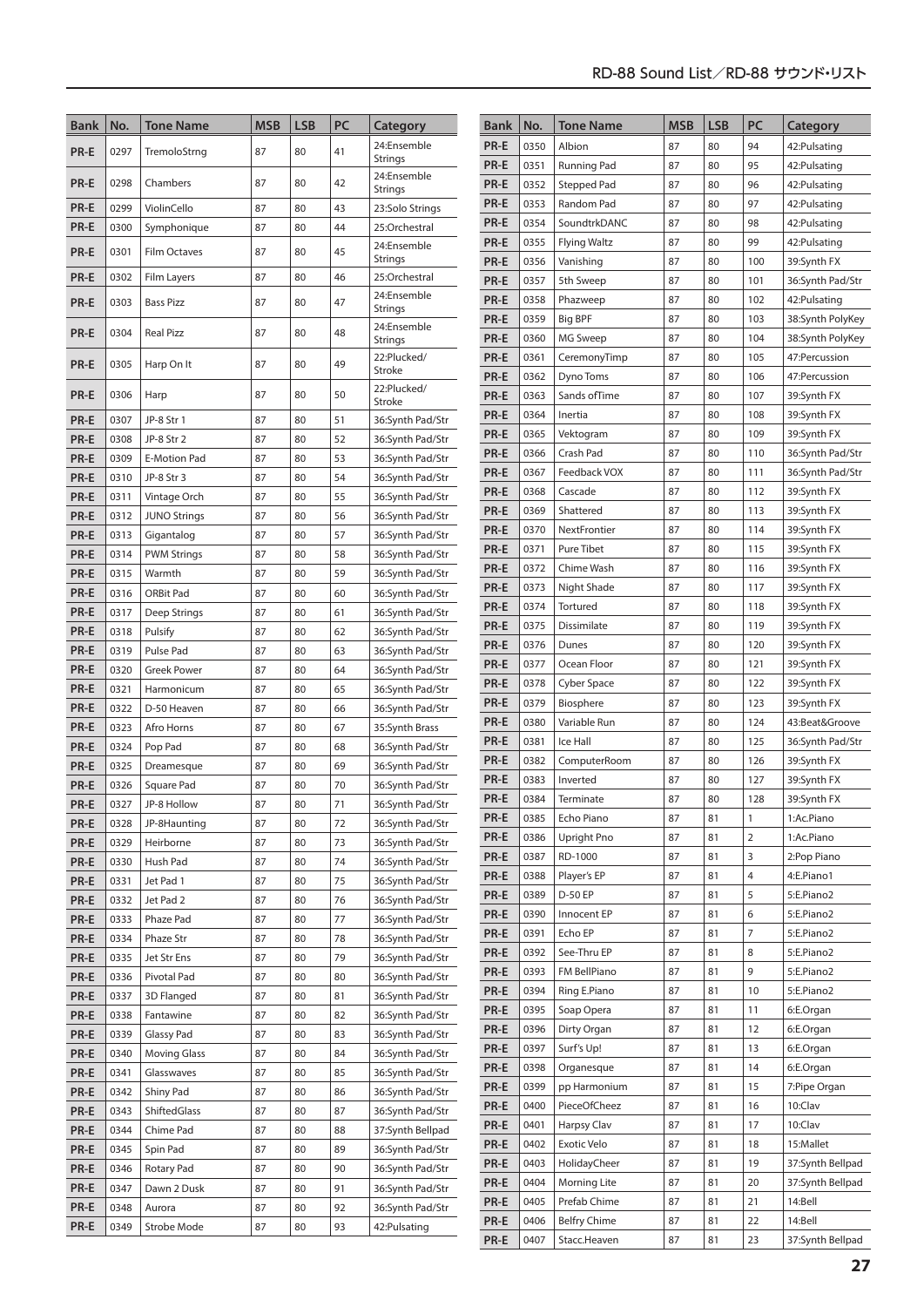| <b>Bank</b> | No.  | <b>Tone Name</b>    | <b>MSB</b> | <b>LSB</b> | PC | Category                     | <b>Bank</b> | No.  | <b>Tone Name</b>    | <b>MSB</b> | <b>LSB</b> | PC  | Category         |
|-------------|------|---------------------|------------|------------|----|------------------------------|-------------|------|---------------------|------------|------------|-----|------------------|
| PR-E        | 0408 | 2.2 Bell Pad        | 87         | 81         | 24 | 37:Synth Bellpad             | PR-E        | 0460 | B'on d'moov!        | 87         | 81         | 76  | 38:Synth PolyKey |
| PR-E        | 0409 | Far East            | 87         | 81         | 25 | 38:Synth PolyKey             | PR-E        | 0461 | Dist TB-303         | 87         | 81         | 77  | 34:Synth Lead    |
| PR-E        | 0410 | <b>Wire Pad</b>     | 87         | 81         | 26 | 38:Synth PolyKey             | PR-E        | 0462 | Temple of JV        | 87         | 81         | 78  | 42: Pulsating    |
| PR-E        | 0411 | PhaseBlipper        | 87         | 81         | 27 | 38:Synth PolyKey             | PR-E        | 0463 | Planet Asia         | 87         | 81         | 79  | 42: Pulsating    |
| PR-E        | 0412 | Sweep Clav          | 87         | 81         | 28 | 38:Synth PolyKey             | PR-E        | 0464 | Afterlife           | 87         | 81         | 80  | 42: Pulsating    |
| PR-E        | 0413 | Glider              | 87         | 81         | 29 | 38:Synth PolyKey             | PR-E        | 0465 | <b>Trancing Pad</b> | 87         | 81         | 81  | 42: Pulsating    |
| PR-E        | 0414 | Solo Steel          | 87         | 81         | 30 | 16:Ac.Guitar                 | PR-E        | 0466 | Pulsatronic         | 87         | 81         | 82  | 42: Pulsating    |
| PR-E        | 0415 | <b>DesertCrystl</b> | 87         | 81         | 31 | 16:Ac.Guitar                 | PR-E        | 0467 | <b>Cyber Dreams</b> | 87         | 81         | 83  | 42: Pulsating    |
| PR-E        | 0416 | Clear Guitar        | 87         | 81         | 32 | 17:E.Guitar                  | PR-E        | 0468 | Warm Pipe           | 87         | 81         | 84  | 34:Synth Lead    |
| PR-E        | 0417 | Solo ST Gtr         | 87         | 81         | 33 | 17:E.Guitar                  | PR-E        | 0469 | Pure Pipe           | 87         | 81         | 85  | 34:Synth Lead    |
| PR-E        | 0418 | Feed Me!            | 87         | 81         | 34 | 18:Dist.Guitar               | PR-E        | 0470 | SH-2000             | 87         | 81         | 86  | 34:Synth Lead    |
| PR-E        | 0419 | Tube Smoke          | 87         | 81         | 35 | 18:Dist.Guitar               | PR-E        | 0471 | X? Whistle          | 87         | 81         | 87  | 34:Synth Lead    |
| PR-E        | 0420 | Creamy              | 87         | 81         | 36 | 18:Dist.Guitar               | PR-E        | 0472 | Jay Vee Solo        | 87         | 81         | 88  | 34:Synth Lead    |
| PR-E        | 0421 | <b>Blusey OD</b>    | 87         | 81         | 37 | 18:Dist.Guitar               | PR-E        | 0473 | Progresso Ld        | 87         | 81         | 89  | 34:Synth Lead    |
| PR-E        | 0422 | Grindstone          | 87         | 81         | 38 | 18:Dist.Guitar               | PR-E        | 0474 | Adrenaline          | 87         | 81         | 90  | 34:Synth Lead    |
| PR-E        | 0423 | OD 5ths             | 87         | 81         | 39 | 18:Dist.Guitar               | PR-E        | 0475 | Enlighten           | 87         | 81         | 91  | 32:Vox/Choir     |
| PR-E        | 0424 | East Europe         | 87         | 81         | 40 | 22:Plucked/                  | PR-E        | 0476 | <b>Glass Blower</b> | 87         | 81         | 92  | 37:Synth Bellpad |
|             |      |                     |            |            |    | <b>Stroke</b>                | PR-E        | 0477 | Earth Blow          | 87         | 81         | 93  | 36:Synth Pad/Str |
| PR-E        | 0425 | Dulcitar            | 87         | 81         | 41 | 22:Plucked/<br>Stroke        | PR-E        | 0478 | JX SqrCarpet        | 87         | 81         | 94  | 36:Synth Pad/Str |
|             |      |                     |            |            | 42 | 22:Plucked/                  | PR-E        | 0479 | Dimensional         | 87         | 81         | 95  | 36:Synth Pad/Str |
| PR-E        | 0426 | Atmos Harp          | 87         | 81         |    | Stroke                       | PR-E        | 0480 | Jupiterings         | 87         | 81         | 96  | 36:Synth Pad/Str |
| PR-E        | 0427 | Pilgrimage          | 87         | 81         | 43 | 22:Plucked/<br><b>Stroke</b> | PR-E        | 0481 | Analog Drama        | 87         | 81         | 97  | 36:Synth Pad/Str |
| PR-E        | 0428 | 202 Rude Bs         | 87         | 81         | 44 | 21:Synth Bass                | PR-E        | 0482 | Rich Dynapad        | 87         | 81         | 98  | 36:Synth Pad/Str |
| PR-E        | 0429 | 2 Pole Bass         | 87         | 81         | 45 | 21:Synth Bass                | PR-E        | 0483 | Silky Way           | 87         | 81         | 99  | 36:Synth Pad/Str |
| PR-E        | 0430 | 4 Pole Bass 2       | 87         | 81         | 46 | 21:Synth Bass                | PR-E        | 0484 | <b>Gluey Pad</b>    | 87         | 81         | 100 | 36:Synth Pad/Str |
| PR-E        | 0431 | Phaser MC           | 87         | 81         | 47 | 21:Synth Bass                | PR-E        | 0485 | <b>BandPass Mod</b> | 87         | 81         | 101 | 36:Synth Pad/Str |
| PR-E        | 0432 | Miniphaser          | 87         | 81         | 48 | 21:Synth Bass                | PR-E        | 0486 | Soundtraque         | 87         | 81         | 102 | 36:Synth Pad/Str |
| PR-E        | 0433 | Acid TB             | 87         | 81         | 49 | 21:Synth Bass                | PR-E        | 0487 | Translucence        | 87         | 81         | 103 | 36:Synth Pad/Str |
| PR-E        | 0434 | <b>Full Orchest</b> | 87         | 81         | 50 | 25:Orchestral                | PR-E        | 0488 | Darkshine           | 87         | 81         | 104 | 36:Synth Pad/Str |
| PR-E        | 0435 | $Str + Winds$       | 87         | 81         | 51 | 25:Orchestral                | PR-E        | 0489 | D'light             | 87         | 81         | 105 | 37:Synth Bellpad |
| PR-E        | 0436 | <b>Flute 2080</b>   | 87         | 81         | 52 | 29:Flute                     | PR-E        | 0490 | December Sky        | 87         | 81         | 106 | 36:Synth Pad/Str |
| PR-E        | 0437 | <b>Scat Flute</b>   | 87         | 81         | 53 | 33:Scat                      | PR-E        | 0491 | Octapad             | 87         | 81         | 107 | 36:Synth Pad/Str |
| PR-E        | 0438 | Sax Choir           | 87         | 81         | 54 | $30:$ Sax                    | PR-E        | 0492 | <b>JUNO Power!</b>  | 87         | 81         | 108 | 36:Synth Pad/Str |
| PR-E        | 0439 | <b>Ballad Trump</b> | 87         | 81         | 55 | 26:Solo Brass                | PR-E        | 0493 | Spectrum Mod        | 87         | 81         | 109 | 36:Synth Pad/Str |
|             |      |                     |            |            |    | 27:Ensemble                  | PR-E        | 0494 | Stringsheen         | 87         | 81         | 110 | 36:Synth Pad/Str |
| PR-E        | 0440 | Sm.Brass Grp        | 87         | 81         | 56 | <b>Brass</b>                 | PR-E        | 0495 | GR500 TmpDly        | 87         | 81         | 111 | 36:Synth Pad/Str |
| PR-E        | 0441 | Royale              | 87         | 81         | 57 | 27:Ensemble<br><b>Brass</b>  | PR-E        | 0496 | Mod DirtyWav        | 87         | 81         | 112 | 36:Synth Pad/Str |
|             |      |                     |            |            |    | 27:Ensemble                  | PR-E        | 0497 | Silicon Str         | 87         | 81         | 113 | 36:Synth Pad/Str |
| PR-E        | 0442 | <b>Brass Mutes</b>  | 87         | 81         | 58 | <b>Brass</b>                 | PR-E        | 0498 | D50FantaPerc        | 87         | 81         | 114 | 36:Synth Pad/Str |
| PR-E        | 0443 | <b>Breathy Brs</b>  | 87         | 81         | 59 | 35:Synth Brass               | PR-E        | 0499 | Rotodreams          | 87         | 81         | 115 | 36:Synth Pad/Str |
| PR-E        | 0444 | 3 Osc Brass         | 87         | 81         | 60 | 35:Synth Brass               | PR-E        | 0500 | <b>Blue Notes</b>   | 87         | 81         | 116 | 30:Sax           |
| PR-E        | 0445 | P5 Polymod          | 87         | 81         | 61 | 35:Synth Brass               | PR-E        | 0501 | RiversOfTime        | 87         | 81         | 117 | 39:Synth FX      |
| PR-E        | 0446 | <b>Triumph Brs</b>  | 87         | 81         | 62 | 35:Synth Brass               | PR-E        | 0502 | Phobos              | 87         | 81         | 118 | 39:Synth FX      |
| PR-E        | 0447 | Techno Dream        | 87         | 81         | 63 | 38:Synth PolyKey             | PR-E        | 0503 | 2080                | 87         | 81         | 119 | 39:Synth FX      |
| PR-E        | 0448 | Organizer           | 87         | 81         | 64 | 38:Synth PolyKey             | PR-E        | 0504 | Unearthly           | 87         | 81         | 120 | 39:Synth FX      |
| PR-E        | 0449 | Civilization        | 87         | 81         | 65 | 38:Synth PolyKey             | PR-E        | 0505 | Glistening          | 87         | 81         | 121 | 39:Synth FX      |
| PR-E        | 0450 | Mental Chord        | 87         | 81         | 66 | 34:Synth Lead                | PR-E        | 0506 | Sci-Fi Str          | 87         | 81         | 122 | 39:Synth FX      |
| PR-E        | 0451 | House Chord         | 87         | 81         | 67 | 34:Synth Lead                | PR-E        | 0507 | Shadows             | 87         | 81         | 123 | 39:Synth FX      |
| PR-E        | 0452 | Sequalog            | 87         | 81         | 68 | 38:Synth PolyKey             | PR-E        | 0508 | Helium Queen        | 87         | 81         | 124 | 39:Synth FX      |
| PR-E        | 0453 | <b>Booster Bips</b> | 87         | 81         | 69 | 34:Synth Lead                | PR-E        | 0509 | Sci-Fi FX x4        | 87         | 81         | 125 | 39:Synth FX      |
| PR-E        | 0454 | VintagePlunk        | 87         | 81         | 70 | 34:Synth Lead                | PR-E        | 0510 | Perky Noize         | 87         | 81         | 126 | 47:Percussion    |
| PR-E        | 0455 | Plik-Plok           | 87         | 81         | 71 | 40:Synth Seq/                | PR-E        | 0511 | Droplet             | 87         | 81         | 127 | 45:Sound FX      |
|             |      |                     |            |            |    | Pop<br>40:Synth Seq/         | PR-E        | 0512 | Rain Forest         | 87         | 81         | 128 | 45:Sound FX      |
| PR-E        | 0456 | RingSequence        | 87         | 81         | 72 | Pop                          | PR-E        | 0513 | Grand XV            | 87         | 82         | 1   | 1:Ac.Piano       |
| PR-E        | 0457 | Cyber Swing         | 87         | 81         | 73 | 40:Synth Seq/                | PR-E        | 0514 | Contemplate         | 87         | 82         | 2   | 1:Ac.Piano       |
|             |      |                     |            |            |    | Pop                          | PR-E        | 0515 | Rock Piano          | 87         | 82         | 3   | 1:Ac.Piano       |
| PR-E        | 0458 | Keep:-)             | 87         | 81         | 74 | 38:Synth PolyKey             | PR-E        | 0516 | RockPiano Ch        | 87         | 82         | 4   | 1:Ac.Piano       |
| PR-E        | 0459 | Resojuice           | 87         | 81         | 75 | 34:Synth Lead                | PR-E        | 0517 | Pianomonics         | 87         | 82         | 5   | 1:Ac.Piano       |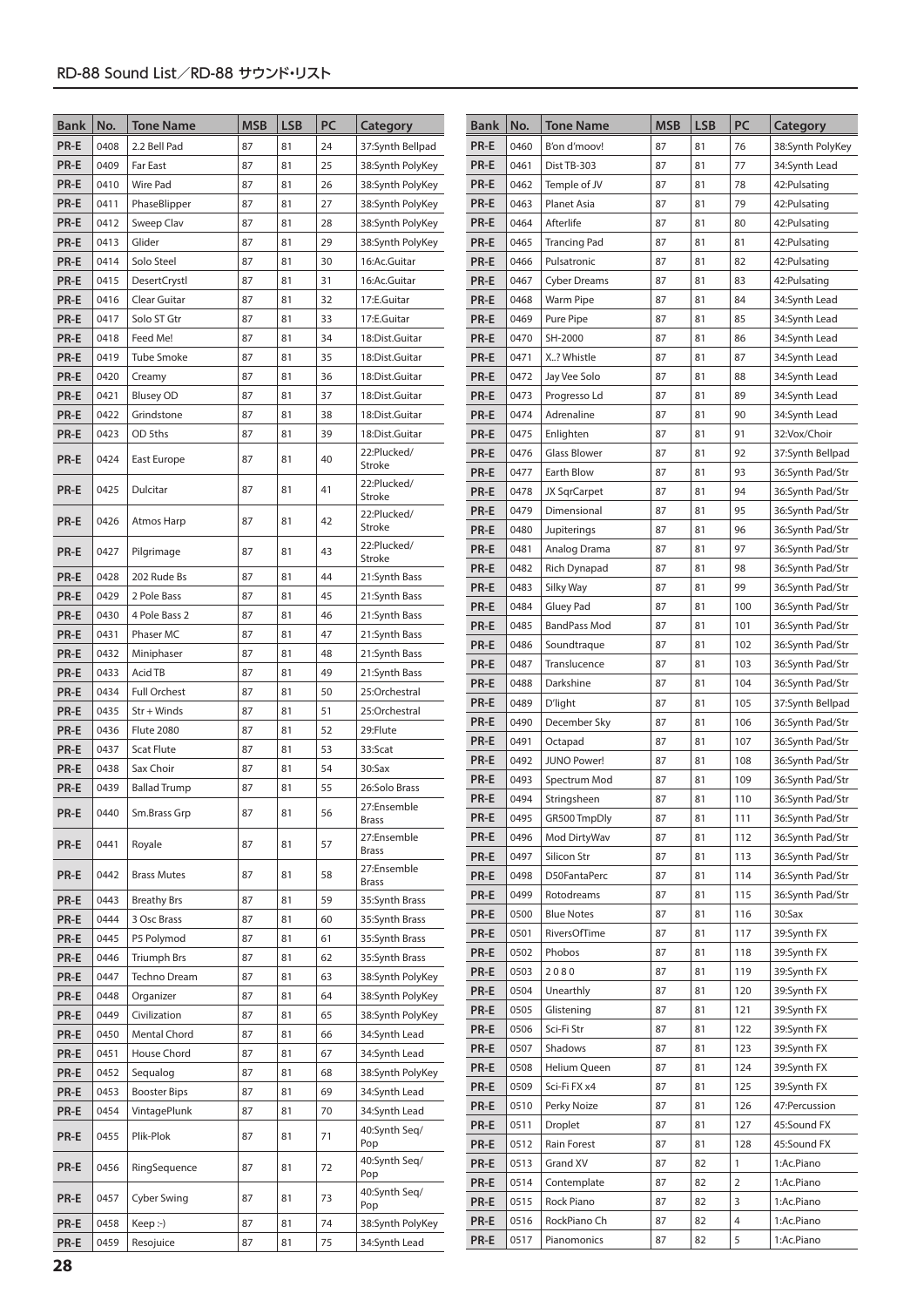| <b>Bank</b> | No.  | <b>Tone Name</b>    | <b>MSB</b> | <b>LSB</b> | PC             | Category         | Bank | No.  | <b>Tone Name</b>    | <b>MSB</b> | <b>LSB</b> | PC  | Category                      |
|-------------|------|---------------------|------------|------------|----------------|------------------|------|------|---------------------|------------|------------|-----|-------------------------------|
| PR-E        | 0518 | Piano+SftPad        | 87         | 82         | 6              | 1:Ac.Piano       | PR-E | 0576 | Vocals: Boys        | 87         | 82         | 64  | 32:Vox/Choir                  |
| PR-E        | 0519 | WarmVoxPiano        | 87         | 82         | $\overline{7}$ | 1:Ac.Piano       | PR-E | 0577 | St. Choir           | 87         | 82         | 65  | 32:Vox/Choir                  |
| PR-E        | 0520 | Y2K Concerto        | 87         | 82         | 8              | 1:Ac.Piano       | PR-E | 0578 | SampleThe80s        | 87         | 82         | 66  | 32:Vox/Choir                  |
| PR-E        | 0521 | Piano+AirPad        | 87         | 82         | 9              | 1:Ac.Piano       | PR-E | 0579 | Sacred Tree         | 87         | 82         | 67  | 32:Vox/Choir                  |
| PR-E        | 0522 | ChoraLeader         | 87         | 82         | 10             | 1:Ac.Piano       | PR-E | 0580 | VP330 OctEko        | 87         | 82         | 68  | 32:Vox/Choir                  |
| PR-E        | 0523 | SparklePiano        | 87         | 82         | 11             | 5:E.Piano2       | PR-E | 0581 | <b>XV Strings</b>   | 87         | 82         | 69  | 24:Ensemble                   |
| PR-E        | 0524 | Retro EP            | 87         | 82         | 12             | 4:E.Piano1       |      |      |                     |            |            |     | <b>Strings</b><br>24:Ensemble |
| PR-E        | 0525 | Fat EP              | 87         | 82         | 13             | 4:E.Piano1       | PR-E | 0582 | <b>Fat Strings</b>  | 87         | 82         | 70  | <b>Strings</b>                |
| PR-E        | 0526 | EP Trem             | 87         | 82         | 14             | 4:E.Piano1       | PR-E | 0583 | Dolce p/m/f         | 87         | 82         | 71  | 24:Ensemble                   |
| PR-E        | 0527 | Phaser Dyno         | 87         | 82         | 15             | 4:E.Piano1       |      |      |                     |            |            |     | <b>Strings</b>                |
| PR-E        | 0528 | Hit EP              | 87         | 82         | 16             | 4:E.Piano1       | PR-E | 0584 | Sad Strings         | 87         | 82         | 72  | 24:Ensemble<br><b>Strings</b> |
| PR-E        | 0529 | <b>Sweet Tynes</b>  | 87         | 82         | 17             | 4:E.Piano1       |      |      |                     |            |            |     | 24:Ensemble                   |
| PR-E        | 0530 | Pluk EP             | 87         | 82         | 18             | 5:E.Piano2       | PR-E | 0585 | Lush Strings        | 87         | 82         | 73  | <b>Strings</b>                |
| PR-E        | 0531 | EP Trip             | 87         | 82         | 19             | 5:E.Piano2       | PR-E | 0586 | Strings4Film        | 87         | 82         | 74  | 24:Ensemble                   |
| PR-E        | 0532 | Ambi EP             | 87         | 82         | 20             | 4:E.Piano1       |      |      |                     |            |            |     | <b>Strings</b>                |
| PR-E        | 0533 | Rholitzer           | 87         | 82         | 21             | 4:E.Piano1       | PR-E | 0587 | Marcato Str         | 87         | 82         | 75  | 24:Ensemble<br><b>Strings</b> |
| PR-E        | 0534 | Wurlie              | 87         | 82         | 22             | 4:E.Piano1       |      |      |                     |            |            |     | 24:Ensemble                   |
| PR-E        | 0535 | FM Delight          | 87         | 82         | 23             | 5:E.Piano2       | PR-E | 0588 | <b>End Titles</b>   | 87         | 82         | 76  | <b>Strings</b>                |
| PR-E        | 0536 | <b>Cutter Clav</b>  | 87         | 82         | 24             | 10:Clav          | PR-E | 0589 | ChmbrQuartet        | 87         | 82         | 77  | 24:Ensemble                   |
| PR-E        | 0537 | Mute Clav D6        | 87         | 82         | 25             | 10:Clav          |      |      |                     |            |            |     | <b>Strings</b>                |
| PR-E        | 0538 | PhazeWahClav        | 87         | 82         | 26             | 10:Clav          | PR-E | 0590 | ChamberSect.        | 87         | 82         | 78  | 24:Ensemble<br><b>Strings</b> |
| PR-E        | 0539 | St.Harpsichd        | 87         | 82         | 27             | 9:Harpsichord    | PR-E | 0591 | FullChmbrStr        | 87         | 82         | 79  | 24:Ensemble                   |
| PR-E        | 0540 | 3PartInventn        | 87         | 82         | 28             | 9:Harpsichord    |      |      |                     |            |            |     | <b>Strings</b>                |
| PR-E        | 0541 | Soft Perky          | 87         | 82         | 29             | 6:E.Organ        | PR-E | 0592 | <b>Tape Strings</b> | 87         | 82         | 80  | 24:Ensemble<br><b>Strings</b> |
| PR-E        | 0542 | Fullness            | 87         | 82         | 30             | 6:E.Organ        | PR-E | 0593 | Henry VIII          | 87         | 82         | 81  | 25:Orchestral                 |
| PR-E        | 0543 | Paleface 1          | 87         | 82         | 31             | 6:E.Organ        | PR-E | 0594 | Prelude             | 87         | 82         | 82  | 25:Orchestral                 |
| PR-E        | 0544 | Paleface 2          | 87         | 82         | 32             | 6:E.Organ        | PR-E | 0595 | Str&Brs Orch        | 87         | 82         | 83  | 25:Orchestral                 |
| PR-E        | 0545 | Soft B              | 87         | 82         | 33             | 6:E.Organ        | PR-E | 0596 | Hornz               | 87         | 82         | 84  | 25:Orchestral                 |
| PR-E        | 0546 | <b>British B</b>    | 87         | 82         | 34             | 6:E.Organ        | PR-E | 0597 | TudorFanfare        | 87         | 82         | 85  | 25:Orchestral                 |
| PR-E        | 0547 | Rocker Org          | 87         | 82         | 35             | 6:E.Organ        | PR-E | 0598 | ChamberPlyrs        | 87         | 82         | 86  | 25:Orchestral                 |
| PR-E        | 0548 | Split B             | 87         | 82         | 36             | 6:E.Organ        | PR-E | 0599 | Flute/Clari         | 87         | 82         | 87  | 28:Wind                       |
| PR-E        | 0549 | PercInterval        | 87         | 82         | 37             | 6:E.Organ        | PR-E | 0600 | Orch Reeds          | 87         | 82         | 88  | 28:Wind                       |
| PR-E        | 0550 | Happy 60s           | 87         | 82         | 38             | 6:E.Organ        | PR-E | 0601 | <b>Dual Flutes</b>  | 87         | 82         | 89  | 29:Flute                      |
| PR-E        | 0551 | 96 Years            | 87         | 82         | 39             | 6:E.Organ        | PR-E | 0602 | Jazzer Flute        | 87         | 82         | 90  | 29:Flute                      |
| PR-E        | 0552 | Glory Us Rok        | 87         | 82         | 40             | 6:E.Organ        | PR-E | 0603 | LegatoBamboo        | 87         | 82         | 91  | 29:Flute                      |
| PR-E        | 0553 | Church Harmn        | 87         | 82         | 41             | 7:Pipe Organ     | PR-E | 0604 | Ambience Flt        | 87         | 82         | 92  | 29:Flute                      |
| PR-E        | 0554 | Cathdr Harmn        | 87         | 82         | 42             | 7:Pipe Organ     | PR-E | 0605 | The Andes           | 87         | 82         | 93  | 29:Flute                      |
| PR-E        | 0555 | Morph Pad           | 87         | 82         | 43             | 36:Synth Pad/Str | PR-E | 0606 | Deja Vlute          | 87         | 82         | 94  | 29:Flute                      |
| PR-E        | 0556 | Air Pad             | 87         | 82         | 44             | 36:Synth Pad/Str |      |      |                     |            |            |     | 27:Ensemble                   |
| PR-E        | 0557 | Soft Padding        | 87         | 82         | 45             | 36:Synth Pad/Str | PR-E | 0607 | <b>Simply Brass</b> | 87         | 82         | 95  | <b>Brass</b>                  |
| PR-E        | 0558 | Warmth Pad          | 87         | 82         | 46             | 36:Synth Pad/Str | PR-E | 0608 | <b>FullSt Brass</b> | 87         | 82         | 96  | 27:Ensemble                   |
| PR-E        | 0559 | ClassicJPpad        | 87         | 82         | 47             | 36:Synth Pad/Str |      |      |                     |            |            |     | <b>Brass</b><br>27:Ensemble   |
| PR-E        | 0560 | Jupiter Str         | 87         | 82         | 48             | 36:Synth Pad/Str | PR-E | 0609 | Dragnet             | 87         | 82         | 97  | <b>Brass</b>                  |
| PR-E        | 0561 | Fat Pad             | 87         | 82         | 49             | 36:Synth Pad/Str | PR-E | 0610 | NewR&RBrass         | 87         | 82         | 98  | 27:Ensemble                   |
| PR-E        | 0562 | GR700 Pad           | 87         | 82         | 50             | 36:Synth Pad/Str |      |      |                     |            |            |     | <b>Brass</b>                  |
| PR-E        | 0563 | Paradise            | 87         | 82         | 51             | 37:Synth Bellpad | PR-E | 0611 | <b>Tower Trumps</b> | 87         | 82         | 99  | 27:Ensemble<br><b>Brass</b>   |
| PR-E        | 0564 | Moonchimes          | 87         | 82         | 52             | 37:Synth Bellpad |      |      |                     |            |            |     | 27:Ensemble                   |
| PR-E        | 0565 | SusPed Swap         | 87         | 82         | 53             | 36:Synth Pad/Str | PR-E | 0612 | BigBrassBand        | 87         | 82         | 100 | <b>Brass</b>                  |
| PR-E        | 0566 | PhasingPad          | 87         | 82         | 54             | 36:Synth Pad/Str | PR-E | 0613 | Lil'BigHornz        | 87         | 82         | 101 | 27:Ensemble                   |
| PR-E        | 0567 | <b>Ethereal Str</b> | 87         | 82         | 55             | 36:Synth Pad/Str |      |      |                     |            |            |     | <b>Brass</b>                  |
| PR-E        | 0568 | Velcropad           | 87         | 82         | 56             | 36:Synth Pad/Str | PR-E | 0614 | VoyagerBrass        | 87         | 82         | 102 | 27:Ensemble<br><b>Brass</b>   |
| PR-E        | 0569 | NothrnLights        | 87         | 82         | 57             | 36:Synth Pad/Str | PR-E |      |                     |            |            | 103 | 27:Ensemble                   |
| PR-E        | 0570 | Sun Dive            | 87         | 82         | 58             | 36:Synth Pad/Str |      | 0615 | Symph Horns         | 87         | 82         |     | <b>Brass</b>                  |
| PR-E        | 0571 | Brite Vox 1         | 87         | 82         | 59             | 32:Vox/Choir     | PR-E | 0616 | Trombone Atm        | 87         | 82         | 104 | 26:Solo Brass                 |
| PR-E        | 0572 | Brite Vox 2         | 87         | 82         | 60             | 32:Vox/Choir     | PR-E | 0617 | XV Trombone         | 87         | 82         | 105 | 26:Solo Brass                 |
| PR-E        | 0573 | Ooh)Aah Mod         | 87         | 82         | 61             | 32:Vox/Choir     | PR-E | 0618 | XV Trumpet          | 87         | 82         | 106 | 26:Solo Brass                 |
| PR-E        | 0574 | Vocals: Ooh         | 87         | 82         | 62             | 32:Vox/Choir     | PR-E | 0619 | <b>JupiterHorns</b> | 87         | 82         | 107 | 35:Synth Brass                |
| PR-E        | 0575 | Vocals: Scat        | 87         | 82         | 63             | 33:Scat          | PR-E | 0620 | Solo SoprSax        | 87         | 82         | 108 | 30:Sax                        |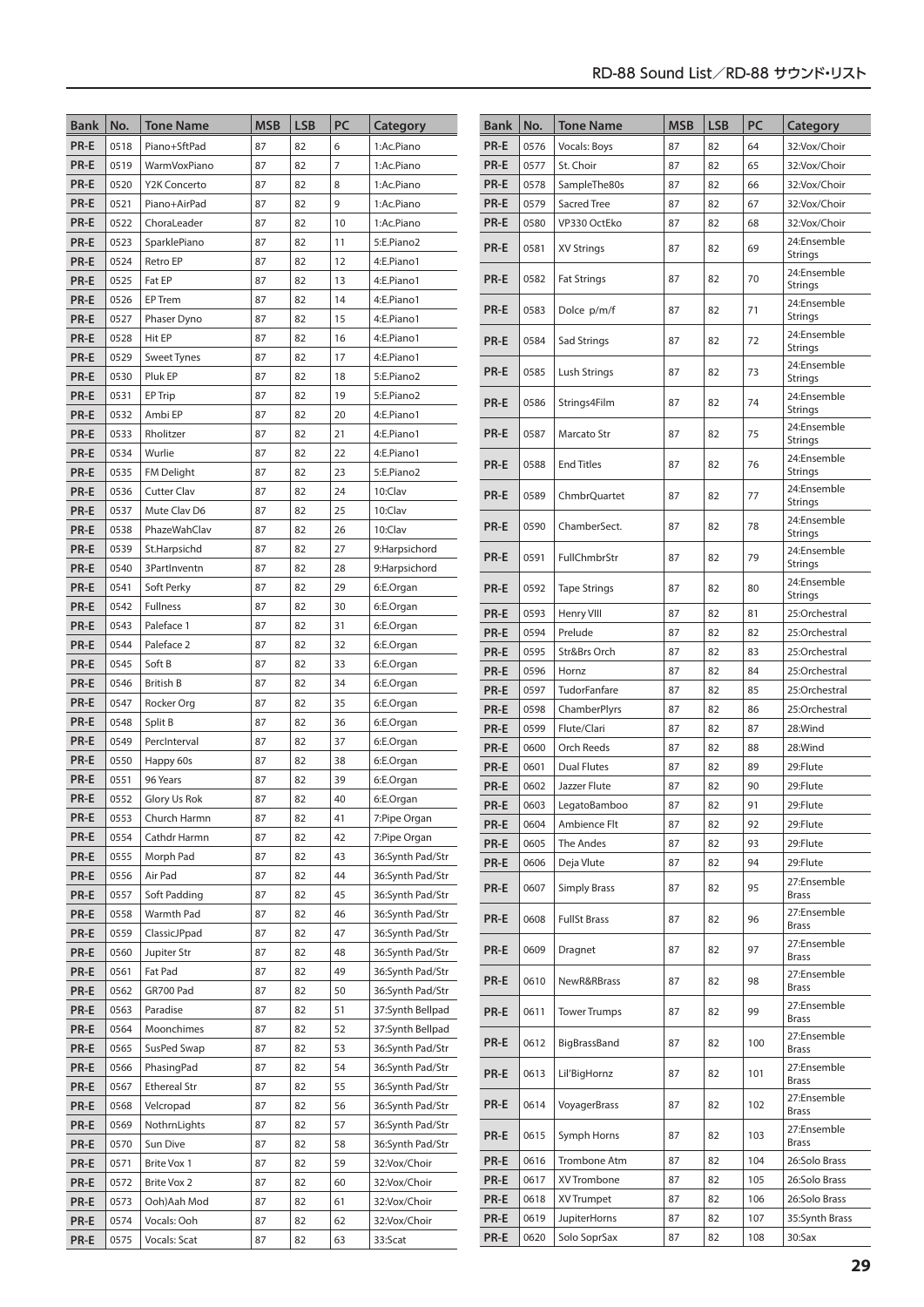| <b>Bank</b>  | No.          | <b>Tone Name</b>                    | <b>MSB</b> | <b>LSB</b> | PC             | Category                       | <b>Bank</b>  | No.          | <b>Tone Name</b>                 | <b>MSB</b> | <b>LSB</b> | PC       | Category                             |
|--------------|--------------|-------------------------------------|------------|------------|----------------|--------------------------------|--------------|--------------|----------------------------------|------------|------------|----------|--------------------------------------|
| PR-E         | 0621         | Solo AltoSax                        | 87         | 82         | 109            | 30:Sax                         | PR-E         | 0679         | Plug n'Play                      | 87         | 83         | 39       | 17:E.Guitar                          |
| PR-E         | 0622         | XV DynoTenor                        | 87         | 82         | 110            | 30:Sax                         | PR-E         | 0680         | Fab 4 Guitar                     | 87         | 83         | 40       | 17:E.Guitar                          |
| PR-E         | 0623         | Honker Bari                         | 87         | 82         | 111            | $30:$ Sax                      | PR-E         | 0681         | Searing Lead                     | 87         | 83         | 41       | 18:Dist.Guitar                       |
| PR-E         | 0624         | <b>Full Saxz</b>                    | 87         | 82         | 112            | $30:$ Sax                      | PR-E         | 0682         | Punker                           | 87         | 83         | 42       | 18:Dist.Guitar                       |
| PR-E         | 0625         | <b>Soaring Hrns</b>                 | 87         | 82         | 113            | 35:Synth Brass                 | PR-E         | 0683         | LouderPlease                     | 87         | 83         | 43       | 18:Dist.Guitar                       |
| PR-E         | 0626         | Glass Orbit                         | 87         | 82         | 114            | 37:Synth Bellpad               | PR-E         | 0684         | XV Upright                       | 87         | 83         | 44       | 19:Ac.Bass                           |
| PR-E         | 0627         | 5th Atm / Aft                       | 87         | 82         | 115            | 36:Synth Pad/Str               | PR-E         | 0685         | XV Ac.Bass                       | 87         | 83         | 45       | 19:Ac.Bass                           |
| PR-E         | 0628         | Lo-fi Sweep                         | 87         | 82         | 116            | 36:Synth Pad/Str               | PR-E         | 0686         | LookMaNoFret                     | 87         | 83         | 46       | 20:E.Bass                            |
| PR-E         | 0629         | Modular Life                        | 87         | 82         | 117            | 36:Synth Pad/Str               | PR-E         | 0687         | XV Fretless                      | 87         | 83         | 47       | 20:E.Bass                            |
| PR-E         | 0630         | Oscillations                        | 87         | 82         | 118            | 38:Synth PolyKey               | PR-E         | 0688         | <b>Basic F'less</b>              | 87         | 83         | 48       | 20:E.Bass                            |
| PR-E         | 0631         | Combing                             | 87         | 82         | 119            | 36:Synth Pad/Str               | PR-E         | 0689         | 8-str F'less                     | 87         | 83         | 49       | 20:E.Bass                            |
| PR-E         | 0632         | Rolling 5ths                        | 87         | 82         | 120            | 36:Synth Pad/Str               | PR-E         | 0690         | <b>Tap Bass</b>                  | 87         | 83         | 50       | 20:E.Bass                            |
| PR-E         | 0633         | Analogue Str                        | 87         | 82         | 121            | 36:Synth Pad/Str               | PR-E         | 0691         | Pop Bass                         | 87         | 83         | 51       | 20:E.Bass                            |
| PR-E         | 0634         | Lunar Strngs                        | 87         | 82         | 122            | 36:Synth Pad/Str               | PR-E         | 0692         | P.Bs Chorus                      | 87         | 83         | 52       | 20:E.Bass                            |
| PR-E         | 0635         | <b>BPFsweep Mod</b>                 | 87         | 82         | 123            | 38:Synth PolyKey               | PR-E         | 0693         | TremCho Bs                       | 87         | 83         | 53       | 20:E.Bass                            |
| PR-E         | 0636         | Queen V                             | 87         | 82         | 124            | 38:Synth PolyKey               | PR-E         | 0694         | Creamy Bass                      | 87         | 83         | 54       | 21:Synth Bass                        |
| PR-E         | 0637         | SkinnyBounce                        | 87         | 82         | 125            | 38:Synth PolyKey               | PR-E         | 0695         | <b>Buster Bass</b>               | 87         | 83         | 55       | 21:Synth Bass                        |
| PR-E         | 0638         | SquareBounce                        | 87         | 82         | 126            | 38:Synth PolyKey               | PR-E         | 0696         | TB Squelch                       | 87         | 83         | 56       | 21:Synth Bass                        |
| PR-E         | 0639         | Galactic                            | 87         | 82         | 127            | 38:Synth PolyKey               | PR-E         | 0697         | Ticker Bass                      | 87         | 83         | 57       | 21:Synth Bass                        |
| PR-E         | 0640         | Powerwiggle                         | 87         | 82         | 128            | 38:Synth PolyKey               | PR-E         | 0698         | Muscle Bass                      | 87         | 83         | 58       | 21:Synth Bass                        |
| PR-E         | 0641         | 80s Retrosyn                        | 87         | 83         | $\mathbf{1}$   | 38:Synth PolyKey               | PR-E         | 0699         | Grounded Bs                      | 87         | 83         | 59       | 21:Synth Bass                        |
| PR-E         | 0642         | Power Stack                         | 87         | 83         | 2              | 38:Synth PolyKey               | PR-E         | 0700         | West End Bs                      | 87         | 83         | 60       | 21:Synth Bass                        |
| PR-E         | 0643         | Don't Jump                          | 87         | 83         | 3              | 38:Synth PolyKey               | PR-E         | 0701         | Snap Bass                        | 87         | 83         | 61       | 21:Synth Bass                        |
| PR-E         | 0644         | <b>Big Bubbles</b>                  | 87         | 83         | $\overline{4}$ | 38:Synth PolyKey               | PR-E         | 0702         | 700 Bassboy                      | 87         | 83         | 62       | 21:Synth Bass                        |
| PR-E         | 0645         | X-mod Sweep                         | 87         | 83         | 5              | 38:Synth PolyKey               | PR-E         | 0703         | 8VCO MonoSyn                     | 87         | 83         | 63       | 21:Synth Bass                        |
| PR-E         | 0646         | Bag O'Bones                         | 87         | 83         | 6              | 38:Synth PolyKey               | PR-E         | 0704         | ResoMoist Bs                     | 87         | 83         | 64       | 21:Synth Bass                        |
| PR-E         | 0647         | AirSoThin                           | 87         | 83         | 7              | 38:Synth PolyKey               | PR-E         | 0705         | Kickin' Bass                     | 87         | 83         | 65       | 21:Synth Bass                        |
| PR-E         | 0648         | Analogical                          | 87         | 83         | 8              | 38:Synth PolyKey               | PR-E         | 0706         | Sub Zero                         | 87         | 83         | 66       | 21:Synth Bass                        |
| PR-E         | 0649         | <b>Waspy Pulse</b>                  | 87         | 83         | 9              | 38:Synth PolyKey               | PR-E         | 0707         | Liquid Bass                      | 87         | 83         | 67       | 21:Synth Bass                        |
| PR-E         | 0650         |                                     | 87         | 83         |                |                                |              | 0708         |                                  | 87         | 83         |          |                                      |
| PR-E         |              | Soaring Saws                        | 87         |            | 10             | 34:Synth Lead                  | PR-E<br>PR-E |              | <b>Hefty Bass</b>                | 87         |            | 68<br>69 | 21:Synth Bass                        |
|              | 0651         | Square Roots<br><b>BOG</b>          | 87         | 83<br>83   | 11             | 34:Synth Lead                  |              | 0709         | Severe Ow Bs                     | 87         | 83         | 70       | 21:Synth Bass                        |
| PR-E         | 0652         |                                     | 87         |            | 12             | 34:Synth Lead                  | PR-E         | 0710         | Chime Bells                      | 87         | 83<br>83   |          | 14:Bell                              |
| PR-E         | 0653<br>0654 | <b>Talking Box</b><br>Retro Lead    | 87         | 83<br>83   | 13<br>14       | 34:Synth Lead                  | PR-E         | 0711<br>0712 | Celestabox<br><b>Brass Tubes</b> | 87         | 83         | 71<br>72 | 11:Celesta                           |
| PR-E<br>PR-E | 0655         |                                     | 87         | 83         | 15             | 34:Synth Lead<br>34:Synth Lead | PR-E<br>PR-E | 0713         | <b>Dreams East</b>               | 87         | 83         | 73       | 26:Solo Brass                        |
| PR-E         | 0656         | LivingInSync<br><b>Leads United</b> | 87         | 83         | 16             |                                | PR-E         | 0714         |                                  | 87         | 83         | 74       | 38:Synth PolyKey<br>38:Synth PolyKey |
| PR-E         | 0657         | Dirty Sync                          | 87         | 83         | 17             | 34:Synth Lead                  |              |              | Synergistic                      |            |            |          | 22:Plucked/                          |
| PR-E         | 0658         | DistortaSync                        | 87         | 83         | 18             | 34:Synth Lead<br>34:Synth Lead | PR-E         | 0715         | Andreas Cave                     | 87         | 83         | 75       | Stroke                               |
| PR-E         | 0659         | Blistering                          | 87         | 83         | 19             |                                | PR-E         | 0716         | AmbiPizza                        | 87         | 83         | 76       | 22:Plucked/                          |
| PR-E         | 0660         | Guttural                            | 87         | 83         | 20             | 34:Synth Lead<br>34:Synth Lead |              |              |                                  |            |            |          | Stroke                               |
| PR-E         | 0661         | Flyin' High                         | 87         | 83         | 21             | 34:Synth Lead                  | PR-E         | 0717         | Voxy Nylon                       | 87         | 83         | 77       | 22:Plucked/<br>Stroke                |
| PR-E         | 0662         | Soft Tooth                          | 87         | 83         | 22             | 34:Synth Lead                  |              |              |                                  |            |            |          | 22:Plucked/                          |
| PR-E         | 0663         | Soaring Sqr                         | 87         | 83         | 23             | 34:Synth Lead                  | PR-E         | 0718         | EastrnEurope                     | 87         | 83         | 78       | Stroke                               |
| PR-E         | 0664         | Soaring Sync                        | 87         | 83         | 24             | 34:Synth Lead                  | PR-E         | 0719         | Celtic Harp                      | 87         | 83         | 79       | 22:Plucked/                          |
| PR-E         | 0665         | Nasal Spray                         | 87         | 83         | 25             | 34:Synth Lead                  |              |              |                                  |            |            |          | Stroke<br>22:Plucked/                |
| PR-E         | 0666         | Lamb Lead                           | 87         | 83         | 26             | 34:Synth Lead                  | PR-E         | 0720         | Reso Sitar                       | 87         | 83         | 80       | Stroke                               |
| PR-E         | 0667         | Creamer                             | 87         | 83         | 27             | 34:Synth Lead                  | PR-E         | 0721         | The Ganges                       | 87         | 83         | 81       | 22:Plucked/                          |
| PR-E         | 0668         | Sine System                         | 87         | 83         | 28             | 34:Synth Lead                  |              |              |                                  |            |            |          | Stroke                               |
| PR-E         | 0669         | Soft Nylon                          | 87         | 83         | 29             | 16:Ac.Guitar                   | PR-E         | 0722         | MountainFolk                     | 87         | 83         | 82       | 22:Plucked/<br>Stroke                |
|              |              |                                     |            |            |                |                                |              |              |                                  |            |            |          | 22:Plucked/                          |
| PR-E         | 0670         | Nylozzicato                         | 87         | 83         | 30             | 16:Ac.Guitar                   | PR-E         | 0723         | Byzantine                        | 87         | 83         | 83       | Stroke                               |
| PR-E         | 0671         | Mutezzicato                         | 87         | 83         | 31             | 16:Ac.Guitar                   | PR-E         | 0724         | AsiaPlectrum                     | 87         | 83         | 84       | 22:Plucked/                          |
| PR-E         | 0672         | <b>Hybrid Nylon</b>                 | 87         | 83         | 32             | 16:Ac.Guitar                   |              |              |                                  |            |            |          | Stroke                               |
| PR-E         | 0673         | XV SteelGt 1                        | 87         | 83         | 33             | 16:Ac.Guitar                   | PR-E         | 0725         | VelHarp)Harm                     | 87         | 83         | 85       | 22:Plucked/<br>Stroke                |
| PR-E         | 0674         | XV SteelGt 2                        | 87         | 83         | 34             | 16:Ac.Guitar                   |              |              |                                  |            |            |          | 22:Plucked/                          |
| PR-E         | 0675         | Comp'Steel                          | 87         | 83         | 35             | 16:Ac.Guitar                   | PR-E         | 0726         | Pluckaphone                      | 87         | 83         | 86       | Stroke                               |
| PR-E         | 0676         | Double Steel                        | 87         | 83         | 36             | 16:Ac.Guitar                   | PR-E         | 0727         | Slap Timps                       | 87         | 83         | 87       | 47:Percussion                        |
| PR-E         | 0677         | Folk Guitar<br>SpanishNight         | 87<br>87   | 83<br>83   | 37             | 16:Ac.Guitar                   | PR-E         | 0728         | Suite Combo                      | 87         | 83         | 88       | 32: Vox/Choir                        |
| PR-E         | 0678         |                                     |            |            | 38             | 16:Ac.Guitar                   |              |              |                                  |            |            |          |                                      |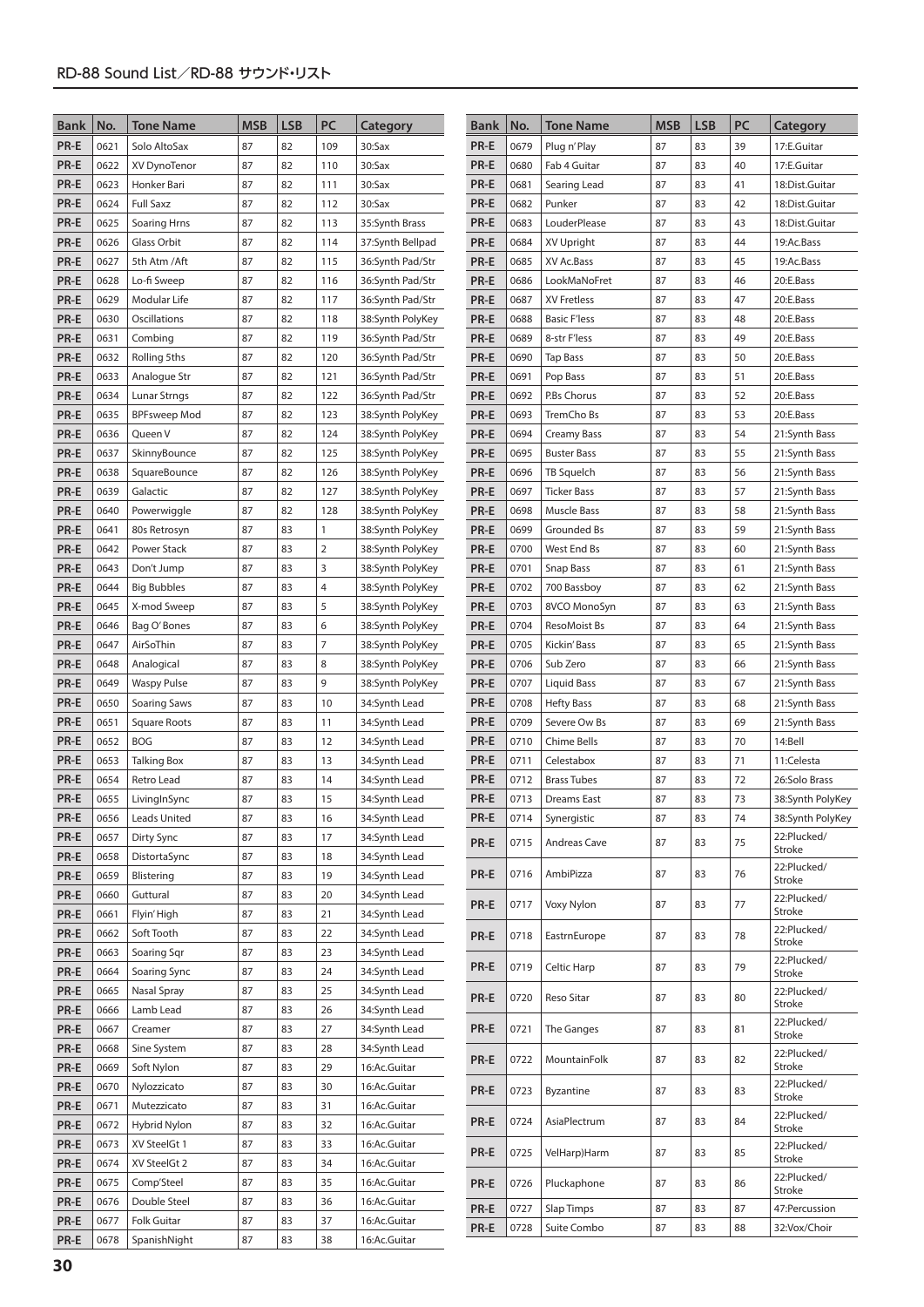| <b>Bank</b>  | No.          | <b>Tone Name</b>           | <b>MSB</b> | <b>LSB</b> | PC             | Category                          | <b>Bank</b> | No.  | <b>Tone Name</b>    | <b>MSB</b> | <b>LSB</b> | PC | Category                      |
|--------------|--------------|----------------------------|------------|------------|----------------|-----------------------------------|-------------|------|---------------------|------------|------------|----|-------------------------------|
| PR-E         | 0729         | <b>Jet Voxs</b>            | 87         | 83         | 89             | 32:Vox/Choir                      | PR-E        | 0786 | S.O.S.trings        | 87         | 84         | 18 | 42: Pulsating                 |
| PR-E         | 0730         | Dirty Hit                  | 87         | 83         | 90             | 44:Hit                            | PR-E        | 0787 | Syncronicity        | 87         | 84         | 19 | 42: Pulsating                 |
| PR-E         | 0731         | MOVE!                      | 87         | 83         | 91             | 44:Hit                            | PR-E        | 0788 | DanceMachina        | 87         | 84         | 20 | 42: Pulsating                 |
| PR-E         | 0732         | <b>Reel Slam</b>           | 87         | 83         | 92             | 44:Hit                            | PR-E        | 0789 | Vox Chopper         | 87         | 84         | 21 | 42: Pulsating                 |
| PR-E         | 0733         | OffTheRecord               | 87         | 83         | 93             | 44:Hit                            | PR-E        | 0790 | SlicingSyVox        | 87         | 84         | 22 | 42: Pulsating                 |
| PR-E         | 0734         | 2ndRateChord               | 87         | 83         | 94             | 34:Synth Lead                     | PR-E        | 0791 | PressureDome        | 87         | 84         | 23 | 42: Pulsating                 |
| PR-E         | 0735         | RageInYouth                | 87         | 83         | 95             | 34:Synth Lead                     | PR-E        | 0792 | Ouasar/Aft          | 87         | 84         | 24 | 42: Pulsating                 |
| PR-E         | 0736         | MinorIncidnt               | 87         | 83         | 96             | 34:Synth Lead                     | PR-E        | 0793 | lonizer             | 87         | 84         | 25 | 42: Pulsating                 |
| PR-E         | 0737         | Phunky DC                  | 87         | 83         | 97             | 34:Synth Lead                     | PR-E        | 0794 | MilleniumStr        | 87         | 84         | 26 | 42: Pulsating                 |
| PR-E         | 0738         | Agent X                    | 87         | 83         | 98             | 34:Synth Lead                     | PR-E        | 0795 | <b>Bounce Baby!</b> | 87         | 84         | 27 | 42: Pulsating                 |
| PR-E         | 0739         | Winky                      | 87         | 83         | 99             | 40:Synth Seg/                     | PR-E        | 0796 | <b>Bounce Daddy</b> | 87         | 84         | 28 | 42: Pulsating                 |
|              |              |                            |            |            |                | Pop                               | PR-E        | 0797 | <b>Bounce Mama!</b> | 87         | 84         | 29 | 42: Pulsating                 |
| PR-E         | 0740         | Looney 2nz                 | 87         | 83         | 100            | 34:Synth Lead                     | PR-E        | 0798 | <b>Bounce Noize</b> | 87         | 84         | 30 | 42: Pulsating                 |
| PR-E         | 0741         | Shortrave                  | 87         | 83         | 101            | 38:Synth PolyKey                  | PR-E        | 0799 | What a Gate!        | 87         | 84         | 31 | 42: Pulsating                 |
| PR-E         | 0742         | DeeperBeeper               | 87         | 83         | 102            | 34:Synth Lead                     | PR-E        | 0800 | Mini Seguenz        | 87         | 84         | 32 | 42: Pulsating                 |
| PR-E         | 0743         | Percolator                 | 87         | 83         | 103            | 38:Synth PolyKey                  | PR-E        | 0801 | Slice & Dice        | 87         | 84         | 33 | 42: Pulsating                 |
| PR-E         | 0744<br>0745 | Filter Morph               | 87<br>87   | 83<br>83   | 104            | 38:Synth PolyKey                  | PR-E        | 0802 | BrushingSaw1        | 87         | 84         | 34 | 42: Pulsating                 |
| PR-E<br>PR-E | 0746         | Choir Bounce<br>Rippling   | 87         | 83         | 105<br>106     | 38:Synth PolyKey<br>42: Pulsating | PR-E        | 0803 | BrushingSaw2        | 87         | 84         | 35 | 42: Pulsating                 |
| PR-E         | 0747         | SteppingPhsr               | 87         | 83         | 107            | 42: Pulsating                     | PR-E        | 0804 | Cultivate           | 87         | 84         | 36 | 42: Pulsating                 |
| PR-E         | 0748         | <b>Trance Fair</b>         | 87         | 83         | 108            | 42: Pulsating                     | PR-E        | 0805 | 5080 Random         | 87         | 84         | 37 | 42: Pulsating                 |
| PR-E         | 0749         | GermanBounce               | 87         | 83         | 109            | 42: Pulsating                     | PR-E        | 0806 | XV Stepping         | 87         | 84         | 38 | 36:Synth Pad/Str              |
| PR-E         | 0750         | Acid JaZZ                  | 87         | 83         | 110            | 42: Pulsating                     | PR-E        | 0807 | India Garden        | 87         | 84         | 39 | 36:Synth Pad/Str              |
| PR-E         | 0751         | Cutter>ModWh               | 87         | 83         | 111            | 42: Pulsating                     | PR-E        | 0808 | <b>Belly Pad</b>    | 87         | 84         | 40 | 37:Synth Bellpad              |
| PR-E         | 0752         | <b>Blades</b>              | 87         | 83         | 112            | 42: Pulsating                     | PR-E        | 0809 | Spectre             | 87         | 84         | 41 | 37:Synth Bellpad              |
| PR-E         | 0753         | Mad Bender                 | 87         | 83         | 113            | 42: Pulsating                     | PR-E        | 0810 | SoaringHrns2        | 87         | 84         | 42 | 35:Synth Brass                |
| PR-E         | 0754         | Shapeshifter               | 87         | 83         | 114            | 39:Synth FX                       | PR-E        | 0811 | Sabbath Day         | 87         | 84         | 43 | 36:Synth Pad/Str              |
| PR-E         | 0755         | ForestMoon                 | 87         | 83         | 115            | 39:Synth FX                       | PR-E        | 0812 | <b>XV BlowPad</b>   | 87         | 84         | 44 | 36:Synth Pad/Str              |
| PR-E         | 0756         | Predator 2                 | 87         | 83         | 116            | 39:Synth FX                       | PR-E        | 0813 | <b>White Arcade</b> | 87         | 84         | 45 | 36:Synth Pad/Str              |
| PR-E         | 0757         | Dark Side                  | 87         | 83         | 117            | 39:Synth FX                       | PR-E        | 0814 | <b>Borealis</b>     | 87         | 84         | 46 | 36:Synth Pad/Str              |
| PR-E         | 0758         | <b>The Beast</b>           | 87         | 83         | 118            | 39:Synth FX                       | PR-E        | 0815 | OvertoneScan        | 87         | 84         | 47 | 36:Synth Pad/Str              |
| PR-E         | 0759         | X-mod Reso                 | 87         | 83         | 119            | 39:Synth FX                       | PR-E        | 0816 | <b>Whisper Vox</b>  | 87         | 84         | 48 | 32:Vox/Choir                  |
| PR-E         | 0760         | <b>Planet Meta</b>         | 87         | 83         | 120            | 39:Synth FX                       | PR-E        | 0817 | Jupiter 21          | 87         | 84         | 49 | 24:Ensemble<br>Strings        |
| PR-E         | 0761         | Nexus                      | 87         | 83         | 121            | 39:Synth FX                       | PR-E        | 0818 | <b>Filt Strings</b> | 87         | 84         | 50 | 24:Ensemble                   |
| PR-E         | 0762         | Halographix                | 87         | 83         | 122            | 39:Synth FX                       |             |      |                     |            |            |    | Strings                       |
| PR-E         | 0763         | Moon Rise                  | 87         | 83         | 123            | 39:Synth FX                       | PR-E        | 0819 | HybStringsXV        | 87         | 84         | 51 | 24:Ensemble<br><b>Strings</b> |
| PR-E         | 0764         | Gruvacious                 | 87         | 83         | 124            | 39:Synth FX                       | PR-E        | 0820 | Soft Symphny        | 87         | 84         | 52 | 25:Orchestral                 |
| PR-E         | 0765         | <b>Windy Dunes</b>         | 87         | 83         | 125            | 39:Synth FX                       | PR-E        | 0821 | Wood Symphny        | 87         | 84         | 53 | 25:Orchestral                 |
| PR-E         | 0766         | Ice Blasts                 | 87         | 83         | 126            | 39:Synth FX                       | PR-E        | 0822 | HybOrchestra        | 87         | 84         | 54 | 25:Orchestral                 |
| PR-E         | 0767         | <b>Ringy Thingy</b>        | 87         | 83         | 127            | 39:Synth FX                       | PR-E        | 0823 | <b>Brassy Symph</b> | 87         | 84         | 55 | 25:Orchestral                 |
| PR-E         | 0768         | Atmospherics               | 87         | 83         | 128            | 39:Synth FX                       | PR-E        | 0824 | <b>Biggie Brass</b> | 87         | 84         | 56 | 27:Ensemble                   |
| PR-E         | 0769         | Power Octs                 | 87         | 84         | $\mathbf{1}$   | 1:Ac.Piano                        |             |      |                     |            |            |    | <b>Brass</b>                  |
| PR-E         | 0770         | WaterPiano2                | 87         | 84         | $\overline{2}$ | 2:Pop Piano                       | PR-E        | 0825 | BiggieBrass2        | 87         | 84         | 57 | 27:Ensemble<br>Brass          |
| PR-E         | 0771         | Swimming EP                | 87         | 84         | 3              | 5:E.Piano2                        | PR-E        | 0826 | LA Sax's            | 87         | 84         | 58 | 30:Sax                        |
| PR-E         | 0772         | <b>XV Crystal</b>          | 87         | 84         | $\overline{4}$ | 5:E.Piano2                        | PR-E        | 0827 | Wind Wood           | 87         | 84         | 59 | 28:Wind                       |
| PR-E         | 0773         | Cold Roadz                 | 87         | 84         | 5              | 5:E.Piano2                        | PR-E        | 0828 | Lonely Oboe         | 87         | 84         | 60 | 28:Wind                       |
| PR-E         | 0774         | <b>Back EP</b>             | 87         | 84         | 6              | 4:E.Piano1                        | PR-E        | 0829 | Harmonica XV        | 87         | 84         | 61 | 13: Harmonica                 |
| PR-E         | 0775         | Amped Wurlie               | 87         | 84         | $\overline{7}$ | 4:E.Piano1                        | PR-E        | 0830 | <b>Tooters Lead</b> | 87         | 84         | 62 | 29:Flute                      |
| PR-E         | 0776         | Dirty Wurlie               | 87         | 84         | 8              | 4:E.Piano1                        | PR-E        | 0831 | Digi Phased         | 87         | 84         | 63 | 38:Synth PolyKey              |
| PR-E         | 0777         | Musicbox XV                | 87         | 84         | 9              | 14:Bell                           | PR-E        | 0832 | Synth Ethics        | 87         | 84         | 64 | 38:Synth PolyKey              |
| PR-E         | 0778         | Klubb Organ                | 87         | 84         | 10             | 6:E.Organ                         | PR-E        | 0833 | Harm is Fine        | 87         | 84         | 65 | 38:Synth PolyKey              |
| PR-E         | 0779         | Drew's Bee                 | 87         | 84         | 11             | 6:E.Organ                         | PR-E        | 0834 | D-2000              | 87         | 84         | 66 | 37:Synth Bellpad              |
| PR-E         | 0780         | Velvet Organ               | 87         | 84         | 12             | 6:E.Organ                         | PR-E        | 0835 | <b>Ackward East</b> | 87         | 84         | 67 | 38:Synth PolyKey              |
| PR-E<br>PR-E | 0781         | Distorted B                | 87         | 84         | 13<br>14       | 6:E.Organ                         | PR-E        | 0836 | Powersoaker         | 87         | 84         | 68 | 34:Synth Lead                 |
|              | 0782<br>0783 | Radikal B                  | 87<br>87   | 84<br>84   | 15             | 6:E.Organ                         | PR-E        | 0837 | Mean Thing          | 87         | 84         | 69 | 34:Synth Lead                 |
| PR-E<br>PR-E | 0784         | Boogie Organ<br>Mood Ringz | 87         | 84         | 16             | 6:E.Organ<br>42: Pulsating        | PR-E        | 0838 | Jet Sync            | 87         | 84         | 70 | 34:Synth Lead                 |
|              |              | Wedo-Wodo                  | 87         | 84         | 17             | 42: Pulsating                     | PR-E        | 0839 | Crying Solo         | 87         | 84         | 71 | 18:Dist.Guitar                |
| PR-E         | 0785         |                            |            |            |                |                                   | PR-E        | 0840 | Southern Fry        | 87         | 84         | 72 | 18:Dist.Guitar                |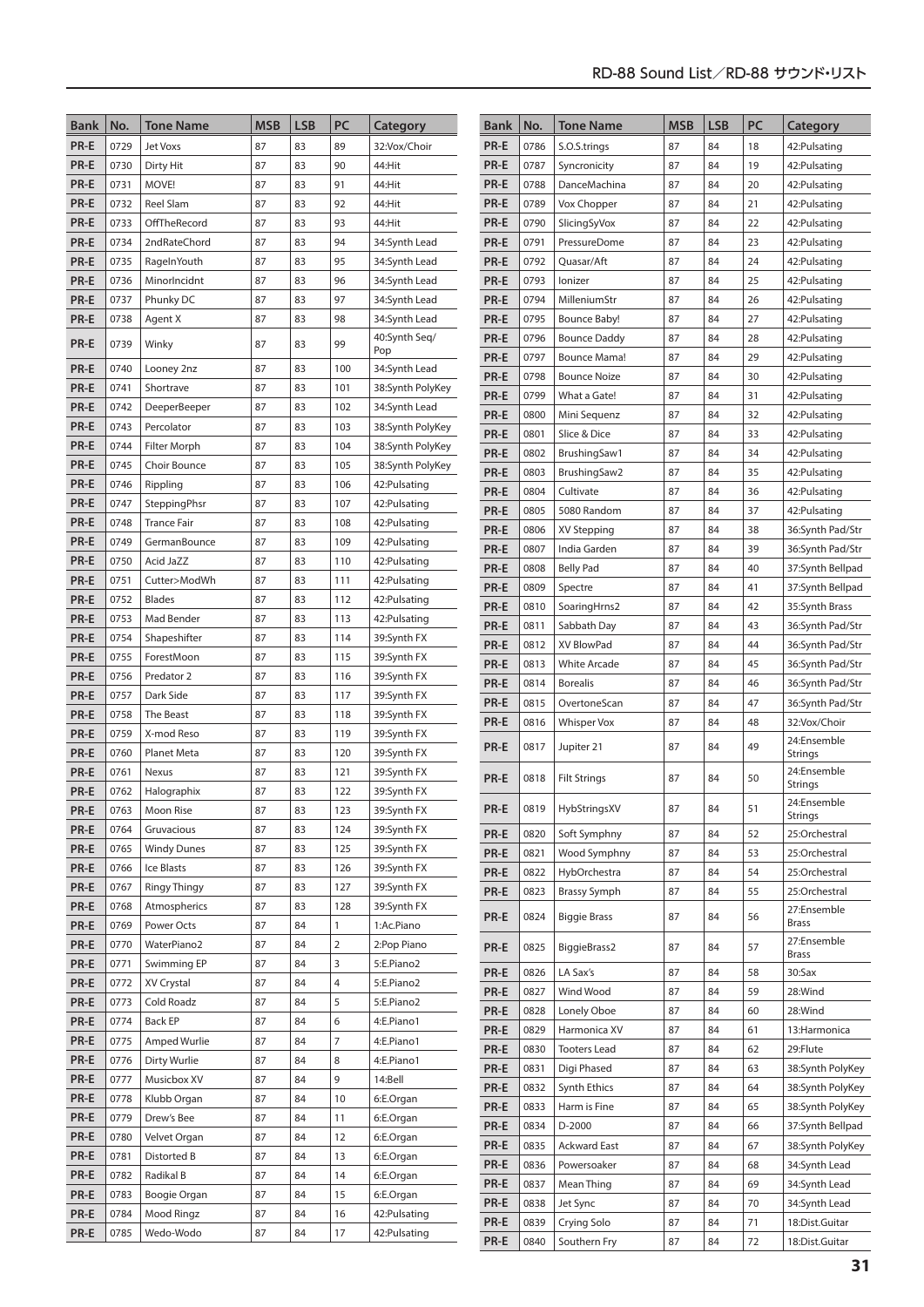| Bank        | No.  | <b>Tone Name</b>    | MSB | <b>LSB</b> | PC  | Category                    |
|-------------|------|---------------------|-----|------------|-----|-----------------------------|
| PR-E        | 0841 | <b>Strum Distrt</b> | 87  | 84         | 73  | 18:Dist.Guitar              |
| PR-E        | 0842 | Match Drive         | 87  | 84         | 74  | 18:Dist.Guitar              |
| PR-E        | 0843 | Stacked             | 87  | 84         | 75  | 18:Dist.Guitar              |
| <b>PR-E</b> | 0844 | 2-Stack Over        | 87  | 84         | 76  | 18:Dist.Guitar              |
| PR-E        | 0845 | <b>COSM Searing</b> | 87  | 84         | 77  | 18:Dist.Guitar              |
| PR-E        | 0846 | <b>COSM Loud Gt</b> | 87  | 84         | 78  | 18:Dist.Guitar              |
| PR-E        | 0847 | <b>Blue Mutes</b>   | 87  | 84         | 79  | 18:Dist.Guitar              |
| PR-E        | 0848 | <b>Metal 5150</b>   | 87  | 84         | 80  | 18:Dist.Guitar              |
| PR-E        | 0849 | Crunch Phase        | 87  | 84         | 81  | 18:Dist.Guitar              |
| PR-E        | 0850 | Alt Dist Gtr        | 87  | 84         | 82  | 18:Dist.Guitar              |
| <b>PR-E</b> | 0851 | So nice!            | 87  | 84         | 83  | 16:Ac.Guitar                |
| <b>PR-E</b> | 0852 | Punch Bass          | 87  | 84         | 84  | 19:Ac.Bass                  |
| <b>PR-E</b> | 0853 | <b>COSM Bass</b>    | 87  | 84         | 85  | 20:E.Bass                   |
| <b>PR-E</b> | 0854 | Stream Bell         | 87  | 84         | 86  | 14:Bell                     |
| <b>PR-E</b> | 0855 | Shuffle Bell        | 87  | 84         | 87  | 14:Bell                     |
| <b>PR-E</b> | 0856 | Echo Vibe           | 87  | 84         | 88  | 15:Mallet                   |
| PR-E        | 0857 | Tremolo Vibe        | 87  | 84         | 89  | 15:Mallet                   |
| <b>PR-E</b> | 0858 | <b>True Vibe</b>    | 87  | 84         | 90  | 15:Mallet                   |
| <b>PR-E</b> | 0859 | Marimbula           | 87  | 84         | 91  | 15:Mallet                   |
| <b>PR-E</b> | 0860 | <b>Hit Bitz</b>     | 87  | 84         | 92  | 44:Hit                      |
| <b>PR-E</b> | 0861 | 80s LoFi Hit        | 87  | 84         | 93  | 44:Hit                      |
| PR-E        | 0862 | Auto Chord          | 87  | 84         | 94  | 44:Hit                      |
| PR-E        | 0863 | 3rdTeenChord        | 87  | 84         | 95  | 44:Hit                      |
| PR-E        | 0864 | Bend a Chord        | 87  | 84         | 96  | 44:Hit                      |
| PR-E        | 0865 | <b>DiscreteChrd</b> | 87  | 84         | 97  | 44:Hit                      |
| PR-E        | 0866 | Ambi Voices         | 87  | 84         | 98  | 40:Synth Seq/<br>Pop        |
| <b>PR-E</b> | 0867 | Say Yeah!           | 87  | 84         | 99  | 38:Synth PolyKey            |
| PR-E        | 0868 | Xcuse me            | 87  | 84         | 100 | 39:Synth FX                 |
| PR-E        | 0869 | 5ths in 4ths        | 87  | 84         | 101 | 39:Synth FX                 |
| PR-E        | 0870 | Pretty Ugly         | 87  | 84         | 102 | 38:Synth PolyKey            |
| <b>PR-E</b> | 0871 | Con Sequence        | 87  | 84         | 103 | 40:Synth Seg/<br>Pop        |
| PR-E        | 0872 | BermudaShort        | 87  | 84         | 104 | 40:Synth Seq/<br>Pop        |
| PR-E        | 0873 | Saw n' 202          | 87  | 84         | 105 | 38:Synth PolyKey            |
| PR-E        | 0874 | Technoheadz         | 87  | 84         | 106 | 38:Synth PolyKey            |
| PR-E        | 0875 | Boss'd Synth        | 87  | 84         | 107 | 34:Synth Lead               |
| PR-E        | 0876 | Cross Fire          | 87  | 84         | 108 | 34:Synth Lead               |
| PR-E        | 0877 | Techno Cave         | 87  | 84         | 109 | 34:Synth Lead               |
| PR-E        | 0878 | Generator           | 87  | 84         | 110 | 34:Synth Lead               |
| PR-E        | 0879 | GenderBender        | 87  | 84         | 111 | 34:Synth Lead               |
| PR-E        | 0880 | Xtremities          | 87  | 84         | 112 | 34:Synth Lead               |
| PR-E        | 0881 | AM 05:59            | 87  | 84         | 113 | 34:Synth Lead               |
| PR-E        | 0882 | <b>Happy Brass</b>  | 87  | 84         | 114 | 27:Ensemble<br><b>Brass</b> |
| PR-E        | 0883 | Runaway Rez         | 87  | 84         | 115 | 39:Synth FX                 |
| PR-E        | 0884 | <b>Dropplets</b>    | 87  | 84         | 116 | 39:Synth FX                 |
| PR-E        | 0885 | Indian Guru         | 87  | 84         | 117 | 39:Synth FX                 |
| PR-E        | 0886 | Cosmic Rain         | 87  | 84         | 118 | 39:Synth FX                 |
| PR-E        | 0887 | <b>Trying Winds</b> | 87  | 84         | 119 | 39:Synth FX                 |
| PR-E        | 0888 | Space Whiz          | 87  | 84         | 120 | 39:Synth FX                 |
| PR-E        | 0889 | DigitalDrone        | 87  | 84         | 121 | 39:Synth FX                 |
| PR-E        | 0890 | Space Race          | 87  | 84         | 122 | 39:Synth FX                 |
| PR-E        | 0891 | <b>Bowed Bell</b>   | 87  | 84         | 123 | 39:Synth FX                 |
| PR-E        | 0892 | X-Tension           | 87  | 84         | 124 | 39:Synth FX                 |
| PR-E        | 0893 | DUB!!!              | 87  | 84         | 125 | 39:Synth FX                 |
| PR-E        | 0894 | Dream Diver         | 87  | 84         | 126 | 39:Synth FX                 |
| PR-E        | 0895 | Flashback           | 87  | 84         | 127 | 39:Synth FX                 |

| <b>Bank</b> | INo. | <b>Tone Name</b> |    | LSB | PC  | Category   |
|-------------|------|------------------|----|-----|-----|------------|
| PR-E        | 0896 | St.LoFiNoise     | 87 | 84  | 128 | 4:E.Piano1 |

### **COMMON**

| <b>Bank</b>              | No.          | <b>Tone Name</b>           | MSB      | LSB      | PC             | Category                 |
|--------------------------|--------------|----------------------------|----------|----------|----------------|--------------------------|
| <b>CMN</b>               | 0001         | Piano 1                    | 87       | 85       | 1              | 1:Ac.Piano               |
| <b>CMN</b>               | 0002         | Piano 1 w                  | 87       | 85       | $\overline{2}$ | 1:Ac.Piano               |
| <b>CMN</b>               | 0003         | Piano 1 d                  | 87       | 85       | 3              | 1:Ac.Piano               |
| <b>CMN</b>               | 0004         | Piano 1 Bright             | 87       | 85       | 4              | 1:Ac.Piano               |
| <b>CMN</b>               | 0005         | Piano 1 Amp                | 87       | 85       | 5              | 1:Ac.Piano               |
| <b>CMN</b>               | 0006         | Piano 1 w 2                | 87       | 85       | 6              | 1:Ac.Piano               |
| <b>CMN</b>               | 0007         | Piano + Str 1              | 87       | 85       | 7              | 1:Ac.Piano               |
| <b>CMN</b>               | 0008         | Piano + Str 2              | 87       | 85       | 8              | 1:Ac.Piano               |
| <b>CMN</b>               | 0009         | Piano + Choir 1            | 87       | 85       | 9              | 1:Ac.Piano               |
| <b>CMN</b>               | 0010         | Piano + Choir 2            | 87       | 85       | 10             | 1:Ac.Piano               |
| CMN                      | 0011         | Piano + Pad 1              | 87       | 85       | 11             | 1:Ac.Piano               |
| CMN                      | 0012         | Piano + Pad 2              | 87       | 85       | 12             | 1:Ac.Piano               |
| CMN                      | 0013         | Healing Piano              | 87       | 85       | 13             | 1:Ac.Piano               |
| <b>CMN</b>               | 0014         | Piano Vib                  | 87       | 85       | 14             | 1:Ac.Piano               |
| <b>CMN</b>               | 0015         | Piano Dly                  | 87       | 85       | 15             | 1:Ac.Piano               |
| <b>CMN</b>               | 0016         | Piano 2                    | 87       | 85       | 16             | 1:Ac.Piano               |
| <b>CMN</b>               | 0017         | Piano 2 w                  | 87       | 85       | 17             | 1:Ac.Piano               |
| <b>CMN</b>               | 0018         | JD Piano                   | 87       | 85       | 18             | 1:Ac.Piano               |
| <b>CMN</b>               | 0019         | JD Piano w                 | 87       | 85       | 19             | 1:Ac.Piano               |
| <b>CMN</b>               | 0020         | Piano 3                    | 87       | 85       | 20             | 3:E.Grand Piano          |
| <b>CMN</b>               | 0021         | Piano 3 w                  | 87       | 85       | 21             | 3:E.Grand Piano          |
| <b>CMN</b>               | 0022         | Piano 3 w 2                | 87       | 85       | 22             | 3:E.Grand Piano          |
| <b>CMN</b>               | 0023         | Honky-tonk                 | 87       | 85       | 23             | 2:Pop Piano              |
| <b>CMN</b>               | 0024         | Honky-tonk w               | 87       | 85       | 24             | 2:Pop Piano              |
| <b>CMN</b>               | 0025         | Honky-tonk w 2             | 87       | 85       | 25             | 2:Pop Piano              |
| <b>CMN</b>               | 0026         | E.Piano 1                  | 87       | 85       | 26             | 4:E.Piano1               |
| <b>CMN</b>               | 0027         | E.Piano 1 w                | 87       | 85       | 27             | 4:E.Piano1               |
| <b>CMN</b>               | 0028         | E.Piano 1 Trem             | 87       | 85       | 28             | 4:E.Piano1               |
| <b>CMN</b>               | 0029         | Detuned EP 1               | 87       | 85       | 29             | 4:E.Piano1               |
| <b>CMN</b>               | 0030         | Vintage EP                 | 87       | 85       | 30             | 4:E.Piano1               |
| <b>CMN</b>               | 0031         | 60s E.Piano                | 87       | 85       | 31             | 4:E.Piano1               |
| <b>CMN</b>               | 0032         | 60s E.Piano w              | 87       | 85       | 32             | 4:E.Piano1               |
| <b>CMN</b>               | 0033         | 60s E.Piano Trem           | 87       | 85       | 33             | 4:E.Piano1               |
| <b>CMN</b>               | 0034         | Tremolo EP                 | 87       | 85       | 34             | 4:E.Piano1               |
| CMN                      | 0035         | Tremolo EP w               | 87       | 85       | 35             | 4:E.Piano1               |
| <b>CMN</b>               | 0036         | <b>Curly Wurly</b>         | 87       | 85       | 36             | 4:E.Piano1               |
| <b>CMN</b>               | 0037         | Sinus EP                   | 87       | 85       | 37             | 4:E.Piano1               |
| <b>CMN</b>               | 0038         | E.Piano 2                  | 87       | 85       | 38             | 5:E.Piano2               |
| <b>CMN</b>               | 0039         | E.Piano 2 w                | 87       | 85       | 39             | 5:E.Piano2               |
| <b>CMN</b>               | 0040         | Detuned EP 2               | 87       | 85       | 40             | 5:E.Piano2               |
| <b>CMN</b>               | 0041         | St.FM EP                   | 87       | 85       | 41             | 5:E.Piano2               |
| <b>CMN</b>               | 0042         | St.FM EP w                 | 87<br>87 | 85       | 42<br>43       | 5:E.Piano2               |
| <b>CMN</b><br><b>CMN</b> | 0043         | EP Legend                  |          | 85       | 44             | 5:E.Piano2               |
| <b>CMN</b>               | 0044<br>0045 | EP Legend w<br>EP Phaser 1 | 87<br>87 | 85<br>85 | 45             | 5:E.Piano2<br>5:E.Piano2 |
| <b>CMN</b>               | 0046         | EP Phaser 2                | 87       | 85       | 46             | 5:E.Piano2               |
| <b>CMN</b>               | 0047         | EP Phaser 3                | 87       | 85       | 47             | 5:E.Piano2               |
| <b>CMN</b>               | 0048         | EP Belle                   | 87       | 85       | 48             | 5:E.Piano2               |
| <b>CMN</b>               | 0049         | Harpsichord                | 87       | 85       | 49             | 9:Harpsichord            |
| CMN                      | 0050         | Coupled Harpsi.            | 87       | 85       | 50             | 9:Harpsichord            |
| <b>CMN</b>               | 0051         | Harpsichord w              | 87       | 85       | 51             | 9:Harpsichord            |
|                          |              |                            |          |          |                |                          |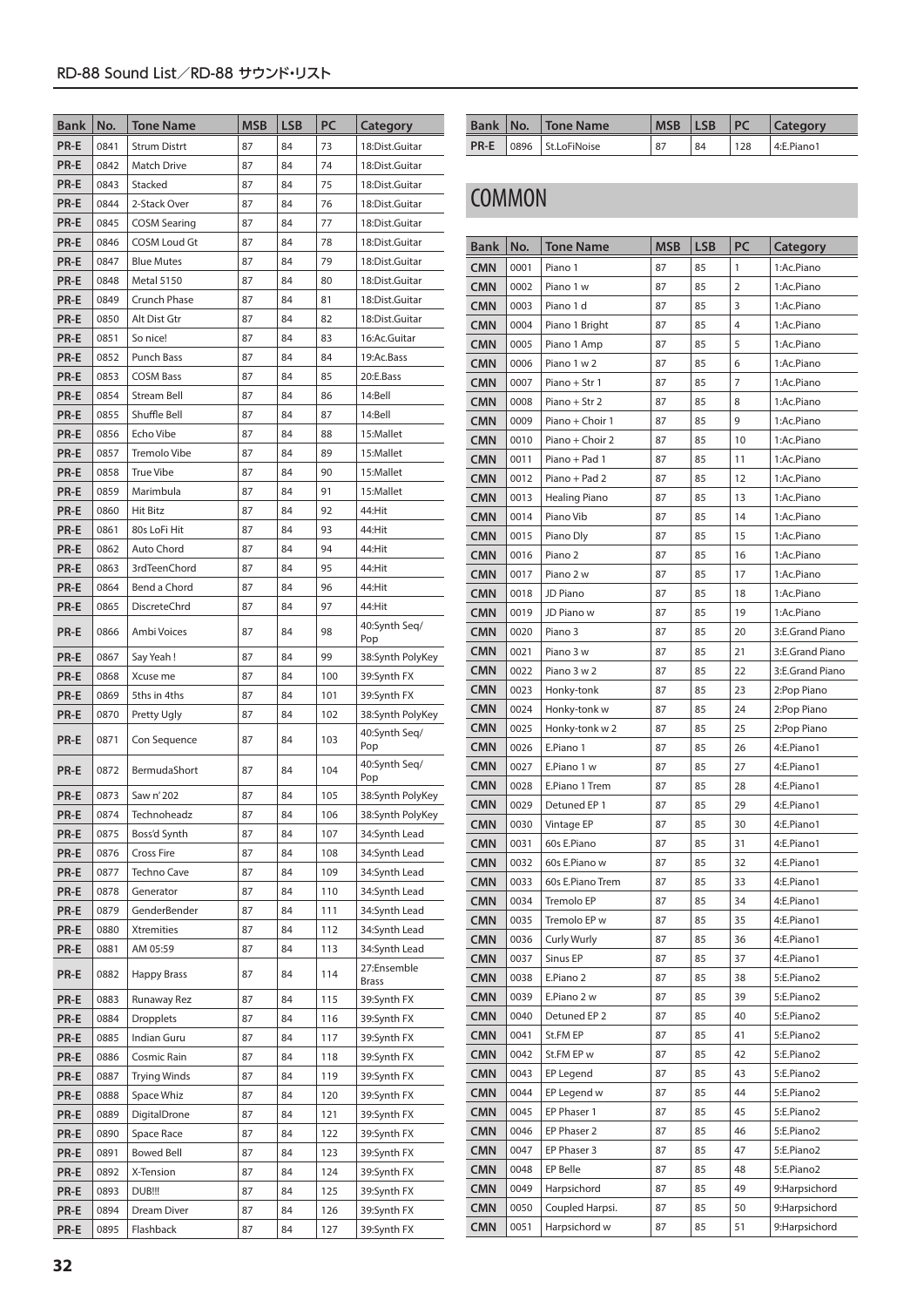| <b>Bank</b>              | No.          |                                | <b>MSB</b> | <b>LSB</b> | PC       |                          | <b>Bank</b>              | No.          |                              | <b>MSB</b> | <b>LSB</b> | PC         |                              |
|--------------------------|--------------|--------------------------------|------------|------------|----------|--------------------------|--------------------------|--------------|------------------------------|------------|------------|------------|------------------------------|
|                          |              | <b>Tone Name</b>               |            |            |          | Category                 |                          |              | <b>Tone Name</b>             |            |            |            | Category                     |
| <b>CMN</b>               | 0052         | Harpsichord w 2                | 87         | 85<br>85   | 52       | 9:Harpsichord            | <b>CMN</b>               | 0107         | Tremolo Organ                | 87<br>87   | 85<br>85   | 107        | 6:E.Organ                    |
| <b>CMN</b><br><b>CMN</b> | 0053<br>0054 | Harpsichord o                  | 87<br>87   | 85         | 53<br>54 | 9:Harpsichord<br>10:Clav | <b>CMN</b><br><b>CMN</b> | 0108<br>0109 | Tremolo Organ w<br>60s Organ | 87         | 85         | 108<br>109 | 6:E.Organ                    |
| <b>CMN</b>               | 0055         | Clav 1<br>Clav 1 w             | 87         | 85         | 55       | 10:Clav                  | <b>CMN</b>               | 0110         | 60s Organ Cho                | 87         | 85         | 110        | 6:E.Organ<br>6:E.Organ       |
| <b>CMN</b>               | 0056         | Clav 1 Phaser                  | 87         | 85         | 56       | 10:Clav                  | <b>CMN</b>               | 0111         | Organ 2                      | 87         | 85         | 111        | 6:E.Organ                    |
| <b>CMN</b>               | 0057         | Clav <sub>2</sub>              | 87         | 85         | 57       | 10:Clav                  | <b>CMN</b>               | 0112         | Organ 2 Rtry                 | 87         | 85         | 112        | 6:E.Organ                    |
| <b>CMN</b>               | 0058         | Clav 2 w                       | 87         | 85         | 58       | 10:Clav                  | <b>CMN</b>               | 0113         | Ana Organ 1                  | 87         | 85         | 113        | 6:E.Organ                    |
| <b>CMN</b>               | 0059         | Pulse Clav 1                   | 87         | 85         | 59       | 10:Clav                  | <b>CMN</b>               | 0114         | Ana Organ 1 Rtry             | 87         | 85         | 114        | 6:E.Organ                    |
| <b>CMN</b>               | 0060         | Pulse Clav 1 w                 | 87         | 85         | 60       | 10:Clav                  | <b>CMN</b>               | 0115         | Ana Organ 2                  | 87         | 85         | 115        | 6:E.Organ                    |
| <b>CMN</b>               | 0061         | Pulse Clav 1 w 2               | 87         | 85         | 61       | 10:Clav                  | <b>CMN</b>               | 0116         | Ana Organ 3                  | 87         | 85         | 116        | 6:E.Organ                    |
| <b>CMN</b>               | 0062         | Pulse Clav 2                   | 87         | 85         | 62       | 10:Clav                  | <b>CMN</b>               | 0117         | Ana Organ 4                  | 87         | 85         | 117        | 6:E.Organ                    |
| <b>CMN</b>               | 0063         | <b>Biting Clav</b>             | 87         | 85         | 63       | 10:Clav                  | <b>CMN</b>               | 0118         | Perc.Organ 1                 | 87         | 85         | 118        | 6:E.Organ                    |
| <b>CMN</b>               | 0064         | Analog Clav                    | 87         | 85         | 64       | 10:Clav                  | <b>CMN</b>               | 0119         | Perc.Organ 1Rtry             | 87         | 85         | 119        | 6:E.Organ                    |
| <b>CMN</b>               | 0065         | Celesta                        | 87         | 85         | 65       | 11:Celesta               | <b>CMN</b>               | 0120         | Chorus Organ                 | 87         | 85         | 120        | 6:E.Organ                    |
| <b>CMN</b>               | 0066         | Celesta w                      | 87         | 85         | 66       | 11:Celesta               | <b>CMN</b>               | 0121         | Perc.Organ 2                 | 87         | 85         | 121        | 6:E.Organ                    |
| <b>CMN</b>               | 0067         | Glockenspiel                   | 87         | 85         | 67       | 15:Mallet                | <b>CMN</b>               | 0122         | E.Organ 1                    | 87         | 85         | 122        | 6:E.Organ                    |
| <b>CMN</b>               | 0068         | Glockenspiel w                 | 87         | 85         | 68       | 15:Mallet                | <b>CMN</b>               | 0123         | E.Organ 1 w                  | 87         | 85         | 123        | 6:E.Organ                    |
| <b>CMN</b>               | 0069         | <b>Music Box</b>               | 87         | 85         | 69       | 22:Plucked/              | <b>CMN</b>               | 0124         | E.Organ 1 Rtry               | 87         | 85         | 124        | 6:E.Organ                    |
|                          |              |                                |            |            |          | Stroke                   | <b>CMN</b>               | 0125         | E.Organ 2                    | 87         | 85         | 125        | 6:E.Organ                    |
| <b>CMN</b>               | 0070         | Music Box w                    | 87         | 85         | 70       | 22:Plucked/<br>Stroke    | <b>CMN</b>               | 0126         | E.Organ 2 Trem               | 87         | 85         | 126        | 6:E.Organ                    |
|                          |              |                                |            |            |          | 22:Plucked/              | <b>CMN</b>               | 0127         | E.Organ 3                    | 87         | 85         | 127        | 6:E.Organ                    |
| <b>CMN</b>               | 0071         | Pops Seg 1                     | 87         | 85         | 71       | <b>Stroke</b>            | <b>CMN</b>               | 0128         | Mad Organ                    | 87         | 85         | 128        | 6:E.Organ                    |
| <b>CMN</b>               | 0072         | Pops Seg 1 Atk                 | 87         | 85         | 72       | 22:Plucked/              | <b>CMN</b>               | 0129         | Rock Organ 1                 | 87         | 86         | 1          | 6:E.Organ                    |
|                          |              |                                |            |            |          | <b>Stroke</b>            | <b>CMN</b>               | 0130         | Rock Organ Amp               | 87         | 86         | 2          | 6:E.Organ                    |
| <b>CMN</b><br><b>CMN</b> | 0073         | Vibraphone                     | 87<br>87   | 85<br>85   | 73<br>74 | 15:Mallet                | <b>CMN</b>               | 0131         | Rock Organ 2                 | 87         | 86         | 3          | 6:E.Organ                    |
| <b>CMN</b>               | 0074<br>0075 | Vibraphone w<br>Vibraphone w 2 | 87         | 85         | 75       | 15:Mallet<br>15:Mallet   | <b>CMN</b>               | 0132         | Rock Organ w                 | 87         | 86         | 4          | 6:E.Organ                    |
| <b>CMN</b>               | 0076         | Vibraphone Trem                | 87         | 85         | 76       | 15:Mallet                | <b>CMN</b>               | 0133         | Full Organ Rtry              | 87         | 86         | 5          | 6:E.Organ                    |
| <b>CMN</b>               | 0077         | Jazz Vib                       | 87         | 85         | 77       | 15:Mallet                | <b>CMN</b>               | 0134         | Full Organ OD                | 87         | 86         | 6          | 6:E.Organ                    |
| <b>CMN</b>               | 0078         | Jazz Vib w                     | 87         | 85         | 78       | 15:Mallet                | <b>CMN</b>               | 0135         | Rotary Organ                 | 87         | 86         | 7          | 6:E.Organ                    |
| <b>CMN</b>               | 0079         | Marimba                        | 87         | 85         | 79       | 15:Mallet                | <b>CMN</b>               | 0136         | Rotary Organ Cho             | 87         | 86         | 8          | 6:E.Organ                    |
| <b>CMN</b>               | 0080         | Marimba w                      | 87         | 85         | 80       | 15:Mallet                | <b>CMN</b>               | 0137         | Church Organ 1               | 87         | 86         | 9          | 7:Pipe Organ                 |
| <b>CMN</b>               | 0081         | Marimba w 2                    | 87         | 85         | 81       | 15:Mallet                | <b>CMN</b>               | 0138         | Church Organ 1 w             | 87         | 86         | 10         | 7:Pipe Organ                 |
| <b>CMN</b>               | 0082         | <b>Bs Marimba 1</b>            | 87         | 85         | 82       | 15:Mallet                | <b>CMN</b>               | 0139         | Church Organ 2               | 87         | 86         | 11         | 7:Pipe Organ                 |
| <b>CMN</b>               | 0083         | <b>Bs Marimba 2</b>            | 87         | 85         | 83       | 15:Mallet                | <b>CMN</b>               | 0140         | Church Organ 2 w             | 87         | 86         | 12         | 7:Pipe Organ                 |
| CMN                      | 0084         | Xylophone 1                    | 87         | 85         | 84       | 15:Mallet                | <b>CMN</b>               | 0141         | Church Organ 3               | 87         | 86         | 13         | 7:Pipe Organ                 |
| CMN                      | 0085         | Xylophone 1 w                  | 87         | 85         | 85       | 15:Mallet                | <b>CMN</b>               | 0142         | Church Organ 3 w             | 87         | 86         | 14         | 7:Pipe Organ                 |
| <b>CMN</b>               | 0086         | Xylophone 1 w 2                | 87         | 85         | 86       | 15:Mallet                | <b>CMN</b>               | 0143         | Reed Organ                   | 87         | 86         | 15         | 8:Reed Organ                 |
| CMN                      | 0087         | Xylophone 2                    | 87         | 85         | 87       | 15:Mallet                | <b>CMN</b>               | 0144         | Reed Organ w                 | 87         | 86         | 16         | 8:Reed Organ                 |
| <b>CMN</b>               | 0088         | Kalimbells                     | 87         | 85         | 88       | 15:Mallet                | <b>CMN</b>               | 0145         | Puff Organ                   | 87         | 86         | 17         | 7:Pipe Organ                 |
| <b>CMN</b>               | 0089         | Pops Seq 2                     | 87         | 85         | 89       | 15:Mallet                | <b>CMN</b>               | 0146         | Puff Organ w                 | 87         | 86         | 18         | 7:Pipe Organ                 |
| <b>CMN</b>               | 0090         | Pops Seq 2 w                   | 87         | 85         | 90       | 15:Mallet                | <b>CMN</b>               | 0147         | Accordion 1                  | 87         | 86         | 19         | 12:Accordion                 |
| <b>CMN</b>               | 0091         | Pops Seq 2 Atk                 | 87         | 85         | 91       | 15:Mallet                | <b>CMN</b>               | 0148         | Accordion 1 w                | 87         | 86         | 20         | 12:Accordion                 |
| <b>CMN</b>               | 0092         | Pops Seq 3                     | 87         | 85         | 92       | 15:Mallet                | <b>CMN</b>               | 0149         | Accordion 2                  | 87         | 86         | 21         | 12:Accordion                 |
| <b>CMN</b>               | 0093         | Pops Seq 3 Atk                 | 87         | 85         | 93       | 15:Mallet                | <b>CMN</b>               | 0150         | Accordion It                 | 87         | 86         | 22         | 12:Accordion                 |
| <b>CMN</b>               | 0094         | Ethno Keys                     | 87         | 85         | 94       | 15:Mallet                | <b>CMN</b>               | 0151         | Vodkakordion                 | 87         | 86         | 23         | 12:Accordion                 |
| <b>CMN</b>               | 0095         | Ethno Keys Dly                 | 87         | 85         | 95       | 15:Mallet                | <b>CMN</b>               | 0152         | Harmonica                    | 87         | 86         | 24         | 13: Harmonica                |
| <b>CMN</b>               | 0096         | <b>Toy Box</b>                 | 87         | 85         | 96       | 15:Mallet                | <b>CMN</b>               | 0153         | Harmonica w                  | 87         | 86         | 25         | 13: Harmonica                |
| <b>CMN</b>               | 0097         | <b>Tubular Bells</b>           | 87         | 85         | 97       | 14:Bell                  | <b>CMN</b>               | 0154         | Bandoneon                    | 87         | 86         | 26         | 12:Accordion                 |
| <b>CMN</b>               | 0098         | Tubular Bells w                | 87         | 85         | 98       | 14:Bell                  | <b>CMN</b>               | 0155         | Bandoneon w                  | 87         | 86         | 27         | 12:Accordion                 |
| <b>CMN</b>               | 0099         | Church Bell                    | 87         | 85         | 99       | 14:Bell                  | <b>CMN</b>               | 0156<br>0157 | Nylon Gtr 1<br>Ukulele       | 87         | 86         | 28         | 16:Ac.Guitar                 |
| <b>CMN</b>               | 0100         | Church Bell w                  | 87         | 85         | 100      | 14:Bell                  | <b>CMN</b><br><b>CMN</b> | 0158         | Nylon Gtr o                  | 87<br>87   | 86<br>86   | 29<br>30   | 16:Ac.Guitar<br>16:Ac.Guitar |
| CMN                      | 0101         | Carillon                       | 87         | 85         | 101      | 14:Bell                  | <b>CMN</b>               | 0159         | Nylon Gtr 2                  | 87         | 86         | 31         | 16:Ac.Guitar                 |
| <b>CMN</b>               | 0102         | Carillon w                     | 87         | 85         | 102      | 14:Bell                  | <b>CMN</b>               | 0160         | Nylon Gtr w                  | 87         | 86         | 32         | 16:Ac.Guitar                 |
| CMN                      | 0103         | Santur                         | 87         | 85         | 103      | 15:Mallet                | <b>CMN</b>               | 0161         | Nylon Gtr Amp                | 87         | 86         | 33         | 16:Ac.Guitar                 |
| <b>CMN</b>               | 0104         | Santur w                       | 87         | 85         | 104      | 15:Mallet                | <b>CMN</b>               | 0162         | Steel-str.Gtr                | 87         | 86         | 34         | 16:Ac.Guitar                 |
| <b>CMN</b>               | 0105         | Organ 1                        | 87         | 85         | 105      | 6:E.Organ                | <b>CMN</b>               | 0163         | Steel-str.Gtr w              | 87         | 86         | 35         | 16:Ac.Guitar                 |
| <b>CMN</b>               | 0106         | Organ 1 Rtry                   | 87         | 85         | 106      | 6:E.Organ                | <b>CMN</b>               | 0164         | Steel-str.GtrAmp             | 87         | 86         | 36         | 16:Ac.Guitar                 |
|                          |              |                                |            |            |          |                          |                          |              |                              |            |            |            |                              |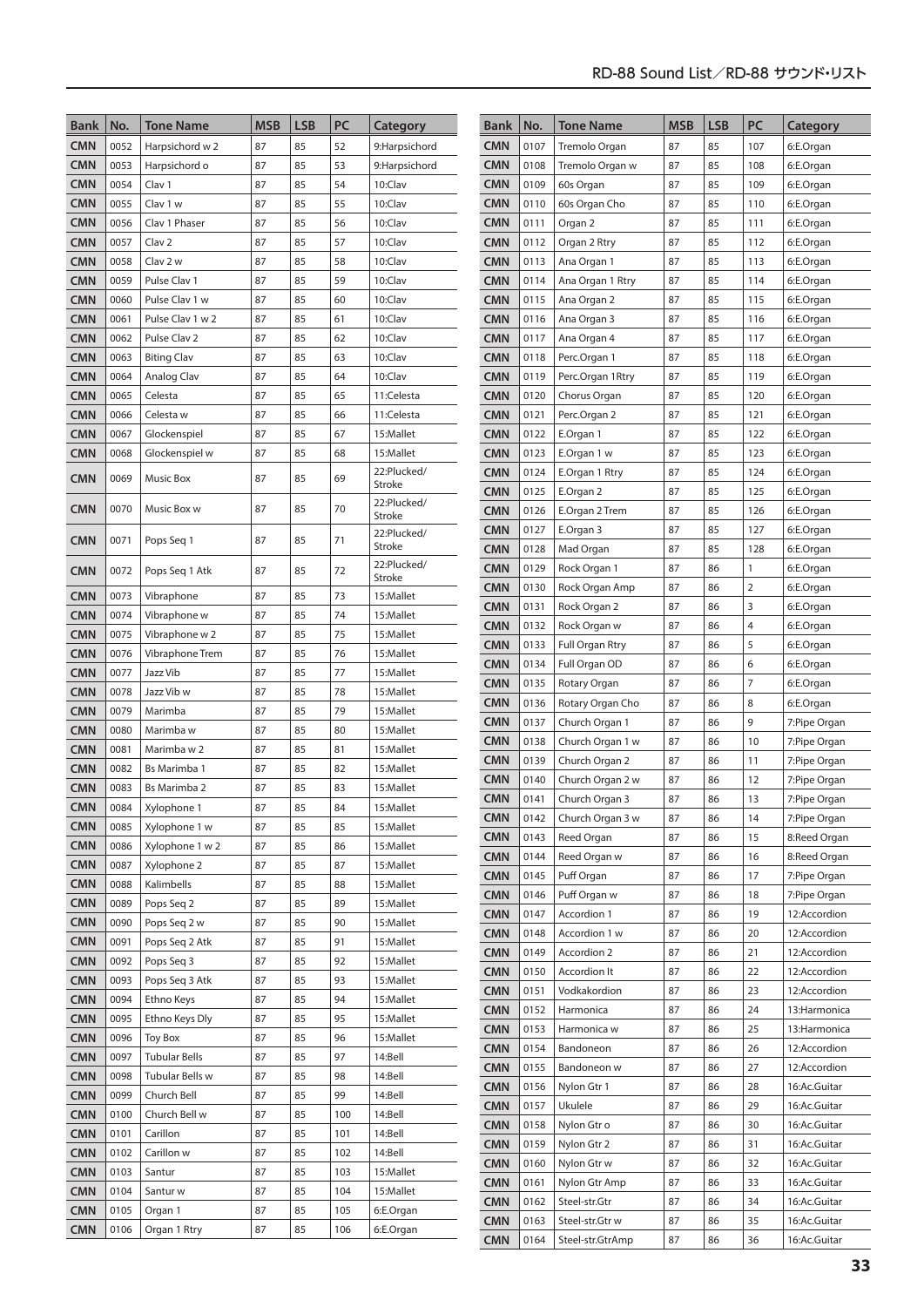| <b>Bank</b>              | No.          | <b>Tone Name</b>                          | <b>MSB</b> | <b>LSB</b> | PC       | Category                     | Bank                     | No.          | <b>Tone Name</b>               | <b>MSB</b> | <b>LSB</b> | PC         | Category                       |
|--------------------------|--------------|-------------------------------------------|------------|------------|----------|------------------------------|--------------------------|--------------|--------------------------------|------------|------------|------------|--------------------------------|
| <b>CMN</b>               | 0165         | Steel-str.GtrDst                          | 87         | 86         | 37       | 16:Ac.Guitar                 | <b>CMN</b>               | 0222         | <b>Fretless Bass</b>           | 87         | 86         | 94         | 20:E.Bass                      |
| <b>CMN</b>               | 0166         | <b>Stl Gtr Trem</b>                       | 87         | 86         | 38       | 16:Ac.Guitar                 | <b>CMN</b>               | 0223         | Fretless Bass w                | 87         | 86         | 95         | 20:E.Bass                      |
| <b>CMN</b>               | 0167         | 12-str.Guitar                             | 87         | 86         | 39       | 16:Ac.Guitar                 | <b>CMN</b>               | 0224         | Slap Bass 1                    | 87         | 86         | 96         | 20:E.Bass                      |
| <b>CMN</b>               | 0168         | 12-str.Guitar w                           | 87         | 86         | 40       | 16:Ac.Guitar                 | <b>CMN</b>               | 0225         | Slap Bass 1 Atk                | 87         | 86         | 97         | 20:E.Bass                      |
| <b>CMN</b>               | 0169         | Mandolin                                  | 87         | 86         | 41       | 16:Ac.Guitar                 | <b>CMN</b>               | 0226         | Slap Bass 2                    | 87         | 86         | 98         | 20:E.Bass                      |
| CMN                      | 0170         | Steel+Body                                | 87         | 86         | 42       | 16:Ac.Guitar                 | <b>CMN</b>               | 0227         | Slap Bass 2 Amp                | 87         | 86         | 99         | 20:E.Bass                      |
| <b>CMN</b>               | 0171         | Reso Guitar w                             | 87         | 86         | 43       | 16:Ac.Guitar                 | <b>CMN</b>               | 0228         | Synth Bass 1                   | 87         | 86         | 100        | 21:Synth Bass                  |
| <b>CMN</b>               | 0172         | Reso Guitar Amp                           | 87         | 86         | 44       | 16:Ac.Guitar                 | <b>CMN</b>               | 0229         | Synth Bass 1 w                 | 87         | 86         | 101        | 21:Synth Bass                  |
| <b>CMN</b>               | 0173         | Jazz Guitar                               | 87         | 86         | 45       | 17:E.Guitar                  | <b>CMN</b>               | 0230         | Warm Syn Bass                  | 87         | 86         | 102        | 21:Synth Bass                  |
| <b>CMN</b>               | 0174         | Jazz Guitar w                             | 87         | 86         | 46       | 17:E.Guitar                  | <b>CMN</b>               | 0231         | Synth Bass 3                   | 87         | 86         | 103        | 21:Synth Bass                  |
| <b>CMN</b>               | 0175         | Jazz Guitar Atk                           | 87         | 86         | 47       | 17:E.Guitar                  | <b>CMN</b>               | 0232         | Clav.Bass                      | 87         | 86         | 104        | 21:Synth Bass                  |
| <b>CMN</b>               | 0176         | Hawaiian Gtr                              | 87         | 86         | 48       | 17:E.Guitar                  | <b>CMN</b>               | 0233         | Clav.Bass w                    | 87         | 86         | 105        | 21:Synth Bass                  |
| <b>CMN</b>               | 0177         | Clean Guitar                              | 87         | 86         | 49       | 17:E.Guitar                  | <b>CMN</b>               | 0234         | Hammer Bass                    | 87         | 86         | 106        | 21:Synth Bass                  |
| <b>CMN</b>               | 0178         | Clean Guitar w                            | 87         | 86         | 50       | 17:E.Guitar                  | <b>CMN</b>               | 0235         | Hammer Bass Atk                | 87         | 86         | 107        | 21:Synth Bass                  |
| <b>CMN</b>               | 0179         | Clean Gtr Chorus                          | 87         | 86         | 51       | 17:E.Guitar                  | <b>CMN</b>               | 0236         | Juno Sqr Bass                  | 87         | 86         | 108        | 21:Synth Bass                  |
| <b>CMN</b>               | 0180         | Chorus Gtr 1                              | 87         | 86         | 52       | 17:E.Guitar                  | <b>CMN</b>               | 0237         | MKS-50 Bass                    | 87         | 86         | 109        | 21:Synth Bass                  |
| <b>CMN</b>               | 0181         | Soft Clean Gtr                            | 87         | 86         | 53       | 17:E.Guitar                  | <b>CMN</b>               | 0238         | R&B Bass 1                     | 87         | 86         | 110        | 21:Synth Bass                  |
| <b>CMN</b>               | 0182         | Soft Clean Gtr w                          | 87         | 86         | 54       | 17:E.Guitar                  | <b>CMN</b>               | 0239         | R&B Bass 1 w                   | 87         | 86         | 111        | 21:Synth Bass                  |
| <b>CMN</b>               | 0183         | Soft Clean Atk                            | 87         | 86         | 55       | 17:E.Guitar                  | <b>CMN</b>               | 0240         | R&B Bass 1 Atk                 | 87         | 86         | 112        | 21:Synth Bass                  |
| <b>CMN</b>               | 0184         | Soft Dist Gtr                             | 87         | 86         | 56       | 17:E.Guitar                  | <b>CMN</b>               | 0241         | MC202 Bass                     | 87         | 86         | 113        | 21:Synth Bass                  |
| <b>CMN</b>               | 0185         | Mid Tone Gtr                              | 87         | 86         | 57       | 17:E.Guitar                  | <b>CMN</b>               | 0242         | Compu Bass 1                   | 87         | 86         | 114        | 21:Synth Bass                  |
| <b>CMN</b>               | 0186         | Mid Tone Gtr Dly                          | 87         | 86         | 58       | 17:E.Guitar                  | <b>CMN</b>               | 0243         | Compu Bass 1 Atk               | 87         | 86         | 115        | 21:Synth Bass                  |
| <b>CMN</b>               | 0187         | Mid Tone GtrTrem                          | 87         | 86         | 59       | 17:E.Guitar                  | <b>CMN</b>               | 0244         | <b>Muffled Bass</b>            | 87         | 86         | 116        | 21:Synth Bass                  |
| <b>CMN</b>               | 0188         | <b>Muted Guitar</b>                       | 87         | 86         | 60       | 17:E.Guitar                  | <b>CMN</b>               | 0245         | R&B Bass 2                     | 87         | 86         | 117        | 21:Synth Bass                  |
| <b>CMN</b>               | 0189<br>0190 | Muted Guitar w<br><b>Muted Guitar Atk</b> | 87<br>87   | 86<br>86   | 61<br>62 | 17:E.Guitar<br>17:E.Guitar   | <b>CMN</b>               | 0246<br>0247 | R&B Bass 2 w<br>R&B Bass 2 Atk | 87<br>87   | 86<br>86   | 118<br>119 | 21:Synth Bass<br>21:Synth Bass |
| <b>CMN</b><br><b>CMN</b> | 0191         | <b>Muted Guitar Dst</b>                   | 87         | 86         | 63       | 17:E.Guitar                  | <b>CMN</b><br><b>CMN</b> | 0248         | R&B Bass 3                     | 87         | 86         | 120        | 21:Synth Bass                  |
| <b>CMN</b>               | 0192         | Funk Guitar 1                             | 87         | 86         | 64       | 17:E.Guitar                  | <b>CMN</b>               | 0249         | R&B Bass 3 w                   | 87         | 86         | 121        | 21:Synth Bass                  |
| <b>CMN</b>               | 0193         | Funk Guitar 2                             | 87         | 86         | 65       | 17:E.Guitar                  | <b>CMN</b>               | 0250         | R&B Bass 4                     | 87         | 86         | 122        | 21:Synth Bass                  |
| <b>CMN</b>               | 0194         | Chorus Gtr 2                              | 87         | 86         | 66       | 17:E.Guitar                  | <b>CMN</b>               | 0251         | MG Bass 1                      | 87         | 86         | 123        | 21:Synth Bass                  |
| <b>CMN</b>               | 0195         | Chorus Gtr2 Echo                          | 87         | 86         | 67       | 17:E.Guitar                  | <b>CMN</b>               | 0252         | MG Bass 1 w                    | 87         | 86         | 124        | 21:Synth Bass                  |
| <b>CMN</b>               | 0196         | Chorus Gtr2 Step                          | 87         | 86         | 68       | 17:E.Guitar                  | <b>CMN</b>               | 0253         | MG Bass 1 Atk                  | 87         | 86         | 125        | 21:Synth Bass                  |
| <b>CMN</b>               | 0197         | Overdrive Gtr 1                           | 87         | 86         | 69       | 18:Dist.Guitar               | <b>CMN</b>               | 0254         | MG Bass 2                      | 87         | 86         | 126        | 21:Synth Bass                  |
| <b>CMN</b>               | 0198         | Overdrive Gtr 2                           | 87         | 86         | 70       | 18:Dist.Guitar               | <b>CMN</b>               | 0255         | MG Bass 2 w                    | 87         | 86         | 127        | 21:Synth Bass                  |
| <b>CMN</b>               | 0199         | Overdrive Chorus                          | 87         | 86         | 71       | 18:Dist.Guitar               | <b>CMN</b>               | 0256         | MG Bass 3                      | 87         | 86         | 128        | 21:Synth Bass                  |
| <b>CMN</b>               | 0200         | Guitar Pinch                              | 87         | 86         | 72       | 18:Dist.Guitar               | <b>CMN</b>               | 0257         | MG Bass 4                      | 87         | 87         | 1          | 21:Synth Bass                  |
| <b>CMN</b>               | 0201         | Distortion Gtr 1                          | 87         | 86         | 73       | 18:Dist.Guitar               | <b>CMN</b>               | 0258         | MG Bass 5                      | 87         | 87         | 2          | 21:Synth Bass                  |
| <b>CMN</b>               | 0202         | Distortion Gtr 2                          | 87         | 86         | 74       | 18:Dist.Guitar               | <b>CMN</b>               | 0259         | New Reso Bs 1                  | 87         | 87         | 3          | 21:Synth Bass                  |
| CMN                      | 0203         | Distortion Gtr 3                          | 87         | 86         | 75       | 18:Dist.Guitar               | <b>CMN</b>               | 0260         | New Reso Bs 1 w                | 87         | 87         | 4          | 21:Synth Bass                  |
| <b>CMN</b>               | 0204         | Distortion Gtr 4                          | 87         | 86         | 76       | 18:Dist.Guitar               | <b>CMN</b>               | 0261         | New Reso Bs 2                  | 87         | 87         | 5          | 21:Synth Bass                  |
| <b>CMN</b>               | 0205         | Distortion Gtr 5                          | 87         | 86         | 77       | 18:Dist.Guitar               | <b>CMN</b>               | 0262         | Reso Bass 1                    | 87         | 87         | 6          | 21:Synth Bass                  |
| <b>CMN</b>               | 0206         | Gtr Feedback 1                            | 87         | 86         | 78       | 18:Dist.Guitar               | <b>CMN</b>               | 0263         | <b>Rubber Bass</b>             | 87         | 87         | 7          | 21:Synth Bass                  |
| <b>CMN</b>               | 0207         | Dist.Rhy Gtr                              | 87         | 86         | 79       | 18:Dist.Guitar               | <b>CMN</b>               | 0264         | Reso Bass 2                    | 87         | 87         | 8          | 21:Synth Bass                  |
| <b>CMN</b>               | 0208         | Dist.Rhy Gtr Amp                          | 87         | 86         | 80       | 18:Dist.Guitar               | <b>CMN</b>               | 0265         | Reso Bass 3                    | 87         | 87         | 9          | 21:Synth Bass                  |
| <b>CMN</b>               | 0209         | <b>Gtr Harmonics</b>                      | 87         | 86         | 81       | 18:Dist.Guitar               | <b>CMN</b>               | 0266         | Reso Bass 4                    | 87         | 87         | 10         | 21:Synth Bass                  |
| <b>CMN</b>               | 0210         | Gtr Harmonics w                           | 87         | 86         | 82       | 18:Dist.Guitar               | <b>CMN</b>               | 0267         | Acid Bass 1                    | 87         | 87         | 11         | 21:Synth Bass                  |
| <b>CMN</b>               | 0211         | Gtr Feedback 2                            | 87         | 86         | 83       | 18:Dist.Guitar               | <b>CMN</b>               | 0268         | Acid Bass 2                    | 87         | 87         | 12         | 21:Synth Bass                  |
| <b>CMN</b><br><b>CMN</b> | 0212<br>0213 | Gtr Feedback 2 w<br><b>Acoustic Bass</b>  | 87<br>87   | 86<br>86   | 84<br>85 | 18:Dist.Guitar<br>19:Ac.Bass | <b>CMN</b><br><b>CMN</b> | 0269<br>0270 | Acid Bass 3<br>TB Bass 1       | 87<br>87   | 87<br>87   | 13<br>14   | 21:Synth Bass                  |
| <b>CMN</b>               | 0214         | Acoustic Bass w                           | 87         | 86         | 86       | 19:Ac.Bass                   | <b>CMN</b>               | 0271         | TB Bass 2                      | 87         | 87         | 15         | 21:Synth Bass<br>21:Synth Bass |
| <b>CMN</b>               | 0215         | <b>Fingered Bass</b>                      | 87         | 86         | 87       | 20:E.Bass                    | <b>CMN</b>               | 0272         | <b>Flat Bass</b>               | 87         | 87         | 16         | 21:Synth Bass                  |
|                          |              |                                           |            |            |          |                              | <b>CMN</b>               | 0273         | Sub Bass                       | 87         | 87         | 17         | 21:Synth Bass                  |
| <b>CMN</b>               | 0216         | FingeredBass Atk                          | 87         | 86         | 88       | 20:E.Bass                    | <b>CMN</b>               | 0274         | Sub Bass Atk                   | 87         | 87         | 18         | 21:Synth Bass                  |
| <b>CMN</b>               | 0217         | Finger Slap                               | 87         | 86         | 89       | 20:E.Bass                    | <b>CMN</b>               | 0275         | Garage Bass                    | 87         | 87         | 19         | 21:Synth Bass                  |
| CMN                      | 0218         | Finger Slap Atk                           | 87         | 86         | 90       | 20:E.Bass                    | <b>CMN</b>               | 0276         | Synth Bass 2                   | 87         | 87         | 20         | 21:Synth Bass                  |
| <b>CMN</b>               | 0219         | <b>Picked Bass</b>                        | 87         | 86         | 91       | 20:E.Bass                    | <b>CMN</b>               | 0277         | Synth Bass 5                   | 87         | 87         | 21         | 21:Synth Bass                  |
| <b>CMN</b>               | 0220         | Picked Bass Atk1                          | 87         | 86         | 92       | 20:E.Bass                    | <b>CMN</b>               | 0278         | Synth Bass 4                   | 87         | 87         | 22         | 21:Synth Bass                  |
| <b>CMN</b>               | 0221         | Picked Bass Atk2                          | 87         | 86         | 93       | 20:E.Bass                    | <b>CMN</b>               | 0279         | Synth Bass 6                   | 87         | 87         | 23         | 21:Synth Bass                  |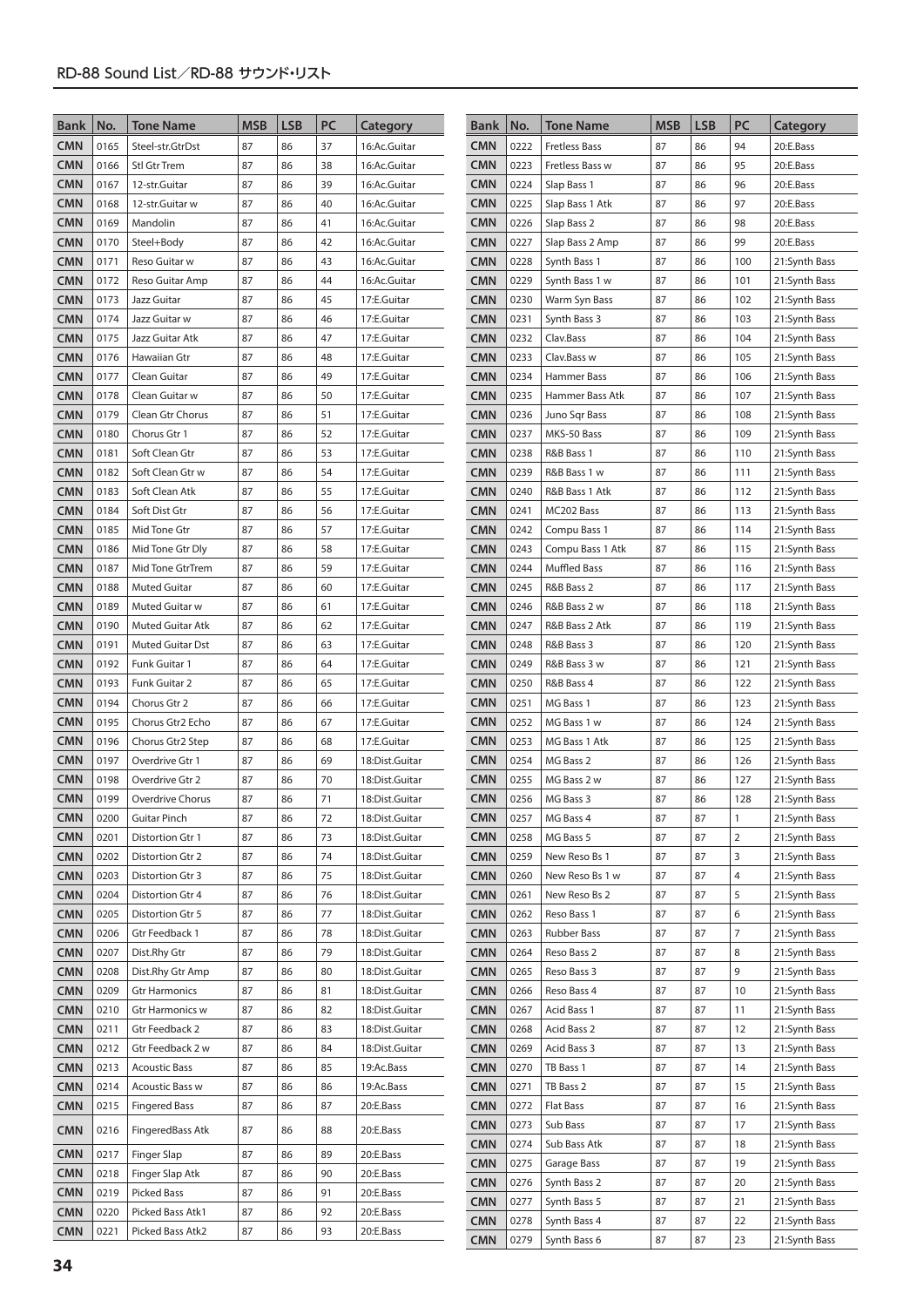| <b>Bank</b>              | No.          | <b>Tone Name</b>                 | <b>MSB</b> | <b>LSB</b> | PC       | Category                           | Bank                     | No.          | <b>Tone Name</b>              | <b>MSB</b> | <b>LSB</b> | PC         | Category                         |
|--------------------------|--------------|----------------------------------|------------|------------|----------|------------------------------------|--------------------------|--------------|-------------------------------|------------|------------|------------|----------------------------------|
| <b>CMN</b>               | 0280         | Rubber Syn Bs                    | 87         | 87         | 24       | 21:Synth Bass                      | <b>CMN</b>               | 0332         | Orchestra                     | 87         | 87         | 76         | 24:Ensemble                      |
| <b>CMN</b>               | 0281         | <b>Attack Pulse</b>              | 87         | 87         | 25       | 21:Synth Bass                      |                          |              |                               |            |            |            | <b>Strings</b>                   |
| <b>CMN</b>               | 0282         | Seq Bass                         | 87         | 87         | 26       | 21:Synth Bass                      | <b>CMN</b>               | 0333         | 60s Strings                   | 87         | 87         | 77         | 24:Ensemble<br><b>Strings</b>    |
| <b>CMN</b>               | 0283         | 106 Bass 1                       | 87         | 87         | 27       | 21:Synth Bass                      | <b>CMN</b>               | 0334         | <b>Small Strings</b>          | 87         | 87         | 78         | 24:Ensemble                      |
| <b>CMN</b>               | 0284         | 106 Bass 2                       | 87         | 87         | 28       | 21:Synth Bass                      |                          |              |                               |            |            |            | Strings<br>24:Ensemble           |
| <b>CMN</b>               | 0285         | Juno Bass                        | 87         | 87         | 29       | 21:Synth Bass                      | <b>CMN</b>               | 0335         | <b>Hybrid Strings</b>         | 87         | 87         | 79         | <b>Strings</b>                   |
| <b>CMN</b>               | 0286         | Filter Env Bs                    | 87         | 87         | 30       | 21:Synth Bass                      | <b>CMN</b>               | 0336         | Small Str Stacc               | 87         | 87         | 80         | 24:Ensemble                      |
| <b>CMN</b><br><b>CMN</b> | 0287<br>0288 | Unison Syn Bs<br>Unison Syn Bs w | 87<br>87   | 87<br>87   | 31<br>32 | 21:Synth Bass<br>21:Synth Bass     |                          |              |                               |            |            |            | <b>Strings</b><br>24:Ensemble    |
| <b>CMN</b>               | 0289         | Alpha Bass                       | 87         | 87         | 33       | 21:Synth Bass                      | <b>CMN</b>               | 0337         | <b>Strings Stacc</b>          | 87         | 87         | 81         | <b>Strings</b>                   |
| <b>CMN</b>               | 0290         | Alpha Bass w                     | 87         | 87         | 34       | 21:Synth Bass                      | <b>CMN</b>               | 0338         | <b>Strings Stacc w</b>        | 87         | 87         | 82         | 24:Ensemble                      |
| <b>CMN</b>               | 0291         | Detune Bs                        | 87         | 87         | 35       | 21:Synth Bass                      |                          |              |                               |            |            |            | <b>Strings</b><br>24:Ensemble    |
| <b>CMN</b>               | 0292         | Detune Bs w                      | 87         | 87         | 36       | 21:Synth Bass                      | <b>CMN</b>               | 0339         | Strings Amp                   | 87         | 87         | 83         | <b>Strings</b>                   |
| <b>CMN</b>               | 0293         | Ramp Bass                        | 87         | 87         | 37       | 21:Synth Bass                      | <b>CMN</b>               | 0340         | <b>Slow Strings</b>           | 87         | 87         | 84         | 24:Ensemble                      |
| <b>CMN</b>               | 0294         | Ramp Bass Atk                    | 87         | 87         | 38       | 21:Synth Bass                      |                          |              |                               |            |            |            | Strings<br>24:Ensemble           |
| <b>CMN</b>               | 0295         | Pedal Bass 1                     | 87         | 87         | 39       | 21:Synth Bass                      | CMN                      | 0341         | <b>Mood Strings</b>           | 87         | 87         | 85         | Strings                          |
| <b>CMN</b>               | 0296         | Pedal Bass 2                     | 87         | 87         | 40       | 21:Synth Bass                      | <b>CMN</b>               | 0342         | Syn Strings 1                 | 87         | 87         | 86         | 36:Synth Pad/Str                 |
| <b>CMN</b>               | 0297         | Compu Bass 2                     | 87         | 87         | 41       | 21:Synth Bass                      | <b>CMN</b>               | 0343         | Syn Strings 1 w               | 87         | 87         | 87         | 36:Synth Pad/Str                 |
| <b>CMN</b>               | 0298         | Sqr Bass w                       | 87         | 87         | 42       | 21:Synth Bass                      | <b>CMN</b>               | 0344         | Syn Strings 3                 | 87         | 87         | 88         | 36:Synth Pad/Str                 |
| <b>CMN</b><br><b>CMN</b> | 0299<br>0300 | Modular Bs 1<br>Modular Bs 2     | 87<br>87   | 87<br>87   | 43<br>44 | 21:Synth Bass<br>21:Synth Bass     | <b>CMN</b>               | 0345         | Syn Strings 3 w               | 87         | 87         | 89         | 36:Synth Pad/Str                 |
| <b>CMN</b>               | 0301         | Synth Bass 7                     | 87         | 87         | 45       | 21:Synth Bass                      | <b>CMN</b>               | 0346         | Syn Strings 2                 | 87<br>87   | 87         | 90         | 36:Synth Pad/Str                 |
| <b>CMN</b>               | 0302         | Pedal Bass 3                     | 87         | 87         | 46       | 21:Synth Bass                      | <b>CMN</b><br><b>CMN</b> | 0347<br>0348 | Syn Strings 2 w<br>Choir 1    | 87         | 87<br>87   | 91<br>92   | 36:Synth Pad/Str<br>32:Vox/Choir |
| <b>CMN</b>               | 0303         | Monster Bass 1                   | 87         | 87         | 47       | 21:Synth Bass                      | <b>CMN</b>               | 0349         | Choir 2                       | 87         | 87         | 93         | 32:Vox/Choir                     |
| <b>CMN</b>               | 0304         | Monster Bass 2                   | 87         | 87         | 48       | 21:Synth Bass                      | <b>CMN</b>               | 0350         | Choir 3                       | 87         | 87         | 94         | 32:Vox/Choir                     |
| <b>CMN</b>               | 0305         | Growl Bass 1                     | 87         | 87         | 49       | 21:Synth Bass                      | <b>CMN</b>               | 0351         | <b>Voice Doos</b>             | 87         | 87         | 95         | 33:Scat                          |
| <b>CMN</b>               | 0306         | Growl Bass 2                     | 87         | 87         | 50       | 21:Synth Bass                      | <b>CMN</b>               | 0352         | Humming                       | 87         | 87         | 96         | 32:Vox/Choir                     |
| <b>CMN</b>               | 0307         | Violin                           | 87         | 87         | 51       | 23:Solo Strings                    | <b>CMN</b>               | 0353         | <b>Synth Voice</b>            | 87         | 87         | 97         | 32:Vox/Choir                     |
| <b>CMN</b>               | 0308         | Slow Violin                      | 87         | 87         | 52       | 23:Solo Strings                    | <b>CMN</b>               | 0354         | Analog Voice 1                | 87         | 87         | 98         | 32:Vox/Choir                     |
| <b>CMN</b>               | 0309         | Violin w                         | 87         | 87         | 53       | 23:Solo Strings                    | <b>CMN</b>               | 0355         | Analog Voice 2                | 87         | 87         | 99         | 32:Vox/Choir                     |
| <b>CMN</b>               | 0310         | Violin Amp                       | 87         | 87         | 54       | 23:Solo Strings                    | <b>CMN</b>               | 0356         | Jazz Scat                     | 87         | 87         | 100        | 33:Scat                          |
| <b>CMN</b>               | 0311         | Viola                            | 87         | 87         | 55       | 23:Solo Strings                    | <b>CMN</b>               | 0357         | Jazz Scat w                   | 87         | 87         | 101        | 33:Scat                          |
| <b>CMN</b><br><b>CMN</b> | 0312<br>0313 | Viola Amp<br>Cello               | 87<br>87   | 87<br>87   | 56<br>57 | 23:Solo Strings<br>23:Solo Strings | <b>CMN</b>               | 0358         | <b>Aerial Choir</b>           | 87         | 87         | 102        | 32:Vox/Choir                     |
| <b>CMN</b>               | 0314         | Cello Amp                        | 87         | 87         | 58       | 23:Solo Strings                    | <b>CMN</b><br><b>CMN</b> | 0359<br>0360 | Aerial Choir w<br>DJ Soft Vox | 87<br>87   | 87<br>87   | 103<br>104 | 32:Vox/Choir<br>32:Vox/Choir     |
| <b>CMN</b>               | 0315         | Contrabass                       | 87         | 87         | 59       | 23:Solo Strings                    | <b>CMN</b>               | 0361         | DJ Soft Vox w                 | 87         | 87         | 105        | 32:Vox/Choir                     |
| <b>CMN</b>               | 0316         | Contrabass Amp                   | 87         | 87         | 60       | 23:Solo Strings                    | <b>CMN</b>               | 0362         | Syn Vox                       | 87         | 87         | 106        | 32:Vox/Choir                     |
| <b>CMN</b>               | 0317         | Tremolo Str                      | 87         | 87         | 61       | 24:Ensemble                        | <b>CMN</b>               | 0363         | Syn Vox w                     | 87         | 87         | 107        | 32:Vox/Choir                     |
|                          |              |                                  |            |            |          | <b>Strings</b>                     | <b>CMN</b>               | 0364         | VP-330 Choir                  | 87         | 87         | 108        | 32:Vox/Choir                     |
| <b>CMN</b>               | 0318         | Pizzicato Str                    | 87         | 87         | 62       | 24:Ensemble<br><b>Strings</b>      | <b>CMN</b>               | 0365         | VP-330 Choir w                | 87         | 87         | 109        | 32:Vox/Choir                     |
| <b>CMN</b>               | 0319         | Pizzicato Str w                  | 87         | 87         | 63       | 24:Ensemble                        | <b>CMN</b>               | 0366         | <b>FXM Voice</b>              | 87         | 87         | 110        | 32:Vox/Choir                     |
|                          |              |                                  |            |            |          | <b>Strings</b>                     | <b>CMN</b>               | 0367         | Cat Voice                     | 87         | 87         | 111        | 32:Vox/Choir                     |
| <b>CMN</b>               | 0320         | Pizz                             | 87         | 87         | 64       | 24:Ensemble<br>Strings             | <b>CMN</b>               | 0368         | Cat Voice Wah                 | 87         | 87         | 112        | 32:Vox/Choir                     |
| <b>CMN</b>               | 0321         | Pops Seq 4                       | 87         | 87         | 65       | 24:Ensemble                        | <b>CMN</b>               | 0369         | Orchestra Hit                 | 87         | 87         | 113        | 44:Hit                           |
|                          |              |                                  |            |            |          | <b>Strings</b><br>24:Ensemble      | <b>CMN</b>               | 0370         | <b>Bass Hit</b>               | 87         | 87         | 114        | 44:Hit                           |
| <b>CMN</b>               | 0322         | Pops Seq 4 w                     | 87         | 87         | 66       | <b>Strings</b>                     | <b>CMN</b><br><b>CMN</b> | 0371<br>0372 | Bass Hit w<br>6th Hit         | 87<br>87   | 87<br>87   | 115<br>116 | 44:Hit<br>44:Hit                 |
| <b>CMN</b>               | 0323         | Harp                             | 87         | 87         | 67       | 22:Plucked/                        | <b>CMN</b>               | 0373         | 6th Hit w                     | 87         | 87         | 117        | 44:Hit                           |
|                          |              |                                  |            |            |          | Stroke<br>22:Plucked/              | <b>CMN</b>               | 0374         | Euro Hit                      | 87         | 87         | 118        | 44:Hit                           |
| <b>CMN</b>               | 0324         | Aerial Harp                      | 87         | 87         | 68       | Stroke                             | <b>CMN</b>               | 0375         | Euro Hit w                    | 87         | 87         | 119        | 44:Hit                           |
| <b>CMN</b>               | 0325         | Yang Qin                         | 87         | 87         | 69       | 15:Mallet                          | <b>CMN</b>               | 0376         | Cheezy Movie                  | 87         | 87         | 120        | 44:Hit                           |
| <b>CMN</b>               | 0326         | Yang Qin w                       | 87         | 87         | 70       | 15:Mallet                          | <b>CMN</b>               | 0377         | Cheezy Movie w                | 87         | 87         | 121        | 44:Hit                           |
| <b>CMN</b>               | 0327         | Timpani                          | 87         | 87         | 71       | 47:Percussion                      | <b>CMN</b>               | 0378         | Tao Hit                       | 87         | 87         | 122        | 44:Hit                           |
| <b>CMN</b>               | 0328         | Timpani w                        | 87         | 87         | 72       | 47:Percussion                      | <b>CMN</b>               | 0379         | Tao Hit w                     | 87         | 87         | 123        | 44:Hit                           |
| <b>CMN</b>               | 0329         | Timpani Low                      | 87         | 87<br>87   | 73       | 47: Percussion<br>47:Percussion    | <b>CMN</b>               | 0380         | House Hit                     | 87         | 87         | 124        | 44:Hit                           |
| <b>CMN</b>               | 0330         | Timpani Atk                      | 87         |            | 74       | 24:Ensemble                        | <b>CMN</b>               | 0381         | House Hit w                   | 87         | 87         | 125        | 44:Hit                           |
| <b>CMN</b>               | 0331         | <b>Strings</b>                   | 87         | 87         | 75       | Strings                            | <b>CMN</b>               | 0382         | Trumpet                       | 87         | 87         | 126        | 26:Solo Brass                    |
|                          |              |                                  |            |            |          |                                    | <b>CMN</b>               | 0383         | <b>Trumpet Echo</b>           | 87         | 87         | 127        | 26:Solo Brass                    |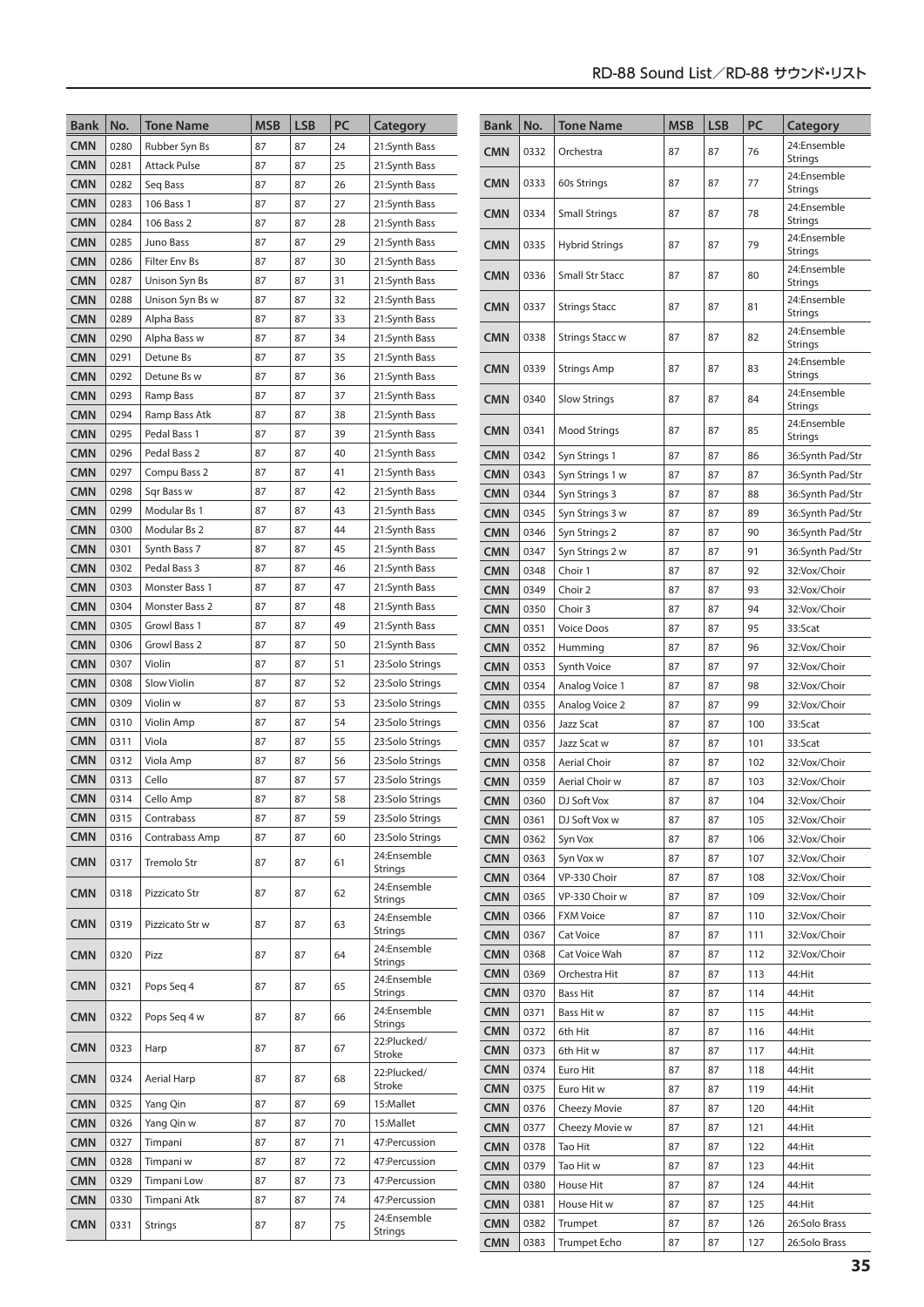| <b>LSB</b><br>PC<br><b>MSB</b><br><b>Bank</b><br>No.<br><b>Tone Name</b><br><b>Bank</b><br>No.<br><b>Tone Name</b><br>Category                | <b>MSB</b><br><b>LSB</b> | PC       | Category                       |
|-----------------------------------------------------------------------------------------------------------------------------------------------|--------------------------|----------|--------------------------------|
| <b>CMN</b><br><b>CMN</b><br>0384<br>87<br>87<br>128<br>26:Solo Brass<br>0437<br>87<br>Dark Trumpet<br><b>Euro Express</b>                     | 88                       | 53       | 35:Synth Brass                 |
| <b>CMN</b><br><b>CMN</b><br>0385<br>87<br>88<br>$\mathbf{1}$<br>0438<br>Mix Brass<br>87<br>Dark Trumpet w<br>26:Solo Brass                    | 88                       | 54       | 35:Synth Brass                 |
| <b>CMN</b><br>0386<br>87<br>88<br>$\overline{2}$<br><b>CMN</b><br>0439<br>87<br>Romantic Tp<br>26:Solo Brass<br><b>Brite Syn Brass</b>        | 88                       | 55       | 35:Synth Brass                 |
| <b>CMN</b><br>87<br>3<br><b>CMN</b><br>87<br>0387<br>88<br>0440<br>JP8 Brass 3<br>Romantic Tp Echo<br>26:Solo Brass                           | 88                       | 56       | 35:Synth Brass                 |
| <b>CMN</b><br>87<br>4<br><b>CMN</b><br>0441<br>87<br>0388<br>Trombone 1<br>88<br>26:Solo Brass<br>Synth Brass 5                               | 88                       | 57       | 35:Synth Brass                 |
| <b>CMN</b><br>5<br><b>CMN</b><br>0389<br>87<br>88<br>0442<br>80's Brass 3<br>87<br>Trombone 1 w<br>26:Solo Brass                              | 88                       | 58       | 35:Synth Brass                 |
| <b>CMN</b><br><b>CMN</b><br>0390<br>87<br>6<br>0443<br>80's Brass 4<br>87<br>Trombone 2<br>88<br>26:Solo Brass                                | 88                       | 59       | 35:Synth Brass                 |
| <b>CMN</b><br>$\overline{7}$<br><b>CMN</b><br>87<br>0391<br>87<br>88<br>0444<br><b>Bright Tb</b><br>26:Solo Brass<br>Soprano Sax              | 88                       | 60       | 30:Sax                         |
| <b>CMN</b><br>8<br>87<br><b>CMN</b><br>0445<br>87<br>0392<br>Bright Tb w<br>88<br>26:Solo Brass<br>Soprano Sax Amp                            | 88                       | 61       | 30:Sax                         |
| <b>CMN</b><br>9<br>0393<br>87<br>88<br><b>CMN</b><br>0446<br>Alto Sax<br>87<br>Tuba<br>26:Solo Brass                                          | 88                       | 62       | 30:Sax                         |
| <b>CMN</b><br>0394<br>87<br>88<br>10<br><b>CMN</b><br>0447<br>Alto Sax Amp<br>87<br>Tuba Atk<br>26:Solo Brass                                 | 88                       | 63       | 30:Sax                         |
| <b>CMN</b><br>87<br><b>CMN</b><br>87<br>0395<br>88<br>0448<br><b>Tenor Sax</b><br>Mute Trumpet 1<br>11<br>26:Solo Brass                       | 88                       | 64       | 30:Sax                         |
| <b>CMN</b><br><b>CMN</b><br>0396<br>87<br>88<br>12<br>0449<br><b>Tenor Sax Amp</b><br>87<br>Mute Trumpet 1 w<br>26:Solo Brass                 | 88                       | 65       | 30:Sax                         |
| <b>CMN</b><br><b>CMN</b><br>0397<br>Mute Trumpet 2<br>87<br>88<br>13<br>26:Solo Brass<br>0450<br><b>Baritone Sax</b><br>87                    | 88                       | 66       | 30:Sax                         |
| <b>CMN</b><br><b>CMN</b><br>0398<br>87<br>88<br>14<br>26:Solo Brass<br>0451<br>87<br>Mute Trumpet 2 w<br><b>Baritone Sax Atk</b>              | 88                       | 67       | $30:$ Sax                      |
| 27:Ensemble<br><b>CMN</b><br>0452<br>Oboe<br>87<br><b>CMN</b><br>87<br>15<br>0399<br>French Horn 1<br>88                                      | 88                       | 68       | 28:Wind                        |
| <b>Brass</b><br><b>CMN</b><br>0453<br>87<br>Oboe w<br>27:Ensemble                                                                             | 88                       | 69       | 28:Wind                        |
| <b>CMN</b><br>0400<br>87<br>88<br>16<br>French Horn 1 w<br><b>CMN</b><br>0454<br>87<br>English Horn<br><b>Brass</b>                           | 88                       | 70       | 28:Wind                        |
| 0455<br>87<br><b>CMN</b><br>Bassoon<br><b>CMN</b><br>French Horn 2<br>87<br>88<br>17<br>26:Solo Brass<br>0401                                 | 88                       | 71       | 28:Wind                        |
| 87<br><b>CMN</b><br>0456<br>Clarinet<br><b>CMN</b><br>0402<br>87<br>88<br>18<br>FrenchHorn2 Echo<br>26:Solo Brass                             | 88                       | 72       | 28:Wind                        |
| 87<br><b>CMN</b><br>0457<br>Piccolo<br>27:Ensemble<br><b>CMN</b><br>87<br>19<br>0403<br>Brass 1<br>88                                         | 88                       | 73       | 29:Flute                       |
| <b>Brass</b><br>87<br><b>CMN</b><br>0458<br>Flute                                                                                             | 88                       | 74       | 29:Flute                       |
| 27:Ensemble<br><b>CMN</b><br>0459<br>87<br>Flute w<br><b>CMN</b><br>87<br>88<br>20<br>0404<br>Brass 1 w<br><b>Brass</b>                       | 88                       | 75       | 29:Flute                       |
| 87<br><b>CMN</b><br>0460<br>Flute Echo<br>27:Ensemble                                                                                         | 88                       | 76       | 29:Flute                       |
| <b>CMN</b><br>87<br>0405<br>Brass 2<br>88<br>21<br>87<br><b>CMN</b><br>0461<br>Recorder<br><b>Brass</b>                                       | 88                       | 77       | 31:Recorder                    |
| 0462<br>Pan Flute<br>87<br>27:Ensemble<br><b>CMN</b><br>87<br>88<br>22<br><b>CMN</b><br>0406<br><b>Brass Atk</b><br><b>Brass</b>              | 88                       | 78       | 29:Flute                       |
| 0463<br>87<br><b>CMN</b><br>Pan Flute w<br>27:Ensemble                                                                                        | 88                       | 79       | 29:Flute                       |
| <b>CMN</b><br>0407<br>87<br>23<br><b>CMN</b><br>0464<br>87<br>Brass Atk w<br>88<br>Pan Flute Dly<br><b>Brass</b>                              | 88                       | 80       | 29:Flute                       |
| <b>CMN</b><br>87<br>0465<br><b>Bottle Blow</b><br><b>CMN</b><br>0408<br>87<br>88<br>24<br>Synth Brass 1<br>35:Synth Brass                     | 88                       | 81       | 29:Flute                       |
| <b>CMN</b><br>0466<br><b>Bottle Blow w</b><br>87<br><b>CMN</b><br>0409<br>87<br>25<br>Synth Brass 3<br>88<br>35:Synth Brass                   | 88                       | 82       | 29:Flute                       |
| <b>CMN</b><br>0467<br><b>Bottle Blow Dly</b><br>87<br><b>CMN</b><br>Synth Brass 3 w<br>87<br>88<br>26<br>0410<br>35:Synth Brass               | 88                       | 83       | 29:Flute                       |
| <b>CMN</b><br>0468<br>Shakuhachi<br>87<br><b>CMN</b><br>87<br>88<br>27<br>0411<br>Analog Brass 1<br>35:Synth Brass                            | 88                       | 84       | 29:Flute                       |
| <b>CMN</b><br>0469<br>87<br>Shakuhachi w<br><b>CMN</b><br>87<br>88<br>28<br>0412<br>Analog Brass 1 w<br>35:Synth Brass                        | 88                       | 85       | 29:Flute                       |
| <b>CMN</b><br>0470<br>Shakuhachi Amp<br>87<br>87<br>29<br><b>CMN</b><br>0413<br>88<br>Analog Brs 1 w 2<br>35:Synth Brass                      | 88                       | 86       | 29:Flute                       |
| <b>CMN</b><br>0471<br>Whistle<br>87<br>87<br><b>CMN</b><br>0414<br>88<br>30<br>Jump Brass<br>35:Synth Brass                                   | 88                       | 87       | 31:Recorder                    |
| 87<br><b>CMN</b><br>0472<br>Whistle Dly<br>0415<br>87<br><b>CMN</b><br>Jump Brass Amp<br>88<br>31<br>35:Synth Brass                           | 88                       | 88       | 31:Recorder                    |
| <b>CMN</b><br>0473<br>87<br>Ocarina<br><b>CMN</b><br>0416<br>JP8 Brass 1<br>87<br>32<br>35:Synth Brass<br>88<br>Ocarina Echo                  | 88                       | 89       | 31:Recorder<br>31:Recorder     |
| <b>CMN</b><br>0474<br>87<br><b>CMN</b><br>JP8 Brass 1 w<br>87<br>0417<br>88<br>33<br>35:Synth Brass                                           | 88                       | 90       |                                |
| <b>CMN</b><br>0475<br>Square Lead 1<br>87<br><b>CMN</b><br>87<br>0418<br>Syn Brass<br>88<br>34<br>35:Synth Brass<br>0476<br>87                | 88<br>88                 | 91<br>92 | 34:Synth Lead                  |
| <b>CMN</b><br>Square Lead 2<br><b>CMN</b><br>0419<br>Syn Brass w<br>87<br>88<br>35<br>35:Synth Brass<br><b>CMN</b><br>0477<br>Sine Lead<br>87 | 88                       | 93       | 34:Synth Lead<br>34:Synth Lead |
| <b>CMN</b><br>0420<br>87<br>88<br>36<br>JP8 Brass 2<br>35:Synth Brass<br><b>CMN</b><br>Porta Sine Lead<br>0478<br>87                          | 88                       | 94       | 34:Synth Lead                  |
| <b>CMN</b><br>0421<br>80's Brass 1<br>87<br>88<br>37<br>35:Synth Brass<br><b>CMN</b><br>0479<br>Pure Lead Dly<br>87                           | 88                       | 95       | 34:Synth Lead                  |
| 0422<br>87<br>88<br>38<br><b>CMN</b><br>80's Brass 2<br>35:Synth Brass<br><b>CMN</b><br>Dist Flt TB 2<br>87<br>0480                           | 88                       | 96       | 34:Synth Lead                  |
| 0423<br>87<br>39<br><b>CMN</b><br>Synth Brass 2<br>88<br>35:Synth Brass<br><b>CMN</b><br>0481<br>Dist Flt TB 1<br>87                          | 88                       | 97       | 34:Synth Lead                  |
| 87<br>40<br><b>CMN</b><br>0424<br>Synth Brass 4<br>88<br>35:Synth Brass<br><b>CMN</b><br>0482<br>DistFlt TB 1 Dly<br>87                       | 88                       | 98       | 34:Synth Lead                  |
| Analog Brass 2<br><b>CMN</b><br>0425<br>87<br>88<br>41<br>35:Synth Brass<br><b>CMN</b><br>0483<br>80's Tech Lead<br>87                        | 88                       | 99       | 34:Synth Lead                  |
| <b>CMN</b><br>Analog Brass 3<br>87<br>42<br>0426<br>88<br>35:Synth Brass<br><b>CMN</b><br>0484<br>Sqr Buzz Lead<br>87                         | 88                       | 100      | 34:Synth Lead                  |
| 87<br>88<br>43<br><b>CMN</b><br>0427<br>Analog Brass 3 w<br>35:Synth Brass<br><b>CMN</b><br>0485<br>87<br>Ana Vox Lead                        | 88                       | 101      | 34:Synth Lead                  |
| 44<br><b>CMN</b><br>0428<br>Reso Brass<br>87<br>88<br>35:Synth Brass<br><b>CMN</b><br>0486<br>CS Lead<br>87                                   | 88                       | 102      | 34:Synth Lead                  |
| 87<br>88<br>45<br><b>CMN</b><br>0429<br>Poly Brass<br>35:Synth Brass<br><b>CMN</b><br>0487<br>87<br>Classic GR                                | 88                       | 103      | 34:Synth Lead                  |
| Soft Brass<br>87<br><b>CMN</b><br>0430<br>88<br>46<br>35:Synth Brass<br><b>CMN</b><br>0488<br>87<br>Therasaw                                  | 88                       | 104      | 34:Synth Lead                  |
| 0431<br>87<br>47<br><b>CMN</b><br>FM Brass<br>88<br>35:Synth Brass<br>87<br><b>CMN</b><br>0489<br><b>Bell Lead</b>                            | 88                       | 105      | 34:Synth Lead                  |
| <b>CMN</b><br>0432<br>Warm Syn Brass<br>87<br>88<br>48<br>35:Synth Brass<br><b>CMN</b><br>0490<br>Bell Lead w<br>87                           | 88                       | 106      | 34:Synth Lead                  |
| <b>CMN</b><br>Dual Saw Brass<br>49<br>0433<br>87<br>88<br>35:Synth Brass<br><b>CMN</b><br>87<br>0491<br>Simple Tri                            | 88                       | 107      | 34:Synth Lead                  |
| <b>CMN</b><br>0434<br>Soft Syn Brass<br>87<br>50<br>35:Synth Brass<br>88<br><b>CMN</b><br>87<br>0492<br>Spooky Lead                           | 88                       | 108      | 34:Synth Lead                  |
| <b>CMN</b><br>0435<br>87<br>88<br><b>Vintage Brass</b><br>51<br>35:Synth Brass<br><b>CMN</b><br>0493<br>Soft Lead<br>87                       | 88                       | 109      | 34:Synth Lead                  |
| <b>CMN</b><br>87<br>52<br>0436<br>Vintage Brass w<br>88<br>35:Synth Brass<br><b>CMN</b><br>0494<br>Sqr Lead 1<br>87                           | 88                       | 110      | 34:Synth Lead                  |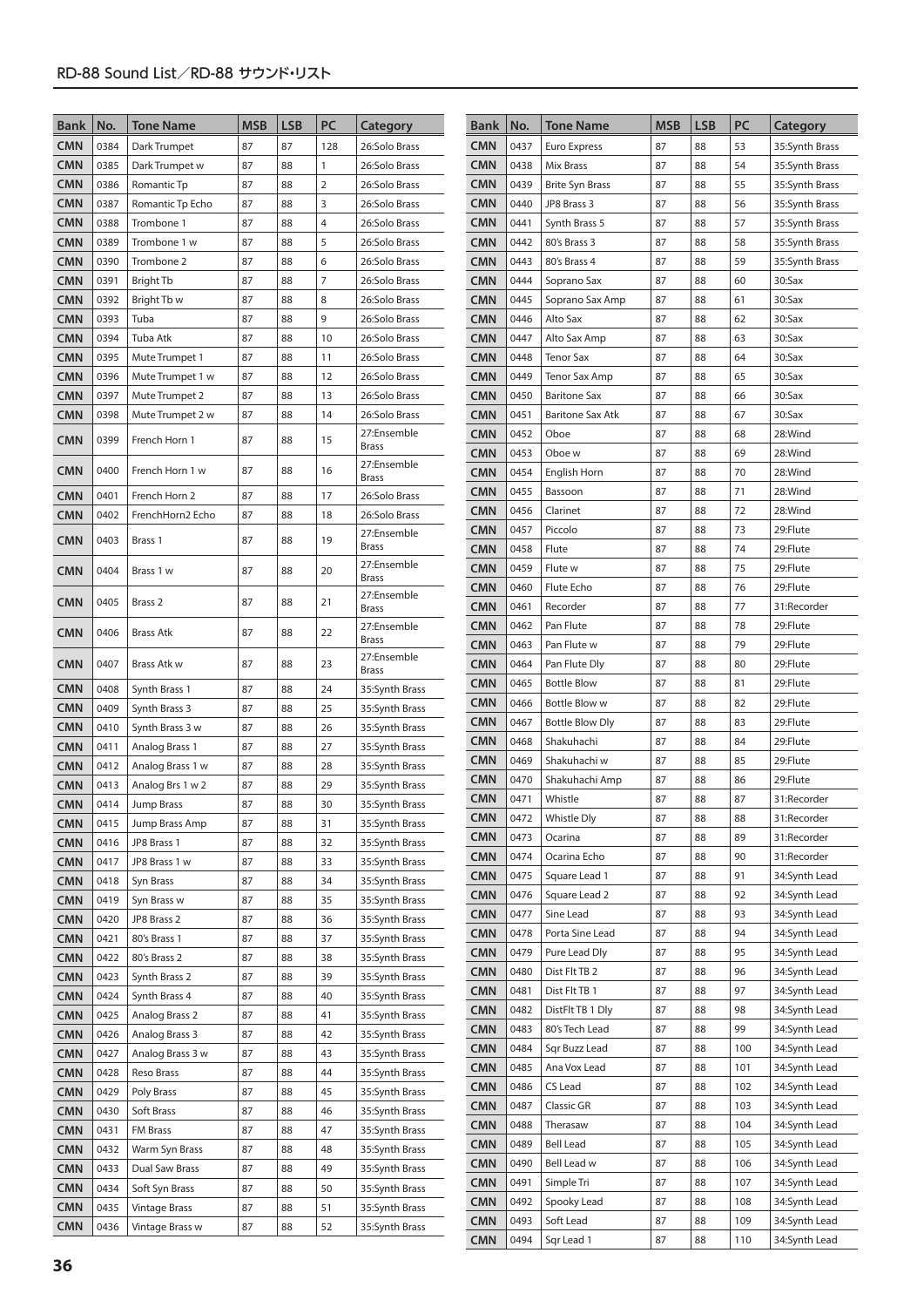| Bank                     | No.          | Tone Name                           | <b>MSB</b> | <b>LSB</b> | PC             | Category                       | <b>Bank</b>              | No.          | <b>Tone Name</b>                   | <b>MSB</b> | <b>LSB</b> | PC       | Category                             |
|--------------------------|--------------|-------------------------------------|------------|------------|----------------|--------------------------------|--------------------------|--------------|------------------------------------|------------|------------|----------|--------------------------------------|
| <b>CMN</b>               | 0495         | Sqr Lead 2                          | 87         | 88         | 111            | 34:Synth Lead                  | <b>CMN</b>               | 0553         | Charang                            | 87         | 89         | 41       | 34:Synth Lead                        |
| <b>CMN</b>               | 0496         | Sqr Lead 3                          | 87         | 88         | 112            | 34:Synth Lead                  | <b>CMN</b>               | 0554         | Wire Lead                          | 87         | 89         | 42       | 34:Synth Lead                        |
| <b>CMN</b>               | 0497         | Saw Lead 1                          | 87         | 88         | 113            | 34:Synth Lead                  | <b>CMN</b>               | 0555         | Wire Lead Cho                      | 87         | 89         | 43       | 34:Synth Lead                        |
| <b>CMN</b>               | 0498         | Saw Lead 1 w                        | 87         | 88         | 114            | 34:Synth Lead                  | <b>CMN</b>               | 0556         | Solo Vox                           | 87         | 89         | 44       | 34:Synth Lead                        |
| <b>CMN</b>               | 0499         | Saw Lead 2                          | 87         | 88         | 115            | 34:Synth Lead                  | <b>CMN</b>               | 0557         | Solo Vox w                         | 87         | 89         | 45       | 34:Synth Lead                        |
| <b>CMN</b>               | 0500         | Doctor Solo                         | 87         | 88         | 116            | 34:Synth Lead                  | <b>CMN</b>               | 0558         | Solo Vox Cho                       | 87         | 89         | 46       | 34:Synth Lead                        |
| <b>CMN</b>               | 0501         | Natural Lead                        | 87         | 88         | 117            | 34:Synth Lead                  | <b>CMN</b>               | 0559         | OB Lead                            | 87         | 89         | 47       | 34:Synth Lead                        |
| <b>CMN</b>               | 0502         | Sequenced Saw                       | 87         | 88         | 118            | 34:Synth Lead                  | <b>CMN</b>               | 0560         | 5th Saw Lead                       | 87         | 89         | 48       | 34:Synth Lead                        |
| <b>CMN</b>               | 0503         | Sequenced Saw w                     | 87         | 88         | 119            | 34:Synth Lead                  | <b>CMN</b>               | 0561         | 5th Saw Lead Dly                   | 87         | 89         | 49       | 34:Synth Lead                        |
| <b>CMN</b>               | 0504         | Ah Super Saw                        | 87         | 88         | 120            | 34:Synth Lead                  | <b>CMN</b>               | 0562         | Housechord                         | 87         | 89         | 50       | 34:Synth Lead                        |
| <b>CMN</b>               | 0505         | Ah SuperSaw Dst1                    | 87         | 88         | 121            | 34:Synth Lead                  | <b>CMN</b>               | 0563         | Ju-D Fifths                        | 87         | 89         | 51       | 34:Synth Lead                        |
| <b>CMN</b>               | 0506         | Ah SuperSaw Dst2                    | 87         | 88         | 122            | 34:Synth Lead                  | <b>CMN</b>               | 0564         | Major 7                            | 87         | 89         | 52       | 34:Synth Lead                        |
| <b>CMN</b>               | 0507         | Porta Super Saw                     | 87         | 88         | 123            | 34:Synth Lead                  | <b>CMN</b>               | 0565         | Dance Saws 1                       | 87         | 89         | 53       | 34:Synth Lead                        |
| <b>CMN</b>               | 0508         | S-Saw Stac Ld                       | 87         | 88         | 124            | 34:Synth Lead                  | <b>CMN</b>               | 0566         | Bass+Lead                          | 87         | 89         | 54       | 34:Synth Lead                        |
| <b>CMN</b>               | 0509         | S-Saw Stac Ld w<br>Tekno Lead 1 Atk | 87<br>87   | 88         | 125            | 34:Synth Lead                  | <b>CMN</b>               | 0567         | Bass+Lead w                        | 87         | 89<br>89   | 55<br>56 | 34:Synth Lead                        |
| <b>CMN</b><br><b>CMN</b> | 0510<br>0511 | Tekno Lead 1 Bit                    | 87         | 88<br>88   | 126<br>127     | 34:Synth Lead                  | <b>CMN</b><br><b>CMN</b> | 0568<br>0569 | Delayed Lead                       | 87<br>87   | 89         | 57       | 34:Synth Lead                        |
| <b>CMN</b>               | 0512         | OSC-Sync Ld 1                       | 87         | 88         | 128            | 34:Synth Lead<br>34:Synth Lead | <b>CMN</b>               | 0570         | Delayed Lead w<br>Delayed Lead Cho | 87         | 89         | 58       | 34:Synth Lead<br>34:Synth Lead       |
| <b>CMN</b>               | 0513         | Wave Shape Ld                       | 87         | 89         | $\mathbf{1}$   | 34:Synth Lead                  | <b>CMN</b>               | 0571         | Fantasia                           | 87         | 89         | 59       | 37:Synth Bellpad                     |
| <b>CMN</b>               | 0514         | Wave Shape Ld w                     | 87         | 89         | $\overline{2}$ | 34:Synth Lead                  | <b>CMN</b>               | 0572         | D50 Bell                           | 87         | 89         | 60       | 37:Synth Bellpad                     |
| <b>CMN</b>               | 0515         | Legato Tkno                         | 87         | 89         | 3              | 34:Synth Lead                  | <b>CMN</b>               | 0573         | D50 Bell w                         | 87         | 89         | 61       | 37:Synth Bellpad                     |
| <b>CMN</b>               | 0516         | Legato Tkno w                       | 87         | 89         | 4              | 34:Synth Lead                  | <b>CMN</b>               | 0574         | Fantasy 1                          | 87         | 89         | 62       | 37:Synth Bellpad                     |
| <b>CMN</b>               | 0517         | Tekno Lead 2                        | 87         | 89         | 5              | 34:Synth Lead                  | <b>CMN</b>               | 0575         | D50 Fantasy                        | 87         | 89         | 63       | 37:Synth Bellpad                     |
| <b>CMN</b>               | 0518         | <b>Buzz Lead</b>                    | 87         | 89         | 6              | 34:Synth Lead                  | <b>CMN</b>               | 0576         | D50 Fantasy w                      | 87         | 89         | 64       | 37:Synth Bellpad                     |
| <b>CMN</b>               | 0519         | <b>Buzz Lead Dist</b>               | 87         | 89         | 7              | 34:Synth Lead                  | <b>CMN</b>               | 0577         | Soft Bell                          | 87         | 89         | 65       | 37:Synth Bellpad                     |
| <b>CMN</b>               | 0520         | Saw Buzz Ld                         | 87         | 89         | 8              | 34:Synth Lead                  | <b>CMN</b>               | 0578         | Dreambell                          | 87         | 89         | 66       | 37:Synth Bellpad                     |
| <b>CMN</b>               | 0521         | Saw Buzz Ld w                       | 87         | 89         | 9              | 34:Synth Lead                  | <b>CMN</b>               | 0579         | Dreambell w                        | 87         | 89         | 67       | 37:Synth Bellpad                     |
| <b>CMN</b>               | 0522         | Saw Lead 3                          | 87         | 89         | 10             | 34:Synth Lead                  | <b>CMN</b>               | 0580         | Dreaming Box                       | 87         | 89         | 68       | 37:Synth Bellpad                     |
| <b>CMN</b>               | 0523         | Saw Lead 4                          | 87         | 89         | 11             | 34:Synth Lead                  | <b>CMN</b>               | 0581         | Dreaming Box w                     | 87         | 89         | 69       | 37:Synth Bellpad                     |
| <b>CMN</b>               | 0524         | Classic Lead                        | 87         | 89         | 12             | 34:Synth Lead                  | <b>CMN</b>               | 0582         | Fantasy 2                          | 87         | 89         | 70       | 37:Synth Bellpad                     |
| <b>CMN</b>               | 0525         | Ramp Lead                           | 87         | 89         | 13             | 34:Synth Lead                  | <b>CMN</b>               | 0583         | Fantasy 2 w                        | 87         | 89         | 71       | 37:Synth Bellpad                     |
| <b>CMN</b>               | 0526         | Saw Lead 5                          | 87         | 89         | 14             | 34:Synth Lead                  | <b>CMN</b>               | 0584         | Stacc Heaven                       | 87         | 89         | 72       | 37:Synth Bellpad                     |
| <b>CMN</b>               | 0527         | Jupiter Lead 1                      | 87         | 89         | 15             | 34:Synth Lead                  | <b>CMN</b>               | 0585         | Stacc Heaven w                     | 87         | 89         | 73       | 37:Synth Bellpad                     |
| <b>CMN</b>               | 0528         | JupiterLead1 Atk                    | 87         | 89         | 16             | 34:Synth Lead                  | <b>CMN</b>               | 0586         | Warm Pad                           | 87         | 89         | 74       | 36:Synth Pad/Str                     |
| <b>CMN</b>               | 0529         | Jupiter Lead 2                      | 87         | 89         | 17             | 34:Synth Lead                  | <b>CMN</b>               | 0587         | Warm Pad Dly                       | 87         | 89         | 75       | 36:Synth Pad/Str                     |
| <b>CMN</b>               | 0530         | Saw Lead 6                          | 87         | 89         | 18             | 34:Synth Lead                  | <b>CMN</b>               | 0588         | Sine Pad                           | 87         | 89         | 76       | 36:Synth Pad/Str                     |
| <b>CMN</b>               | 0531         | On Air                              | 87         | 89         | 19             | 34:Synth Lead                  | <b>CMN</b>               | 0589         | JP8 Strings 1                      | 87         | 89         | 77       | 36:Synth Pad/Str                     |
| <b>CMN</b>               | 0532         | Saw Lead 7                          | 87         | 89         | 20             | 34:Synth Lead                  | <b>CMN</b>               | 0590         | Soft Pad                           | 87         | 89         | 78       | 36:Synth Pad/Str                     |
| CMN                      | 0533<br>0534 | Saw Lead 8                          | 87<br>87   | 89         | 21<br>22       | 34:Synth Lead                  | <b>CMN</b>               | 0591<br>0592 | JP8 Strings 2<br><b>JUNO Str</b>   | 87<br>87   | 89<br>89   | 79<br>80 | 36:Synth Pad/Str                     |
| <b>CMN</b><br><b>CMN</b> | 0535         | Warm Lead<br>Saw Lead 9             | 87         | 89<br>89   | 23             | 34:Synth Lead<br>34:Synth Lead | <b>CMN</b><br><b>CMN</b> | 0593         | JUNO Str w                         | 87         | 89         | 81       | 36:Synth Pad/Str<br>36:Synth Pad/Str |
| <b>CMN</b>               | 0536         | Saw Lead 10                         | 87         | 89         | 24             | 34:Synth Lead                  | <b>CMN</b>               | 0594         | <b>Oct Strings</b>                 | 87         | 89         | 82       | 36:Synth Pad/Str                     |
| <b>CMN</b>               | 0537         | EQ Lead                             | 87         | 89         | 25             | 34:Synth Lead                  | <b>CMN</b>               | 0595         | <b>Brite Str</b>                   | 87         | 89         | 83       | 36:Synth Pad/Str                     |
| <b>CMN</b>               | 0538         | Saw Lead 11                         | 87         | 89         | 26             | 34:Synth Lead                  | <b>CMN</b>               | 0596         | Voyager                            | 87         | 89         | 84       | 36:Synth Pad/Str                     |
| <b>CMN</b>               | 0539         | Saw Lead 12                         | 87         | 89         | 27             | 34:Synth Lead                  | <b>CMN</b>               | 0597         | Voyager w                          | 87         | 89         | 85       | 36:Synth Pad/Str                     |
| <b>CMN</b>               | 0540         | Waspy Lead                          | 87         | 89         | 28             | 34:Synth Lead                  | <b>CMN</b>               | 0598         | JP8 Strings 3                      | 87         | 89         | 86       | 36:Synth Pad/Str                     |
| <b>CMN</b>               | 0541         | Octa Square                         | 87         | 89         | 29             | 34:Synth Lead                  | <b>CMN</b>               | 0599         | PWM Str 1                          | 87         | 89         | 87       | 36:Synth Pad/Str                     |
| <b>CMN</b>               | 0542         | Octa Juice                          | 87         | 89         | 30             | 34:Synth Lead                  | <b>CMN</b>               | 0600         | PWM Str 2                          | 87         | 89         | 88       | 36:Synth Pad/Str                     |
| <b>CMN</b>               | 0543         | Fat GR Lead                         | 87         | 89         | 31             | 34:Synth Lead                  | <b>CMN</b>               | 0601         | <b>Fading Str</b>                  | 87         | 89         | 89       | 36:Synth Pad/Str                     |
| <b>CMN</b>               | 0544         | Octa Saw                            | 87         | 89         | 32             | 34:Synth Lead                  | <b>CMN</b>               | 0602         | Vintage Str                        | 87         | 89         | 90       | 36:Synth Pad/Str                     |
| <b>CMN</b>               | 0545         | Juicy Lead                          | 87         | 89         | 33             | 34:Synth Lead                  | <b>CMN</b>               | 0603         | Vintage Str Amp                    | 87         | 89         | 91       | 36:Synth Pad/Str                     |
| <b>CMN</b>               | 0546         | OSC-Sync Ld 2                       | 87         | 89         | 34             | 34:Synth Lead                  | <b>CMN</b>               | 0604         | Analog Str                         | 87         | 89         | 92       | 36:Synth Pad/Str                     |
| <b>CMN</b>               | 0547         | OSC-Sync Ld 3                       | 87         | 89         | 35             | 34:Synth Lead                  | <b>CMN</b>               | 0605         | Polysynth                          | 87         | 89         | 93       | 38:Synth PolyKey                     |
| <b>CMN</b>               | 0548         | Syn.Calliope                        | 87         | 89         | 36             | 34:Synth Lead                  | <b>CMN</b>               | 0606         | Polysynth Dly                      | 87         | 89         | 94       | 38:Synth PolyKey                     |
| CMN                      | 0549         | Syn.Calliope w                      | 87         | 89         | 37             | 34:Synth Lead                  | <b>CMN</b>               | 0607         | Digitaless                         | 87         | 89         | 95       | 38:Synth PolyKey                     |
| <b>CMN</b>               | 0550         | Syn.Calliope Dly                    | 87         | 89         | 38             | 34:Synth Lead                  | <b>CMN</b>               | 0608         | Analog Saws                        | 87         | 89         | 96       | 38:Synth PolyKey                     |
| <b>CMN</b>               | 0551         | Chiffer Lead                        | 87         | 89         | 39             | 34:Synth Lead                  | <b>CMN</b>               | 0609         | <b>Super Saws</b>                  | 87         | 89         | 97       | 38:Synth PolyKey                     |
| <b>CMN</b>               | 0552         | Chiffer Lead w                      | 87         | 89         | 40             | 34:Synth Lead                  | <b>CMN</b>               | 0610         | Super Saws Atk                     | 87         | 89         | 98       | 38:Synth PolyKey                     |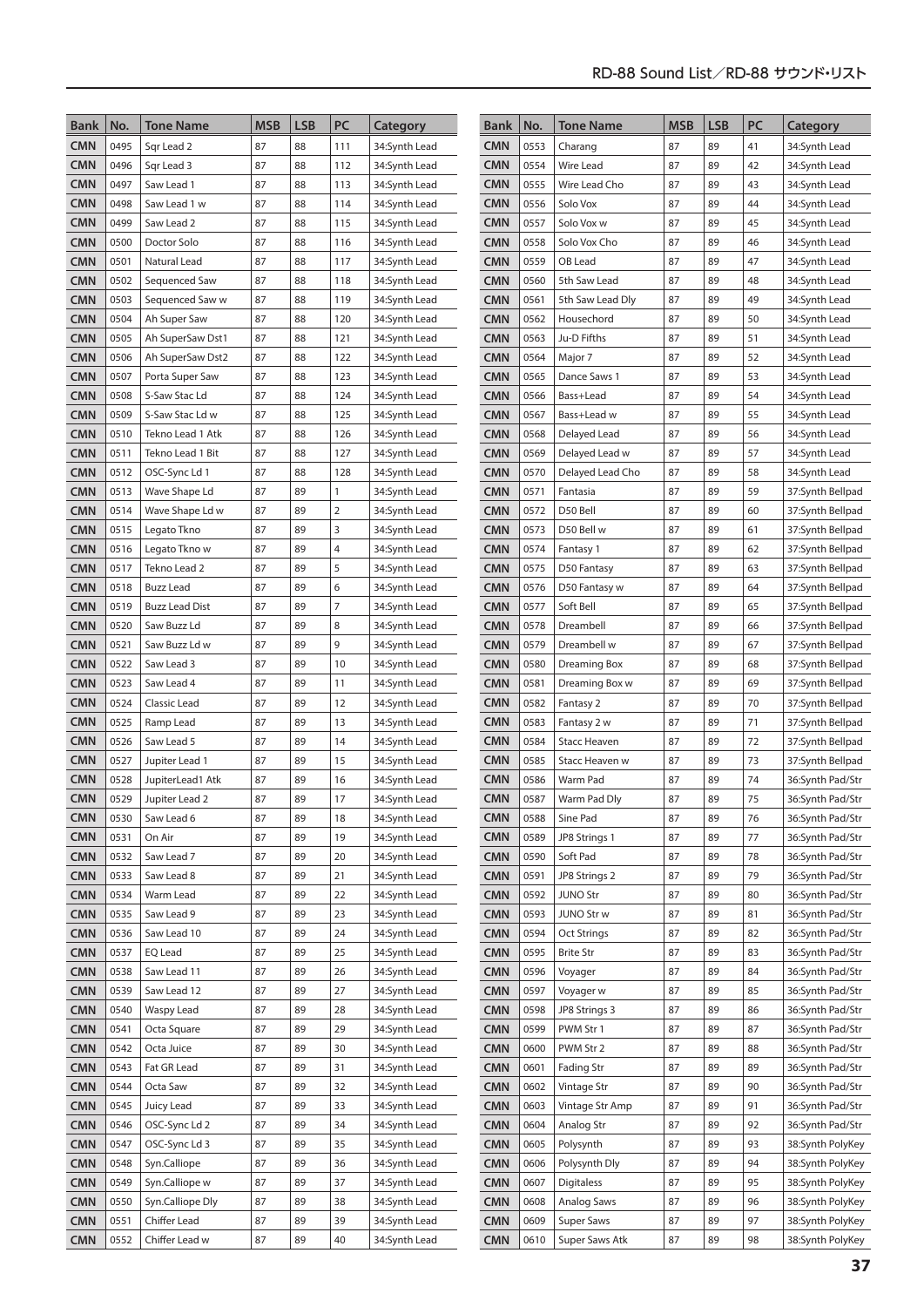| <b>Bank</b>              | No.          | <b>Tone Name</b>                            | <b>MSB</b> | <b>LSB</b> | PC         | Category                             | <b>Bank</b> | No.  | <b>Tone Name</b> | <b>MSB</b> | <b>LSB</b> | PC | Category             |
|--------------------------|--------------|---------------------------------------------|------------|------------|------------|--------------------------------------|-------------|------|------------------|------------|------------|----|----------------------|
| <b>CMN</b>               | 0611         | Dance Saws 2                                | 87         | 89         | 99         | 38:Synth PolyKey                     | <b>CMN</b>  | 0664 | Seg Saw          | 87         | 90         | 24 | 40:Synth Seg/        |
| <b>CMN</b>               | 0612         | S-Saw Pad                                   | 87         | 89         | 100        | 38:Synth PolyKey                     |             |      |                  |            |            |    | Pop                  |
| <b>CMN</b>               | 0613         | S-Saw Pad w                                 | 87         | 89         | 101        | 38:Synth PolyKey                     | <b>CMN</b>  | 0665 | Seg 1            | 87         | 90         | 25 | 40:Synth Seq/<br>Pop |
| <b>CMN</b>               | 0614         | DOC Stack                                   | 87         | 89         | 102        | 38:Synth PolyKey                     | <b>CMN</b>  | 0666 | Seq 1 w          | 87         | 90         | 26 | 40:Synth Seg/        |
| <b>CMN</b>               | 0615         | <b>Trance Saws</b>                          | 87         | 89         | 103        | 38:Synth PolyKey                     |             |      |                  |            |            |    | Pop                  |
| <b>CMN</b>               | 0616         | <b>Trance Saws w</b>                        | 87         | 89         | 104        | 38:Synth PolyKey                     | <b>CMN</b>  | 0667 | Seq 2            | 87         | 90         | 27 | 40:Synth Seq/<br>Pop |
| <b>CMN</b><br><b>CMN</b> | 0617         | PWM Pad                                     | 87         | 89         | 105        | 38:Synth PolyKey                     | <b>CMN</b>  | 0668 | Seq 3            | 87         | 90         | 28 | 40:Synth Seq/        |
| <b>CMN</b>               | 0618<br>0619 | Space Voice<br>Space Voice Dly              | 87<br>87   | 89<br>89   | 106<br>107 | 36:Synth Pad/Str<br>36:Synth Pad/Str |             |      |                  |            |            |    | Pop<br>40:Synth Seg/ |
| <b>CMN</b>               | 0620         | Itopia                                      | 87         | 89         | 108        | 36:Synth Pad/Str                     | <b>CMN</b>  | 0669 | Seq Sqr 1        | 87         | 90         | 29 | Pop                  |
| <b>CMN</b>               | 0621         | Itopia Dly                                  | 87         | 89         | 109        | 36:Synth Pad/Str                     | <b>CMN</b>  | 0670 | Seg Sqr 1 Atk    | 87         | 90         | 30 | 40:Synth Seg/        |
| <b>CMN</b>               | 0622         | JP8 Hollow 1                                | 87         | 89         | 110        | 36:Synth Pad/Str                     |             |      |                  |            |            |    | Pop<br>40:Synth Seq/ |
| <b>CMN</b>               | 0623         | JP8 Hollow 2                                | 87         | 89         | 111        | 36:Synth Pad/Str                     | <b>CMN</b>  | 0671 | Seg Sgr 2        | 87         | 90         | 31 | Pop                  |
| <b>CMN</b>               | 0624         | <b>Hollow Pad</b>                           | 87         | 89         | 112        | 36:Synth Pad/Str                     | <b>CMN</b>  | 0672 | Seq Tri          | 87         | 90         | 32 | 40:Synth Seq/<br>Pop |
| <b>CMN</b>               | 0625         | Strobe Pad                                  | 87         | 89         | 113        | 36:Synth Pad/Str                     |             |      |                  |            |            |    | 40:Synth Seq/        |
| <b>CMN</b>               | 0626         | Heaven Pad                                  | 87         | 89         | 114        | 36:Synth Pad/Str                     | <b>CMN</b>  | 0673 | Seq Tri w        | 87         | 90         | 33 | Pop                  |
| <b>CMN</b>               | 0627         | Itopia w                                    | 87         | 89         | 115        | 36:Synth Pad/Str                     | <b>CMN</b>  | 0674 | Synth Seq 1      | 87         | 90         | 34 | 40:Synth Seq/<br>Pop |
| <b>CMN</b>               | 0628         | <b>Bowed Glass</b>                          | 87         | 89<br>89   | 116        | 36:Synth Pad/Str                     |             |      |                  |            |            |    | 40:Synth Seq/        |
| <b>CMN</b><br><b>CMN</b> | 0629<br>0630 | <b>Bowed Glass Dly</b><br><b>Brite Wine</b> | 87<br>87   | 89         | 117<br>118 | 36:Synth Pad/Str<br>36:Synth Pad/Str | <b>CMN</b>  | 0675 | Synth Seg 2      | 87         | 90         | 35 | Pop                  |
| <b>CMN</b>               | 0631         | <b>Bell Pad</b>                             | 87         | 89         | 119        | 36:Synth Pad/Str                     | <b>CMN</b>  | 0676 | Synth Seq 3      | 87         | 90         | 36 | 40:Synth Seg/<br>Pop |
| <b>CMN</b>               | 0632         | <b>Wine Pad</b>                             | 87         | 89         | 120        | 36:Synth Pad/Str                     | <b>CMN</b>  | 0677 | Analog Seg       | 87         | 90         | 37 | 40:Synth Seq/        |
| <b>CMN</b>               | 0633         | Fine Wine Pad                               | 87         | 89         | 121        | 36:Synth Pad/Str                     |             |      |                  |            |            |    | Pop                  |
| <b>CMN</b>               | 0634         | Organ Pad                                   | 87         | 89         | 122        | 36:Synth Pad/Str                     | <b>CMN</b>  | 0678 | Detune Seq       | 87         | 90         | 38 | 40:Synth Seq/<br>Pop |
| <b>CMN</b>               | 0635         | <b>Brite Wine w</b>                         | 87         | 89         | 123        | 36:Synth Pad/Str                     | <b>CMN</b>  | 0679 | Uni-G            | 87         | 90         | 39 | 40:Synth Seq/        |
| <b>CMN</b>               | 0636         | <b>Metallic Pad</b>                         | 87         | 89         | 124        | 36:Synth Pad/Str                     |             |      |                  |            |            |    | Pop<br>40:Synth Seq/ |
| <b>CMN</b>               | 0637<br>0638 | Metallic Pad Dly<br>Chime Pad               | 87<br>87   | 89<br>89   | 125        | 36:Synth Pad/Str                     | <b>CMN</b>  | 0680 | Seq 4            | 87         | 90         | 40 | Pop                  |
| <b>CMN</b><br><b>CMN</b> | 0639         | Halo Pad                                    | 87         | 89         | 126<br>127 | 36:Synth Pad/Str<br>36:Synth Pad/Str | <b>CMN</b>  | 0681 | Analog Poly      | 87         | 90         | 41 | 40:Synth Seq/<br>Pop |
| <b>CMN</b>               | 0640         | Halo Pad w                                  | 87         | 89         | 128        | 36:Synth Pad/Str                     |             |      |                  |            |            |    | 40:Synth Seq/        |
| <b>CMN</b>               | 0641         | Halo Pad Dly                                | 87         | 90         | 1          | 36:Synth Pad/Str                     | <b>CMN</b>  | 0682 | Analog Poly Dly  | 87         | 90         | 42 | Pop                  |
| <b>CMN</b>               | 0642         | Sweep Pad 1                                 | 87         | 90         | 2          | 36:Synth Pad/Str                     | <b>CMN</b>  | 0683 | Saws Key         | 87         | 90         | 43 | 40:Synth Seq/<br>Pop |
| <b>CMN</b>               | 0643         | Sweep Pad 1 Dly                             | 87         | 90         | 3          | 36:Synth Pad/Str                     | <b>CMN</b>  | 0684 | Vintage Key      | 87         | 90         | 44 | 40:Synth Seq/        |
| <b>CMN</b>               | 0644         | Trns Sweep Pad w                            | 87         | 90         | 4          | 36:Synth Pad/Str                     |             |      |                  |            |            |    | Pop                  |
| <b>CMN</b>               | 0645         | Trns Sweep Pad                              | 87         | 90         | 5          | 36:Synth Pad/Str                     | <b>CMN</b>  | 0685 | Analog Key w     | 87         | 90         | 45 | 40:Synth Seq/<br>Pop |
| <b>CMN</b><br><b>CMN</b> | 0646<br>0647 | <b>Giant Sweep</b><br>Sweep Pad 2 w         | 87<br>87   | 90<br>90   | 6<br>7     | 36:Synth Pad/Str<br>36:Synth Pad/Str | <b>CMN</b>  | 0686 | Analog Key       | 87         | 90         | 46 | 40:Synth Seq/        |
| <b>CMN</b>               | 0648         | Sweep Pad 2                                 | 87         | 90         | 8          | 36:Synth Pad/Str                     |             |      |                  |            |            |    | Pop<br>40:Synth Seq/ |
| <b>CMN</b>               | 0649         | Reso Pad                                    | 87         | 90         | 9          | 36:Synth Pad/Str                     | <b>CMN</b>  | 0687 | Bell 1           | 87         | 90         | 47 | Pop                  |
| <b>CMN</b>               | 0650         | Ice Rain                                    | 87         | 90         | 10         | 36:Synth Pad/Str                     | <b>CMN</b>  | 0688 | Bell 1 Atk       | 87         | 90         | 48 | 40:Synth Seg/<br>Pop |
| <b>CMN</b>               | 0651         | Ice Rain Dly                                | 87         | 90         | 11         | 36:Synth Pad/Str                     |             |      |                  |            |            |    | 40:Synth Seg/        |
| <b>CMN</b>               | 0652         | Healing Pad                                 | 87         | 90         | 12         | 36:Synth Pad/Str                     | <b>CMN</b>  | 0689 | Bell 2           | 87         | 90         | 49 | Pop                  |
| <b>CMN</b>               | 0653         | Healing Pad w                               | 87         | 90         | 13         | 36:Synth Pad/Str                     | <b>CMN</b>  | 0690 | Bell 3           | 87         | 90         | 50 | 40:Synth Seg/<br>Pop |
| <b>CMN</b>               | 0654         | Soundtrack                                  | 87         | 90         | 14         | 36:Synth Pad/Str                     | <b>CMN</b>  | 0691 | Bell 3 Amp       | 87         | 90         | 51 | 40:Synth Seg/        |
| <b>CMN</b><br><b>CMN</b> | 0655<br>0656 | Soundtrack Dly<br>Random Str                | 87<br>87   | 90<br>90   | 15<br>16   | 36:Synth Pad/Str                     |             |      |                  |            |            |    | Pop                  |
| <b>CMN</b>               | 0657         | Fairy's Song                                | 87         | 90         | 17         | 36:Synth Pad/Str<br>36:Synth Pad/Str | <b>CMN</b>  | 0692 | MusicBox Key w   | 87         | 90         | 52 | 40:Synth Seg/<br>Pop |
| <b>CMN</b>               | 0658         | Crystal                                     | 87         | 90         | 18         | 40:Synth Seq/                        | <b>CMN</b>  | 0693 | MusicBox Key     | 87         | 90         | 53 | 40:Synth Seg/        |
|                          |              |                                             |            |            |            | Pop                                  |             |      |                  |            |            |    | Pop<br>40:Synth Seg/ |
| <b>CMN</b>               | 0659         | Crystal w                                   | 87         | 90         | 19         | 40:Synth Seq/<br>Pop                 | <b>CMN</b>  | 0694 | Music Bells      | 87         | 90         | 54 | Pop                  |
| <b>CMN</b>               | 0660         | Synth Mallet                                | 87         | 90         | 20         | 40:Synth Seq/                        | <b>CMN</b>  | 0695 | Music Bells w    | 87         | 90         | 55 | 40:Synth Seg/<br>Pop |
|                          |              |                                             |            |            |            | Pop<br>40:Synth Seq/                 | <b>CMN</b>  | 0696 | Dreaming Bell    | 87         | 90         | 56 | 40:Synth Seg/        |
| <b>CMN</b>               | 0661         | Synth Mallet w                              | 87         | 90         | 21         | Pop                                  |             |      |                  |            |            |    | Pop<br>40:Synth Seg/ |
| <b>CMN</b>               | 0662         | Synth Mallet Dly                            | 87         | 90         | 22         | 40:Synth Seq/<br>Pop                 | <b>CMN</b>  | 0697 | FingBell Key     | 87         | 90         | 57 | Pop                  |
| <b>CMN</b>               | 0663         | Sine Mallet                                 | 87         | 90         | 23         | 40:Synth Seq/<br>Pop                 | <b>CMN</b>  | 0698 | FingBell Key w   | 87         | 90         | 58 | 40:Synth Seg/<br>Pop |
|                          |              |                                             |            |            |            |                                      | <b>CMN</b>  | 0699 | Org Bell         | 87         | 90         | 59 | 40:Synth Seg/<br>Pop |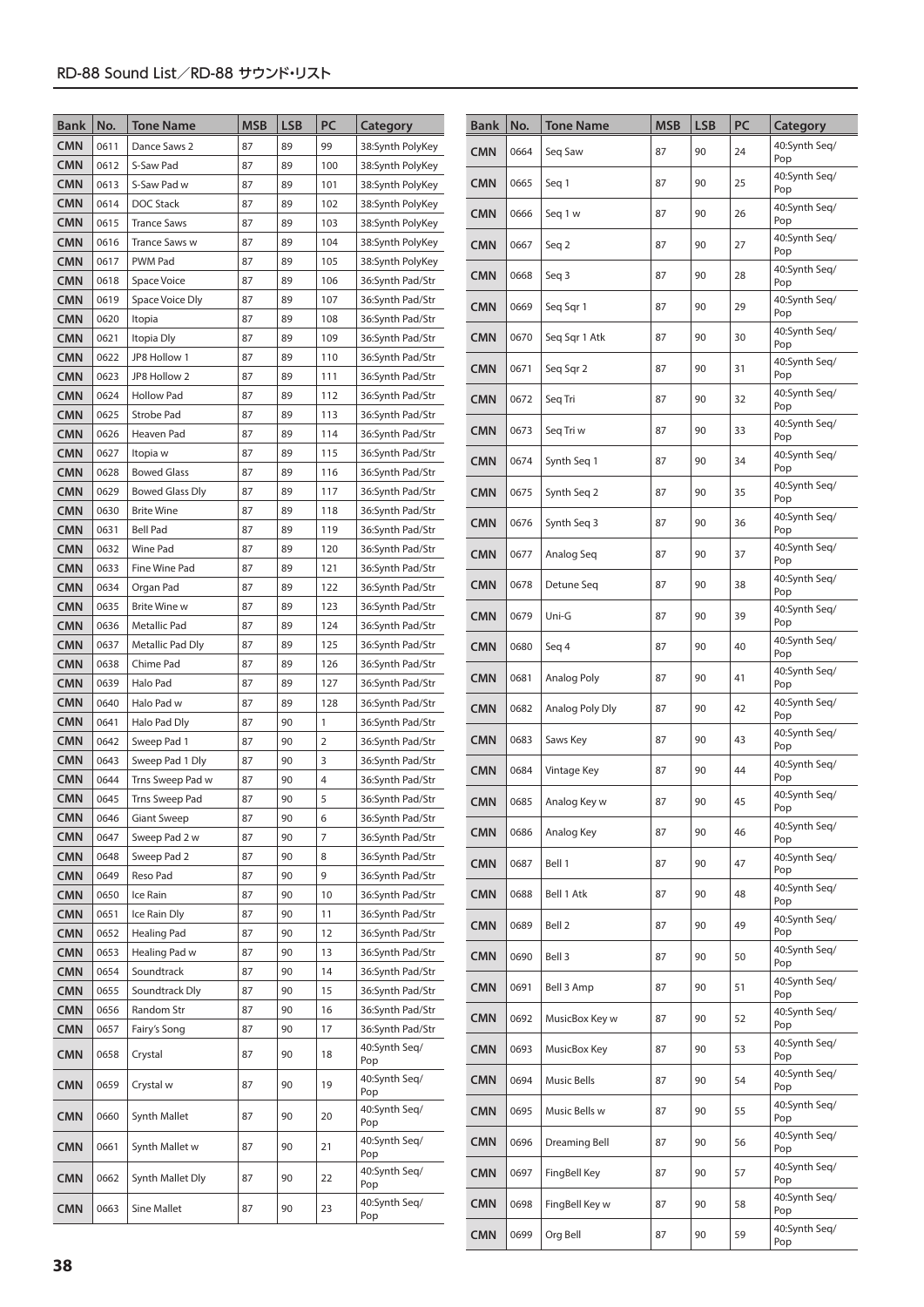| <b>Bank</b>              | No.          | <b>Tone Name</b>                           | <b>MSB</b> | <b>LSB</b> | PC       | Category                             | <b>Bank</b>              | No.          | <b>Tone Name</b>      | <b>MSB</b> | <b>LSB</b> | PC             | Category                   |
|--------------------------|--------------|--------------------------------------------|------------|------------|----------|--------------------------------------|--------------------------|--------------|-----------------------|------------|------------|----------------|----------------------------|
| <b>CMN</b>               | 0700         | Pluck Synth                                | 87         | 90         | 60       | 40:Synth Seg/                        | <b>CMN</b>               | 0749         | Bagpipe w             | 87         | 90         | 109            | 28:Wind                    |
|                          |              |                                            |            |            |          | Pop                                  | <b>CMN</b>               | 0750         | Fiddle                | 87         | 90         | 110            | 23:Solo Strings            |
| <b>CMN</b>               | 0701         | Atmosphere                                 | 87         | 90         | 61       | 38:Synth PolyKey                     | <b>CMN</b>               | 0751         | Fiddle w              | 87         | 90         | 111            | 23:Solo Strings            |
| <b>CMN</b>               | 0702         | Atmosphere Cho                             | 87         | 90         | 62       | 38:Synth PolyKey                     | <b>CMN</b>               | 0752         | Shanai                | 87         | 90         | 112            | 28:Wind                    |
| <b>CMN</b>               | 0703         | Analog Dream                               | 87         | 90         | 63       | 38:Synth PolyKey                     | <b>CMN</b>               | 0753         | Shanai w              | 87         | 90         | 113            | 28:Wind                    |
| <b>CMN</b>               | 0704         | Analog Dream Atk                           | 87         | 90         | 64       | 38:Synth PolyKey                     | <b>CMN</b>               | 0754         | <b>Tinkle Bell</b>    | 87         | 90         | 114            | 14:Bell                    |
| <b>CMN</b>               | 0705         | Choir Key                                  | 87         | 90         | 65       | 38:Synth PolyKey                     | <b>CMN</b>               | 0755         | Tinkle Bell w         | 87         | 90         | 115            | 14:Bell                    |
| <b>CMN</b>               | 0706<br>0707 | Choir Key Echo                             | 87<br>87   | 90<br>90   | 66<br>67 | 38:Synth PolyKey                     | <b>CMN</b>               | 0756         | Agogo                 | 87         | 90         | 116            | 14:Bell                    |
| <b>CMN</b><br><b>CMN</b> | 0708         | <b>Brass Key</b>                           | 87         | 90         | 68       | 38:Synth PolyKey                     | <b>CMN</b>               | 0757         | Agogo w               | 87         | 90         | 117            | 14:Bell                    |
| <b>CMN</b>               | 0709         | Harpsi Key<br>Harpsi Key w                 | 87         | 90         | 69       | 38:Synth PolyKey                     | <b>CMN</b>               | 0758         | <b>Steel Drums</b>    | 87         | 90         | 118            | 47: Percussion             |
| <b>CMN</b>               | 0710         |                                            | 87         | 90         | 70       | 38:Synth PolyKey                     | <b>CMN</b>               | 0759         | Steel Drums w         | 87         | 90         | 119            | 47: Percussion             |
| <b>CMN</b>               | 0711         | <b>Brightness</b><br><b>Brightness Cho</b> | 87         | 90         | 71       | 38:Synth PolyKey                     | <b>CMN</b>               | 0760         | Steel Drums w 2       | 87         | 90         | 120            | 47: Percussion             |
| CMN                      | 0712         | Vox Key                                    | 87         | 90         | 72       | 38:Synth PolyKey<br>38:Synth PolyKey | <b>CMN</b>               | 0761         | Woodblock             | 87         | 90         | 121            | 47:Percussion              |
| <b>CMN</b>               | 0713         | Air Key 1                                  | 87         | 90         | 73       | 38:Synth PolyKey                     | <b>CMN</b>               | 0762         | Castanets             | 87         | 90         | 122            | 47:Percussion              |
| <b>CMN</b>               | 0714         | Air Key 2                                  | 87         | 90         | 74       | 38:Synth PolyKey                     | <b>CMN</b>               | 0763         | Taiko                 | 87         | 90         | 123            | 47: Percussion             |
| <b>CMN</b>               | 0715         | Digital Key                                | 87         | 90         | 75       | 38:Synth PolyKey                     | <b>CMN</b>               | 0764         | Concert BD            | 87         | 90         | 124            | 47:Percussion              |
| <b>CMN</b>               | 0716         | Dreamheaven 1                              | 87         | 90         | 76       | 38:Synth PolyKey                     | <b>CMN</b>               | 0765         | Concert BD w          | 87         | 90         | 125            | 47:Percussion              |
| <b>CMN</b>               | 0717         | Dreamheaven 2                              | 87         | 90         | 77       | 38:Synth PolyKey                     | <b>CMN</b>               | 0766         | Melodic Tom 1         | 87         | 90         | 126            | 47: Percussion             |
| <b>CMN</b>               | 0718         | Goblins                                    | 87         | 90         | 78       | 39:Synth FX                          | <b>CMN</b>               | 0767         | Melodic Tom 2         | 87         | 90         | 127            | 47:Percussion              |
| <b>CMN</b>               | 0719         | <b>Cosmic Drops</b>                        | 87         | 90         | 79       | 39:Synth FX                          | <b>CMN</b>               | 0768         | Synth Drum            | 87         | 90         | 128            | 47:Percussion              |
| <b>CMN</b>               | 0720         | <b>Echo Drops</b>                          | 87         | 90         | 80       | 39:Synth FX                          | <b>CMN</b>               | 0769         | Synth Drum w          | 87         | 91         | 1              | 47: Percussion             |
| <b>CMN</b>               | 0721         | Echo Drops Cho                             | 87         | 90         | 81       | 39:Synth FX                          | <b>CMN</b>               | 0770         | <b>TR-808 Tom</b>     | 87         | 91         | $\overline{2}$ | 47:Percussion              |
| <b>CMN</b>               | 0722         | Echo Bell                                  | 87         | 90         | 82       | 39:Synth FX                          | <b>CMN</b>               | 0771         | Elec.Perc.            | 87         | 91         | 3              | 47:Percussion              |
| <b>CMN</b>               | 0723         | Echo Bell Cho                              | 87         | 90         | 83       | 39:Synth FX                          | <b>CMN</b>               | 0772         | Reverse Cym           | 87         | 91         | 4              | 47:Percussion              |
| <b>CMN</b>               | 0724         | Echo Bell Dly                              | 87         | 90         | 84       | 39:Synth FX                          | <b>CMN</b>               | 0773         | Reverse Cym Atk       | 87         | 91         | 5              | 47: Percussion             |
| <b>CMN</b>               | 0725         | Echo Pan                                   | 87         | 90         | 85       | 39:Synth FX                          | <b>CMN</b>               | 0774         | <b>Gtr Fret Noise</b> | 87         | 91         | 6              | 45:Sound FX                |
| <b>CMN</b>               | 0726         | Echo Pan Cho                               | 87         | 90         | 86       | 39:Synth FX                          | <b>CMN</b>               | 0775         | Gtr Cut Noise         | 87         | 91         | $\overline{7}$ | 45:Sound FX                |
| <b>CMN</b>               | 0727         | <b>LFO Saw</b>                             | 87         | 90         | 87       | 39:Synth FX                          | <b>CMN</b>               | 0776         | Bass String Slap      | 87         | 91         | 8              | 45:Sound FX                |
| <b>CMN</b>               | 0728         | Keep Going                                 | 87         | 90         | 88       | 39:Synth FX                          | <b>CMN</b>               | 0777         | <b>Breath Noise</b>   | 87         | 91         | 9              | 45:Sound FX                |
| <b>CMN</b>               | 0729         | Electrostar                                | 87         | 90         | 89       | 39:Synth FX                          | <b>CMN</b>               | 0778         | Flute Key Click       | 87         | 91         | 10             | 45:Sound FX                |
| <b>CMN</b>               | 0730         | Scream at me                               | 87         | 90         | 90       | 39:Synth FX                          | <b>CMN</b>               | 0779         | Seashore<br>Rain      | 87<br>87   | 91<br>91   | 11<br>12       | 45:Sound FX                |
| <b>CMN</b>               | 0731         | Scream at me w                             | 87         | 90         | 91       | 39:Synth FX                          | <b>CMN</b><br><b>CMN</b> | 0780<br>0781 | Thunder               | 87         | 91         | 13             | 45:Sound FX<br>45:Sound FX |
| <b>CMN</b>               | 0732         | <b>Star Theme</b>                          | 87         | 90         | 92       | 36:Synth Pad/Str                     | <b>CMN</b>               | 0782         | <b>Thunder Dly</b>    | 87         | 91         | 14             | 45:Sound FX                |
| <b>CMN</b>               | 0733         | Star Theme Dly                             | 87         | 90         | 93       | 36:Synth Pad/Str                     | <b>CMN</b>               | 0783         | Wind                  | 87         | 91         | 15             | 45:Sound FX                |
| <b>CMN</b>               | 0734         | Sitar 1                                    | 87         | 90         | 94       | 22:Plucked/                          | <b>CMN</b>               | 0784         | Stream                | 87         | 91         | 16             | 45:Sound FX                |
|                          |              |                                            |            |            |          | Stroke                               | <b>CMN</b>               | 0785         | Stream w              | 87         | 91         | 17             | 45:Sound FX                |
| <b>CMN</b>               | 0735         | Sitar 1 w                                  | 87         | 90         | 95       | 22:Plucked/<br>Stroke                | <b>CMN</b>               | 0786         | Bubble 1              | 87         | 91         | 18             | 45:Sound FX                |
| <b>CMN</b>               | 0736         | Sitar 2                                    | 87         | 90         | 96       | 22:Plucked/                          | <b>CMN</b>               | 0787         | Bubble 1 w            | 87         | 91         | 19             | 45:Sound FX                |
|                          |              |                                            |            |            |          | Stroke                               | <b>CMN</b>               | 0788         | Bubble 2              | 87         | 91         | 20             | 45:Sound FX                |
| <b>CMN</b>               | 0737         | Sitar 2 w                                  | 87         | 90         | 97       | 22:Plucked/<br>Stroke                | <b>CMN</b>               | 0789         | <b>FX Scene</b>       | 87         | 91         | 21             | 45:Sound FX                |
|                          |              |                                            |            |            |          | 22:Plucked/                          | <b>CMN</b>               | 0790         | <b>Tuned Winds</b>    | 87         | 91         | 22             | 45:Sound FX                |
| CMN                      | 0738         | Banjo                                      | 87         | 90         | 98       | Stroke                               | <b>CMN</b>               | 0791         | Tuned Winds w         | 87         | 91         | 23             | 45:Sound FX                |
| <b>CMN</b>               | 0739         | Banjo w                                    | 87         | 90         | 99       | 22:Plucked/                          | <b>CMN</b>               | 0792         | Sand Noise            | 87         | 91         | 24             | 45:Sound FX                |
|                          |              |                                            |            |            |          | Stroke<br>22:Plucked/                | <b>CMN</b>               | 0793         | Bird 1                | 87         | 91         | 25             | 45:Sound FX                |
| <b>CMN</b>               | 0740         | Shamisen                                   | 87         | 90         | 100      | Stroke                               | <b>CMN</b>               | 0794         | Dog                   | 87         | 91         | 26             | 45:Sound FX                |
| CMN                      | 0741         | Shamisen w                                 | 87         | 90         | 101      | 22:Plucked/                          | <b>CMN</b>               | 0795         | <b>Horse Gallop</b>   | 87         | 91         | 27             | 45:Sound FX                |
|                          |              |                                            |            |            |          | Stroke                               | <b>CMN</b>               | 0796         | Bird 2                | 87         | 91         | 28             | 45:Sound FX                |
| <b>CMN</b>               | 0742         | Koto                                       | 87         | 90         | 102      | 22:Plucked/<br>Stroke                | <b>CMN</b>               | 0797         | Telephone 1           | 87         | 91         | 29             | 45:Sound FX                |
|                          |              |                                            |            |            |          | 22:Plucked/                          | <b>CMN</b>               | 0798         | Telephone 2           | 87         | 91         | 30             | 45:Sound FX                |
| <b>CMN</b>               | 0743         | Koto w                                     | 87         | 90         | 103      | Stroke                               | <b>CMN</b>               | 0799         | Door Creaking         | 87         | 91         | 31             | 45:Sound FX                |
| <b>CMN</b>               | 0744         | Taisho Koto                                | 87         | 90         | 104      | 22:Plucked/<br>Stroke                | <b>CMN</b>               | 0800         | Door                  | 87         | 91         | 32             | 45:Sound FX                |
|                          |              |                                            |            |            |          | 22:Plucked/                          | <b>CMN</b>               | 0801         | Scratch               | 87         | 91         | 33             | 45:Sound FX                |
| <b>CMN</b>               | 0745         | Taisho Koto w                              | 87         | 90         | 105      | Stroke                               | <b>CMN</b>               | 0802         | <b>Wind Chimes</b>    | 87         | 91         | 34             | 45:Sound FX                |
| <b>CMN</b>               | 0746         | Kalimba                                    | 87         | 90         | 106      | 22:Plucked/                          | <b>CMN</b>               | 0803         | <b>FX Close</b>       | 87         | 91         | 35             | 45:Sound FX                |
|                          |              |                                            |            |            |          | Stroke                               | <b>CMN</b>               | 0804         | Helicopter            | 87         | 91         | 36             | 45:Sound FX                |
| <b>CMN</b>               | 0747         | Kalimba w                                  | 87         | 90         | 107      | 22:Plucked/<br>Stroke                | <b>CMN</b>               | 0805         | Car Engine            | 87         | 91         | 37             | 45:Sound FX                |
| <b>CMN</b>               | 0748         | Bagpipe                                    | 87         | 90         | 108      | 28:Wind                              | <b>CMN</b>               | 0806         | Car Stop              | 87         | 91         | 38             | 45:Sound FX                |